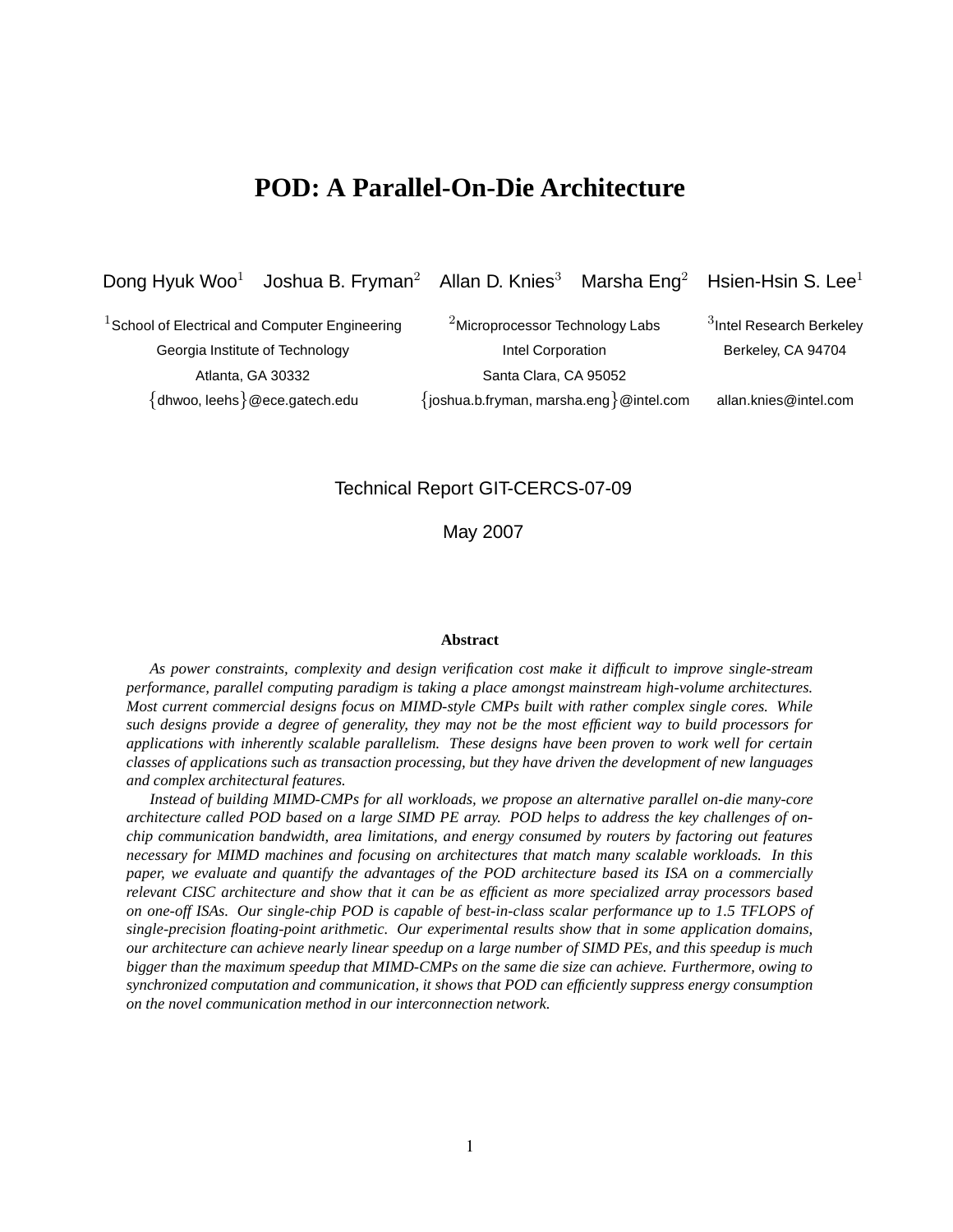# **1 Introduction**

Although several commercial processors offer multiple cores on a single die, many challenging issues need to be addressed before these designs can make efficient use of their parallel resources. The open questions of how they will be used, what architectural features they will have, and how they will be programmed remain unclear. A simple solution will be fitting a proven parallel architecture such as a MIMD-based multiprocessor onto a single die. However, there are several new challenges that need to be overcome for such implementation, including power constraint, efficiency in the area usage and interconnection network, different target users and applications, etc., thus it is worth investigating other architectures as an alternative design in future many-core era.

MIMD-based large scale multiprocessors were more popular than massive SIMD machines because they offer two advantages: first, they leverage off-the-shelf microprocessor economies of scale; second, the flexibility of either running a larger number of independent workloads or a smaller number of parallel workloads. However, in an age when an entire SIMD array can be placed on a single processor die and this processor is sold to high-volume many-core processor market, the economies of scale becomes possible. Furthermore, lower manufacturing cost will make it feasible for one to have both a MIMD-based CMP and a SIMD array on the same chip, thus providing flexibility may become less an issue.

Besides, on-die massive SIMD machines provide substantial advantages in both area and power efficiency for future many-core processors. Unlike traditional large scale MIMD-based MP systems where space occupied by machines are not practically important, in a many-core era, the area of each core will determine the achievable performance. The larger each core is, the more likely the performance/area efficiency will go down. A Processing Element (PE) of a massive SIMD machine is typically much smaller than a processor node of a MIMD-based MP system. For example, one PE of our proposed architecture consumes only 12% of die area compared to a full-fledged Intel  $64<sup>1</sup>$  core due to the lack of complex CISC instruction decoding logic, branch predictors, TLBs, and instruction caches in each SIMD PE. Consequently, 64 SIMD PEs can be integrated onto the same die with one host Intel 64 core while only eight Intel 64 cores can be integrated with the same area based on the 45nm process technology. Similarly, a SIMD PE will consume a lot less energy than an Intel 64 core for executing the same operation. Such on-die SIMD PE array enables the possibility of exploiting large data parallelism to achieve supercomputing performance with highly economical area and power efficiency.

Another major difference between a large scale MP system and a single-die many-core processor is in the design of interconnection network (ICN). Different types of interconnection network, e.g. hypercube or crossbar, can be implemented on massive MP systems whereas many cores on a chip may not have such luxury due to floorplanning constraint and limited area and power budget. According to MIT RAW [34, 16], area and power consumed by wires and routers account for 40% of the die area and 38% of the overall chip power. Recently, the packet switched mesh based MIMD-CMP is found to consume unsustainable energy in its router logic, and its unpredictable communication pattern prevents designers from using common low-power techniques such as clock gating [6]. In contrast, as all computation and communication are synchronized on a SIMD array, routers can be eliminated and the overall power consumption can be better harnessed.

Last but not least, programmers and workloads for single-chip many-core system will be different. Users of traditional MP systems are typically a small number of well-trained programmers who are well-versed in writing, debugging and optimizing their parallel code. Nonetheless, it is difficult to anticipate that programmers of highvolume many-core processor market would be able to handle sophisticated and subtle parallelization issues such as debugging data racing, balancing parallelism and data locality, hiding hard-to-predict communication overheads, etc. Furthermore, future killer applications for high-volume many-core processors will be content-centric applications such as 3D graphics and rich multimedia that are more SIMD-friendly. A simple SIMD programming model is not only easier to debug, but also well-matched to data-parallel applications.

<sup>&</sup>lt;sup>1</sup>"Intel 32" was previously known as IA32 or x86. "Intel 64" was previously known as IA32e, EM64T, or x86\_64.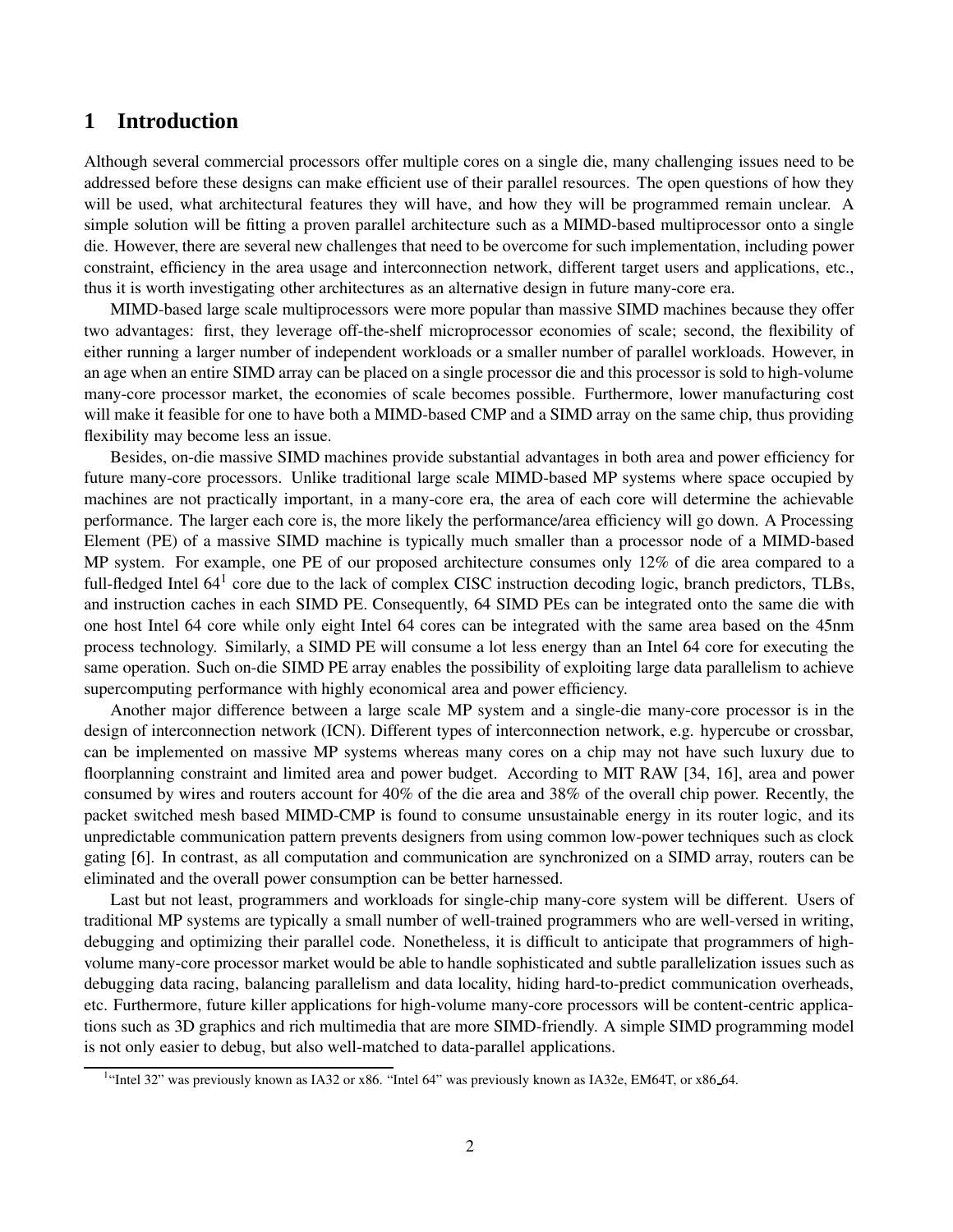In this paper, we propose an architecture that can efficiently support scalable parallel applications while minimizing the complexity of programming a many-core system. To achieve this goal, we revisit the designs of data-parallel SIMD computers [5, 36], but we focus on two realities: (1) current industry trends in ISAs and programming languages, and (2) to satisfy the new on-chip requirements. Since broad acceptance and software compatibility nearly necessitate Intel 64 compatibility, we accept this as a basic starting point for our work.

Our research goals are to provide best in class *performance per watt* across the space of many-cores, graphics processors, and media accelerators while maintaining ISA compatibility and providing a computing model that is more general than the specialized graphics and media processors. The primary contributions of this work over the prior efforts in SIMD machine research are:

- We propose a new Parallel-On-Die (POD) many-core architecture based on a large SIMD PE array.
- Our SIMD PE array represents a first-class citizen (rather than co-processors) in the system with respect to virtual memory and the host core.
- We address the on-chip wire latency problems for lock-step execution and communications.
- We eliminate complex global networks and propose an efficient communication topology in terms of energy, area and latency to address the on-die wiring limitations in our architecture.
- We reduce the need of using thousands of SIMD PEs to dozens while attaining multi-TFLOP performance.
- Our architecture maintains semantic compatibility with an existing CISC architecture.

The rest of this paper is organized as follows. In Section 2, we discuss the background. Section 3 explores the contemporary challenges with respect to large-scale SIMD architectures. In Section 4, we propose a modification of a current Intel 64-based microprocessor platform, and in Section 5, we describe ISA support and programming model for POD architecture. Section 6 describes our simulator, and analyzes the performance results using several benchmark programs. Section 7 concludes.

# **2 Background**

Our work revisits the SIMD concepts, expands and interprets them with modern requirements and technological constraints. The closest architectures to our design are the Maspar MP-1 [5, 22] and the Thinking Machines CM-2 [36]. Both of these machines were centered on the concept of a very large number of processing tiles for parallel calculations. This style of SIMD machine was broadly characterized by having a front-end system that consists of a host processor. Both machines took advantage of the relatively "free" wire latency compared to the transistor switching speed, and had a low communication latency between nearest neighbors (4 cycles for CM-2 and 8 for Maspar). The nearest-neighbor connections were supplemented with sophisticated networks to allow all-to-all, unstructured, and long-distance communication. The immense number of PEs led to an elaborated global network design with many layers of switches and crossbars.

Other important SIMD machines include the Solomon [32], the IBM GF-11 [17], and the Illiac IV [8]. Some hybrid efforts between MIMD and SIMD were undertaken [33], but remain on the fringe. Systolic arrays [7, 19] resemble SIMD machines, but were tailored for applications whose computations fit a narrower structure. In most cases, to be highly efficient, the programmers need to map the application's execution and data flow in details to the target machine. Tarantula [11] extended Alpha ISA with a slew of new instructions and state. EV8 understands entire Vector ISA for renaming/retirement/speculation issue and supports deep conditionals via masks, but does not support intercommunication among vector units except for gather-scatter ops.

Imagine [4, 15, 29] is a stream-model processor, but uses a normal host and acts as a coprocessor. Imagine uses a 128KB stream register file to contain data, while each attached FPU has a local register file and several dedicated ALUs to operate on the stream data in a producer-consumer model, unlike our architecture which uses private SRAMs to allow local data reuse. Imagine also uses instruction memories and fetch/decode patterns, but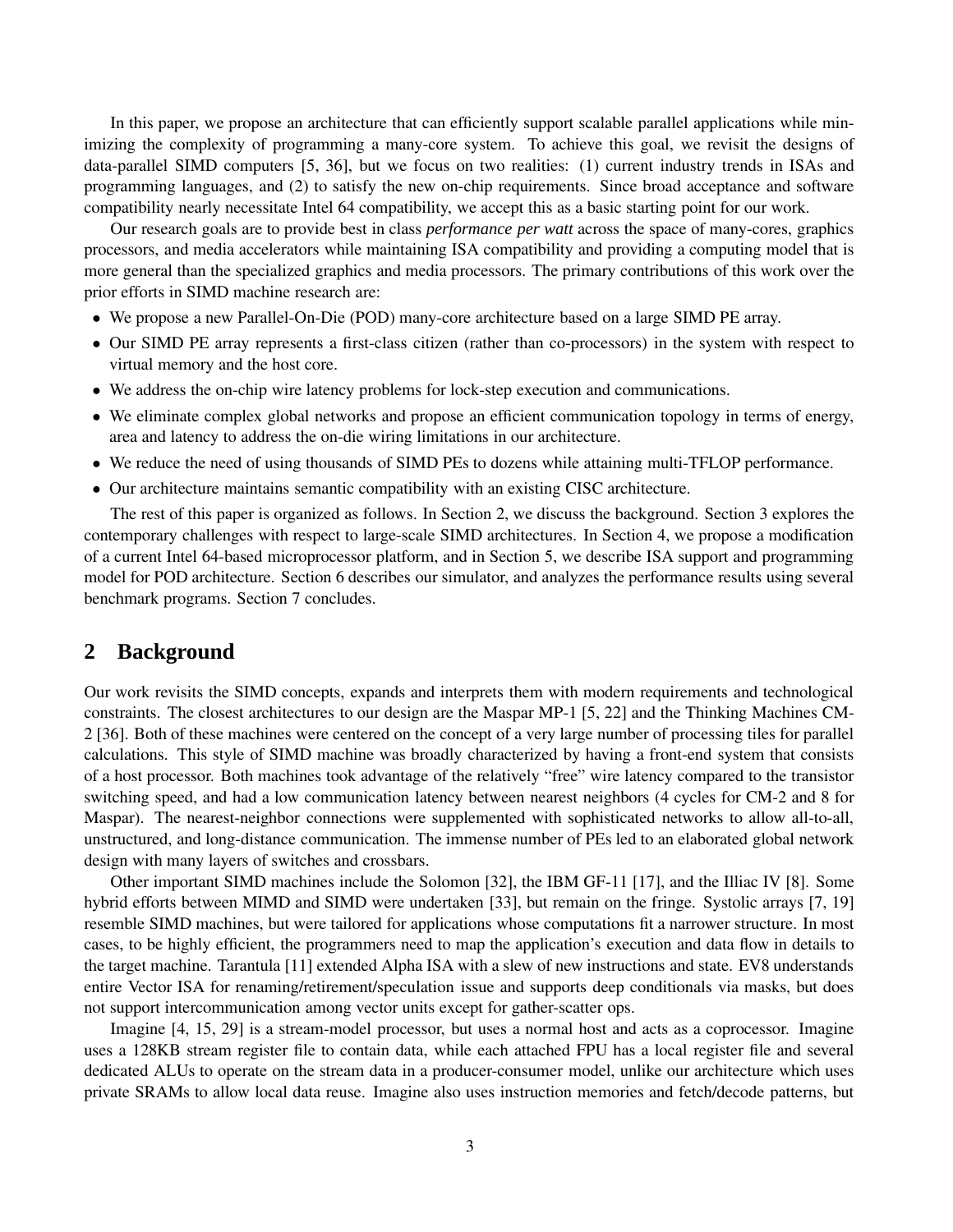capitalized on an 8-wide SIMD ability inside each full ALU tile. The drawback is that each of the eight sub-ALU blocks is wired with a crossbar to the full SRF, and that applications must be ported to a stream-based model for exposing the parallelism.

More recently, non-SIMD tile-based architectures, e.g. the MIT RAW [35, 34] and the UT-Austin TRIPS [30], were proposed. The RAW processor provides local instruction and data caches, contains 64KB of RAM for each processor tile to program a dynamic/static routers, and has its ALU bypass network tied directly into the interconnect network (ICN). To support its programming model, the RAW also has large memories and additional modes dedicated to the routing logic for use based on application needs for either static or dynamic routing. This approach requires the extra logic and power compared to a SIMD design. TRIPS is tile-based, but uses more sophisticated ISA mechanisms relying on compiler's analysis and static placement of computation. It also provides separate ICNs for data and instruction movement and each tile has a complete CPU. The entire design is intended to support highly-speculative parallelization techniques. The IBM Cell processor [13] is an alternative to tile-based designs by hosting eight Synergistic Processor Elements (SPEs) on a PowerPC host. While the Cell processor is similar in concept, these SPEs, MIMD in pattern, are complete with instruction fetch, decode, branch control, and load-store queues. Setting aside the complexity of MIMD programming when compared to our SIMD model, the peak performance of the Cell is below what our POD can attain.

Finally, the PicoChip [10] and the Connex Machine [3] are on-chip massively parallel machine implementation, but they are special-purpose processors, and not SIMD machine. The Morphosys [31] proposed dynamically reconfigurable SoC architecture. It includes an array of reconfigurable cells working in SIMD fashion and contains a sophisticated programmable tri-level ICN.

# **3 Modern Considerations**

One primary reason attributed to the commercial failure of SIMD machines hinges on the rate of growth of microprocessor performance relative to the time to market for SIMD machines [25]. With a concept-to-market time of 36+ months, a new SIMD machine would be released with a scalar performance pegged to the state of the art 1.5-3 years prior to the first sales. Meanwhile, commercial microprocessors leapt ahead by up to a 4x performance improvement following along Moore's Law. Considering the cost of early SIMD machines versus microprocessors, most consumers who could have benefited from parallelization chose not to, letting Moore's law carry on their evolutionary growth as opposed to accepting a major architectural change.

Today, while single stream performance has not reached its limit, its progress has slowed dramatically due to performance per watt and complexity-effectiveness issues [24]. While process technology continues to advance, industry leaders look to many-core architectures as the roadmap of the future. With the resultant slowdown in single core improvements, we call in to question the reasons for SIMD machine failure of the past and explore how the original ideas might fit into today's changing landscape.

Our work is based on a very different set of constraints than those that existed when the original SIMD machines were built. First, since we wish to provide a backward compatible processor (e.g. Intel 64) without dramatically changing its ISA, we cannot overly simplify the processing elements. Second, we design both computation and communication architectures simultaneously so that they only consume sustainable amount of energy, which is a new requirement for on-chip massively parallel machines. Third, prior SIMD machines (e.g. the Maspar MP-1 and CM-2) were not limited to planar interconnects because their processing elements were connected across multiple boards via backplanes and wires. When they were built, wire delays were less critical compared to transistor switching speeds. This reduced sensitivity to wire latency is even more pronounced the farther back one goes in the SIMD genealogical tree.

Since we propose to place an entire implementation of a host processor core and a large SIMD array on a single die, we are limited to planar networks [9, 18] and thus do not have the luxury of high-dimensionality networks.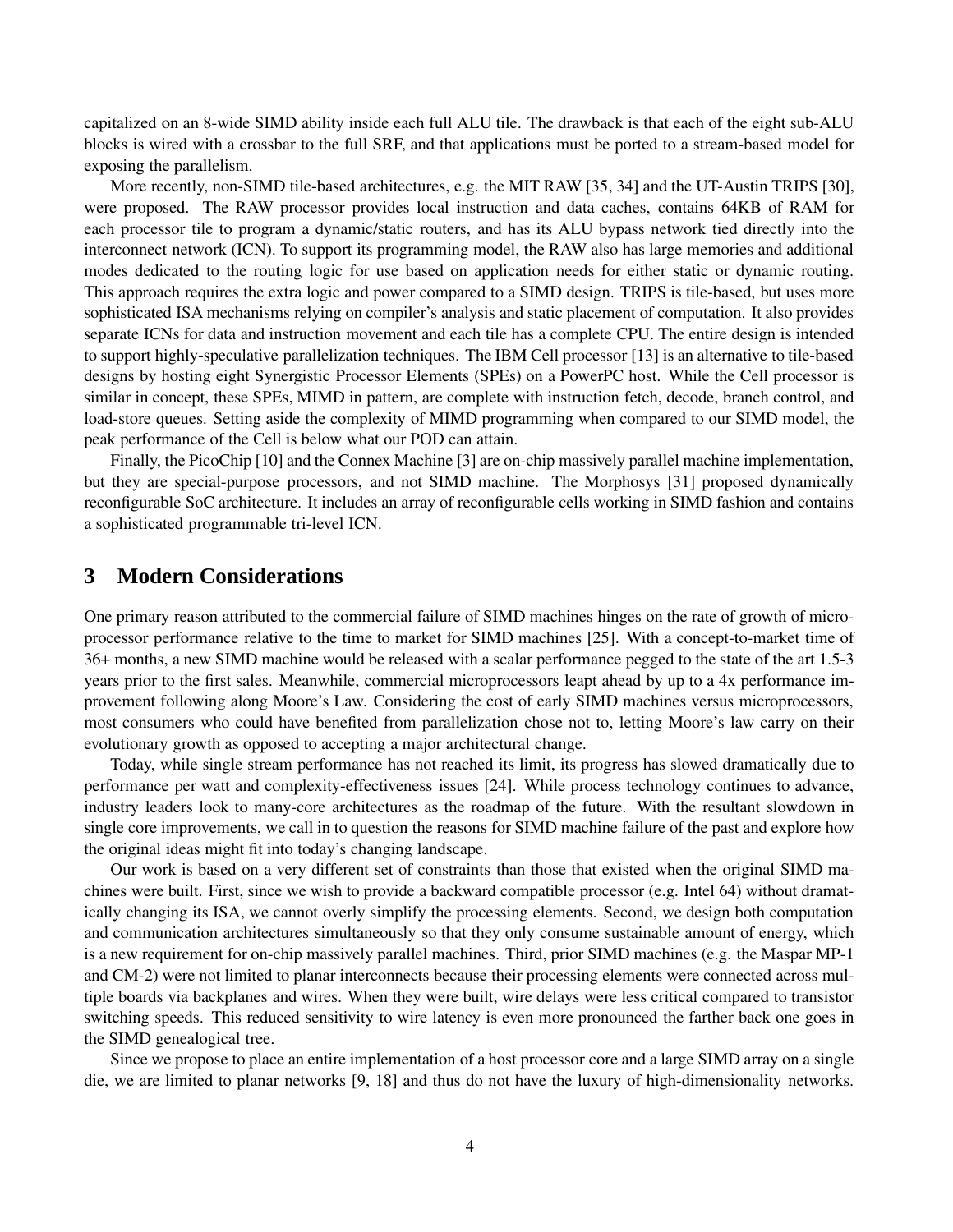This is a key difference in technology over the past two decades. In our design, the wire delay to cross a single PE in a straight line is a function of the manufacturing process, and is intended to be very fast (1 - 3 cycles). In addition to having to adopt to the infeasibility of a global data network, we are also faced with the problem of synchronously broadcasting the SIMD instruction stream across the PE array in a power-efficient manner. At all stages of design and consideration, wire delays dominated our thinking and drove simplification of the PEs. For our design, we have restricted the PE size so that a signal can propagate across it in a single cycle.

To simplify the design and minimize complexity, we borrow a similar concept from the interconnect of the MIT RAW processor. The interconnect was directly wired to the pipeline of each RAW processor tile, supporting only nearest-neighbor communications and using fixed algorithms to implement more complex routing. However, because our switches only support single-hop routing and every switch is always communicating in the same direction, the design/size of our routers is much smaller and simpler and provides communications limited only by wire delay. We require no substantial buffering or extra support to handle deadlock, livelock, or drain requirements. We do not use the RAW model of multiple ICN modules within a tile to handle alternatives of static or dynamic routing, and instead propose simple algorithms for non-nearest-neighbor communications.

In addition to the interconnect simplification, our design uses far fewer cores than the thousands of cores supported by the MP-1 and CM-2. In which, each PE was only a 1- or 4-bit ALU internally, any given arithmetic operation (e.g., 64-bit integer add) required the use of several PEs and/or multiple cycles to compute it. Since process technology allows full 128-bit SSE units to be constructed in a small area, this allows us to provide semantic compatibility with the host processor and to reduce the number of SIMD PEs needed to achieve high rates of computation. Finally, the SIMD architecture we present is a first-class citizen with respect to the rest of the system. The proposed SIMD array directly interfaces the rest of the system through standard virtual memory interfaces so each PE in the SIMD array can directly access main memory. This is in addition to the private SRAM each PE has for local data and computation results.

# **4 Parallel-On-Die Architecture**

In this section, we propose a new massively parallel processor architecture called *Parallel-On-Die* or *POD*. POD is a fully integrated processing fabric on a single die based on the Intel 64 ISA and provides best-in-class singlestream performance for scalar applications as well as a robust parallel SIMD PE array for scalable parallel application execution. The high-level block diagram of the POD architecture is illustrated in Figure 1(a). The POD system will fully boot a normal OS and run every legacy application under that OS without problem, thereby presenting the SIMD PE array we attach to it as a pseudo-coprocessor.

## **4.1 Host Processor Core**

The principal claim to best-in-class scalar performance is provided by a high performance host core such as a core from the Intel Core 2 Duo processor. This provides not only flawless single application execution, but also presents a known, compatible platform to the OS, programmers, and applications to reduce the complexity of bootstrapping new functionality and applications.

The target SIMD PE array is a sea of  $n \times n$  tiles, where we show  $n = 8$  in Figure 1(a). The host processor core is capable of broadcasting instructions, each of which has the same fixed size, as well as broadcasting 64-bit register values as might be needed for immediates or loop conditions. The PE array generates a flag-tree output which is tied together logically via *OR* gates, and routed back to the host.

To allow the addition of a SIMD array while minimally altering the existing Intel 64 ISA, we propose to add a new instruction *prefix byte* on existing opcodes to denote a parallel-instruction. When this prefix byte is encountered, the host core could implement the instruction by one of several methods. The simplest one is to broadcast it blindly to the POD, but this would require that each PE be able to decode the CISC ISA. A more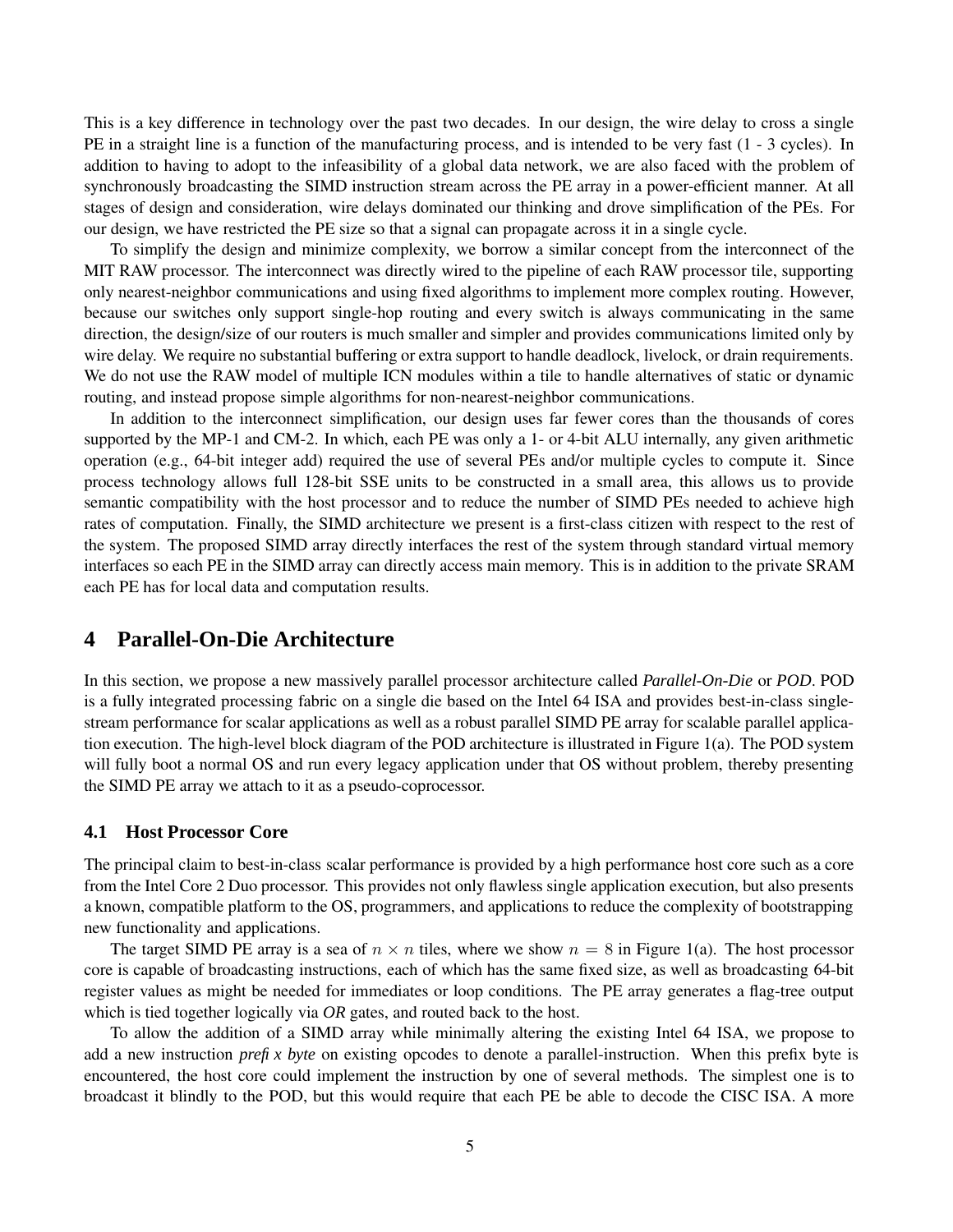

(a) POD Architecture

(b) One Detailed POD Column

Figure 1: POD Architecture

flexible mechanism is to run a dynamic binary translator or JIT to capture such instructions and selectively decode, broadcast, and optimize them.

In this work, to avoid the complexity of supporting a new parallel prefix, we instead chose to implement a handful of new instructions that allow us to send native PE instructions from the host. The details of the instruction extension will be described in Section 5.1.

#### **4.2 SIMD Processing Element**

Each PE tile consists of a high performance arithmetic unit with its own private registers and local SRAM memory space. To provide a baseline performance level and to support a subset of the host instruction set, we chose to modify an existing 128-bit SSE engine (including SSE, SSE2 and SSE3) from a contemporary Intel processor. This approach provides 4-wide SIMD execution units for single-precision IEEE floating point operations, or 2 wide for double-precision. We also added a fused multiply-add instruction to the SSE instructions to improve efficiency of the PE resources. By assuming an existing SSE engine design (with extension), we only need to add the surrounding logic to complete a standalone PE and it minimizes the difference between the host ISA and the PE ISA. The PE microarchitecture is shown in Figure 2.

As the Figure shows, each PE has two groups of registers including a 32-entry 64-bit general-purpose register file (r0 - r31) and a 32-entry 128-bit SSE register file (xmm0 - xmm31). While this exceeds the size of Intel Architecture register files, additional resources may or may not be exposed to a programmer directly. In the future, a dynamic binary translator could optimize the host processor's use of the original 16 xmm registers to make use of the PEs 32 xmm registers. For the purposes of our evaluation, all PE registers are exposed in the POD ISA during our hand-coded assembly optimizations.

On the input side of the Figure, the PE also contains a *Mask Stack*, which is to be used for conditional execution such as *if-then-else* clauses. Our PE implements a novel way to efficiently execute nested if-then-else clauses, examples of which are in Section 5. On the execution path, there are three individual pipelines within each PE tile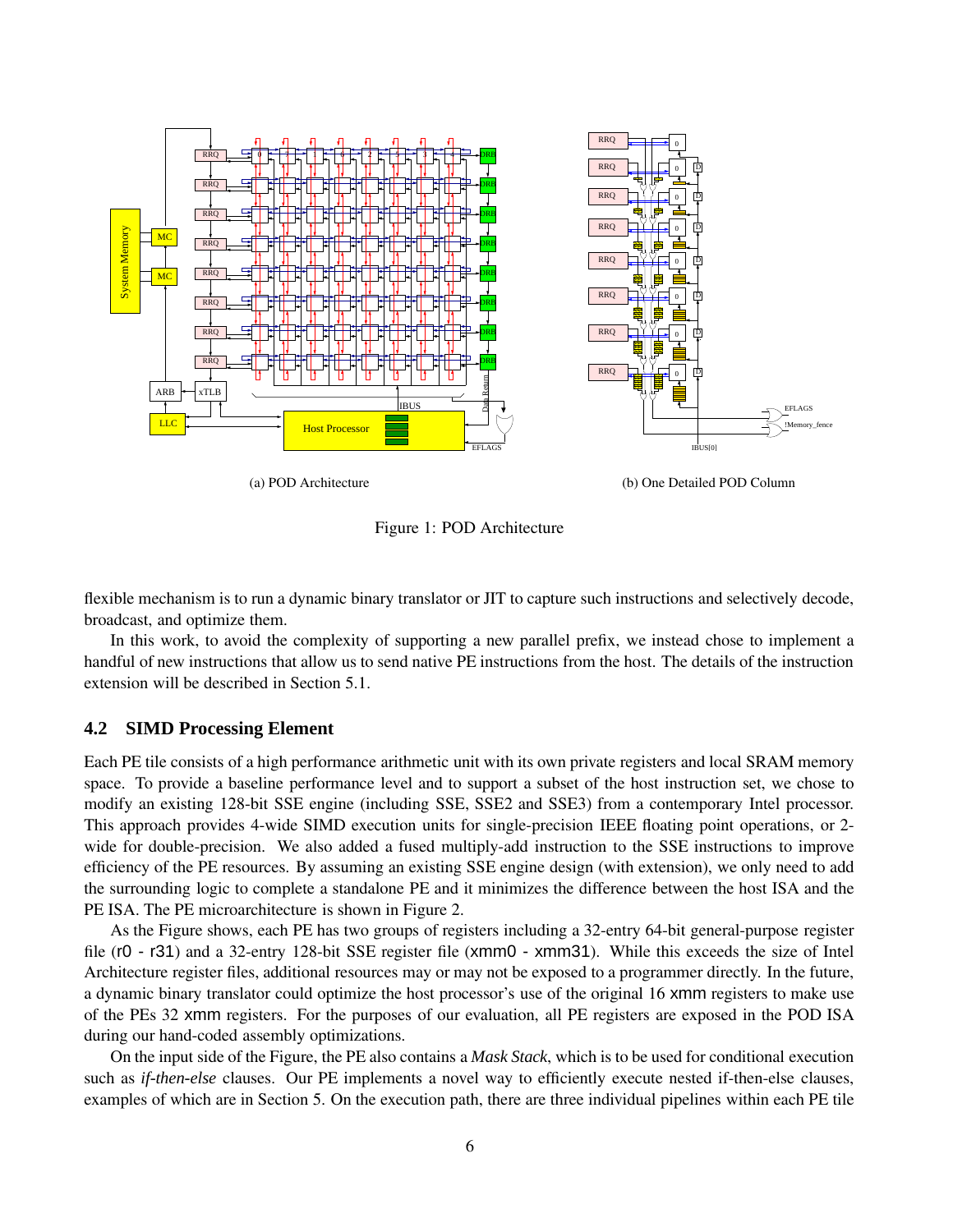

Figure 2: A Processing Element Tile

— one for memory instructions (load, store, etc.) called *M-pipeline*, one *X-pipeline* for all SSE instructions, and one *G-pipeline* for generic integer non-SSE arithmetic (address calculation, constant generation, mask operations). Based on a 5 to 7 cycle latency for basic integer and floating point operations in the SSE pipeline and 3 cycles to local memory, we require between 15-35 registers to keep each PE fully running. Our selection of 32 xmm registers satisfies the majority of this range, and requires only one extra bit per source-destination register field in the PE instruction.

Also shown on the top of the Figure, each SIMD PE consists of four unidirectional input point-to-point links from the North, South, East, and West neighbors and four unidirectional output point-to-point links to the same neighbors. Each link is 144 bits wide, capable of latching up to 128 bits of data or register value every clock cycle. The rest of the 16 bits are used only during permutation routing to specify the coordinates of the source PE and destination PE. The permutation routing will be discussed in Section 4.4. These eight point-to-point links comprise the data torus for the POD communication patterns. To communicate with main memory, each PE is further enhanced with two unidirectional memory buses, discussed in Section 4.5.

The PE instructions are broadcast from the host via a special instruction with an immediate data field of 12 bytes. These 12 bytes forms a partially pre-decoded VLIW packet of three instructions (4 bytes per instruction) that eliminate CISC decoding overhead. Each VLIW packet has a fixed format of one  $G$ , one  $X$ , and one  $M$ pipeline instruction. Since the execution of PE instructions are broadcast and orchestrated by the host, there is no need for an instruction cache or associated blocks. Furthermore, since each PE is executing the same instruction and there is no instruction equivalent to a branch, no branch predictor or associated flush/control logic is required, keeping the PE small and simple. The salient features of the PE instruction set will be discussed in Section 5.

The needed control logic is made up of processing arriving PE instructions, register file and state access, the nearest-neighbor North-South-East-West interconnects via muxes, and a private SRAM accesses. Additional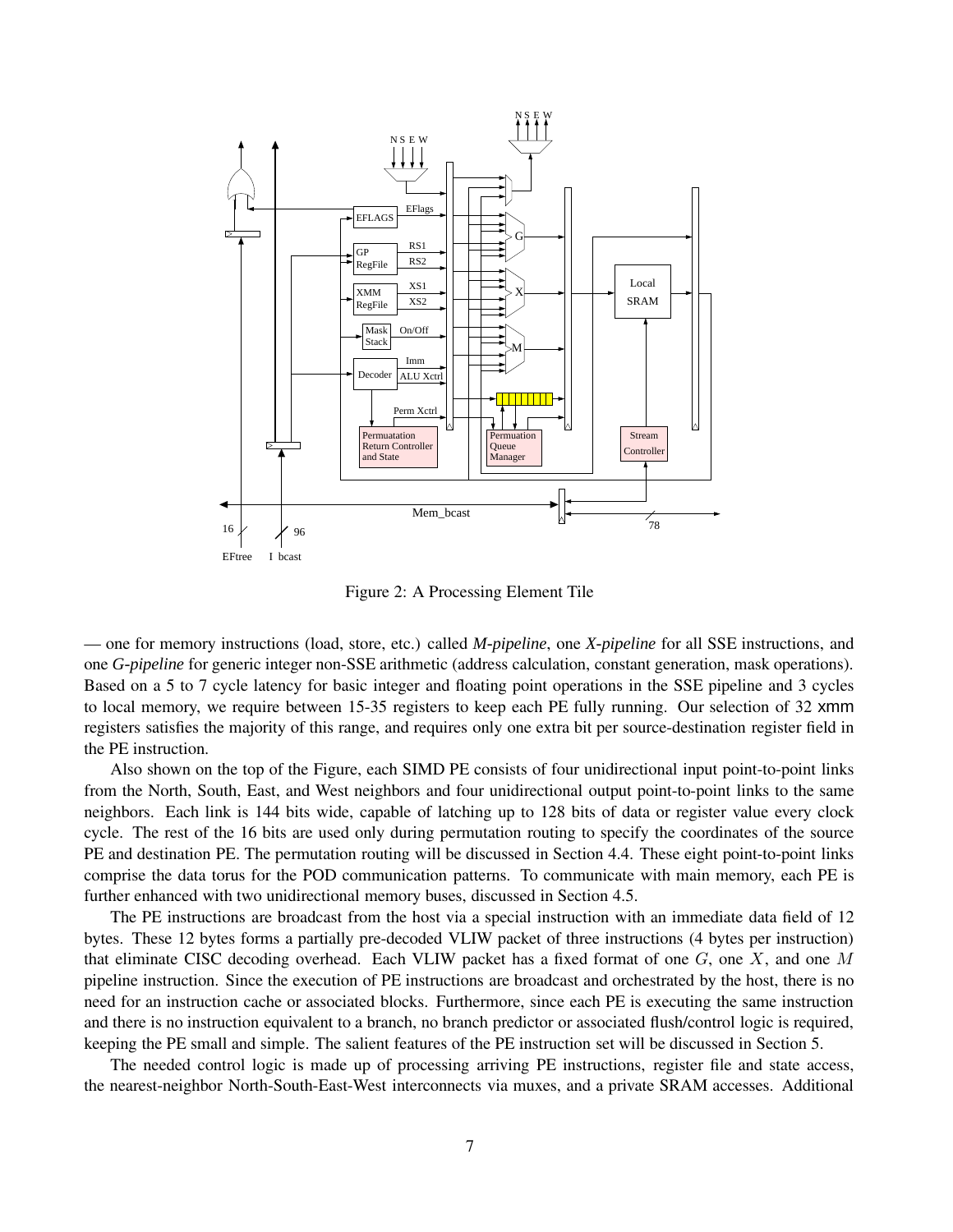modules are included for the permutation routing control logic to implement complex routing patterns between PEs.

#### **4.3 POD Interconnection Network**

In the design of the interconnection network, we investigated two topologies — a 2D mesh and a full torus. We found that while a 2D mesh connect neighboring PEs is straightforward, it has certain drawbacks related to our SIMD routing control. Specifically, when an application needs to communicate from edge to edge, it will take  $n-1$  hops. Many parallel algorithms naturally rotate data across PEs (see results from the Cannon's algorithm used in DenseMMM in Section 6.2). This is a specific problem related to our simplification of the communication network: because all the switches route in the same direction at the same time, and because there is no dynamic routing, the extra flexibility of the torus was required.

As shown in Figure 1(a), our proposed design adopts a modified torus network. To minimize latency and maximize packing, each PE is designed to take less than one clock cycle for a signal to cross the entire PE itself. Ideally, each PE will be no larger in any direction than 95% of the wire distance in one clock cycle with all surrounding line drivers, buffers, and so forth. The ordering of the number labels inside the PEs of the top row in Figure 1(a) indicates the nearest-neighbor connection pattern. In the same way, we lay out the communication links for each column in the POD (north-south direction). In addition to providing shorter links, such a layout also leads to a deterministic communication latency.

As mentioned earlier, there are eight physical point-to-point links connected to each PE. At any given moment, only one direction (input and output) needs to be enabled. Since each nearest-neighbor communication pattern has a known latency, the links are not enabled during periods of pure computation or during periods when links in the other direction are not being used. This reduced power profile allows growth of the POD array to be limited only by the average power consumption of each PE and the manufacturing die reticle. This approach is compared to other tiled designs such as MIT RAW or TRIPS or where any of the ICN links could be active at the same time due to dynamic routing.

To enable SIMD-style instruction execution where every PE executes each instruction at the same global clock cycle, there are two options: (1) execute an instruction immediately upon arrival to a POD row, leading to a North-South *timezone effect*, or (2) buffering each arriving instruction for sufficient time such that every PE will execute the same instruction at the same instant.

The timezone effect can be challenging to work around for programmers and architects, as any given row will be executing instruction j, while the preceding row is executing  $j + 1$  and the successor row is executing  $j - 1$ . To avoid undesired complexity for programmers, architects, and compilers, we use a buffering model to enable lock-step execution without suffering from the timezone effect.

Figure 1(b) shows such a model for one single column in the POD. Instructions are broadcast using the IBUS and are queued before being executed by the PE. It takes  $f_0$  cycles to uniformly reach the first row ( $f_0 = 4$  when  $n = 8$ ), and for n rows, it takes  $n - 1$  cycles before every PE executes the instruction. As shown, the queue size shrinks monotonically as the location of a PE gets farther away from the host processor. For an  $n \times n$  POD, where  $n = 8$ , there are 7 entries for the bottom-most core while no queue is needed for the top-most core. The delay units (D block) are inserted to delay each instruction broadcast in order to synchronize the SIMD execution. Similarly, when gathering results (*e.g.,* EFLAGS) from PEs, the results from the cores closer to the host processor need to be delayed and wait in their queue till the farther results arrive for combining. These are depicted in the propagation paths with correct delay queues on the left-side of Figure 1(b). Compared to previous immediate execution model, there is zero overhead to the PEs with this implementation, excepting a buffer to hold the instructions broadcast. The round-trip latency for the host to evaluate conditional loop also remains same, which is, for n rows,  $2\times(n+f_0)$ cycles where 2n cycles is consumed for instruction and EFLAGS propagation, and  $2f<sub>o</sub>$  is fan-in and fan-out latency between the host and PEs in the first row.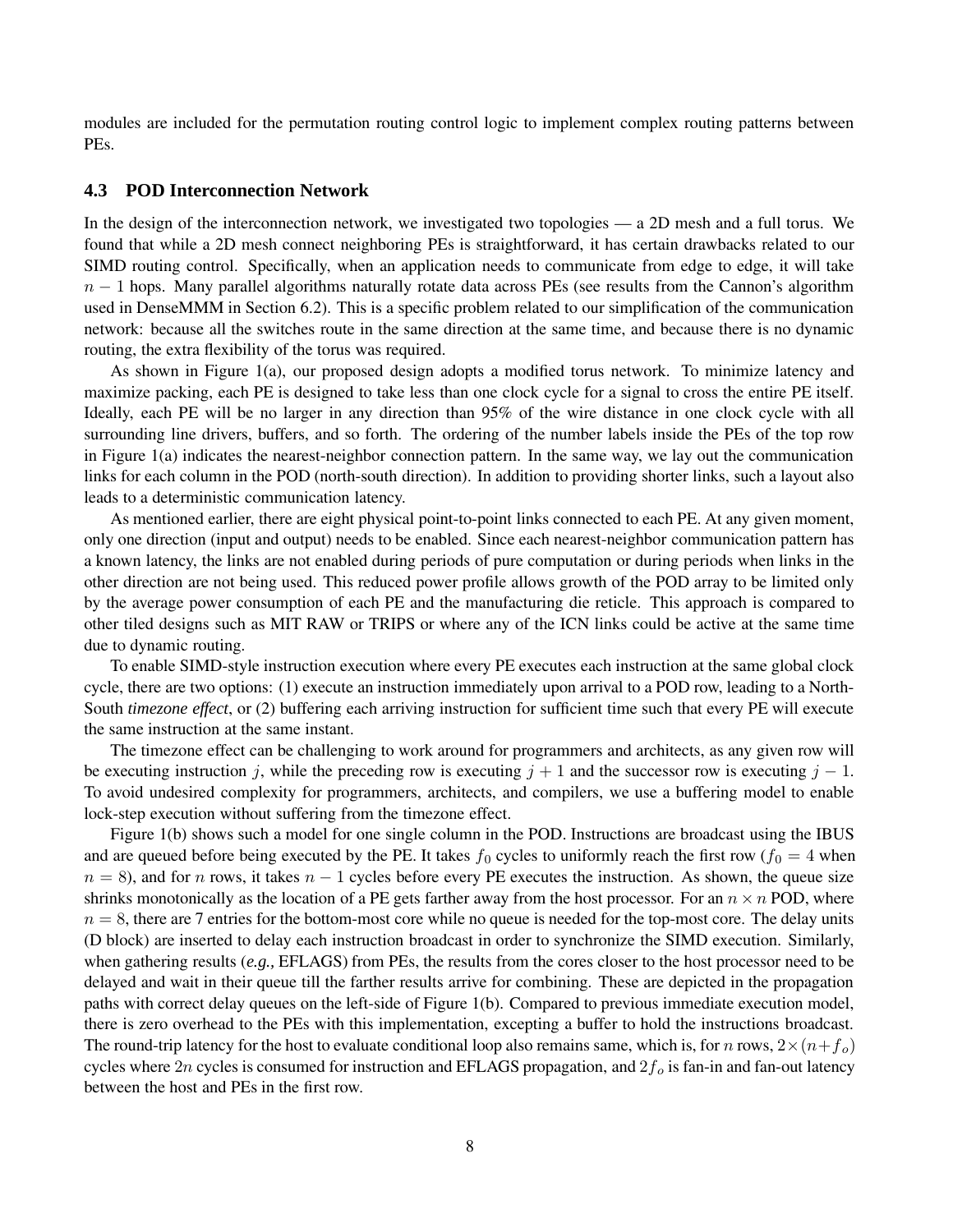#### **4.4 Interaction Among PEs**

As mentioned in Section 4.2, each PE has 4 uni-directional input point-to-point links and 4 uni-directional output point-to-point links. Each link pair implements a nearest-neighbor direct link. These eight links are also arranged such that they are glue-less drop-in components, with each neighboring PE only requiring direct wiring to complete the layout. This allows for dense packing, although there is a very high wire count. Note that neighbor-toneighbor communication does require neither arbitration nor routing, because it is fully controlled by software. Consequently, each PE does not need to have buffers for communication, which is known to consume large energy on packet-switched on-chip interconnection [6].

Each PE can communicate with its nearest neighbor by either directly moving a register value of up to 128 bits, or by transferring memory in 64-bit chunks. In order to support streaming memory behavior between PEs, we support both single load-store style transfers as well as block-based transfers, with and without striding. Since the nearest neighbor latency for an interleaved torus is targeted to be two cycles or less, this allows for high throughput computation even when the algorithm requires neighboring registers and memory values. This is a major contrast to typical shared-cache interface implementations, where it can take 10 or more cycles to move a value between cores.

When one PE needs to communicate to another PE in a non-nearest-neighbor fashion, we use the  $k$ -permutation routing [12] in our interconnect design. Rather than provide dynamic wormhole routing hardware support for a relatively infrequent operation, we propose dedicated algorithms to drive the collective POD muxes into a series of sweeps to migrate all data to the intended targets. These algorithms require each PE to support  $n$  hardware buffer slots of the bit-size matching the point-to-point link width in an  $n \times n$  SIMD array.

The basic algorithm proceeds by all PEs send messages to the East, with each message stopping when it reaches its target column. This takes  $n - 1$  hops and at the end, at most n messages will be buffered in any one PE. At the end of this sweep, every message in every POD row will be in its target column. If we now apply the same algorithm to the North, we may require as many as  $n^2 - 1$  steps respectively until all the buffered messages reach their target PE. As messages reach their target PE, they are processed (stored into the appropriate memory location). This two-phase sweeping algorithm ensures that for *any* permutation of routing, even all-to-one, all messages are delivered after a fixed latency. This fixed routing would not be an optimal solution, but each PE only needs to enable only one link at the same time, which is more energy efficient.

While the fixed latency may be high for such generic routing support, we have made the trade-off to keep nearest-neighbor communications fast, which is much more frequent event than generic routing. More optimized row-only and column-only sweeps of just  $(n - 1)$  steps are possible for more structured communication to reduce the high latency of a full any-to-any communication. More details on the permutation routing can be found in Section A.

## **4.5 POD and System Memory Interaction**

Aside from a 128KB private local SRAM dedicated to each PE, applications must also be able to communicate with the system memory through normal loads and stores. To manage this interaction, each PE is further enhanced with two unidirectional buses (MBUS) to the main memory via an interface called the *Row Response Queue* (RRQ). One bus streams data back from main memory to the PEs in the row, while the other bus streams data from the PEs in the row to the main memory. Because system memory operations of all PEs are synchronized, PEs can safely disable their MBUS and its related logic, to minimize energy consumption, while they are not communicating with the system memory. The RRQ is the queuing point for transactions in both directions, and in turn is connected to a memory ring with the host core's last level cache (LLC) and all memory controllers (MCs).

In our work, the conceptualized ring is composed of four separate rings as shown in Figure 3. There is one shared data ring, at 66 bytes wide, which represents the actual data to or from the MC one line at a time. There is a corresponding address ring of eight bytes to indicate what address a request or response payload corresponds to.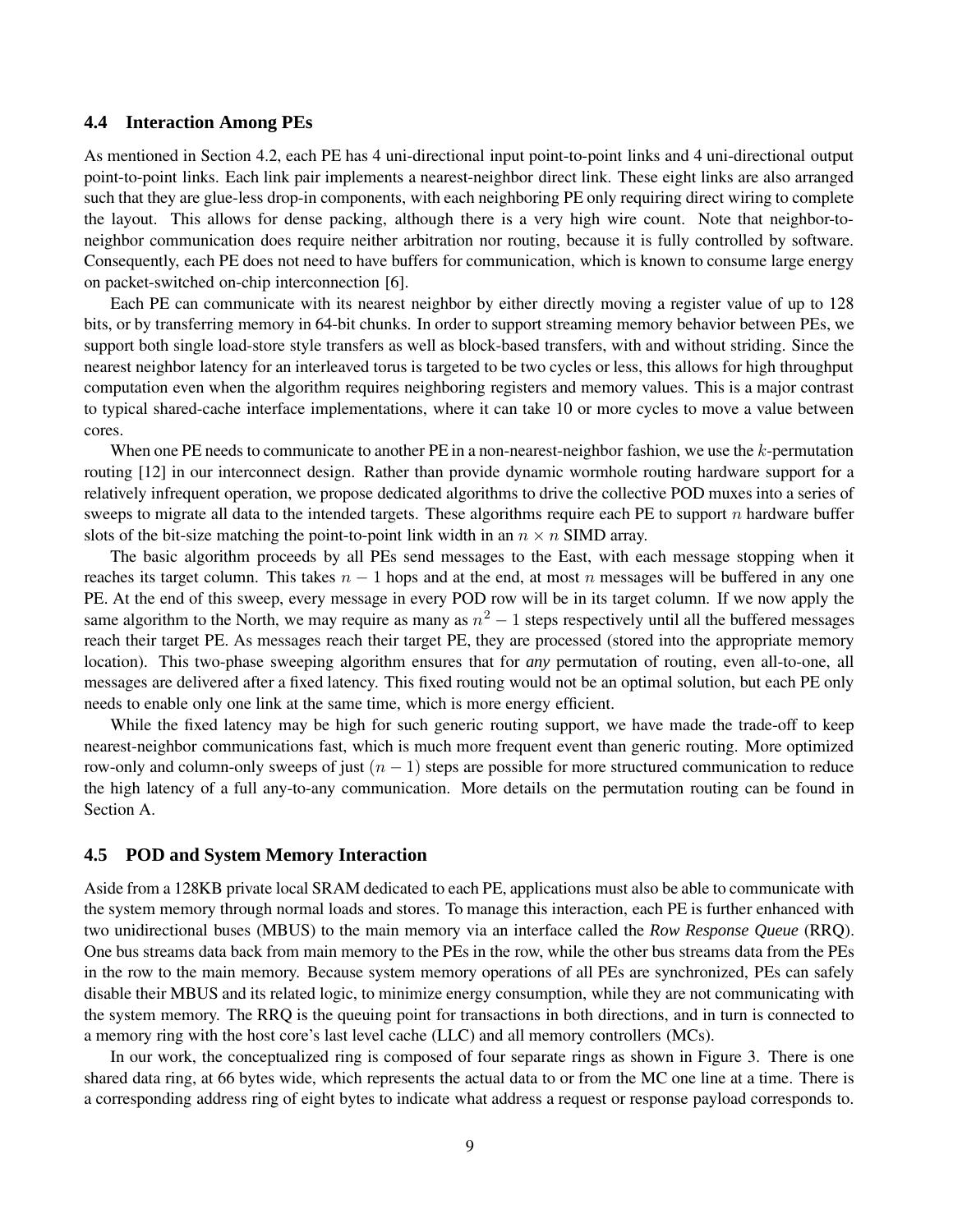

Figure 3: The RRQ state machine for queuing PE system memory requests and streaming responses from the MCs.

Then there are two control rings, one for the LLC and one for all RRQs to share. The premise is that the POD will always be a first-class participant in the memory hierarchy, but a second-class participant to the host core cache misses. Since every request from an RRQ must be acknowledged, whether positively or negatively, when the LLC needs to take over the data and/or address ring for higher priority traffic, an arbiter will set the necessary bits in the RRQ ring for failure and allow the original message to return to the originator for a later retry effort.

One PE in a row can generate up to i requests in the form of load-store traffic to system memory. Therefore, the RRQ must buffer each request from each PE and service them as it finds free slots on the ring. Each PE will only be able to use the  $i$  buffers reserved for it, since in traditional SIMD execution every PE will generate the same number of memory access requests at the same moment, varied only by masking controls.

There are separate instructions for loading and storing to local PE memory and for the global system memory. Different instruction flavors are provided to load/store single words and contiguous or strided block moves. System memory access use virtual addresses acquired from the host. In order to translate the given virtual address among all  $n^2$  PEs, we share one pipelined TLB external to the host that the host manages. This  $xTLB$  in Figure 1(a) need not be organized along traditional lines since the TLB lookup is not as critical as it is in the host processor – this allows for a super-pipelined, very high capacity xTLB to be implemented. In the event of a fault or miss event in the TLB, the host is notified and the request in the RRQ control ring is flagged as a TLB failure. When the host updates any TLB entry, a dedicated control signal in the RRQ control ring is set to indicate any prior TLB failure may now retry.

Typically, some form of coherence is essential between the collective POD PE SRAM storage regions and the system memory. To reduce the complexity and to evaluate the basic performance potential of the proposed architecture, we avoid coherence problems by requiring that any memory region that may be loaded into the private POD collective SRAM space to be marked as uncacheable to the host and associated cache hierarchy. While this leads to lower performance it provides sufficient simplification for our models, and can be improved in our further work.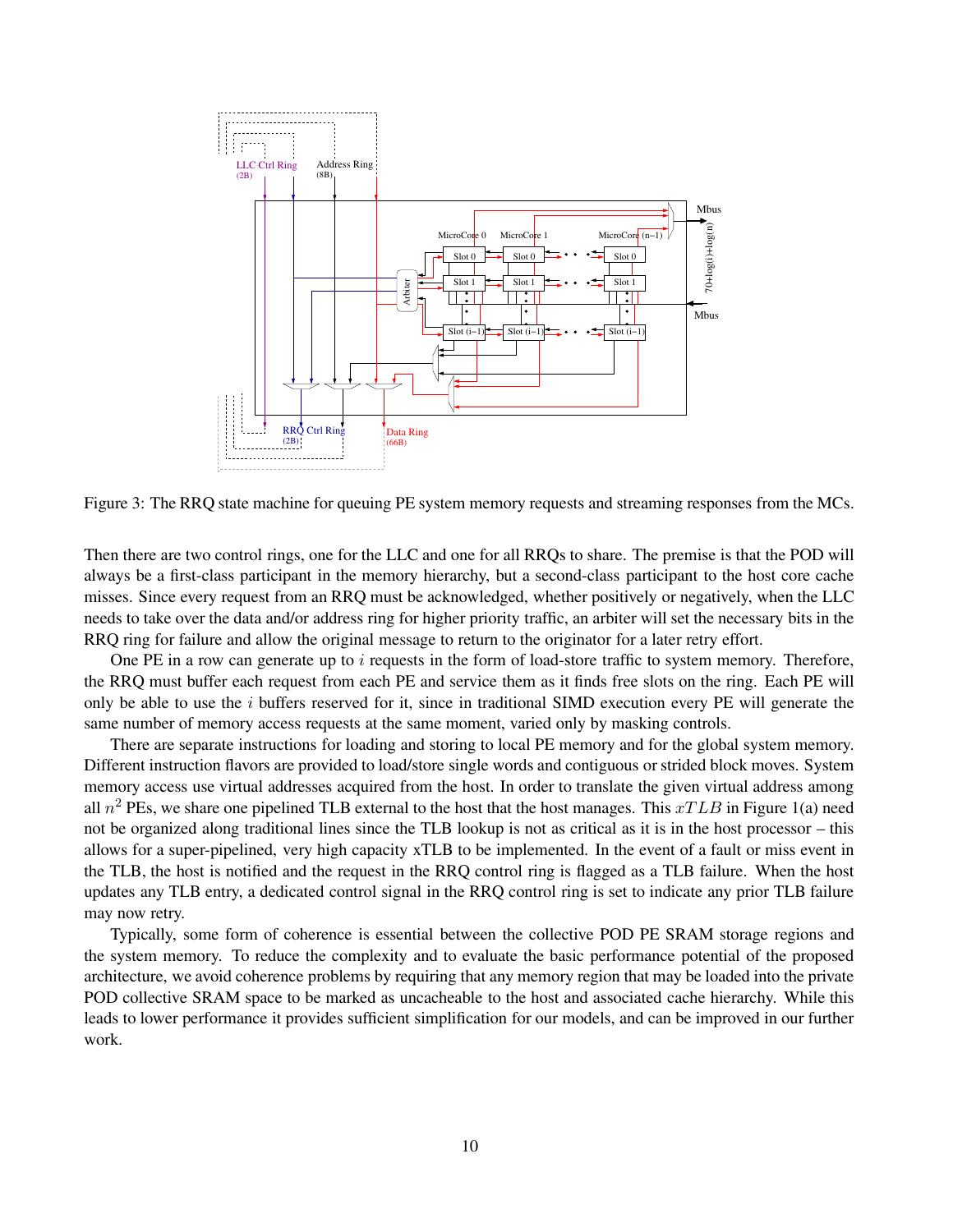#### **4.6 Challenges in Integrating with Host Processor**

Unlike conventional massive SIMD machines, our POD architecture integrates a massive SIMD PE array with a modern out-of-order host processor. To ensure the execution correctness, there are two major challenges to be addressed in the host processor: recovery from mis-speculation and out-of-order dispatch of POD instructions.

To support speculative execution, some recovery mechanism is required to roll the machine back to the correct architectural state. Unfortunately, implementing recovery mechanism in each PE will add a substantial overhead to both the area and power. To not complicate the PE design, we enforce the host processor to broadcast POD instructions in a non-speculative manner. In other words, the POD instructions will not be dispatched from the host until its corresponding branches are resolved. From performance standpoint, as long as the code that runs on the host does not depend on the results from the POD, this approach will not degrade the performance.<sup>2</sup> Another issue is that the POD instructions might be re-ordered by the host processor. This will lead to correctness problem, because PE is ignorant of program order. To prevent this, POD instructions issued by the host are strongly ordered, similar to store instructions that are not re-ordered in most of the out-of-order implementations.

To address these issues, we propose an *IBits queue* which is inherently similar to the store queue in an outof-order processor. When a SendBits instruction is issued, its 12-byte immediate field (encoding a VLIW POD instruction) is entered into the IBits queue. Upon the retirement of the SendBits instruction from the ROB, the corresponding 12-byte immediate value is latched onto the IBUS and broadcast to the POD.

With regard to multi-tasking support, as each PE's local SRAM is considered part of the architecture state, it needs to be saved and restored in-between context switches. It needs to be handled in the same way with other heterogeneous multicores such as the IBM Cell processor. This overhead on POD depends on several parameters including the size of the LLC, off-chip memory bandwidth, OS scheduling algorithm, etc. The Cell processor reports 20  $\mu$ sec overhead for a context switching [2].

#### **4.7 Physical Design Evaluations**

In our implementation, we aim for a 3GHz clock speed assuming a 45nm or better process. For this target frequency, the memory ring is capable of up to 192GB/s bandwidth (servicing up to eight 24GB/s MCs before any modification is required). For an  $8 \times 8$  POD array, with each PE containing 128KB of SRAM, connected in a torus, the peak performance of single-precision and double-precision IEEE FP operations is 1.5 TFLOPS and 768 GFLOPS, respectively.<sup>3</sup>

To estimate the overall die size, we use publicly accessible information (based on 65nm Intel Conroe processor) [28, 14]. First, we evaluate the size of each PE. Using Intel's Conroe die picture and floorplan, the integer, SIMD, and AGU pipeline occupies approximately 1.42, 1.36, and 0.14  $mm^2$ , respectively, with a total of 2.92 $mm^2$ in size. The process scaling factor from 65nm to 45nm is 1.44 under perfect conditions, but we assume the scaling of these logic blocks is imperfect to an error of 50% for making conservative estimates. These same units will amount to approximately  $2.1mm^2$  in 45nm.

For the area of each PE's local SRAM, according to Intel's published data [1], each SRAM cell at 45nm is approximately 0.346 $\mu$ m<sup>2</sup>. A single-ported 128KB SRAM will be roughly 0.363 $mm^2$ . Since our basic 128KB PE SRAM contains 2 Read/Write ports, one Read port and one Write port, we estimate the entire SRAM to be

<sup>&</sup>lt;sup>2</sup>Note that this is the case for all of our benchmark programs except k-means. The host processor does not issue any data-dependent instruction that reads data updated by the POD immediately for these benchmark programs. This event is extremely rare even in k-means simulation.

<sup>&</sup>lt;sup>3</sup>Here are more analytical comparison between POD and IBM Cell. IBM's Cell has a theoretical SP floating-point capacity of 256 GFLOPS for 8 SPE units at 4GHz in a 90nm process [26]. For a fair comparison with our  $8 \times 8$  POD, we assume that the SPE SRAM is halved to 128KB and has a perfect shrink with a 2x feature reduction for a 4x increase in number of SPEs, the maximum theoretical performance at 4GHz jumps to 1024 GFLOPs. However, again for fair comparison, the Cell speed should be reduced to our target 3GHz for a peak performance of 768 GFLOPs using all 8 SPEs. In contrast, we attain twice the performance at 1.5 TFLOPs, all while using a simpler PE design, clocking model, and programming model.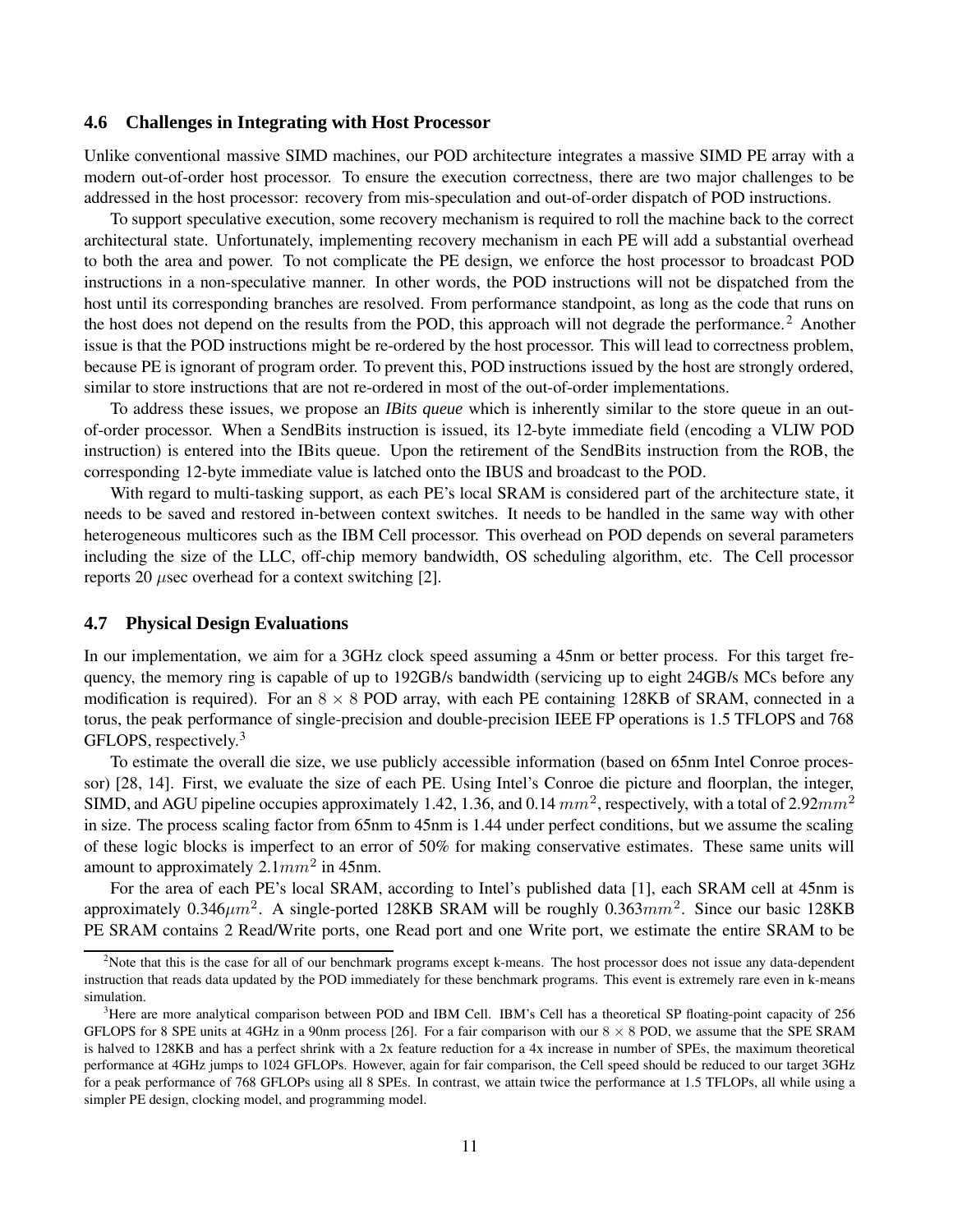1.09 $mm^2$ . The areas of the two register files and one 32-entry RRQ with 75 bytes each compared to the local SRAM will be insignificant.

Based on these projections, one single PE will occupy around  $3.2mm^2$ . In other words, the entire  $8 \times 8$  SIMD PE array will amount to  $205mm^2$ . Each RRQ, given the complexities of the various bus wirings and the ring interfaces, we allot an equal area on par with each PE. The total RRQ space is approximately  $25.6mm^2$ . For the host processor, we simply scale the  $36mm^2$  of one single core in Conroe with the same scaling and fudge factors for 45nm process, the new core is approximately  $25.9mm^2$ . The 3MB LLC is estimated  $20mm^2$  using the same 45nm SRAM data aforementioned. Therefore, the entire processor will amount to  $(205+25.6+25.9+20)$  =  $276.5mm^2$  without accounting for on-die integrated memory controllers.

# **5 ISA Support and Programming Model**

#### **5.1 ISA Support for Host Core**

The SIMD execution inside the POD is completely managed by the host processor. To enable this, we propose extending the host core with five new instructions and modifying three others. Our new instructions are:

- *SendBits*, to broadcast instructions to the POD;
- *GetFlags*, to obtain the return status;
- *DrainFlags*, which assures that the initial setup of a known state in the flag tree is complete;
- *SendRegister*, to broadcast a host register value to every PE;
- *GetResult*, to obtain a return buffer value from the POD without using system memory as a go-between.

The three modified host instructions are the various *Fence* operations (Load, Store, and combined) that are extended to monitor the return status of the POD's memory interface system. Every other modification that our system requires is *external* to the host core and LLC.

#### **5.2 ISA Support for POD PE**

The instruction set of the PE supports typical integer ALU, memory, and SSE instructions. The integer and logical instructions operate on (32) 64-bit general-purpose registers while the SSE engine can address (32) 128-bit xmm registers. There are a variety of memory operations supported in the PE including regular load/store instructions, strided or contiguous block move instructions, and conditional-move instructions. Several versions of memory instructions are provided to allow data accesses from/to local SRAM, remote SRAM on another PE, and system memory. Details on the instruction set of POD can be found in Section E.

To allow multi-level conditional execution in the PE (nested if-then-else's and while-loops), we provide two types of masking instructions — pushmask and popmask. Inside each PE, there is a 64-bit mask register that the mask instruction modifies to keep track of the nested conditional state. The MSB of the mask register indicates the masking (on or off) for the current level of a nested control — this allows a PE to selectively turn itself on or off during the broadcast of instructions from the host. Conditions are determined by flag values which are generated by separate compare operations and their EFLAG results. By turning on and off PEs, it is possible to make only some of the cores execute a certain instruction. When entering a new conditional region, pushmask shifts down all the bits in the mask register for each PE and sets the MSB of the mask register to the new test condition. Whenever leaving a conditional region, the popmask instruction pops one bit out of the mask register and restores the prior state by shifting up. This provides up to a 63-levels of if-then-else or general conditional clauses. If necessary, the programmer or compiler can push or pop the mask register to the system memory or private SRAM to enable higher levels of nesting.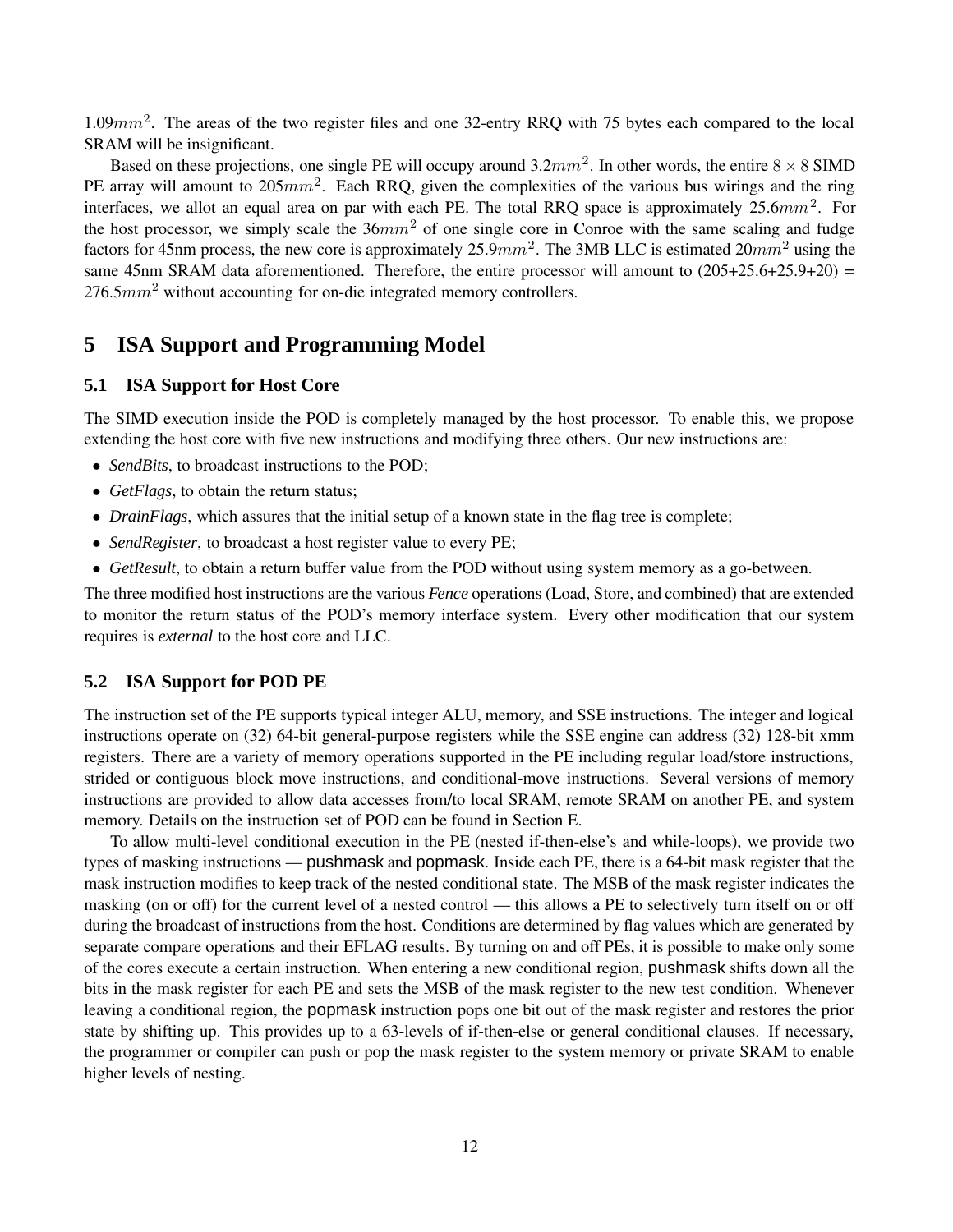```
$ASM sub8sx r2 = r2, r2
for (int i=0; i<npeX; i++) {
  $ASM add8sx r2 = r2, r1$ASM xfer.e r1 = r1
}
$ASM sub8sx r1 = r1, r1$ASM add8sx r1 = r1, r2
for (int i=0; i<npeY; i++) {
  $ASM xfer.n r1 = r1
  $ASM add8sx r2 = r2, r1}
```
Figure 4: Code Example for POD (Reduction)

#### **5.3 Mixed Instruction Stream**

An example of the basic programming model for our POD prototype is shown in Figure 4. Lacking a comprehensive compiler for this architecture, we use pseudo-C code consisting of conventional C code for the host core and annotated inline POD assembly for the SIMD PE array.

Our current POD compiler (implemented with a pre-processing script and runtime library), captures this directive and generates the corresponding *SendBits* instructions as described in Section 5.1. The host processor is responsible for decoding normal CISC instructions. Once it detects a *SendBits* instruction, the following 96bits comprising our RISC-style VLIW instruction packet will be forwarded to the unit that is responsible for IA-POD instruction broadcast to the SIMD PE array. Programmers or compilers are required to explicitly generate the code for the PE array. An example code can be found in Section D.

Since the latency of all non-system-memory instructions, inter-core communication, and communication between the host and PE are all determined statically, this programming model is generally free from unrepeatable behavior, difficult debugging, locking, etc. The only unpredictable communication latency is the latency to or from system memory. When references are made to system memory, the host must issue a barrier instruction (one of the host's modified fence operations) before PEs can access the results.

## **5.4 Inter-PE Communication**

Communication between PEs are explicitly specified by the programmer or compiler as shown in Figure 4. While this requires more up-front algorithmic work than an SMP model, it makes the resulting code much easier to debug. Additionally, since the latency of inter-PE communications is so low, Amdahl's law effects are much less prevalent than they are in longer-latency cache-based designs.

# **6 Experimental Results**

#### **6.1 Simulation Framework**

A cycle-level POD simulator was developed to carry out our performance study. The simulator can sustain approximately 30 KIPS simulation throughput on a 3.4GHz Intel Xeon workstation. When simulating a full  $8 \times 8$ POD, our effective simulation rate is approximately 2 MIPS on the same workstation. The feature of not having a complicated instruction fetch/decode mechanism, as well as the lack of control flow, branch prediction, and cache effects on the POD enables us to attain such high simulation speed.

Our compiler and simulator are tightly coupled — the compiler takes the application code and generates a native Intel binary. The x86 instructions of the host processor are natively executed on the Xeon workstation while the POD instructions are translated by a script, passed through a dependency checker, and simulated.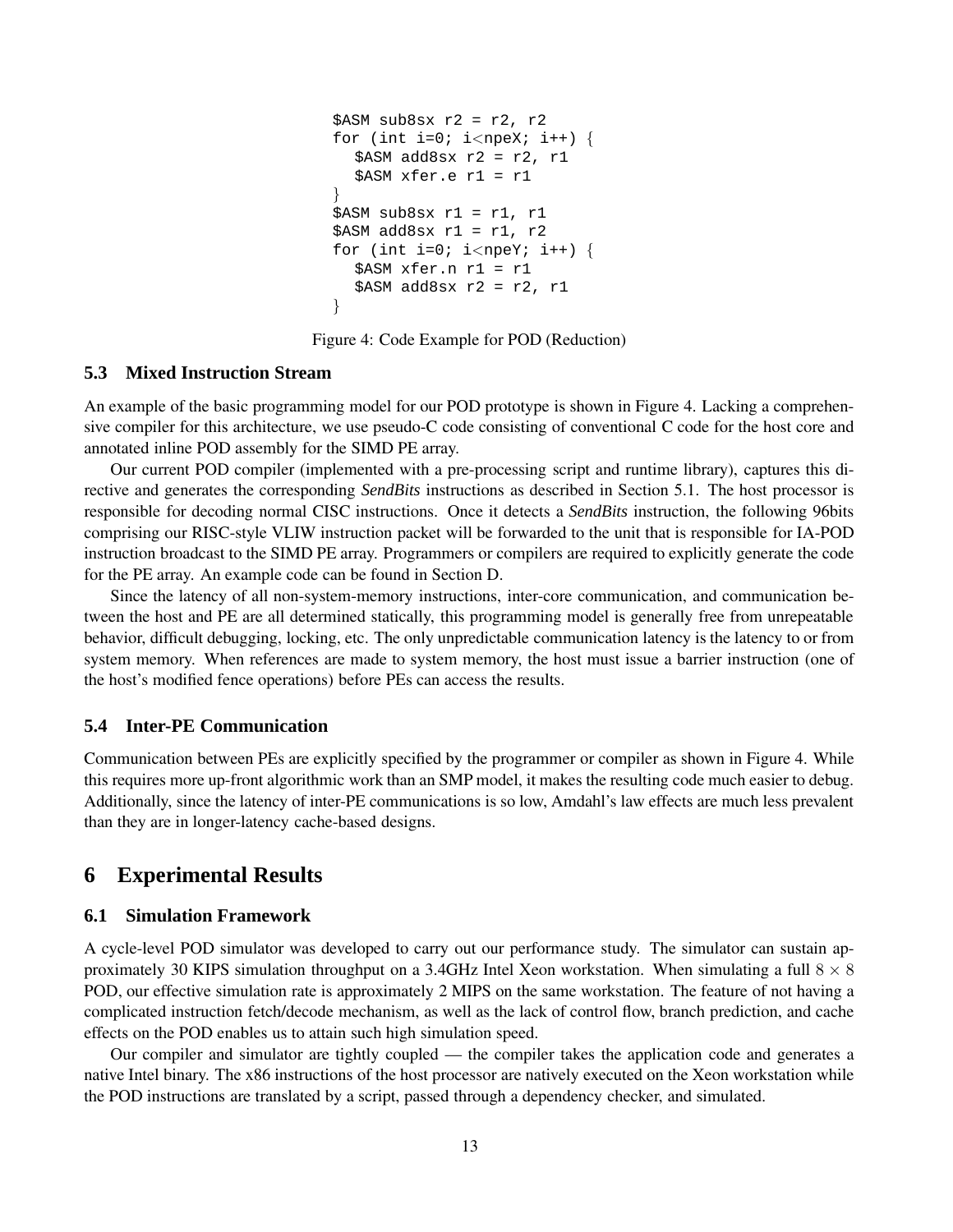This library models every single feature of the PEs and memory subsystem, including an accurate modeling of on-chip and off-chip communication bandwidth. Yet there are certain limitations in our simulation framework. First, we did not measure the overheads incurred by the host processor such as Icache misses, branch mispredictions, TLB misses, etc. as they do not affect our results significantly. In general, the scalar code running on the x86 host processor should have negligible overheads to our target applications that exploit large data-parallelism on the PE array. Second, we did not model the LLC takeover of the MC ring for the host processor to access system memory, nor did we model the xTLB faults from address translations. Given these activities are very rare with the workloads and datasets we used, they should dramatically change our results. Details on PODSIM can be found in Section B.

## **6.2 Performance Evaluation**

To evaluate the performance of POD architecture, we ported several data-parallel benchmark programs (Table 1) using inline assembly. Table 2 shows achieved GFLOPS<sup>4</sup> and relative performance improvement normalized to the performance result of  $1 \times 1$  POD as the number of PEs increases. (Full simulation results can be found in Section C.) In this simulation, we aggressively model off-chip DRAM bandwidth as  $4\times32$  GBps (four on-chip memory controllers where each can provide 32 GBps bandwidth.)<sup>5</sup> and DRAM latency as 50 ns. To factor out performance improvement due to larger on-chip memory as the number of PEs increases, we assume that aggregate size of the on-chip memory remains the same regardless of the number of PEs. For example, in our simulations, a PE of  $1 \times 1$  POD has 8MB of local SRAM, while each PE of  $8 \times 8$  POD has 128KB SRAM only. Our goal is to implement an  $8 \times 8$  POD, and we conservatively assume that the access latency of 8MB SRAM is equivalent to that of a 128KB SRAM, which is 3 cycles for load or 1 cycle for store. Note that, in reality, the access time of an 8MB SRAM of our baseline, a  $1 \times 1$  POD, will be slower, which will further boost the speedup of our results.

The first application, DenseMMM, which represents the main computation kernel in many linear system problems, shows very good scalability, although it requires a lot of communication between the neighboring PEs. This is because, at each computation stage, DenseMMM only requires one-hop communication, a much cheaper operation (2 cycles) on POD than on a MIMD-CMP. Moreover, this communication can be easily overlapped with the computation. DenseMMM is very computation-intensive, and it achieves overall 870.8 GFLOPS on 64 PEs.<sup>6</sup> The reason why the performance does not show an ideal linear speedup is that the efficiency of each PE goes down, although not severely, as the working set of each PE becomes smaller when we increase the number of PEs.

The second application, FFT, is a highly communication-intensive program. To demonstrate how effectively

<sup>&</sup>lt;sup>6</sup>In fact, it achieves 1.06 TFLOPS of IEEE single precision floating point operations during main computation. The 870.8 GFLOPS result took the overhead of loading input and writing-back output into account.

| Name          | Description                                                                                |
|---------------|--------------------------------------------------------------------------------------------|
| DenseMMM      | 512×512 Dense Matrix-Matrix Multiplication (based on Cannon's algorithm [21])              |
| <b>FFT</b>    | 1024-point 1D complex number Fast Fourier Transform                                        |
| <b>IDCT</b>   | IEEE 1180 $8\times8$ Inverse Discrete Cosine Transform used in MPEG2 decoder of Media-     |
|               | Bench $[20]$                                                                               |
| OptionPricing | A financial application that computes the risk of a portfolio by projecting future option  |
|               | prices                                                                                     |
| DownSampling  | 2:1 down-sampling over a $2112\times2112$ image                                            |
| K-means       | A mean-based data clustering application of Minebench [23] (Default input data set, 17695) |
|               | data points in 18 dimensional space, is used.)                                             |

Table 1: Benchmark

<sup>&</sup>lt;sup>4</sup>We count each add, sub, mul, div, max, min and cmp as one floating point operation, and fma (multiply and add) as two.

<sup>&</sup>lt;sup>5</sup>Cell BE's on-chip memory controller supports 25.6 GBps of off-chip memory bandwidth.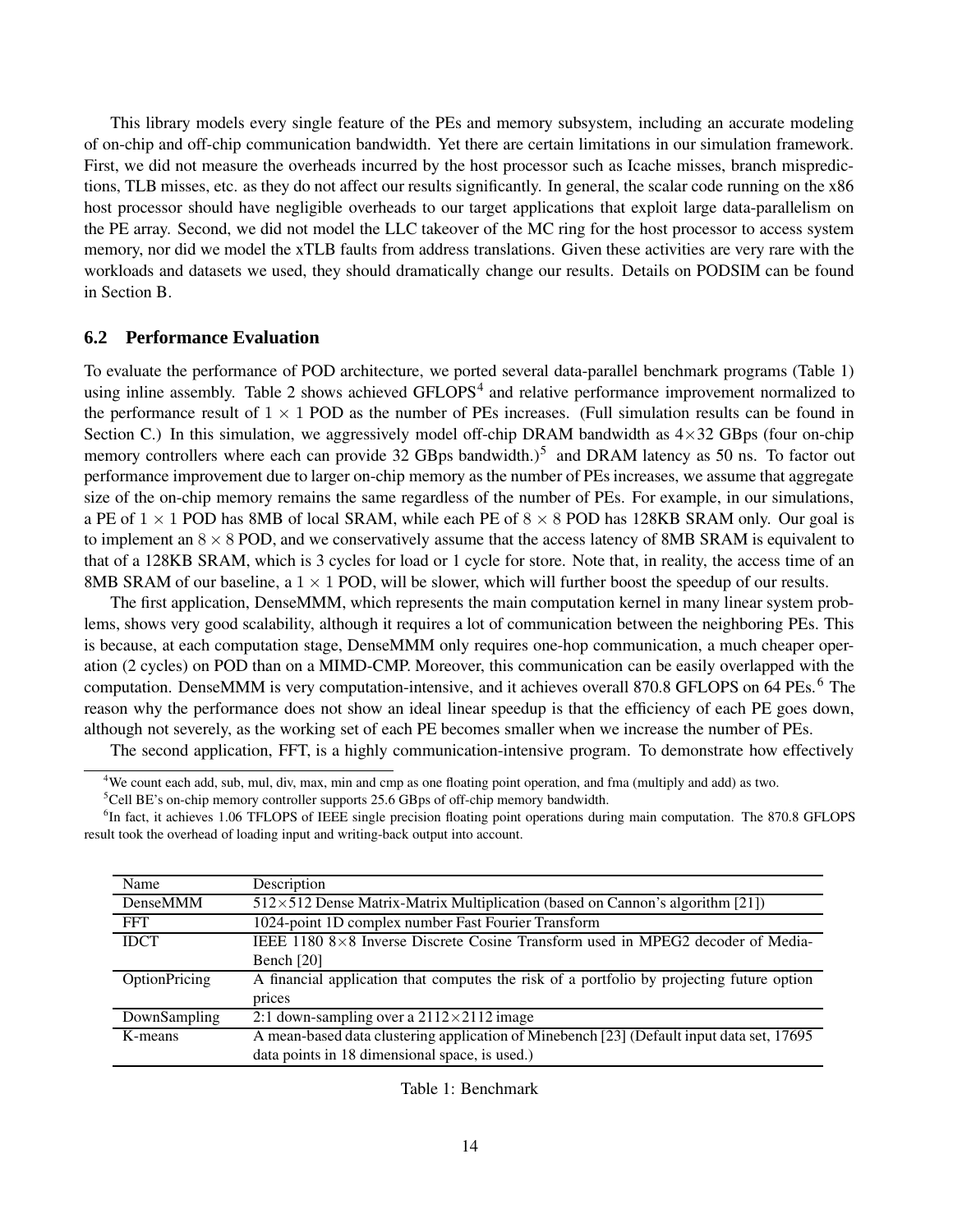| Name             | # of PEs       | <b>GFLOPS</b>    | Speedup          |
|------------------|----------------|------------------|------------------|
|                  | 1              | 16.3             | 1.0              |
| DenseMMM         | 4              | 64.4             | $\overline{3.9}$ |
|                  | 16             | 248.4            | 15.1             |
|                  | 64             | 870.8            | 52.3             |
|                  | 1              | 3.2              | 1.0              |
| <b>FFT</b>       | 4              | 16.3             | 5.1              |
|                  | 16             | 49.6             | 15.4             |
|                  | 64             | 113.6            | 35.3             |
| $IDCT^{\dagger}$ | 1              | 3.9              | 1.0              |
|                  | $\overline{4}$ | 14.9             | 3.9              |
|                  | 16             | 51.8             | 13.4             |
|                  | 64             | 134.8            | 34.9             |
|                  | 1              | 13.4             | 1.0              |
| OptionPricing    | $\overline{4}$ | 53.8             | 4.0              |
|                  | 16             | 215.1            | 16.0             |
|                  | 64             | 860.2            | 64.0             |
|                  | 1              | 1.9              | 1.0              |
| DownSampling     | 4              | $\overline{7.4}$ | 4.0              |
|                  | 16             | 29.1             | 15.6             |
|                  | 64             | 97.2             | 52.1             |
|                  | 1              | 8.3              | 1.0              |
| K-means          | 4              | 33.1             | 4.0              |
|                  | 16             | 131.6            | 15.8             |
|                  | 64             | 504.6            | 59.1             |

† Double precision floating point operations

#### Table 2: Performance Improvement

PEs exchange data, we choose a small input size (1024 points) so that the communication overhead cannot be hidden by the computation. Clearly, as the number of PEs increases, communication overhead becomes dominant, but we can still achieve very good performance improvement due to our high efficiency communication architecture. Another reason of the sub-linear speedup is that at each phase of the computation in our current FFT implementation, we only use one half of the PE array due to the nature of the algorithm. This inefficiency becomes more dominant as the number of PEs increases. The third reason is that overhead of loading input values becomes more outstanding as the main computation time decreases due to an increased number of PEs used. Note that the single chip performance improvement of our POD (64 PEs) is 35 times while that of MIMD-CMP with eight full-blown out-of-order cores will be at most 8 times. Figure 5 shows the active time of inter-PE point-to-point links with respect to the overall execution time for PODs with difference sizes. Only those applications that use inter-PE communication in our simulations are shown in the figure. As shown, although FFT is a well-known communication-intensive application, synchronized computation and communication model of POD makes it possible to disable its point-to-point links for more than 95% of the total execution time, thus minimizing the energy consumption of the communication links. Note that our MIMD-based many-core counterpart will not be able to disable their routers and wires due to the unpredictable nature of their interconnection.

The third application is IEEE 1180  $8 \times 8$  2D IDCT, which is used by the MPEG2 decoder. According to our profiling result, more than 80% of the total execution time of the MPEG2 decoder are spent inside the IDCT block. As shown in Table 2, POD with 64 PEs can improve IDCT performance only by around 35 times even though this application does not have inter-PE communication and can fully utilize the PE array. This sub-linear speedup is caused by the fact that the working set of this application is very small, so time to broadcast input from the host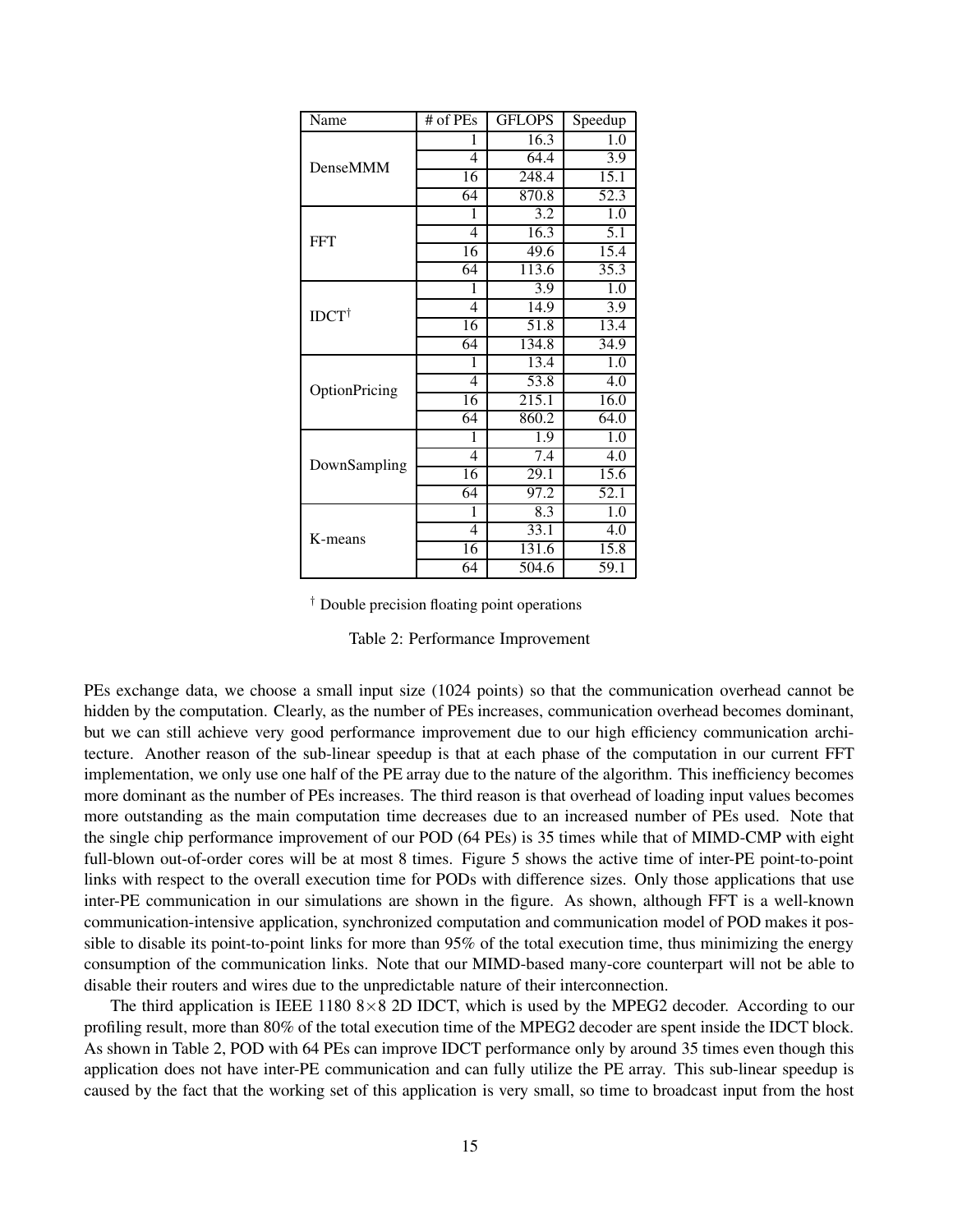

Figure 5: Point-to-point Links Active Time

processor to the PE array becomes dominant. Again, 35 times speedup with 64 PEs is still much bigger than eight times speedup that MIMD-CMP can achieve at best.

The fourth application, OptionPricing, is a computation-intensive application which shows very good datalevel parallelism, and does not require any inter-PE communication. Furthermore, its computation is very heavy compared to system memory load overhead, thus its performance can be improved very well on POD as shown in Table 2, and it achieves 860.2 GFLOPS with 64 PEs.

In contrast, the performance of DownSampling does not scale well, in spite of its very good data-level parallelism and no inter-PE communication. Although it computes approximately 7 million  $1\times7$  convolutions, this application becomes memory-intensive as the number of PEs increases. To quantify the effect of memory bandwidth, we also performed sensitivity study with different off-chip memory bandwidth. Although we performed this sensitivity study for all benchmark applications, here we only show the results of three applications, which are sensitive to the off-chip memory bandwidth. As shown in Figure 6, especially in DownSampling, we might not be able to efficiently utilize all 64 PEs, if the off-chip memory bandwidth is not high enough. Clearly, off-chip memory bandwidth is one of the biggest problems that we need to solve in future many-core architectures.

The last application, K-means, is arguably the most commonly used clustering algorithm in data mining [27]. This application is again very computation-intensive, while it requires large-scale global reduction to synchronize the computation results at the end of each computation phase. However, this communication is not significant compared to its heavy computation, thus it shows near-linear speedup as shown in Table 2, and achieves 504.6 GFLOPS with 64 PEs. The active time of point-to-point links is found to be less than 1% of the overall execution time as shown in Figure 5.



Figure 6: Memory Bandwidth Sensitivity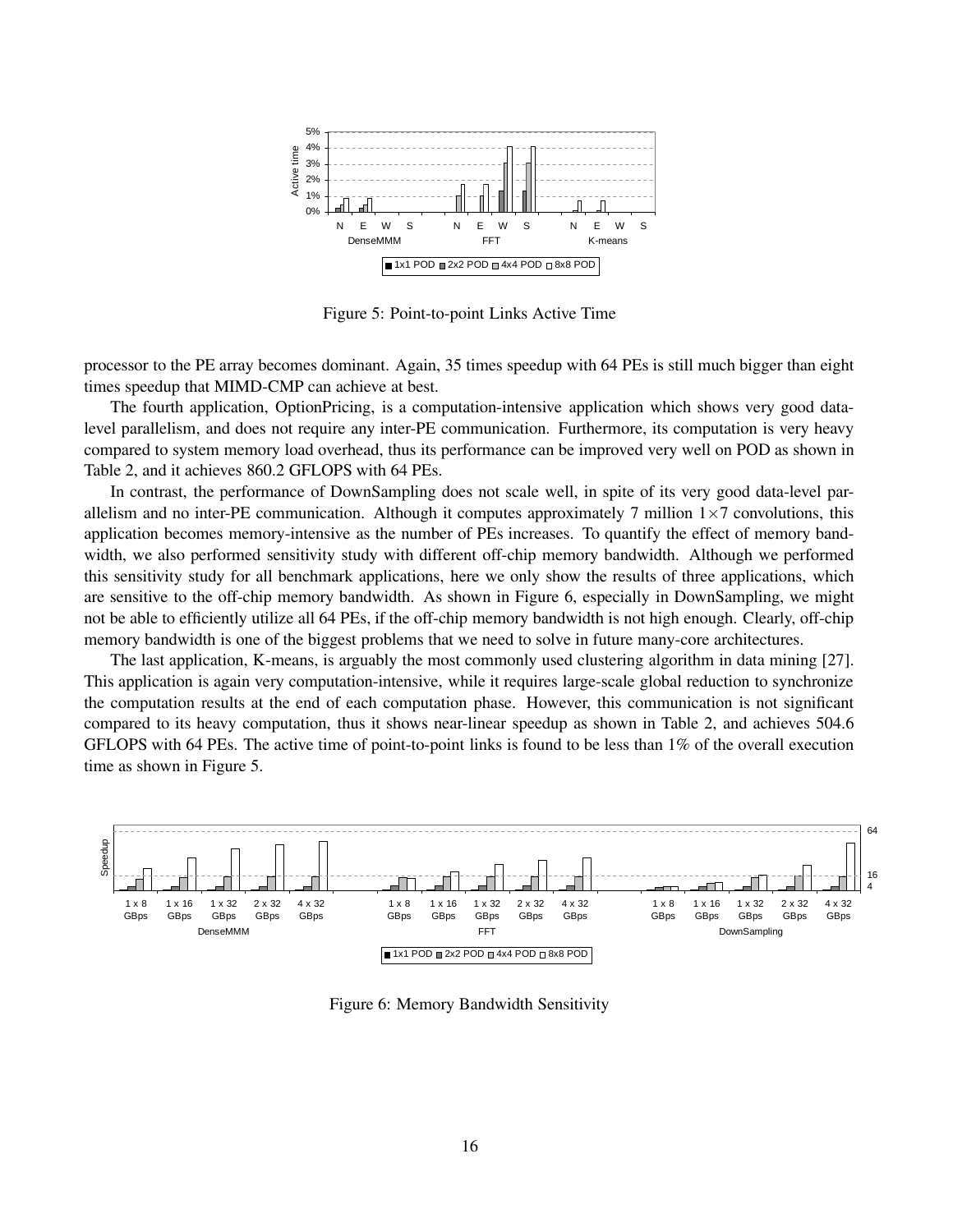# **7 Conclusions**

In this paper, we re-evaluate the SIMD computation paradigm in a new many-core architecture called Parallel-On-Die (POD) which integrates a sea of SIMD PE array into a host processor with minimally new instruction support to enable highly parallel processing. Our POD architecture fills a vital gap between the very general MIMD-style CMPs that work well on transactions and multi-programming workloads and the highly specialized processors used for media and graphics-oriented workloads. The SIMD designs also have the advantage that they are substantially good fits for implementing highly parallel versions of CISC instruction sets without having to pay the CISC penalty on every processing element. In other words, as one scales a SIMD array to larger sizes, the inefficiencies of the base architecture will be largely hidden, thus making the designs both compatible with existing ISAs and power/performance competitive with more specialized engines.

With the POD-style implementation, it becomes feasible to have both best-in-class scalar performance and extremely efficient scalable parallel performance on a single-die processor with minimally modified instruction set. As shown in our experimental results, single-chip performance of the POD is much higher than that of its MIMD counterpart for several applications ported onto our POD architecture, and POD can efficiently suppress energy consumption on its interconnection. As the industry moves toward the era of 10 billion transistor singlechip processor, the POD architecture will provide a highly scalable, energy/area efficient, and complexity-effective solution.

# **References**

- [1] Intel corporation, http://www.intel.com/technology/silicon/new 45nm silicon.htm.
- [2] Meet the Experts: Alex Chow on Cell Broadband Engine programming models, http://www-128.ibm.com/developerworks/power/library/pa-expert8/.
- [3] Massively Parallel Digital Video. Microprocessor Report, January 2006.
- [4] J. H. Ahn, W. J. Dally, B. Khailany, U. Kapasi, and A. Das. Evaluating the Imagine System Architecture. In *Proc. of the Int'l Symp. on Computer Architecture*, 2004.
- [5] T. Blank. The MasPar MP-1 Architecture. In *Proceedings of COMPCON*, Spring 1990.
- [6] S. Borkar. Networks for Multi-core Chip–A Controversial View. In *2006 Workshop on On- and Off-Chip Interconnection Networks for Multicore Systems*, 2006.
- [7] S. Borkar, R. Cohn, G. Cox, S. Gleason, T. Gross, H. T. Kung, M. Lam, B. Moore, C. Peterson, J. Pieper, L. Rankin, P. S. Tseng, J. Sutton, J. Urbanski, and J. Webb. iWarp: An integrated solution to high-speed parallel computing. In *Supercomputing '88*, pages 330–339, 1988.
- [8] W. J. Bouknight, S. A. Denenberg, D. F. McIntyre, J. M. Randall, A. H. Sameh, and D. L. Slotnick. The Illiac IV System. In *Proceedings of IEEE*, April 1972.
- [9] A. A. Chien and J. H. Kim. Planar-adaptive routing: Low-Cost adaptive networks for multiprocessors. *Journal of the ACM*, 42(1):91–123, 1995.
- [10] A. Duller, G. Panesar, and D. Towner. Parallel processing-the picochip way. *Communicating Processing Architectures*, pages 125–138, 2003.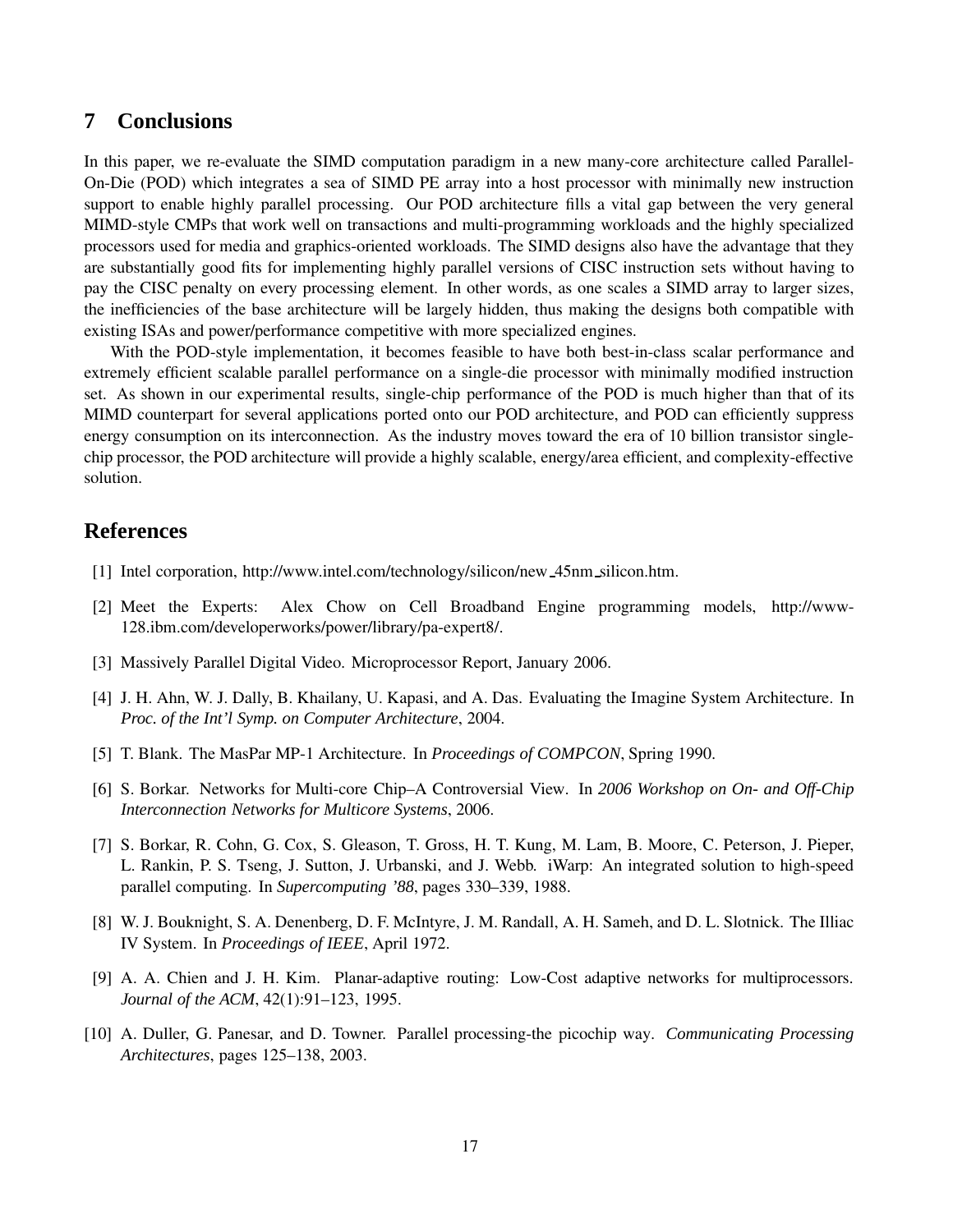- [11] R. Espasa, F. Ardanaz, J. Emer, S. Felix, J. Gago, R. Gramunt, I. Hernandez, T. Juan, G. Lowney, M. Mattina, and S. A. Tarantula: a vector extension to the alpha architecture. In *Proc. of the Int'l Symp. on Computer Architecture*, 2002.
- [12] M. D. Grammatikakis, D. F. Hsu, M. Kraetzl, and J. F. Sibeyn. Packet routing in fixed-connection networks: A survey. *Journal of Parallel and Distributed Computing*, 54(2):77–132, 1998.
- [13] H. P. Hofstee. Power Efficient Processor Architecture and The Cell Processor. In *Proc. of the Int'l Symp. on High Performance Computer Architecture*, 2005.
- [14] http://www.sandpile.org.
- [15] U. J. Kapasi, W. J. Dally, S. Rixner, J. D. Owens, and B. Khailany. The Imagine Stream Processor. In *Proceedings of the International Conference on Computer Design*, 2002.
- [16] J. S. Kim, M. B. Taylor, J. Miller, and D. Wentzlaff. Energy Characterization of a Tiled Architecture Processor with On-Chip Networks. In *Proceedings of the 8th International Symposium on Low Power Electronics and Design*, 2003.
- [17] M. Kumar, Y. Baransky, and M. Denneau. The GF11 Parallel Computer. *Parallel Computing*, 19(12):1393– 1412, 1993.
- [18] R. Kumar, V. Zyuban, and D. M. Tullsen. Interconnections in Multi-core Architectures: Understanding Mechanisms, Overheads and Scaling. In *Proc. of the Int'l Symp. on Computer Architecture*, 2005.
- [19] H. T. Kung. Why Systolic Architectures. *IEEE Computer*, 15(1):37–46, 1982.
- [20] C. Lee, M. Potkonjak1, and W. H. Mangione-Smith. MediaBench: A Tool for Evaluating and Synthesizing Multimedia and Communications Systems. In *Proceedings of the International Symposium on Microarchitecture*, 1997.
- [21] F. T. Leighton. *Introduction to parallel algorithms and architectures : arrays, trees, hypercubes*. Morgan Kaufmann, 1992.
- [22] MasPar. Maspar programming language (ansi c compatible mpl) reference manual.
- [23] R. Narayanan, B. Ozisikyilmaz, J. Zambreno, J. Pisharath, G. Memik, and A. Choudhary. MineBench: A Benchmark Suite for Data Mining Workloads. In *Proc. of the Int'l Symp. on Workload Characterization*, 2006.
- [24] S. Palacharla, N. P. Jouppi, and J. E. Smith. Complexity-effective superscalar processors. In *ISCA*, pages 206–218, 1997.
- [25] B. Parhami. SIMD Machines: Do They Have a Significant Future? In *Proceedings of SIGARCH*, 1995.
- [26] D. Pham, S. Asano, M. Bolliger, M. N. Day, H. P. Hofstee, C. Johns, J. Kahle, A. Kameyama, J. Keaty, Y. Masubuchi, M. Riley, D. Shippy, D. Stasiak, M. Suzuoki, M. Wang, J. Warnock, S. Weitzel, D. Wendel, T. Yamazaki, and K. Yazawa. The Design and Implementation of a First-Generation CELL Processor. In *Proceedings of the 2005 IEEE International Solid-State Circuits Conference*, 2005.
- [27] J. Pisharath, Y. Liu, W. keng Liao, G. Memik, and A. Choudhary. NU-MineBench: Understanding the Performance and Scalability Characteristics of Data Mining Algorithms. Technical Report CUCIS-2004-05- 001, Center for Ultra-Scale Computing and Information Security, Northwestern Univ., 2004.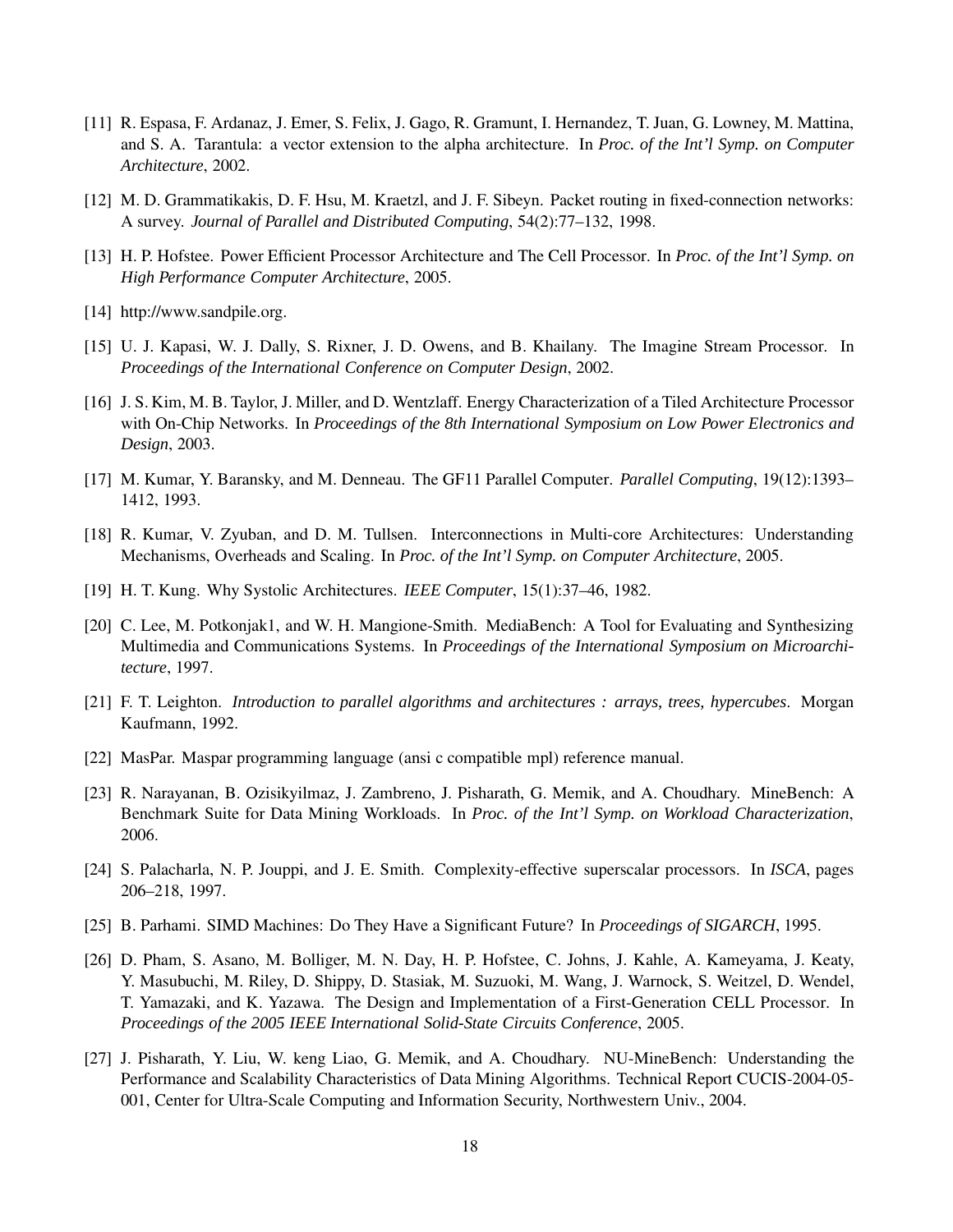- [28] K. Puttaswamy and G. H. Loh. Thermal Herding: Microarchitecture Techniques for Controlling HotSpots in High-Performance 3D-Integrated Processors. In *Proc. of the Int'l Symp. on High Perf. Computer Architecture*, 2007.
- [29] S. Rixner, W. J. Dally, U. Kapasi, B. Khailany, A. Lopez-Lagunas, P. Mattson, and J. D. Owens. A Bandwidth-Efficient Architecture for Media Processing. In *Proc. of the Int'l Symp. on Microarchitecture*, 1998.
- [30] K. Sankaralingam, R. Nagarajan, H. Liu, C. Kim, J. Huh, D. Burger, S. W. Keckler, and C. R. Moore. Exploiting ILP, TLP, and DLP with the Polymorphous TRIPS Architecture. In *Proc. of the 30th Int'l Symp. on Computer Architecture*, 2003.
- [31] H. Singh, M. Lee, G. Lu, F. Kurdahi, N. Bagherzadeh, and E. Chaves Filho. MorphoSys: an integrated reconfigurable system for data-paralleland computation-intensive applications. *IEEE Transactions on Computers*, 49(5):465–481, 2000.
- [32] D. L. Slotnick, W. C. Borck, and R. C. McReynolds. The Solomon Computer. volume 22, pages 97–107, 1962.
- [33] M. Taveniku, A. Ahlander, M. Jonsson, and B. Svensson. The VEGA Moderately Parallel MIMD, Moderately Parallel SIMD, Architecture for High Performance Array Signal Processing. In *International Parallel Processing Symposium*, 1998.
- [34] M. Taylor, S. Amarasinghe, and A. Agarwal. Scalar Operand Networks. In *IEEE Transactions on Parallel and Distributed Systems*, 2005.
- [35] M. B. Taylor, J. Kim, J. Miller, D. Wentzlaff, F. Ghodrat, B. Greenwald, H. Hoffmann, P. Johnson, J.-W. Lee, W. Lee, A. Ma, A. Saraf, M. Seneski, N. Shnidman, V. Strumpen, M. Frank, S. Amarasinghe, and A. Agarwal. The Raw Microprocessor: A Computational Fabric for Software Circuits and General Purpose Programs. *IEEE Micro*, Mar/Apr, 2002.
- [36] L. W. Tucker and G. G. Robertson. Architecture and Applications of the Connection Machine. In *IEEE Computer*, August 1988.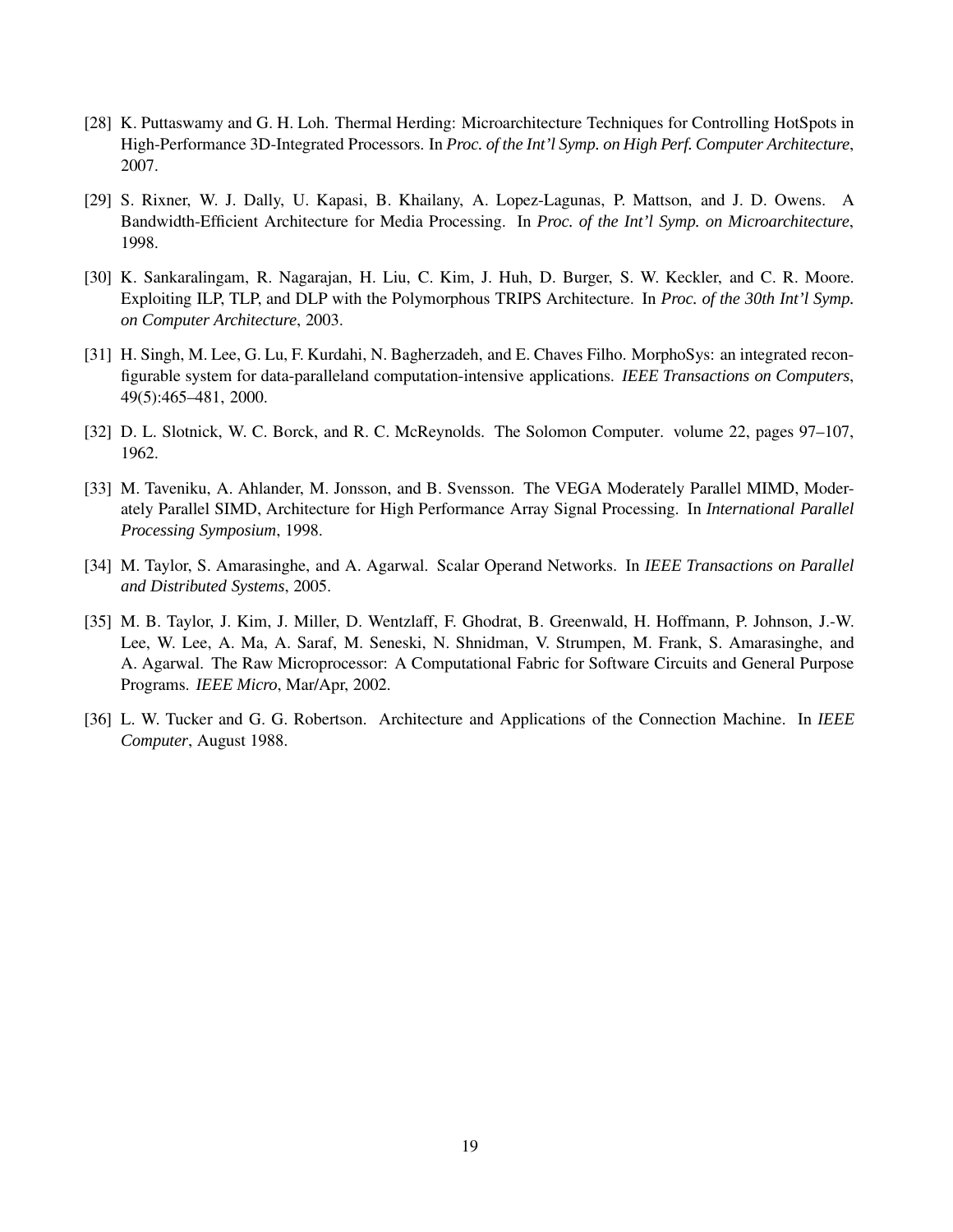## **A Permutation Routing**

The interconnection network of POD is designed to make frequently used communication, i.e., the neighborto-neighbor communication, fast to reduce the area and energy required. It is thus unoptimized for rarely used communication, which in turn is performed by using the *permutation routing* algorithm briefly explained in Section 4.3. In this appendix, we elaborate the permutation routing algorithm of POD in further details. Although it is assumed that PEs are connected with a 2D torus, their layout is shown in a normal order to simplify our explanation. Note that, however, they are laid-out as explained in Section 4.3.

The notation we used is shown in Figure 7. The numbers on the upper left corner of each PE is the ID of each PE. A small box on the upper right corner of each PE represents a communication message between 2 PEs and the two numbers inside the box represents an ID pair of the source and destination PE. The lower right side of each PE represents permutation queue shown in Figure 2, and the lower left side of each PE represents its local SRAM, where the transferred messages will eventually be stored. For example, PE15 in Figure 7 has received a store request from PE1 to PE15, has buffered one message from PE12 to PE3, and has already stored values from PE2 and PE3 to itself.



Figure 7: Notation for a PE

Figure 8(a) shows an example of a store operation among PEs. Initially, each PE starts to transfer a message to its own destination. In the first phase of the permutation routing algorithm, each PE sends their message toward the East, and each message will stop and be locally queued when it reaches its target column. Figure 8(b), Figure 8(c) and Figure 8(d) shows the location of messages at each stage of the first phase. For example, a message from PE1 to PE15 is transferred to PE2 at the first hop (Figure 8(b)), to PE3 (Figure 8(c)) at the second hop, and stops at PE3 (Figure 8(d)) after the second hop. In contrast, a message from PE2 to PE15 is transfered to PE3 (Figure 8(b)) and stops at PE3 and is queued in its permutation queue (Figure  $8(c)$ ) after the first hop.

Note that only one point-to-point link (East link) is used during this first phase. Due to this characteristic, each PE only needs to enable East link during this phase, and it only needs to decode one message at a time. To buffer these messages, each PE on  $n \times n$  PE array needs to have n entries in its permutation routing queue. Although this approach might not be optimal with respect to latency, this approach makes it possible to save both space and energy which might be consumed on a mesh-based MIMD-based CMP. For example, each PE on the POD does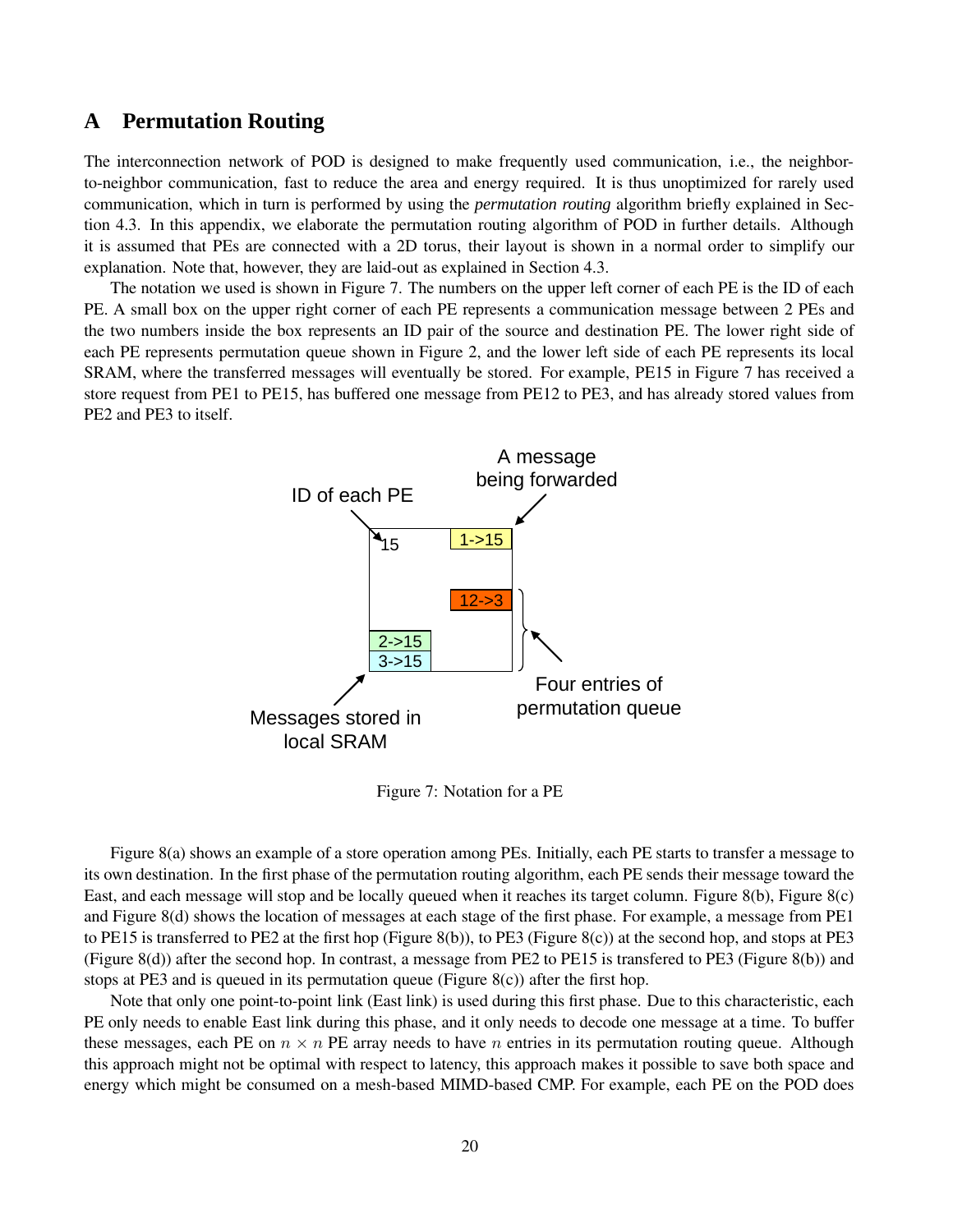not need to keep track of messages coming from all different directions, handle link contention, have large buffer spaces to store them temporarily, and handle overflow problems of this buffer.

The second phase of this algorithm is similar to its first phase. Instead of sending messages to the East, now each PE sends messages to the North. Because each message has been forwarded to the column which its destination belongs to, this message can be transferred to the destination after this successive forwards to the North.

Figure 9 represents the communication pattern to forward messages buffered in the first slot of permutation queue. To forward these messages to the destination, it takes n steps of communication on  $n \times n$  PE array as shown in Figure 9. Forwarding messages in the second, third and fourth slots of permutation queue takes another n steps respectively as shown in Figure 10, Figure 11, and Figure 12.

The reason why messages in different slots of the permutation queue are forwarded separately even though communication link often becomes idle is to avoid link contention. For example, PE3 can forward a message (PE2 to PE15) to PE7 at stage North3 (Figure 9(c)), because its communication link to PE7 is idle. If PE3 forwards it, it will eventually be forwarded PE11 and PE15 at stage North4 (Figure 9(d)) and North5 (Figure 10(a)). However, PE11 also wants to forward another message (PE10 to PE7) to PE11 and PE15 simultaneously as shown in Figure 9(d) and Figure 10(a). This means these two messages need to contend with each other to grab the communication link, and one of them needs to be stored somewhere. This will require another complicated control logic, which we want to avoid to make each PE small. The bigger a PE is, the longer neighbor-to-neighbor communication latency will become. Eventually, this will penalize the latency of our much more common communication.

Note that this two-phase sweeping algorithm ensures that any permutation of routing, even all-to-one, is guaranteed to be finished after the same amount of a fixed latency. Although this might not be an optimal, this is highly space/energy efficient. More optimized row-only and column-only communication ( $n - 1$  steps) for communication among PEs within same row or same column are possible to reduce the high latency of a full any-to-any communication.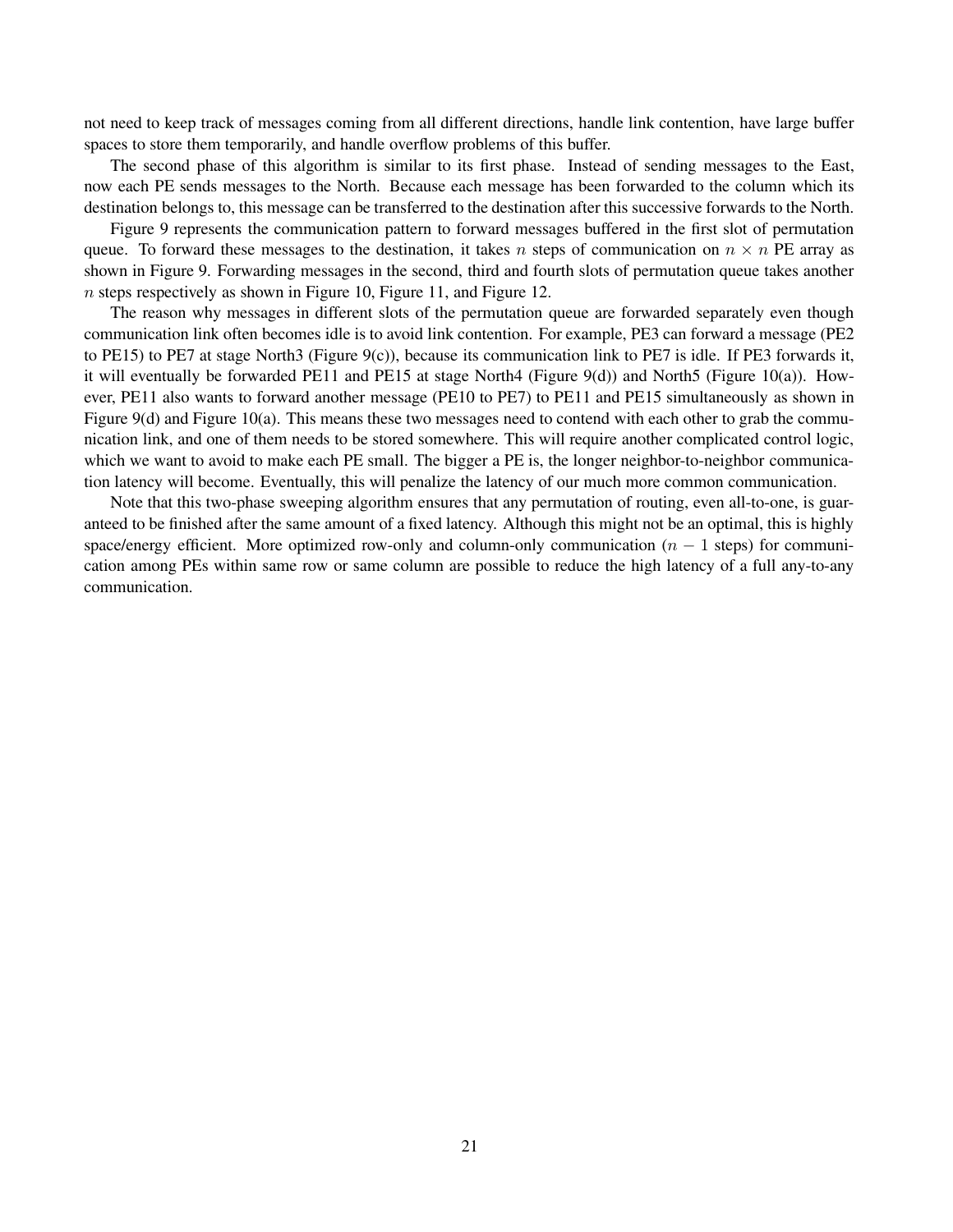| 12             | $12 - 3$   | 13           | $13 - 2$ | 14             | $14 - 51$  | 15             | $15 - 0$ | 12             | $15 - 0$   | 13           | $12 - 3$   | 14             | $13 - 2$   | 15             | $14 - 51$  |
|----------------|------------|--------------|----------|----------------|------------|----------------|----------|----------------|------------|--------------|------------|----------------|------------|----------------|------------|
|                |            |              |          |                |            |                |          |                |            |              |            |                |            |                |            |
|                |            |              |          |                |            |                |          |                |            |              |            |                |            |                |            |
|                |            |              |          |                |            |                |          |                |            |              |            |                |            |                |            |
| 8              | $8 - 15$   | 9            | $9 - 11$ | 10             | $10 - 57$  | 11             | $11 - 3$ | 8              |            | 9            | $8 - 15$   | 10             | $9 - 11$   | 11             | $10 - 57$  |
|                |            |              |          |                |            |                |          |                |            |              |            |                |            |                |            |
|                |            |              |          |                |            |                |          |                |            |              |            |                |            |                |            |
|                |            |              |          |                |            |                |          |                |            |              |            |                |            |                |            |
|                |            |              |          |                |            |                |          |                |            |              |            |                |            |                | $11 - 3$   |
| $\overline{4}$ | $4 - 12$   | 5            | $5 - 9$  | 6              | $6 - > 14$ | $\overline{7}$ | $7 - 11$ | $\overline{4}$ |            | 5            |            | 6              |            | $\overline{7}$ |            |
|                |            |              |          |                |            |                |          |                |            |              |            |                |            |                |            |
|                |            |              |          |                |            |                |          |                |            |              |            |                |            |                |            |
|                |            |              |          |                |            |                |          |                | $4 - > 12$ |              | $5 - 9$    |                | $6 - 14$   |                | $7 - 11$   |
| $\mathbf 0$    | $0 - > 15$ | $\mathbf{1}$ | $1 - 15$ | $\overline{2}$ | $2 - > 15$ | $\mathbf{3}$   | $3 - 15$ | $\mathbf{0}$   |            | $\mathbf{1}$ | $0 - > 15$ | $\overline{2}$ | $1 - > 15$ | $\mathbf{3}$   | $2 - > 15$ |
|                |            |              |          |                |            |                |          |                |            |              |            |                |            |                |            |
|                |            |              |          |                |            |                |          |                |            |              |            |                |            |                |            |
|                |            |              |          |                |            |                |          |                |            |              |            |                |            |                |            |
|                |            |              |          |                |            |                |          |                |            |              |            |                |            |                | $3 - 15$   |

(a) Initial Request

(b) East1



(c) East2

(d) East3

Figure 8: The First Phase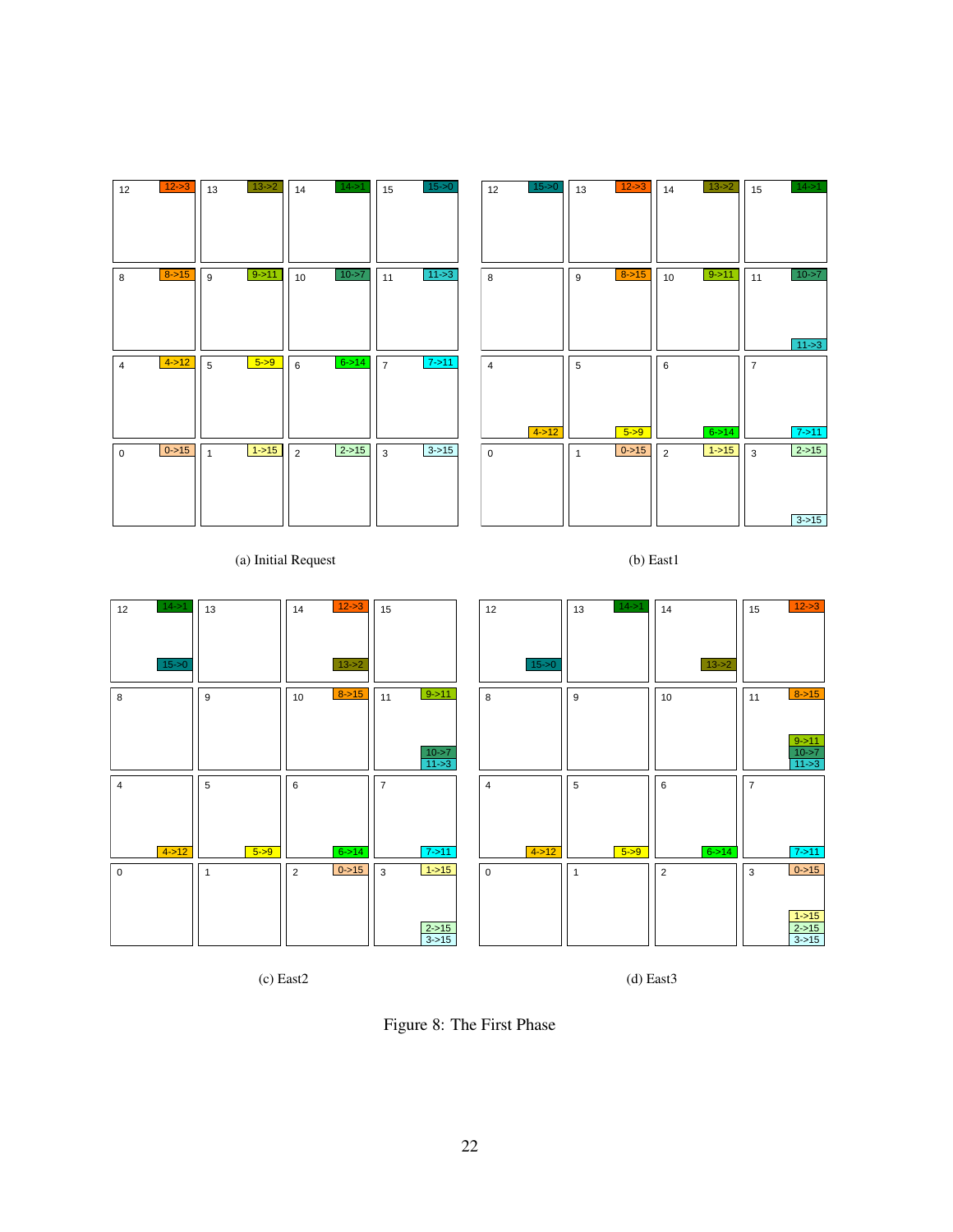| 12             | 13           | 14               | $11 - 3$<br>15             | $4 - > 12$<br>12 | 13           | $6 - > 14$<br>14 | 15                               |
|----------------|--------------|------------------|----------------------------|------------------|--------------|------------------|----------------------------------|
|                | $14 - 51$    |                  | $12 - 3$                   |                  | $14 - 51$    |                  | $12 - 3$                         |
| $15 - 50$      |              | $13 - 2$         |                            | $15 - 0$         |              | $13 - 2$         |                                  |
| $4 - 12$<br>8  | $5 - 9$<br>9 | $6 - > 14$<br>10 | $7 - 11$<br>11             | 8                | 9            | 10               | $3 - 15$<br>11                   |
|                |              |                  | $8 - 15$                   |                  |              |                  | $8 - > 15$                       |
|                |              |                  | $\frac{9}{2}$ ->11         |                  | $5 - 9$      |                  | $9 - 11$<br>$10 - 7$<br>$7 - 11$ |
| $\overline{4}$ | 5            | 6                | $3 - 15$<br>$\overline{7}$ | $\overline{4}$   | 5            | 6                | $\overline{7}$                   |
|                |              |                  |                            |                  |              |                  |                                  |
|                |              |                  |                            |                  |              |                  |                                  |
|                |              |                  |                            |                  |              |                  |                                  |
| $\mathsf 0$    | $\mathbf{1}$ | $\overline{2}$   | $\mathbf{3}$               | $\pmb{0}$        | $\mathbf{1}$ | $\overline{2}$   | $11 - 3$<br>3                    |
|                |              |                  | $0 - > 15$                 |                  |              |                  | $0 - 15$                         |
|                |              |                  | $1 - > 15$<br>$2 - > 15$   |                  |              |                  | $1 - 15$<br>$2 - > 15$           |
|                |              |                  |                            |                  |              |                  |                                  |

(a) North1





(c) North3

(d) North4

Figure 9: The Second Phase — for Permutation Queue Slot 0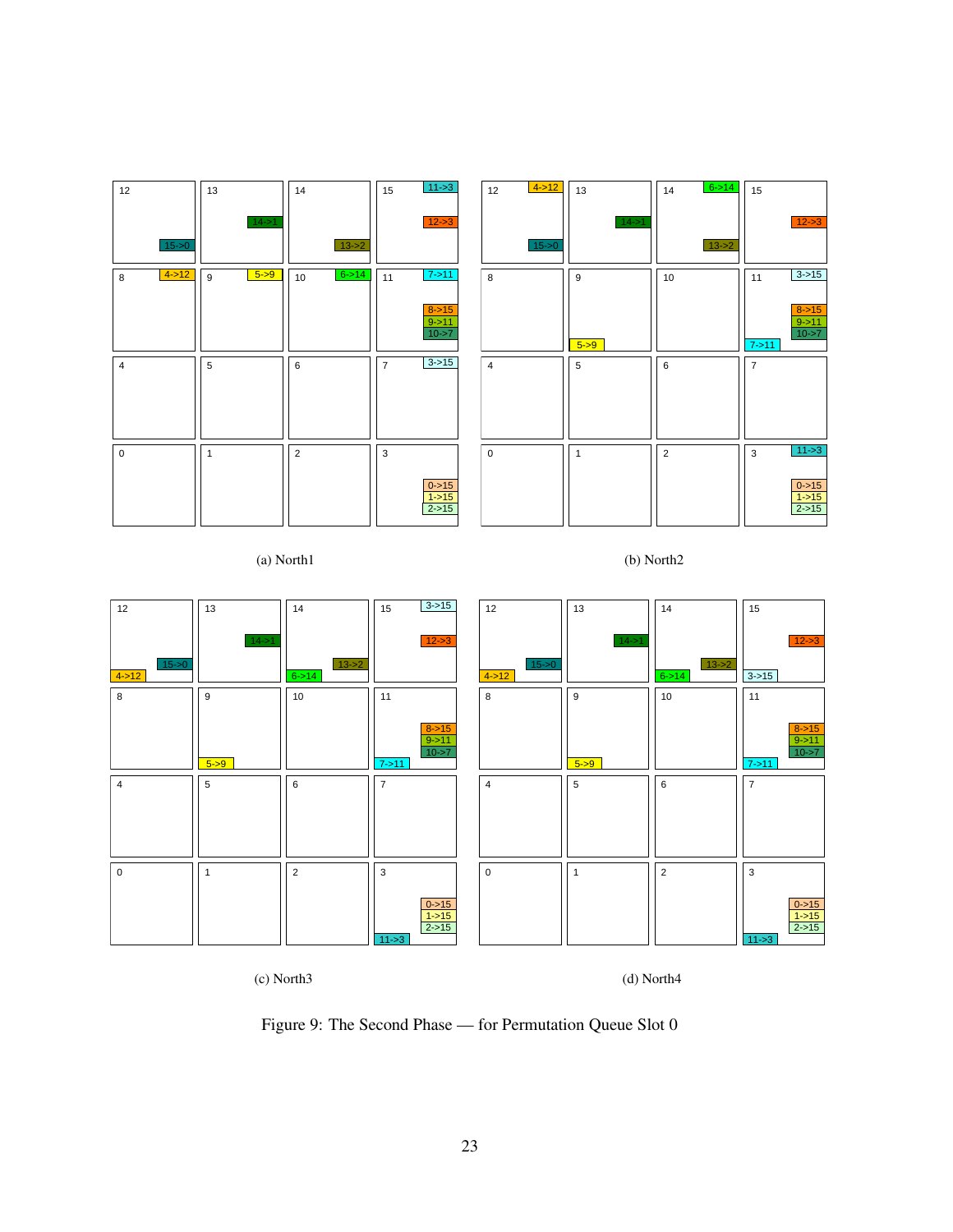| 12                      | 13               | 14                         | $10 - 57$<br>15            | 12             | 13             | 14             | 15                      |
|-------------------------|------------------|----------------------------|----------------------------|----------------|----------------|----------------|-------------------------|
|                         | $14 - 1$         |                            | $12 - 3$                   |                | $14 - 51$      |                | $12 - 3$                |
| $4 - 12$                |                  | $6 - > 14$                 | $3 - 15$                   | $4 - 12$       |                | $6 - > 14$     | $3 - 15$                |
| 8                       | $\boldsymbol{9}$ | 10                         | 11                         | 8              | 9              | 10             | $2 - > 15$<br>11        |
|                         |                  |                            | $\frac{8 - 15}{9 - 11}$    |                |                |                | $\frac{8 - 15}{9 - 11}$ |
|                         | $5 - 9$          |                            | $7 - 11$                   |                | $5 - 9$        |                | $7 - 11$                |
| $\overline{4}$          | 5                | 6                          | $2 - 15$<br>$\overline{7}$ | $\overline{4}$ | $\sqrt{5}$     | 6              | $\overline{7}$          |
|                         |                  |                            |                            |                |                |                |                         |
|                         |                  |                            |                            |                |                |                |                         |
|                         |                  |                            |                            |                |                |                |                         |
| $15 - 0$<br>$\mathsf 0$ | $\overline{1}$   | $13 - 2$<br>$\overline{2}$ | $\mathbf{3}$               | $\mathsf 0$    | $\overline{1}$ | $\overline{2}$ | $10 - 57$<br>3          |
|                         |                  |                            | $rac{0}{1}$ ->15           |                |                |                | $0 - 15$<br>$1 - 15$    |
|                         |                  |                            | $11 - 3$                   | $15 - 50$      |                | $13 - 2$       | $11 - 3$                |

(a) North5

(b) North6



(c) North7

(d) North8

Figure 10: The Second Phase — Permutation Queue Slot 1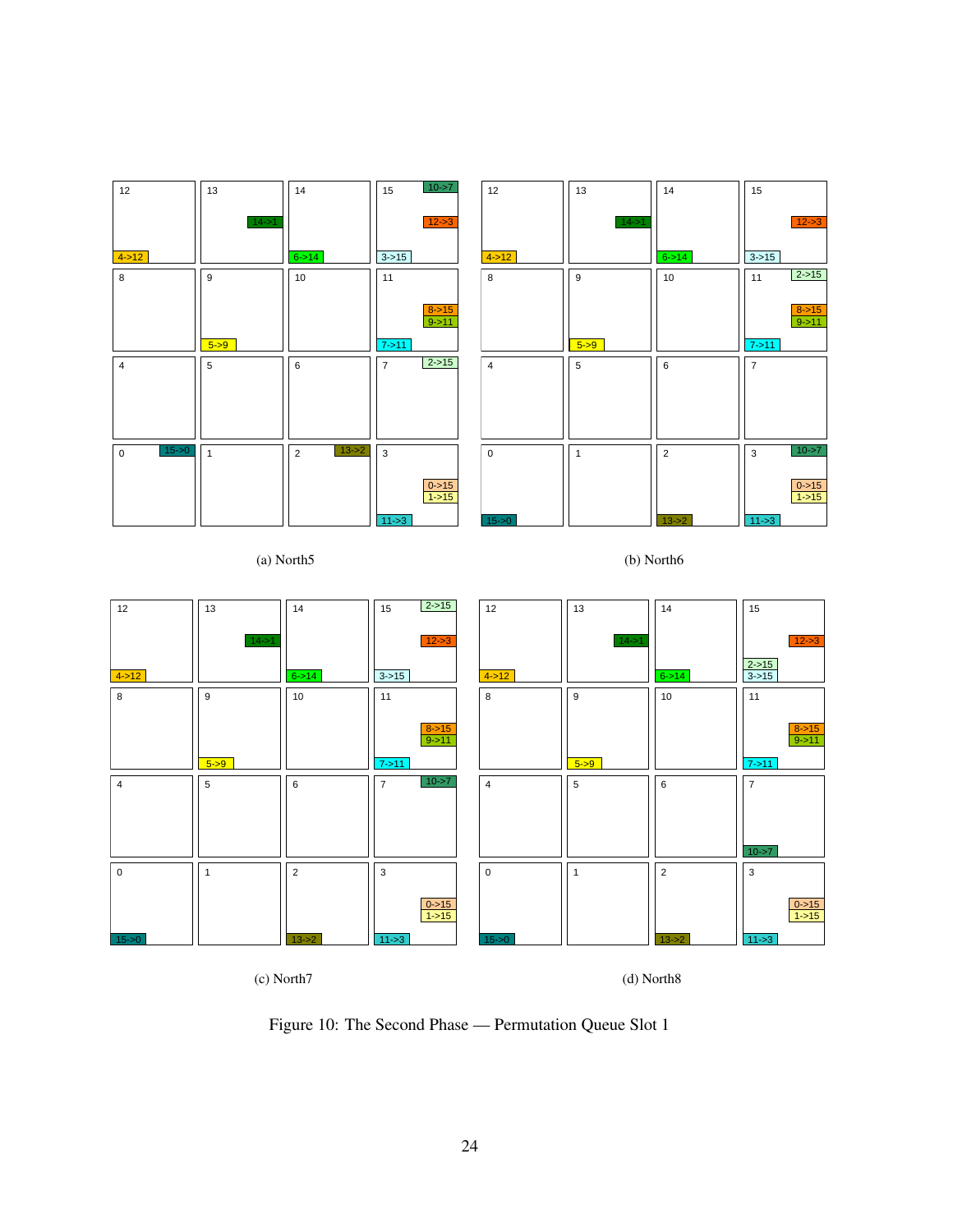| 12             | 13               | 14             | 15                           | 12             | 13           | 14             | 15                    |
|----------------|------------------|----------------|------------------------------|----------------|--------------|----------------|-----------------------|
|                | $14 - 51$        |                | $12 - 3$                     |                | $14 - 51$    |                | $12 - 3$              |
| $4 - 12$       |                  | $6 - > 14$     | $\frac{2-515}{3-515}$        | $4 - 12$       |              | $6 - > 14$     | $\frac{2-515}{3-515}$ |
| 8              | $\boldsymbol{9}$ | 10             | 11                           | 8              | 9            | 10             | $1 - > 15$<br>11      |
|                |                  |                | $8 - 15$                     |                |              |                | $8 - 15$              |
|                | $5 - 9$          |                | $9 - 11$<br>$7 - 11$         |                | $5 - 9$      |                | $\frac{9}{2}$ ->11    |
| $\overline{4}$ | $\overline{5}$   | 6              | $1 - > 15$<br>$\overline{7}$ | $\overline{4}$ | 5            | 6              | $\overline{7}$        |
|                |                  |                |                              |                |              |                |                       |
|                |                  |                | $10 - 57$                    |                |              |                | $10 - 7$              |
| $\mathsf 0$    | $\mathbf{1}$     | $\overline{2}$ | 3                            | $\mathsf 0$    | $\mathbf{1}$ | $\overline{2}$ | 3                     |
|                |                  |                | $0 - > 15$                   |                |              |                | $0 - 15$              |
| $15 - 50$      |                  | $13 - 2$       | $11 - 3$                     | $15 - 0$       |              | $13 - 2$       | $11 - 3$              |

(a) North9

(b) North10



(c) North11

(d) North12

Figure 11: The Second Phase — Permutation Queue Slot 2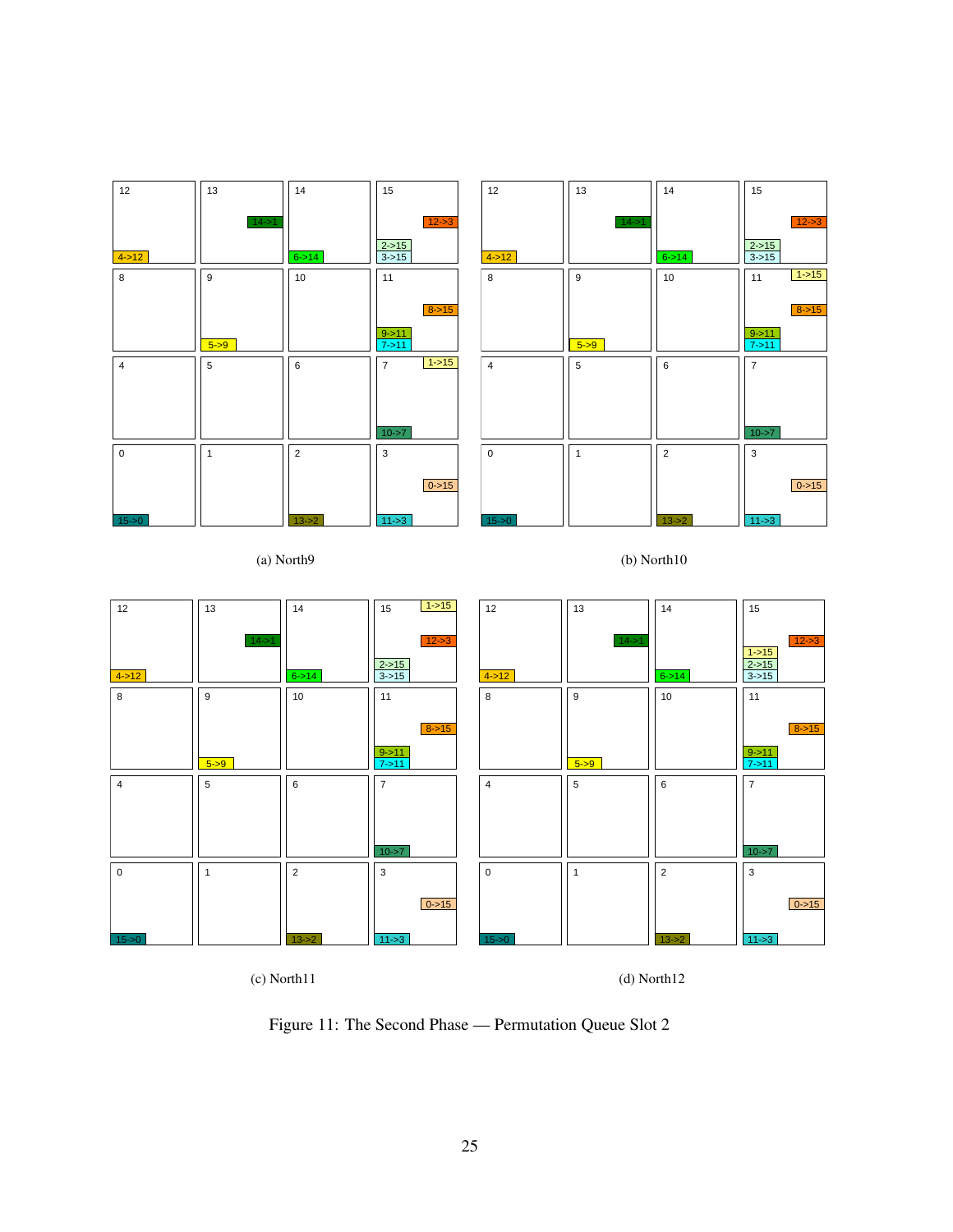| 12          | 13                        | 14         | $8 - 15$<br>15                   | 12             | 13        | 14             | 15                                           |
|-------------|---------------------------|------------|----------------------------------|----------------|-----------|----------------|----------------------------------------------|
| $4 - 12$    |                           | $6 - > 14$ | $1 - 15$<br>$2 - 15$<br>$3 - 15$ | $4 - 12$       |           | $6 - > 14$     | $8 - 15$<br>$1 - 15$<br>$2 - 15$<br>$3 - 15$ |
| 8           | 9                         | 10         | 11                               | 8              | 9         | 10             | $0 - 15$<br>11                               |
|             |                           |            |                                  |                |           |                |                                              |
|             | $5 - 9$                   |            | $9 - 11$<br>$7 - 11$             |                | $5 - 9$   |                | $9 - 11$<br>$7 - 11$                         |
| 4           | $5\phantom{.0}$           | 6          | $0 - 15$<br>$\overline{7}$       | $\overline{4}$ | 5         | 6              | $\overline{7}$                               |
|             |                           |            |                                  |                |           |                |                                              |
|             |                           |            | $10 - 57$                        |                |           |                | $10 - 57$                                    |
| $\mathsf 0$ | $14 - 51$<br>$\mathbf{1}$ | 2          | $12 - 3$<br>3                    | $\mathbf 0$    | 1         | $\overline{2}$ | 3                                            |
|             |                           |            |                                  |                |           |                |                                              |
| $15 - 50$   |                           | $13 - 2$   | $11 - 3$                         | $15 - 50$      | $14 - 51$ | $13 - 2$       | $12 - 3$<br>$11 - 3$                         |

(a) North13

(b) North14



(c) North15

(d) Final result

Figure 12: The Second Phase — Permutation Queue Slot 3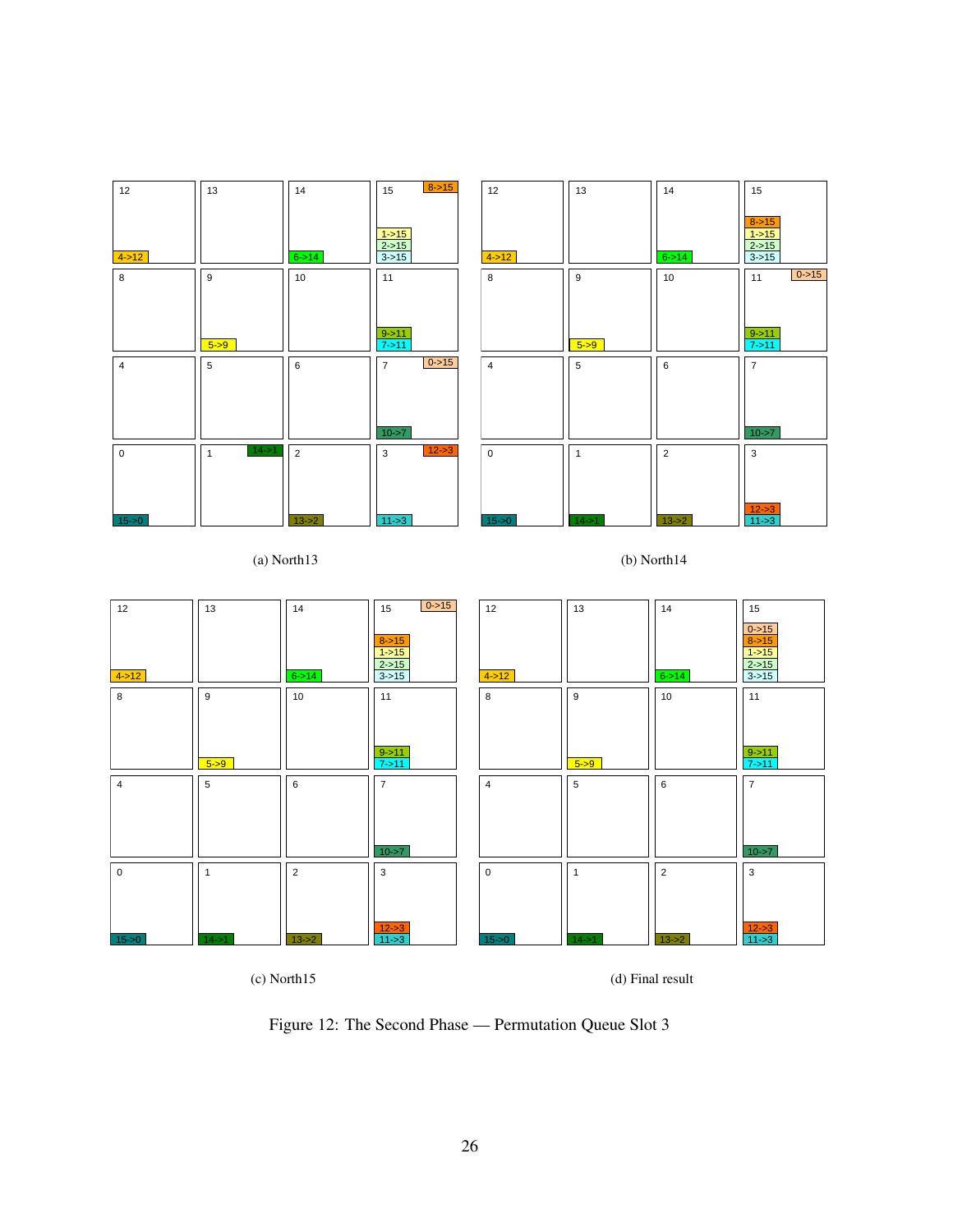# **B PODSIM**

## **B.1 Objectives**

Three major objectives were taken into consideration when PODSIM was initially designed. The first one was to provide a framework for cycle-level simulation. PODSIM simulates all behaviors of PEs' execution units, communication-relative logic, RRQs, and MCs. Furthermore, bandwidth of interconnections including iBus, inter-PE point-to-point links, Mbus, on-chip ring, and off-chip memory interconnection is modeled.

The second objective is to make it to be easily attached to an out-of-order host processor simulator. To make the porting easy, PODSIM provides an interface that mimics new and modified instructions of the host processor described in 5.1. All the host processor simulator required to do is to execute these instructions by calling these functions of PODSIM, which provides the execution latencies of these instructions.

The third objective is to make it as flexible as possible so that it can be easily configured for exploring the tradeoff of design constraints, e.g. execution latency of instructions, the number of PEs, etc. Our current implementation provides this flexibility by using single unified header file that is used by all the simulator code. Every single feature that might be modified at the design-time is modeled as hash-defined variable, and the simulator can be easily reconfigured at the compile time.

## **B.2 IA-POD Translation**

PODSIM is tightly coupled with its compiler — the compiler takes the application code and generates a native Intel binary. As shown in Table 3, PODSIM compiler translates assembly code written by a programmer into a function call, POD sendibits, which drives PODSIM.<sup>7</sup> In addition to assembly translation, PODSIM compiler also bundles instructions into one VLIW instruction bundle, checks dependencies between VLIW instruction bundles, and generates warning messages if necessary.

#### **B.3 Simulation Model and Limitation**

PODSIM only simulates POD instructions, which run on the PEs. It does not simulate instructions executing on the host processor. For example, lines starting with the \$ASM directive in Table 3 are POD instructions and are simulated by PODSIM. However, other normal C code will be executed by the host processor, which are not simulated by PODSIM. Instead, to drive our PODSIM, these instructions run on the native machine that simulates PODSIM. That means, instructions of the host processor are not simulated but executed to drive PODSIM (Figure 13). For example, translated code in Table 3 is the top-level code of PODSIM, and it runs on the native machine, but it performs simulation to calculate the latency of POD code whenever it executes POD sendibits function.

Clearly, this simulation model has some limitations. First of all, current simulation model does not account for overheads incurred by the host processor. ICache misses of the host processor can make the host processor wait until the target instructions are ready. However, this inaccurate model is not likely affect our current simulation result much, because the instruction size of applications reported in this paper is not big enough to generate ICache misses. Branch mispredictions of the host processor is not modeled either. However, branches of the data-parallel applications that run on the host processors are usually loop-related branches or function calls, which are easily predicted. TLB misses are not modeled either, but this is not expected to hurt our simulation result because this is rare event.

Second, current PODSIM does not model the LLC takeover of the MC ring for the host processor to access system memory, because it does not have any host processor model. Given these activities are very rare with the workloads and datasets we used, they should not dramatically change our results.

 $7$ POD sendibits takes three parameters, which are binary codes of three RISC-type instructions.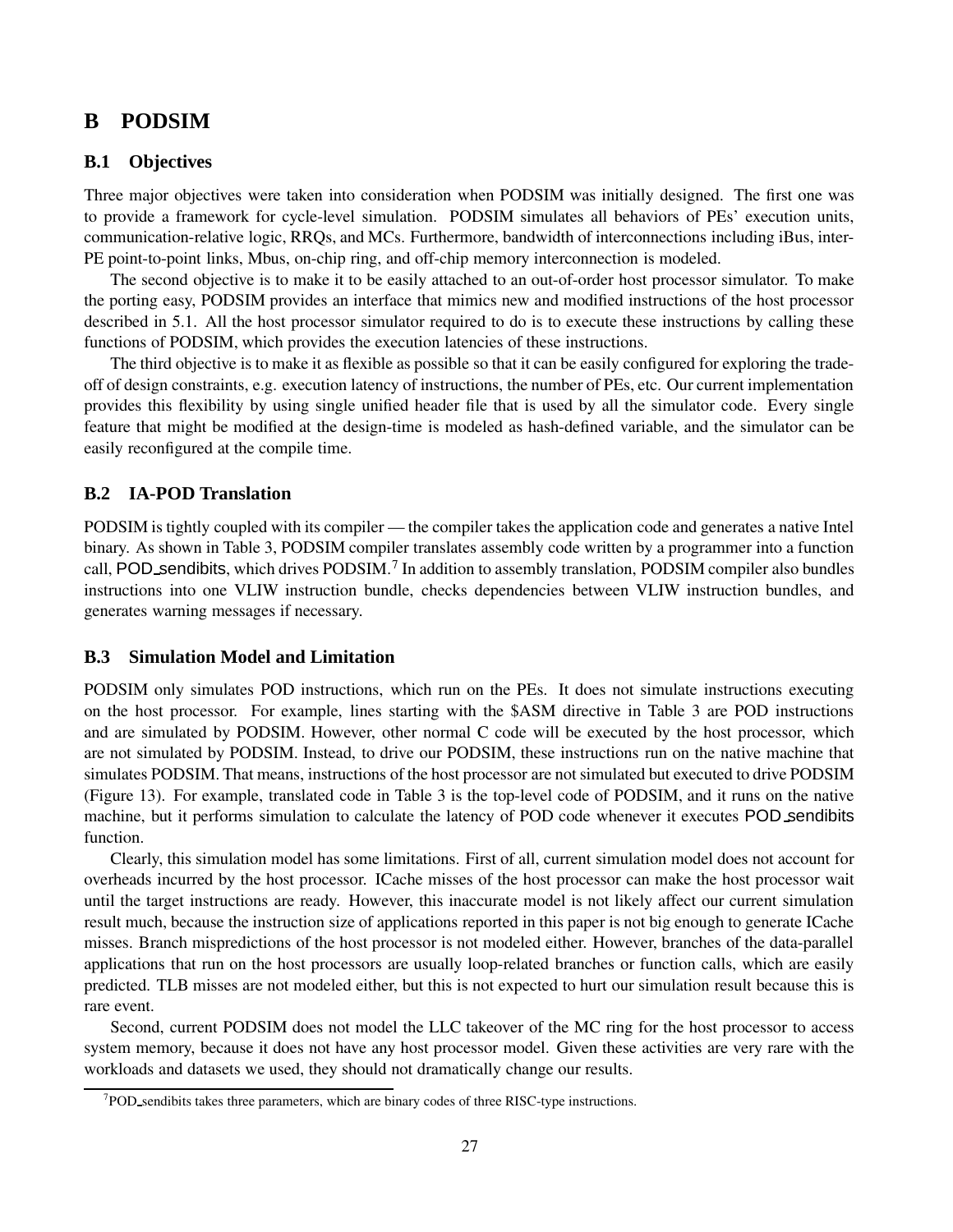



# **B.4 Usage**

Using PODSIM is quite simple. One just needs to write POD code starting with appmain() function<sup>8</sup>, compile it using a provided shell script, and simulate it using a generated objective file.

gensim [npeX] [npeY] [nMC] [ifDebug] [file list]

npeX: # of PEs in X dimension npeY: # of PEs in Y dimension nMC: # of Memory Controllers ifDebug: 0 if non-debug mode, 1 if debug-mode

For example, to simulate FFT code on a  $4 \times 4$  POD with 2 memory controllers in non-debugging mode, one needs to execute the following.

<sup>8</sup> instead of normal main() function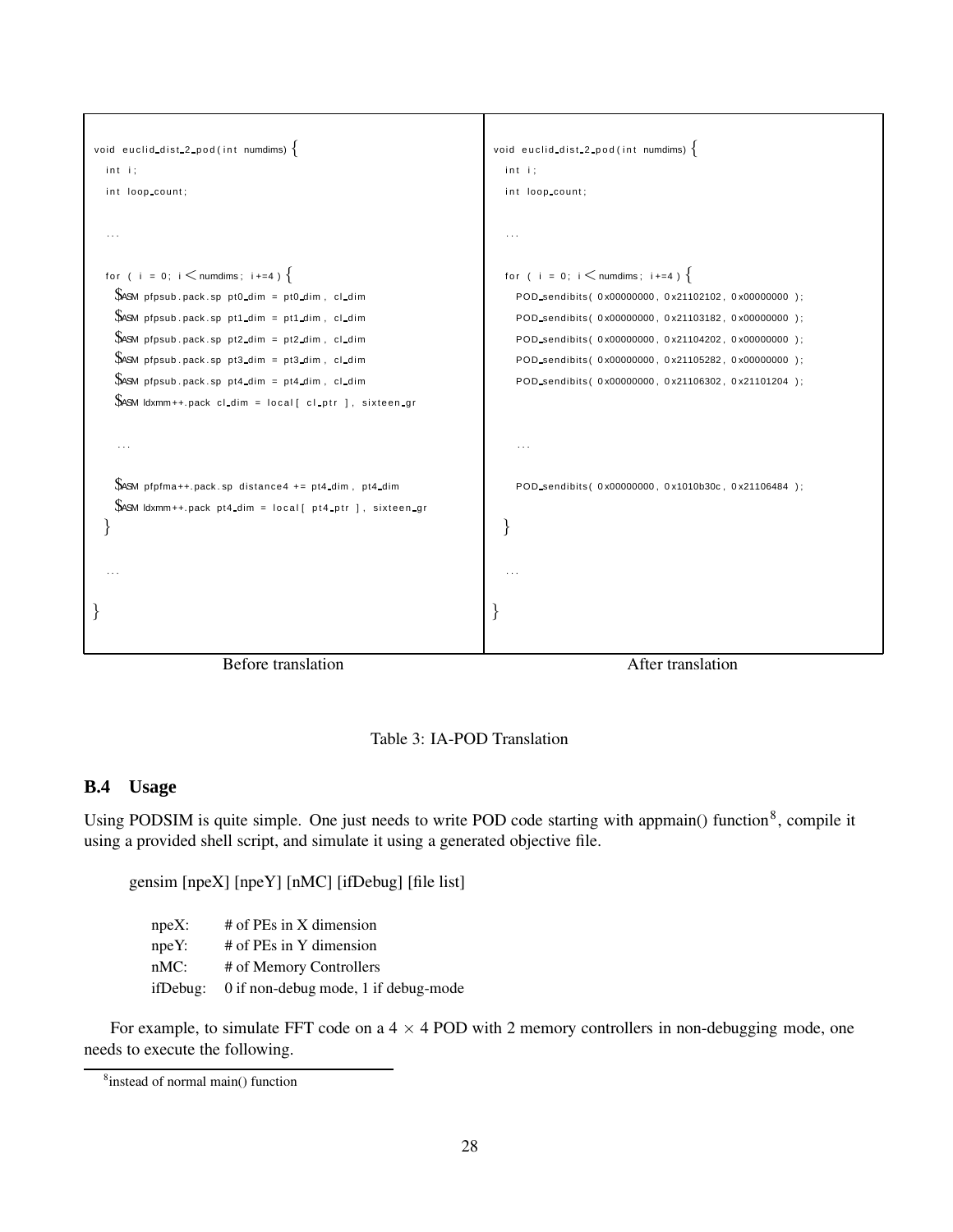

Figure 13: PODSIM Simulation Model

gensim 4 4 2 0 fft.c fft.h

To simulate the code, one just needs to run generated object code, called *podsim*.

## **B.5 Debugging Support**

PODSIM also supports a debugging mode to help programmers debug their code easily. Easier debugging is another attractive feature of both POD itself and PODSIM. To run it in debugging mode, one needs to compile the code in debugging mode, and execute *podsim*.

PODSIM supports breakpointing, stepping through code, skipping code without breakpointing, and looking up register values and memory values. Details can be found once debugging-mode *podsim* is executed or in Table 4. By looking at register values or memory values, programmers can understand architectural status of all PEs at once.

#### **B.6 Simulation Speed**

Last, but not least feature of PODSIM is its FAST simulation! The simulator can sustain approximately 30 KIPS simulation throughput on a 3.4GHz Intel Xeon workstation. When simulating a full  $8 \times 8$  POD, our effective simulation rate is approximately 2 MIPS on the same workstation. The feature of not having a complicated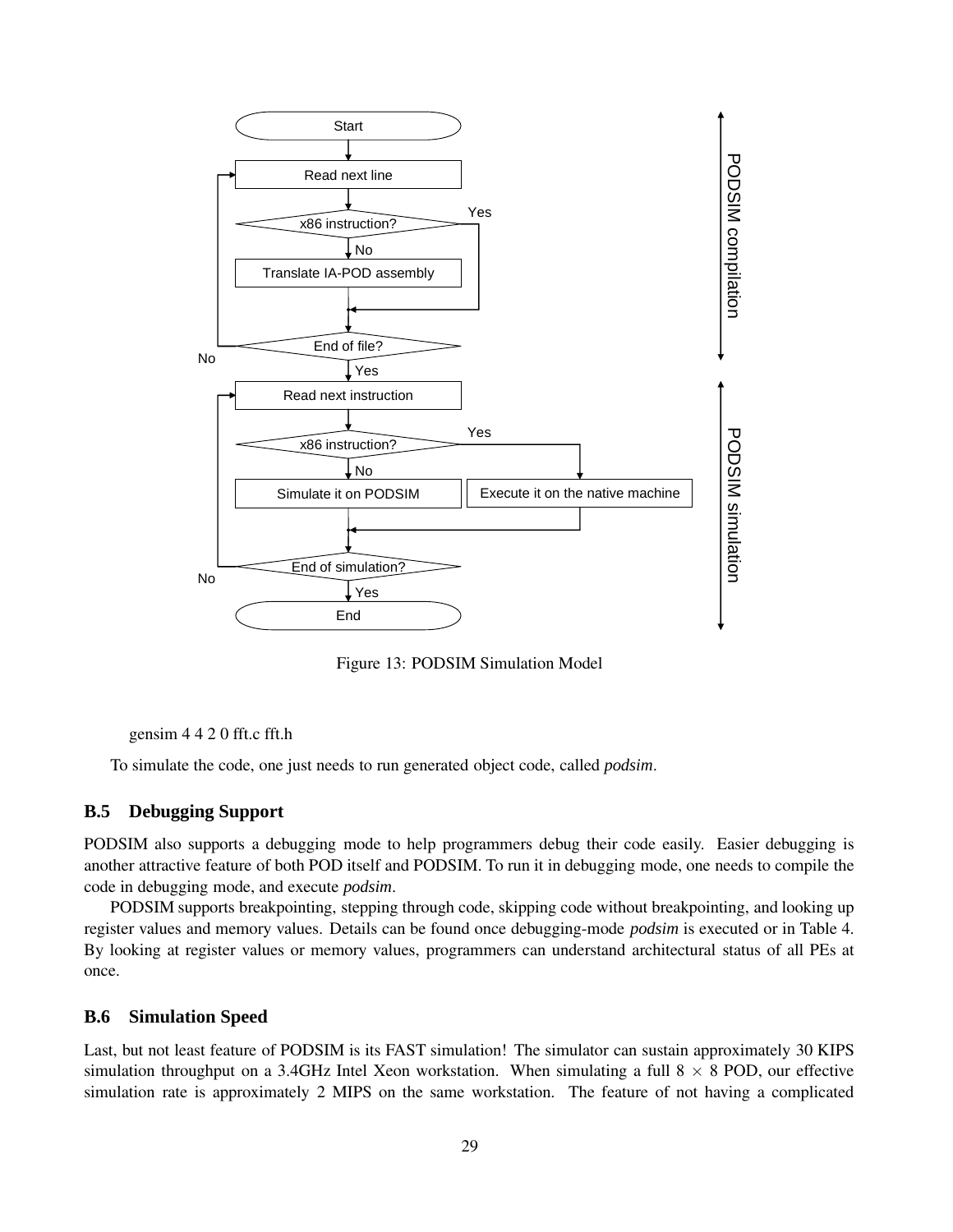| h                    | To see this usage.                                                                                                                                                                                                                                                 |  |  |  |  |  |  |  |  |
|----------------------|--------------------------------------------------------------------------------------------------------------------------------------------------------------------------------------------------------------------------------------------------------------------|--|--|--|--|--|--|--|--|
| $b$ $\leq$ pc $>$    | $\bigotimes$ reakpoint: To set a breakpoint (Currently, only one breakpoint is supported simultaneously.)                                                                                                                                                          |  |  |  |  |  |  |  |  |
| c                    | $\bigcirc$ ontinue: To execute one instruction bundle                                                                                                                                                                                                              |  |  |  |  |  |  |  |  |
| g                    | $\bigcirc$ : To execute instruction bundles until a breakpoint is met                                                                                                                                                                                              |  |  |  |  |  |  |  |  |
| $s$ $\leq$ cnt $>$   | $\leq$ kip: To skip $\leq$ cnt $>$ instruction bundles                                                                                                                                                                                                             |  |  |  |  |  |  |  |  |
| $\mathsf{v}$         | $\bigotimes$ m: To vim the application code (tmpbuild/podsim.cpp)                                                                                                                                                                                                  |  |  |  |  |  |  |  |  |
| $gr<$ num $>$        | $\leq$ $\leq$ $\leq$ $\leq$ $\leq$ $\leq$ $\leq$ $\leq$ $\leq$ $\leq$ $\leq$ $\leq$ $\leq$ $\leq$ $\leq$ $\leq$ $\leq$ $\leq$ $\leq$ $\leq$ $\leq$ $\leq$ $\leq$ $\leq$ $\leq$ $\leq$ $\leq$ $\leq$ $\leq$ $\leq$ $\leq$ $\leq$ $\leq$ $\leq$ $\leq$ $\leq$ $\leq$ |  |  |  |  |  |  |  |  |
|                      | $\leq$ $\geq$ $\geq$ $\geq$ $\geq$ $\geq$ $\leq$ $\geq$ $\leq$ $\geq$ $\leq$ $\geq$ $\geq$ $\geq$ $\geq$ $\geq$ $\geq$ $\geq$ $\geq$ $\geq$ $\geq$ $\geq$ $\geq$ $\geq$ $\geq$ $\geq$ $\geq$ $\geq$ $\geq$ $\geq$ $\geq$ $\geq$ $\geq$ $\geq$ $\geq$ $\geq$ $\geq$ |  |  |  |  |  |  |  |  |
|                      | $\leq$ $\geq$ $\geq$ $\geq$ $\geq$ $\geq$ $\leq$ $\geq$ $\leq$ $\geq$ $\leq$ $\geq$ $\geq$ $\geq$ $\geq$ $\geq$ $\geq$ $\geq$ $\geq$ $\geq$ $\geq$ $\geq$ $\geq$ $\geq$ $\geq$ $\geq$ $\geq$ $\geq$ $\geq$ $\geq$ $\geq$ $\geq$ $\geq$ $\geq$ $\geq$ $\geq$ $\geq$ |  |  |  |  |  |  |  |  |
|                      | $\leq$ $\geq$ $\geq$ $\geq$ $\geq$ $\leq$ $\leq$ $\leq$ $\leq$ $\leq$ $\leq$ $\leq$ $\leq$ $\leq$ $\leq$ $\geq$ $\geq$ $\geq$ $\geq$ $\geq$ $\geq$ $\geq$ $\geq$ $\geq$ $\leq$ $\geq$ $\leq$ $\leq$ $\leq$ $\leq$ $\geq$ $\geq$ $\geq$ $\geq$ $\geq$ $\geq$ $\geq$ |  |  |  |  |  |  |  |  |
| $x8<$ num $>$        | <x>mm: To read xmm<num>s in long long format</num></x>                                                                                                                                                                                                             |  |  |  |  |  |  |  |  |
| xs <sub>num</sub>    | $\leq$ $\geq$ $\geq$ $\geq$ $\geq$ $\geq$ $\leq$ $\geq$ $\leq$ $\geq$ $\leq$ $\geq$ $\geq$ $\geq$ $\geq$ $\geq$ $\geq$ $\geq$ $\geq$ $\geq$ $\geq$ $\geq$ $\geq$ $\geq$ $\geq$ $\geq$ $\geq$ $\geq$ $\geq$ $\geq$ $\geq$ $\geq$ $\geq$ $\geq$ $\geq$ $\geq$ $\geq$ |  |  |  |  |  |  |  |  |
| $xd<$ num $>$        | $\leq$ $\geq$ $\geq$ $\geq$ $\geq$ $\geq$ $\leq$ $\geq$ $\leq$ $\geq$ $\geq$ $\geq$ $\geq$ $\geq$ $\geq$ $\geq$ $\geq$ $\geq$ $\geq$ $\geq$ $\geq$ $\geq$ $\geq$ $\geq$ $\geq$ $\geq$ $\geq$ $\geq$ $\geq$ $\geq$ $\geq$ $\geq$ $\geq$ $\geq$ $\geq$ $\geq$ $\geq$ |  |  |  |  |  |  |  |  |
| $11 \leq$ addr $>$   | ◯ ocal SRAM: To read1 byte data from address <addr>of local SRAMs in char format</addr>                                                                                                                                                                            |  |  |  |  |  |  |  |  |
| $12$ addr $>$        | ◇ Cocal SRAM: To read2 byte data from address addr>of local SRAMs in short format                                                                                                                                                                                  |  |  |  |  |  |  |  |  |
| $14$ $\leq$ addr $>$ | ◇ Cal SRAM: To read4—byte data from address <addr>of local SRAMs in int format</addr>                                                                                                                                                                              |  |  |  |  |  |  |  |  |
| $18$ $\leq$ addr $>$ | ◇ Cal SRAM: To read8-byte data from address addr>of local SRAMs in long long format                                                                                                                                                                                |  |  |  |  |  |  |  |  |
| $1s <$ addr $>$      | √>ocal SRAM: To read4—byte data from address <addr>of local SRAMs in float format</addr>                                                                                                                                                                           |  |  |  |  |  |  |  |  |
| $Id<$ addr $>$       | √ $\sim$ ocal SRAM: To read8—byte data from address∠addr>of local SRAMs in double format                                                                                                                                                                           |  |  |  |  |  |  |  |  |
| $\text{s1}$ addr $>$ | $\leq$ ystem memory: To read1-byte data from address $\leq$ addr $>$ of the system memory in char format                                                                                                                                                           |  |  |  |  |  |  |  |  |
| $s2$ addr $>$        | $\leq$ ystem memory: To read2—byte data from address $\leq$ addr $>$ of the system memory in short format                                                                                                                                                          |  |  |  |  |  |  |  |  |
| $s4$ addr $>$        | $\leq$ ystem memory: To read4-byte data from address $\leq$ addr $>$ of the system memory in int format                                                                                                                                                            |  |  |  |  |  |  |  |  |
| $s8$ addr $>$        | $\leq$ ystem memory: To read8-byte data from address $\leq$ addr $>$ of the system memory in long long format                                                                                                                                                      |  |  |  |  |  |  |  |  |
| ss <sub>addr</sub>   | $\leq$ ystem memory: To read4-byte data from address $\leq$ addr $>$ of the system memory in float format                                                                                                                                                          |  |  |  |  |  |  |  |  |
| $sd$ addr $>$        | $\leq$ ystem memory: To read8-byte data from address $\leq$ addr $>$ of the system memory in double format                                                                                                                                                         |  |  |  |  |  |  |  |  |
| q                    | $\bigotimes$ uit: To quit                                                                                                                                                                                                                                          |  |  |  |  |  |  |  |  |

Table 4: Debugging commands

instruction fetch/decode mechanism, as well as the lack of control flow, branch prediction, and cache effects on the POD enables us to attain such high simulation speed.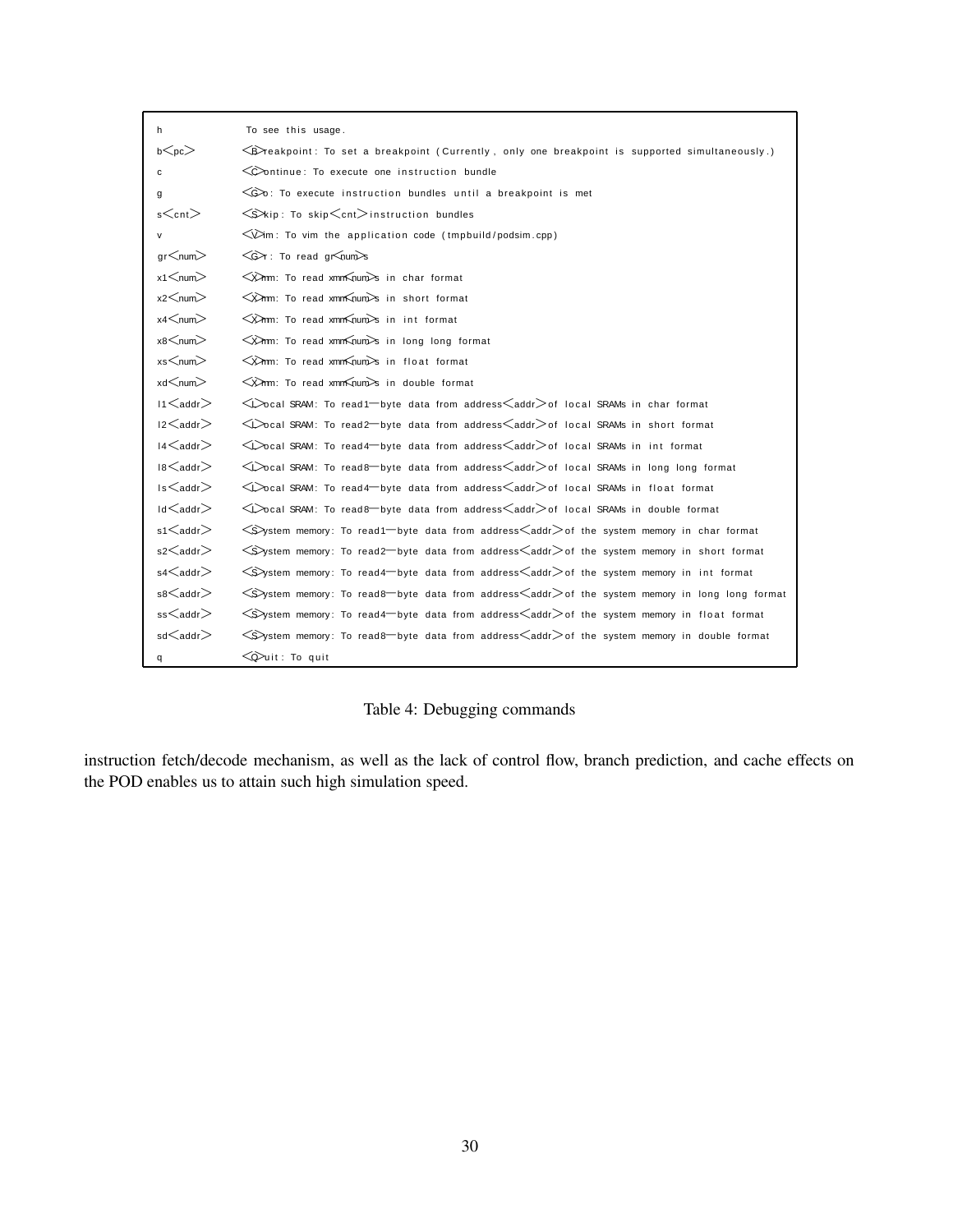# **C Full Simulation Results**

| # of PEs | Off-chip<br>memory<br>bandwidth<br>(GBps) | Achieved<br><b>GFLOPS</b><br>(single)<br>precision) | Normalized<br>performance | North link<br>active time<br>$(\%)$ | East link<br>active time<br>$(\%)$ | West link<br>active time<br>$(\%)$ | South link<br>active time<br>$(\%)$ |
|----------|-------------------------------------------|-----------------------------------------------------|---------------------------|-------------------------------------|------------------------------------|------------------------------------|-------------------------------------|
|          | $1\times 8$                               | 16.3                                                | 1.0                       | 0.1                                 | 0.1                                | 0.0                                | 0.0                                 |
|          | $1\times 16$                              | 16.3                                                | 1.0                       | 0.1                                 | 0.1                                | 0.0                                | 0.0                                 |
| 1        | $1\times32$                               | 16.3                                                | 1.0                       | 0.1                                 | 0.1                                | 0.0                                | 0.0                                 |
|          | $2\times32$                               | 16.3                                                | 1.0                       | 0.1                                 | 0.1                                | 0.0                                | 0.0                                 |
|          | $4\times32$                               | 16.3                                                | 1.0                       | 0.0                                 | 0.0                                | 0.0                                | 0.0                                 |
|          | $1\times8$                                | 63.1                                                | $\overline{3.9}$          | 0.3                                 | 0.3                                | 0.0                                | 0.0                                 |
|          | $1\times 16$                              | 64.5                                                | 3.9                       | 0.3                                 | 0.3                                | 0.0                                | 0.0                                 |
| 4        | $1\times32$                               | 64.5                                                | 3.9                       | 0.3                                 | 0.3                                | 0.0                                | 0.0                                 |
|          | $2\times32$                               | 64.5                                                | 3.9                       | 0.3                                 | 0.3                                | 0.0                                | 0.0                                 |
|          | $4\times32$                               | 64.4                                                | 3.9                       | 0.3                                 | 0.3                                | 0.0                                | 0.0                                 |
|          | $1\times8$                                | 191.8                                               | 11.6                      | 0.4                                 | $\overline{0.4}$                   | $\overline{0.0}$                   | 0.0                                 |
|          | $1\times 16$                              | 221.6                                               | 13.4                      | 0.4                                 | 0.4                                | 0.0                                | 0.0                                 |
| 16       | $1\times32$                               | 246.3                                               | 14.9                      | 0.5                                 | 0.5                                | 0.0                                | 0.0                                 |
|          | $2\times32$                               | 248.7                                               | 15.1                      | 0.5                                 | 0.5                                | 0.0                                | 0.0                                 |
|          | $4 \times 32$                             | 248.4                                               | 15.1                      | 0.5                                 | 0.5                                | 0.0                                | 0.0                                 |
|          | $1\times8$                                | 403.0                                               | 24.2                      | 0.4                                 | 0.4                                | 0.0                                | 0.0                                 |
|          | $1\times 16$                              | 578.4                                               | 34.7                      | 0.6                                 | 0.6                                | 0.0                                | 0.0                                 |
| 64       | $1\times32$                               | 741.4                                               | 44.5                      | 0.7                                 | 0.7                                | 0.0                                | 0.0                                 |
|          | $2\times32$                               | 821.4                                               | 49.3                      | 0.8                                 | 0.8                                | 0.0                                | 0.0                                 |
|          | $4\times32$                               | 870.8                                               | 52.3                      | 0.9                                 | 0.9                                | 0.0                                | 0.0                                 |

Table 5: DenseMMM Simulation Result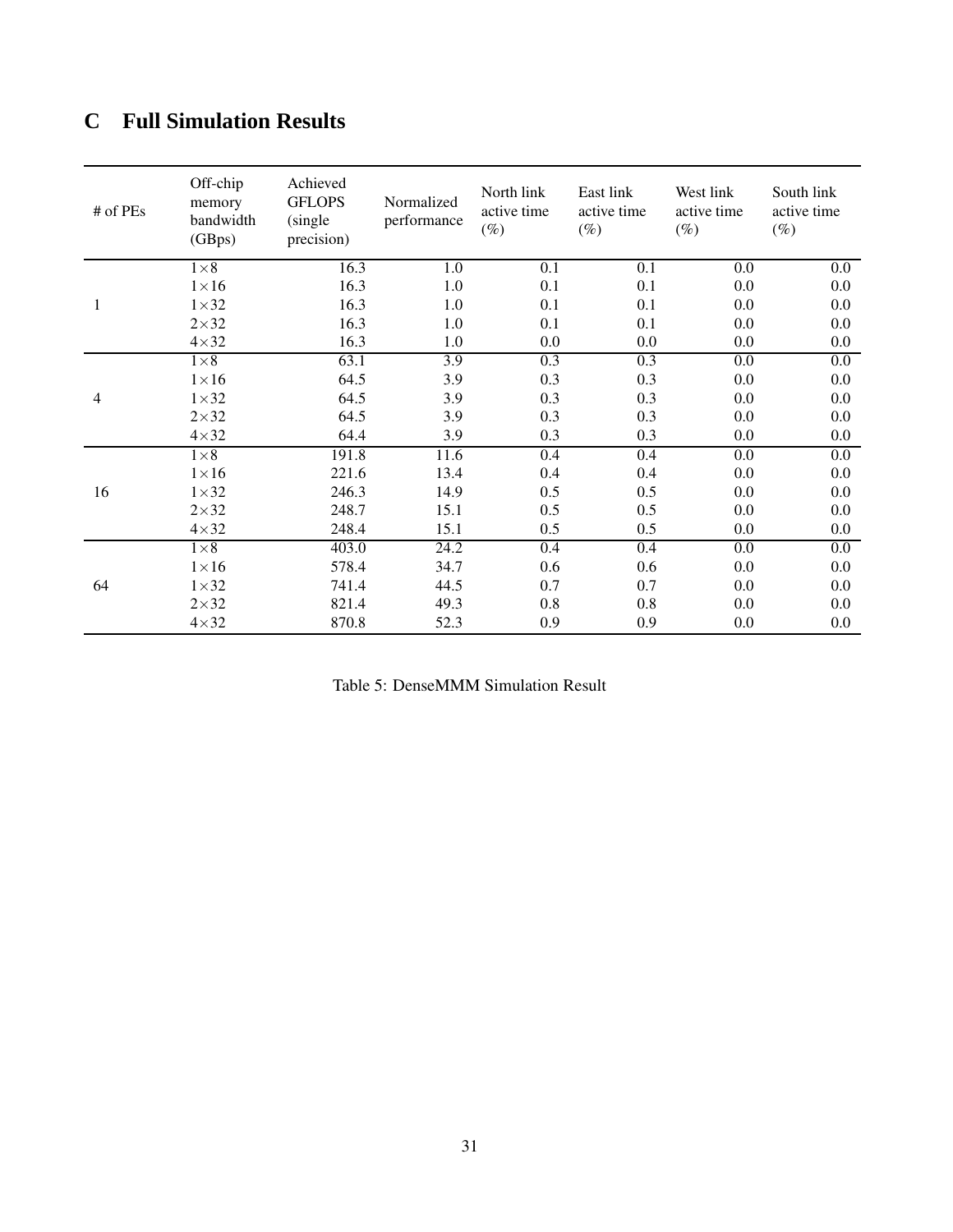| # of PEs     | Off-chip<br>memory<br>bandwidth<br>(GBps) | Achieved<br><b>GFLOPS</b><br>(single)<br>precision) | Normalized<br>performance | North link<br>active time<br>$(\%)$ | East link<br>active time<br>$(\%)$ | West link<br>active time<br>$(\%)$ | South link<br>active time<br>$(\%)$ |
|--------------|-------------------------------------------|-----------------------------------------------------|---------------------------|-------------------------------------|------------------------------------|------------------------------------|-------------------------------------|
|              | $1\times8$                                | 3.2                                                 | 1.0                       | 0.0                                 | 0.0                                | 0.0                                | 0.0                                 |
|              | $1\times 16$                              | 3.2                                                 | 1.0                       | 0.0                                 | 0.0                                | 0.0                                | 0.0                                 |
| $\mathbf{1}$ | $1\times32$                               | 3.2                                                 | $1.0\,$                   | 0.0                                 | $0.0\,$                            | 0.0                                | 0.0                                 |
|              | $2\times32$                               | 3.2                                                 | 1.0                       | 0.0                                 | 0.0                                | 0.0                                | 0.0                                 |
|              | $4\times32$                               | 3.2                                                 | 1.0                       | 0.0                                 | $0.0\,$                            | 0.0                                | 0.0                                 |
|              | $1\times8$                                | 16.3                                                | 5.0                       | $\overline{0.0}$                    | $\overline{0.0}$                   | 1.3                                | 1.3                                 |
|              | $1\times 16$                              | 16.3                                                | 5.0                       | 0.0                                 | 0.0                                | 1.3                                | 1.3                                 |
| 4            | $1\times32$                               | 16.3                                                | 5.0                       | 0.0                                 | 0.0                                | 1.3                                | 1.3                                 |
|              | $2\times32$                               | 16.3                                                | 5.0                       | 0.0                                 | 0.0                                | 1.3                                | 1.3                                 |
|              | $4\times32$                               | 16.3                                                | 5.1                       | 0.0                                 | $0.0\,$                            | 1.3                                | 1.3                                 |
|              | $1\times8$                                | 43.5                                                | 13.4                      | 0.9                                 | 0.9                                | 2.7                                | 2.7                                 |
|              | $1\times 16$                              | 48.1                                                | 14.8                      | 1.0                                 | 1.0                                | 3.0                                | 3.0                                 |
| 16           | $1\times32$                               | 49.7                                                | 15.3                      | 1.0                                 | 1.0                                | 3.1                                | 3.1                                 |
|              | $2\times32$                               | 49.6                                                | 15.3                      | 1.0                                 | 1.0                                | 3.1                                | 3.1                                 |
|              | $4\times32$                               | 49.6                                                | 15.4                      | 1.0                                 | 1.0                                | 3.1                                | 3.1                                 |
|              | $1\times8$                                | 40.2                                                | 12.4                      | 0.6                                 | 0.6                                | 1.5                                | 1.5                                 |
|              | $1\times 16$                              | 65.1                                                | 20.1                      | 1.0                                 | 1.0                                | 2.4                                | 2.4                                 |
| 64           | $1\times32$                               | 90.7                                                | 27.9                      | 1.4                                 | 1.4                                | 3.3                                | 3.3                                 |
|              | $2\times32$                               | 104.5                                               | 32.3                      | 1.6                                 | 1.6                                | 3.8                                | 3.8                                 |
|              | $4\times32$                               | 113.6                                               | 35.3                      | 1.8                                 | 1.8                                | 4.1                                | 4.1                                 |

Table 6: FFT Simulation Result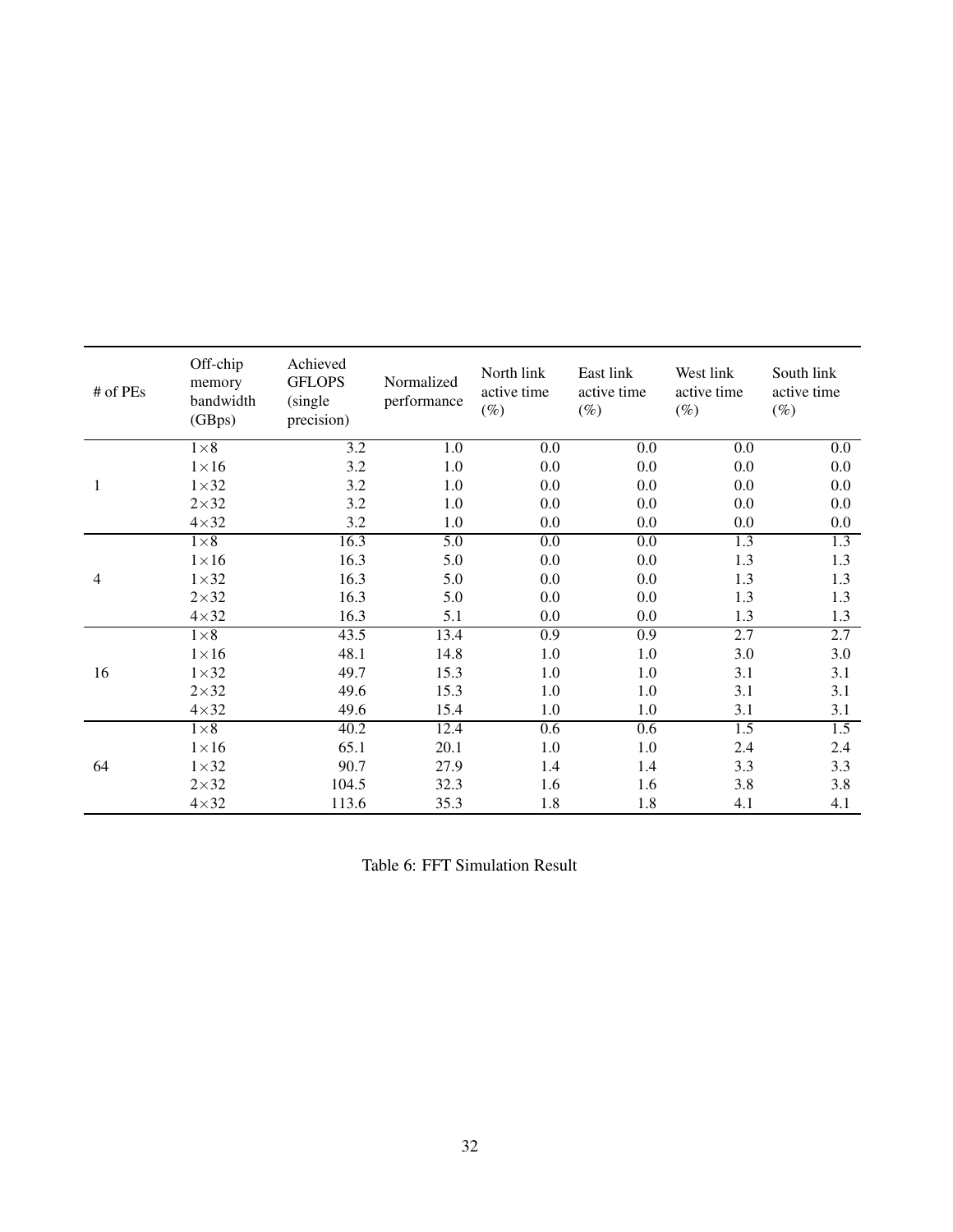| # of PEs | Off-chip<br>memory<br>bandwidth<br>(GBps) | Achieved<br><b>GFLOPS</b><br>(double<br>precision) | Normalized<br>performance | North link<br>active time<br>$(\%)$ | East link<br>active time<br>$(\%)$ | West link<br>active time<br>$(\%)$ | South link<br>active time<br>$(\%)$ |
|----------|-------------------------------------------|----------------------------------------------------|---------------------------|-------------------------------------|------------------------------------|------------------------------------|-------------------------------------|
|          | $1\times8$                                | 3.9                                                | 1.0                       | 0.0                                 | 0.0                                | 0.0                                | 0.0                                 |
|          | $1\times 16$                              | 3.9                                                | 1.0                       | 0.0                                 | 0.0                                | 0.0                                | 0.0                                 |
| 1        | $1\times32$                               | 3.9                                                | $1.0\,$                   | 0.0                                 | 0.0                                | 0.0                                | 0.0                                 |
|          | $2\times32$                               | 3.9                                                | 1.0                       | 0.0                                 | 0.0                                | 0.0                                | 0.0                                 |
|          | $4\times32$                               | 3.9                                                | 1.0                       | 0.0                                 | 0.0                                | 0.0                                | 0.0                                 |
|          | $1\times8$                                | 14.9                                               | 3.9                       | $\overline{0.0}$                    | $0.0\,$                            | 0.0                                | $\overline{0.0}$                    |
|          | $1\times 16$                              | 14.9                                               | 3.9                       | 0.0                                 | 0.0                                | 0.0                                | 0.0                                 |
| 4        | $1\times32$                               | 14.9                                               | 3.9                       | 0.0                                 | $0.0\,$                            | 0.0                                | 0.0                                 |
|          | $2\times32$                               | 14.9                                               | 3.9                       | 0.0                                 | 0.0                                | 0.0                                | 0.0                                 |
|          | $4\times32$                               | 14.9                                               | 3.9                       | 0.0                                 | $0.0\,$                            | 0.0                                | 0.0                                 |
|          | $1\times8$                                | 51.8                                               | 13.4                      | $\overline{0.0}$                    | 0.0                                | $\overline{0.0}$                   | 0.0                                 |
|          | $1\times 16$                              | 51.8                                               | 13.4                      | 0.0                                 | 0.0                                | 0.0                                | 0.0                                 |
| 16       | $1\times32$                               | 51.8                                               | 13.4                      | 0.0                                 | 0.0                                | 0.0                                | 0.0                                 |
|          | $2\times32$                               | 51.8                                               | 13.4                      | 0.0                                 | 0.0                                | 0.0                                | 0.0                                 |
|          | $4\times32$                               | 51.8                                               | 13.4                      | 0.0                                 | 0.0                                | 0.0                                | 0.0                                 |
|          | $1\times8$                                | 134.8                                              | 34.9                      | $\overline{0.0}$                    | $\overline{0.0}$                   | $\overline{0.0}$                   | $\overline{0.0}$                    |
|          | $1\times 16$                              | 134.8                                              | 34.9                      | 0.0                                 | $0.0\,$                            | 0.0                                | 0.0                                 |
| 64       | $1\times32$                               | 134.8                                              | 34.9                      | 0.0                                 | 0.0                                | 0.0                                | 0.0                                 |
|          | $2\times32$                               | 134.8                                              | 34.9                      | 0.0                                 | $0.0\,$                            | 0.0                                | 0.0                                 |
|          | $4\times32$                               | 134.8                                              | 34.9                      | 0.0                                 | 0.0                                | 0.0                                | 0.0                                 |

Table 7: IDCT Simulation Result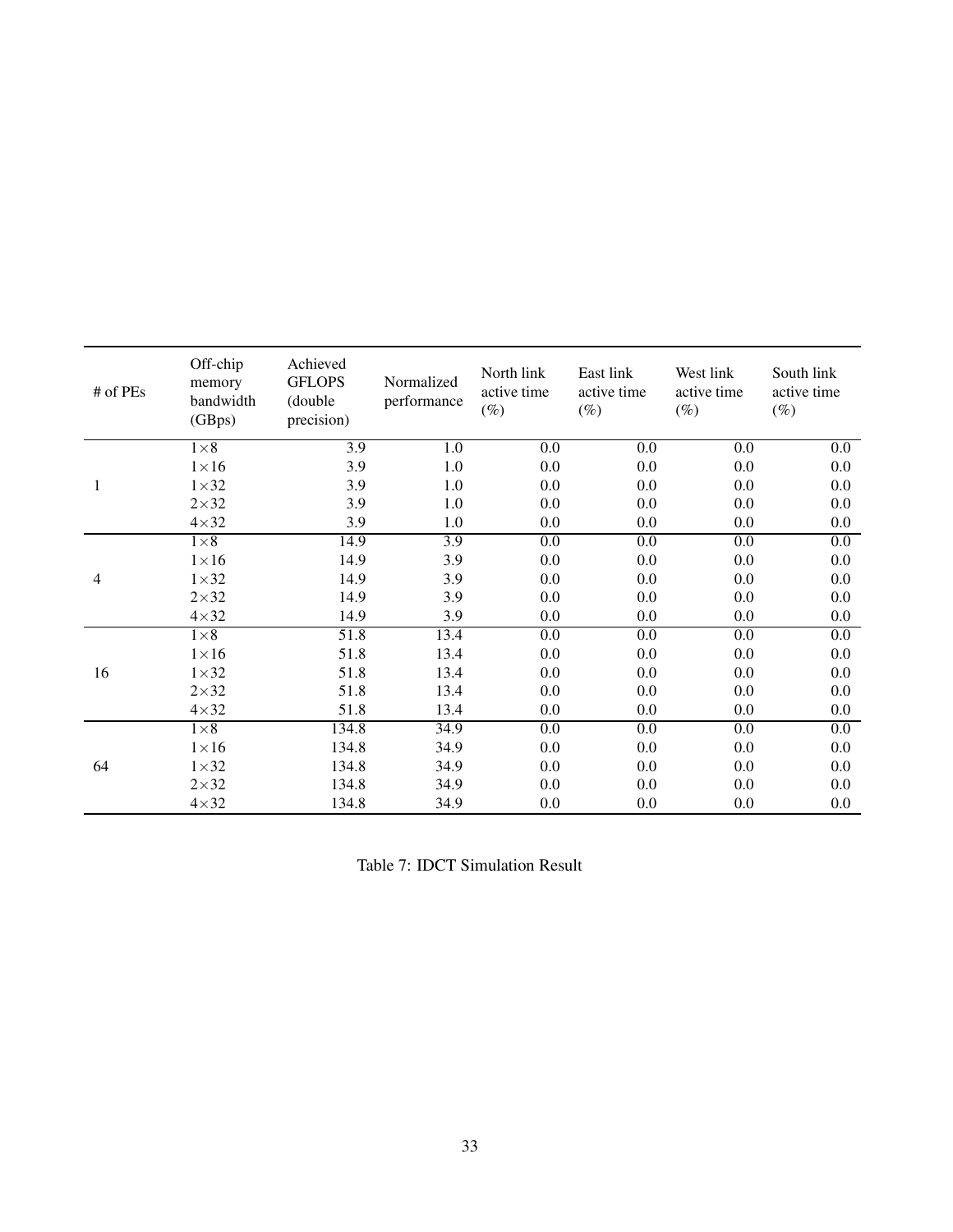| # of PEs | Off-chip<br>memory<br>bandwidth<br>(GBps) | Achieved<br><b>GFLOPS</b><br>(single)<br>precision) | Normalized<br>performance | North link<br>active time<br>$(\%)$ | East link<br>active time<br>$(\%)$ | West link<br>active time<br>$(\%)$ | South link<br>active time<br>$(\%)$ |
|----------|-------------------------------------------|-----------------------------------------------------|---------------------------|-------------------------------------|------------------------------------|------------------------------------|-------------------------------------|
|          | $1\times8$                                | 13.4                                                | $\overline{1.0}$          | 0.0                                 | $0.0\,$                            | 0.0                                | 0.0                                 |
|          | $1\times 16$                              | 13.4                                                | 1.0                       | 0.0                                 | 0.0                                | 0.0                                | 0.0                                 |
| 1        | $1\times32$                               | 13.4                                                | 1.0                       | 0.0                                 | 0.0                                | 0.0                                | 0.0                                 |
|          | $2\times32$                               | 13.4                                                | 1.0                       | 0.0                                 | 0.0                                | 0.0                                | 0.0                                 |
|          | $4\times32$                               | 13.4                                                | 1.0                       | 0.0                                 | 0.0                                | 0.0                                | 0.0                                 |
|          | $1\times8$                                | 53.8                                                | 4.0                       | 0.0                                 | $\overline{0.0}$                   | 0.0                                | 0.0                                 |
|          | $1\times 16$                              | 53.8                                                | 4.0                       | 0.0                                 | 0.0                                | 0.0                                | 0.0                                 |
| 4        | $1\times32$                               | 53.8                                                | 4.0                       | 0.0                                 | 0.0                                | 0.0                                | 0.0                                 |
|          | $2\times32$                               | 53.8                                                | 4.0                       | 0.0                                 | 0.0                                | 0.0                                | 0.0                                 |
|          | $4\times32$                               | 53.8                                                | 4.0                       | 0.0                                 | 0.0                                | 0.0                                | 0.0                                 |
|          | $1\times8$                                | 214.9                                               | 16.0                      | 0.0                                 | $0.0\,$                            | $\overline{0.0}$                   | 0.0                                 |
|          | $1\times 16$                              | 215.0                                               | 16.0                      | 0.0                                 | 0.0                                | 0.0                                | 0.0                                 |
| 16       | $1\times32$                               | 215.1                                               | 16.0                      | 0.0                                 | 0.0                                | 0.0                                | 0.0                                 |
|          | $2\times32$                               | 215.1                                               | 16.0                      | 0.0                                 | 0.0                                | 0.0                                | 0.0                                 |
|          | $4\times32$                               | 215.1                                               | 16.0                      | 0.0                                 | 0.0                                | 0.0                                | 0.0                                 |
|          | $1\times8$                                | 857.1                                               | 63.7                      | 0.0                                 | $\overline{0.0}$                   | 0.0                                | 0.0                                 |
|          | $1\times 16$                              | 858.9                                               | 63.9                      | 0.0                                 | 0.0                                | 0.0                                | 0.0                                 |
| 64       | $1\times32$                               | 859.7                                               | 63.9                      | 0.0                                 | 0.0                                | 0.0                                | 0.0                                 |
|          | $2\times32$                               | 860.1                                               | 64.0                      | 0.0                                 | 0.0                                | 0.0                                | 0.0                                 |
|          | $4\times32$                               | 860.2                                               | 64.0                      | 0.0                                 | 0.0                                | 0.0                                | 0.0                                 |

Table 8: OptionPricing Simulation Result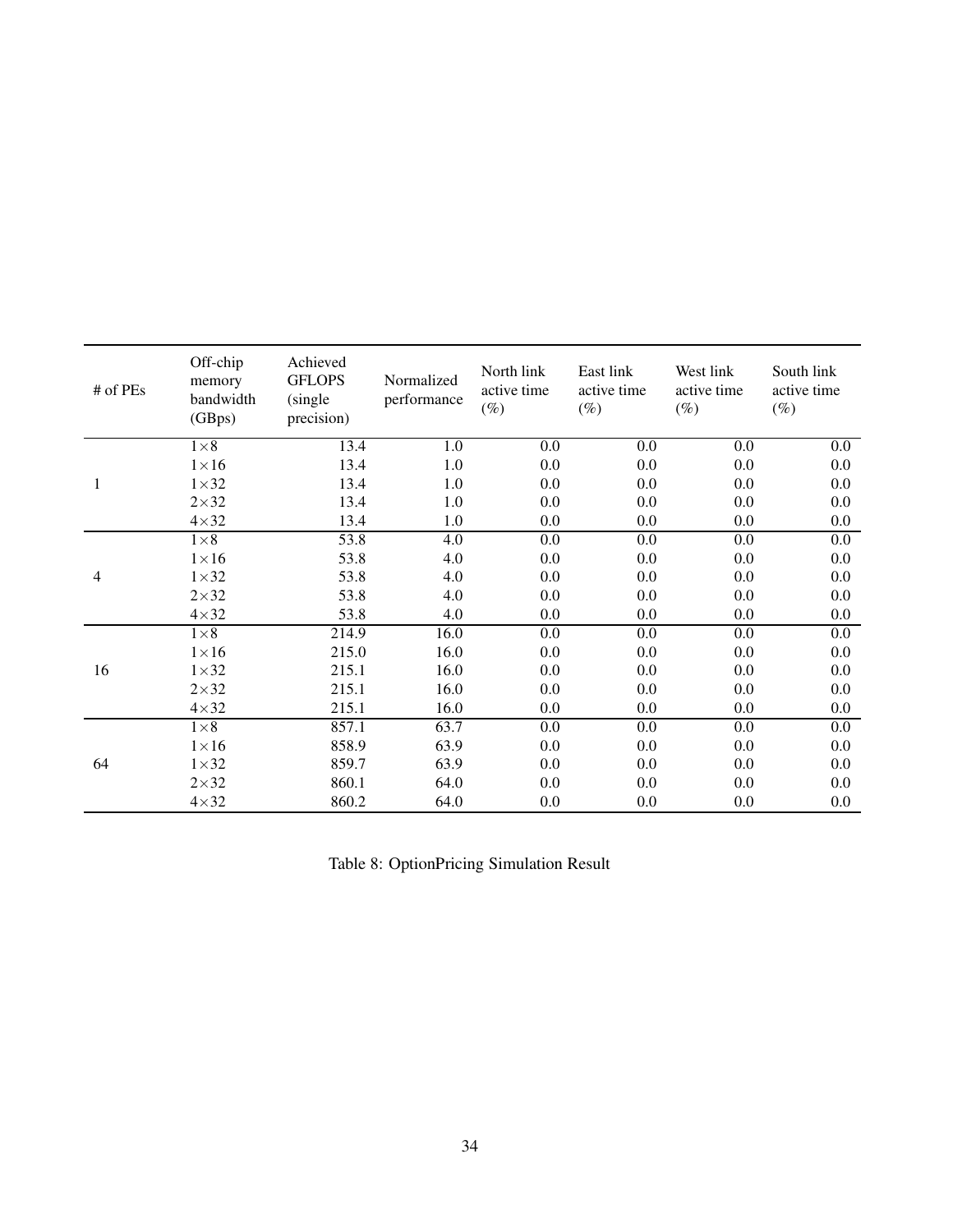| # of PEs | Off-chip<br>memory<br>bandwidth<br>(GBps) | Achieved<br><b>GFLOPS</b><br>(single)<br>precision) | Normalized<br>performance | North link<br>active time<br>$(\%)$ | East link<br>active time<br>$(\%)$ | West link<br>active time<br>$(\%)$ | South link<br>active time<br>$(\%)$ |
|----------|-------------------------------------------|-----------------------------------------------------|---------------------------|-------------------------------------|------------------------------------|------------------------------------|-------------------------------------|
| 1        | $1\times8$                                | 1.9                                                 | 1.0                       | 0.0                                 | 0.0                                | 0.0                                | $0.0\,$                             |
|          | $1\times 16$                              | 1.9                                                 | 1.0                       | 0.0                                 | 0.0                                | 0.0                                | 0.0                                 |
|          | $1\times32$                               | 1.9                                                 | $1.0\,$                   | 0.0                                 | $0.0\,$                            | 0.0                                | 0.0                                 |
|          | $2\times32$                               | 1.9                                                 | 1.0                       | 0.0                                 | $0.0\,$                            | 0.0                                | 0.0                                 |
|          | $4\times32$                               | 1.9                                                 | 1.0                       | 0.0                                 | $0.0\,$                            | 0.0                                | 0.0                                 |
| 4        | $1\times8$                                | 6.7                                                 | 3.5                       | $\overline{0.0}$                    | $\overline{0.0}$                   | $\overline{0.0}$                   | $\overline{0.0}$                    |
|          | $1\times 16$                              | 7.5                                                 | 4.0                       | 0.0                                 | $0.0\,$                            | 0.0                                | 0.0                                 |
|          | $1\times32$                               | 7.5                                                 | 4.0                       | 0.0                                 | $0.0\,$                            | 0.0                                | 0.0                                 |
|          | $2\times32$                               | 7.5                                                 | 4.0                       | 0.0                                 | 0.0                                | 0.0                                | 0.0                                 |
|          | $4 \times 32$                             | 7.4                                                 | 4.0                       | 0.0                                 | 0.0                                | 0.0                                | 0.0                                 |
| 16       | $1\times8$                                | 7.8                                                 | 4.1                       | 0.0                                 | $0.0\,$                            | $\overline{0.0}$                   | 0.0                                 |
|          | $1\times 16$                              | 14.4                                                | 7.6                       | 0.0                                 | 0.0                                | 0.0                                | 0.0                                 |
|          | $1\times32$                               | 27.4                                                | 14.4                      | 0.0                                 | $0.0\,$                            | 0.0                                | 0.0                                 |
|          | $2\times32$                               | 29.4                                                | 15.6                      | 0.0                                 | $0.0\,$                            | 0.0                                | 0.0                                 |
|          | $4\times32$                               | 29.1                                                | 15.6                      | 0.0                                 | 0.0                                | 0.0                                | 0.0                                 |
| 64       | $1\times8$                                | 8.1                                                 | 4.3                       | $\overline{0.0}$                    | $\overline{0.0}$                   | $\overline{0.0}$                   | $\overline{0.0}$                    |
|          | $1\times 16$                              | 16.2                                                | 8.5                       | 0.0                                 | $0.0\,$                            | 0.0                                | 0.0                                 |
|          | $1\times32$                               | 31.7                                                | 16.7                      | 0.0                                 | $0.0\,$                            | 0.0                                | 0.0                                 |
|          | $2\times32$                               | 50.3                                                | 26.7                      | 0.0                                 | 0.0                                | 0.0                                | 0.0                                 |
|          | $4\times32$                               | 97.2                                                | 52.1                      | 0.0                                 | 0.0                                | 0.0                                | 0.0                                 |

Table 9: DownSampling Simulation Result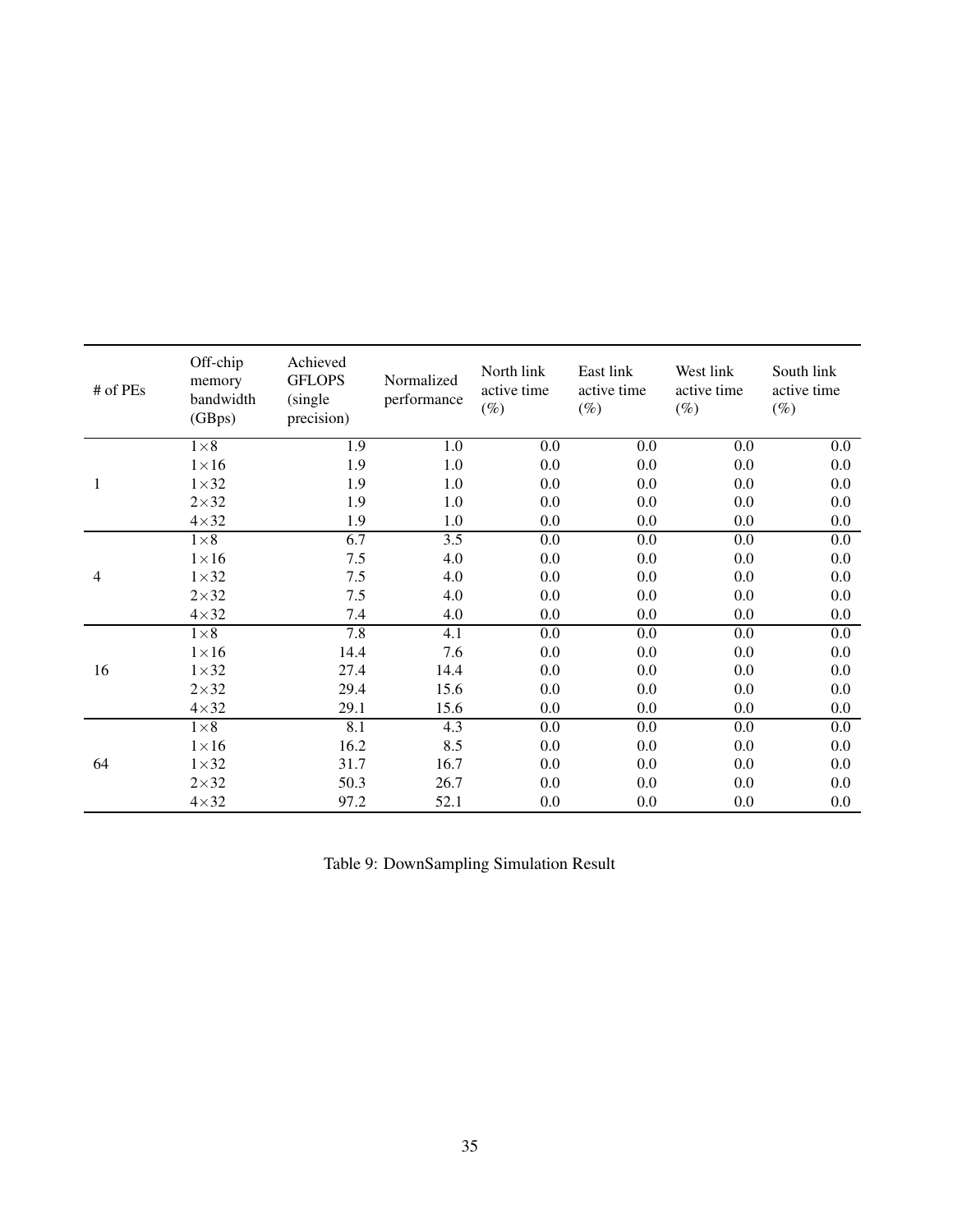| # of PEs | Off-chip<br>memory<br>bandwidth<br>(GBps) | Achieved<br><b>GFLOPS</b><br>(single)<br>precision) | Normalized<br>performance | North link<br>active time<br>$(\%)$ | East link<br>active time<br>$(\%)$ | West link<br>active time<br>$(\%)$ | South link<br>active time<br>$(\%)$ |
|----------|-------------------------------------------|-----------------------------------------------------|---------------------------|-------------------------------------|------------------------------------|------------------------------------|-------------------------------------|
| 1        | $1\times8$                                | 8.3                                                 | 1.0                       | 0.0                                 | 0.0                                | 0.0                                | $0.0\,$                             |
|          | $1\times 16$                              | 8.3                                                 | 1.0                       | 0.0                                 | 0.0                                | 0.0                                | 0.0                                 |
|          | $1\times32$                               | 8.3                                                 | 1.0                       | 0.0                                 | 0.0                                | 0.0                                | 0.0                                 |
|          | $2\times32$                               | 8.3                                                 | 1.0                       | 0.0                                 | 0.0                                | 0.0                                | 0.0                                 |
|          | $4\times32$                               | 8.3                                                 | 1.0                       | 0.0                                 | 0.0                                | 0.0                                | 0.0                                 |
| 4        | $1\times8$                                | 33.1                                                | $\overline{4.0}$          | $\overline{0.0}$                    | $\overline{0.0}$                   | $\overline{0.0}$                   | $\overline{0.0}$                    |
|          | $1\times 16$                              | 33.1                                                | 4.0                       | 0.0                                 | 0.0                                | 0.0                                | 0.0                                 |
|          | $1\times32$                               | 33.1                                                | 4.0                       | 0.0                                 | 0.0                                | 0.0                                | 0.0                                 |
|          | $2\times32$                               | 33.1                                                | 4.0                       | 0.0                                 | 0.0                                | 0.0                                | 0.0                                 |
|          | $4\times32$                               | 33.1                                                | 4.0                       | 0.0                                 | 0.0                                | 0.0                                | 0.0                                 |
| 16       | $1\times8$                                | 130.7                                               | 15.7                      | 0.1                                 | 0.1                                | $\overline{0.0}$                   | 0.0                                 |
|          | $1\times 16$                              | 131.5                                               | 15.8                      | 0.1                                 | 0.1                                | 0.0                                | 0.0                                 |
|          | $1\times32$                               | 131.6                                               | 15.8                      | 0.1                                 | 0.1                                | 0.0                                | 0.0                                 |
|          | $2\times32$                               | 131.6                                               | 15.8                      | 0.1                                 | 0.1                                | 0.0                                | 0.0                                 |
|          | $4\times32$                               | 131.6                                               | 15.8                      | 0.1                                 | 0.1                                | 0.0                                | 0.0                                 |
| 64       | $1\times8$                                | 485.1                                               | 56.8                      | 0.7                                 | 0.7                                | 0.0                                | 0.0                                 |
|          | $1\times 16$                              | 495.8                                               | 58.0                      | 0.7                                 | 0.7                                | 0.0                                | 0.0                                 |
|          | $1\times32$                               | 500.6                                               | 58.6                      | 0.7                                 | 0.7                                | 0.0                                | 0.0                                 |
|          | $2\times32$                               | 504.2                                               | 59.0                      | 0.7                                 | 0.7                                | 0.0                                | 0.0                                 |
|          | $4\times32$                               | 504.6                                               | 59.1                      | 0.7                                 | 0.7                                | 0.0                                | 0.0                                 |

Table 10: K-means Simulation Result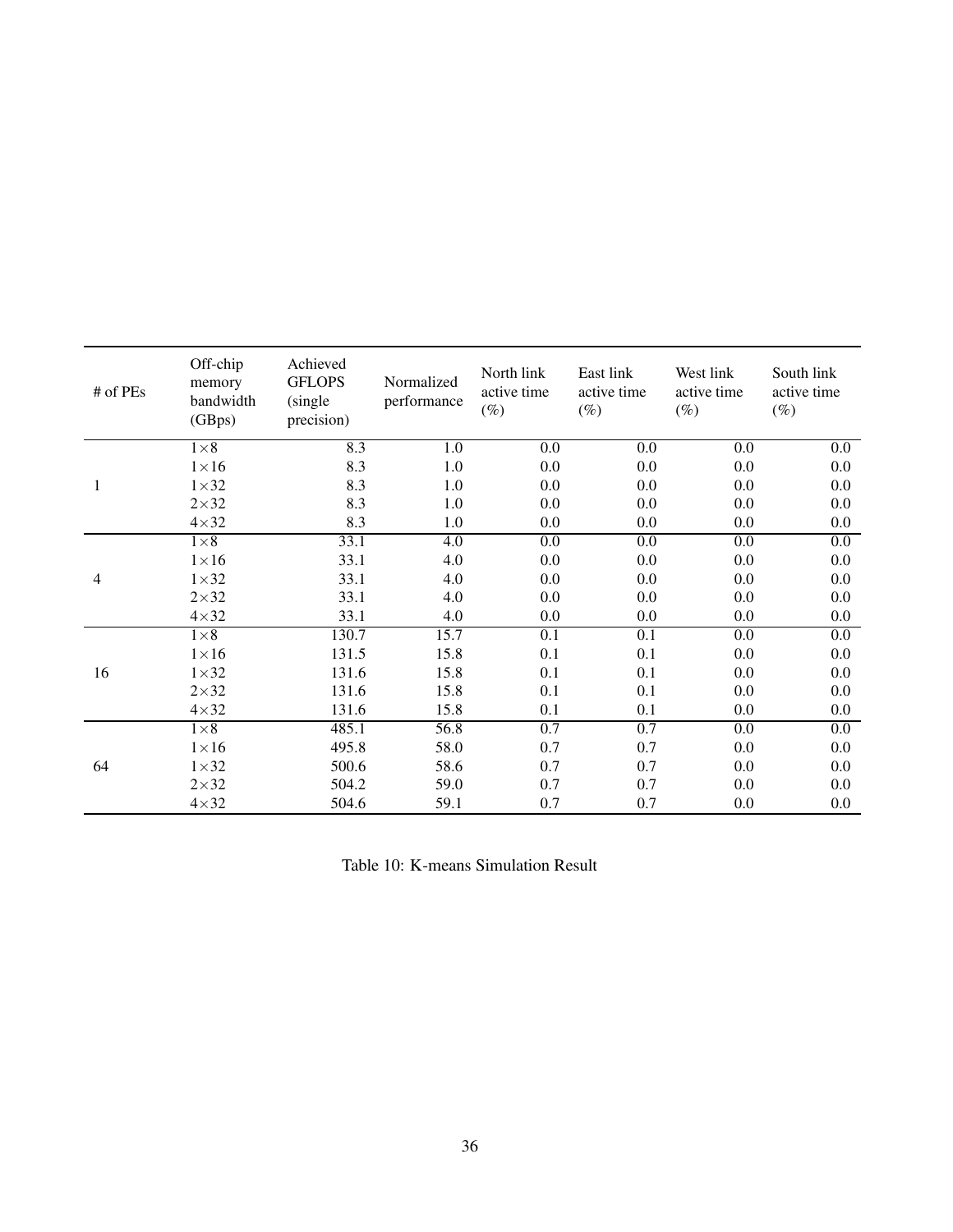# **D Example Code - K-means**

#include "k-means.h"

```
# define MAX FLOAT 0x7f7fffff
#ifndef FLT_MAX
# define FLT MAX 3.40282347e+38
#endif
# define CHECK 1
# define rdtsc(x) _______________volatile____ (" rdtsc " : "=A" (x))
void euclid_dist_2_pod(int numdims);
void find nearest point pod (int nfeatures, int npts);
float ** kmeans_clustering_pod (float ** feature,
                          int nfeatures,
                          int originalnpoints,
                          int npoints,
                          int nclusters,
                          float threshold,
                          int *membership);
float euclid_dist_2 (float *pt1,
                   float *pt2,
                   in t numdims);
int find nearest point (float *pt, /* [nfeatures] */
                       int nfeatures,
                      float **pts, /* [npts][nfeatures] */int npts);float ** kmeans_clustering (float ** feature,
                         int nfeatures,
                          int npoints,
                         int nclusters,
                          float threshold,
                          int *membership);
void readFromFile ();
int select initial cluster (int nclusters, int i);
/∗
1. allocate input data space in local SRAM
(# of points per PE) * (# of attributes) * 4
( attribute  0)( attribute  1)( attribute  2)...( attribute 17)(zero padding)(zero padding)( attribute  0)( attribute  1)( attribute  2)...( attribute 17)(zero padding)(zero padding). . .
```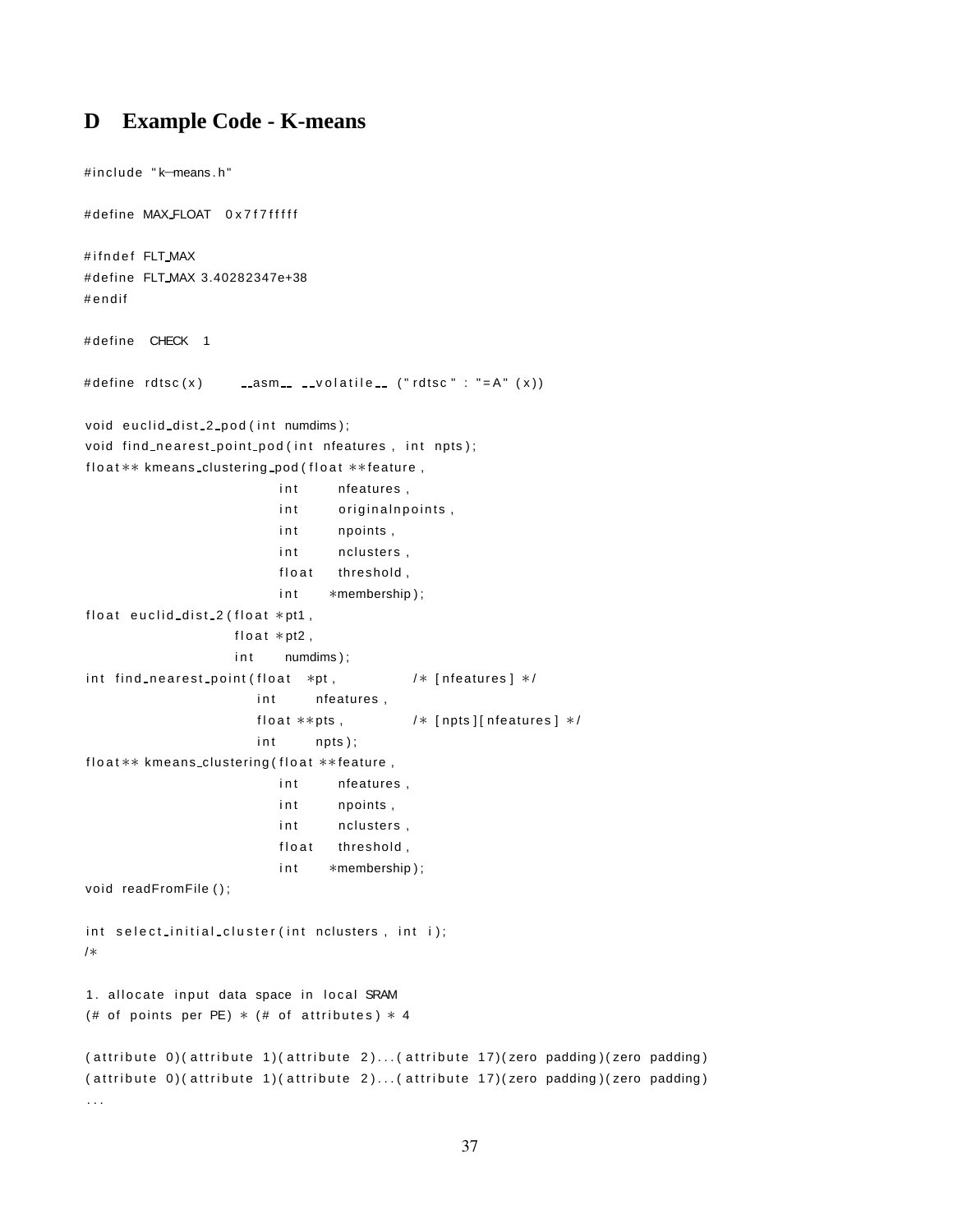```
( attribute 0)( attribute 1)( attribute 2)...( attribute 17)( zero padding)( zero padding)
2. allocate local space for clusters
(# of clusters) * (# of attributes) * 4
( attribute  0)( attribute  1)( attribute  2)...( attribute 17)(zero padding)(zero padding)( attribute  0)( attribute  1)( attribute  2)...( attribute 17)(zero padding)(zero padding). . .
( attribute  0)( attribute  1)( attribute  2)...( attribute 17)(zero padding)(zero padding)3. allocate membership space in local SRAM
(# of points per PE) * 4
∗/
float *buf:
float **attributes;
float **attributesPOD;
int numAttributes;
int numObjects;
int localAttributesSize;
int objectGran;
void
appmain () \{int effectiveNumObjects ;
  int effectiveNumAttributes ;
  int effectiveNumObjectsPerPE;
  int local Clusters Attributes Size;
  float threshold = 0.001;
  int *membership_pod;
  int *membership;
  objectGran = npe∗5;
  readFromFile ( ) ;
  if ( ( numObjects % objectGran ) == 0 ) effectiveNumObjects = numObjects;
  else effectiveNumObjects = ( numObjects / objectGran ) * objectGran + objectGran;
  if ( ( numAttributes % 20 = = 0 ) effectiveNumAttributes = numAttributes;
  else effectiveNumAttributes = ( numAttributes / 20 ) * 20 + 20;
  effectiveNumObjectsPerPE = effectiveNumObjects / npe ;
```

```
38
```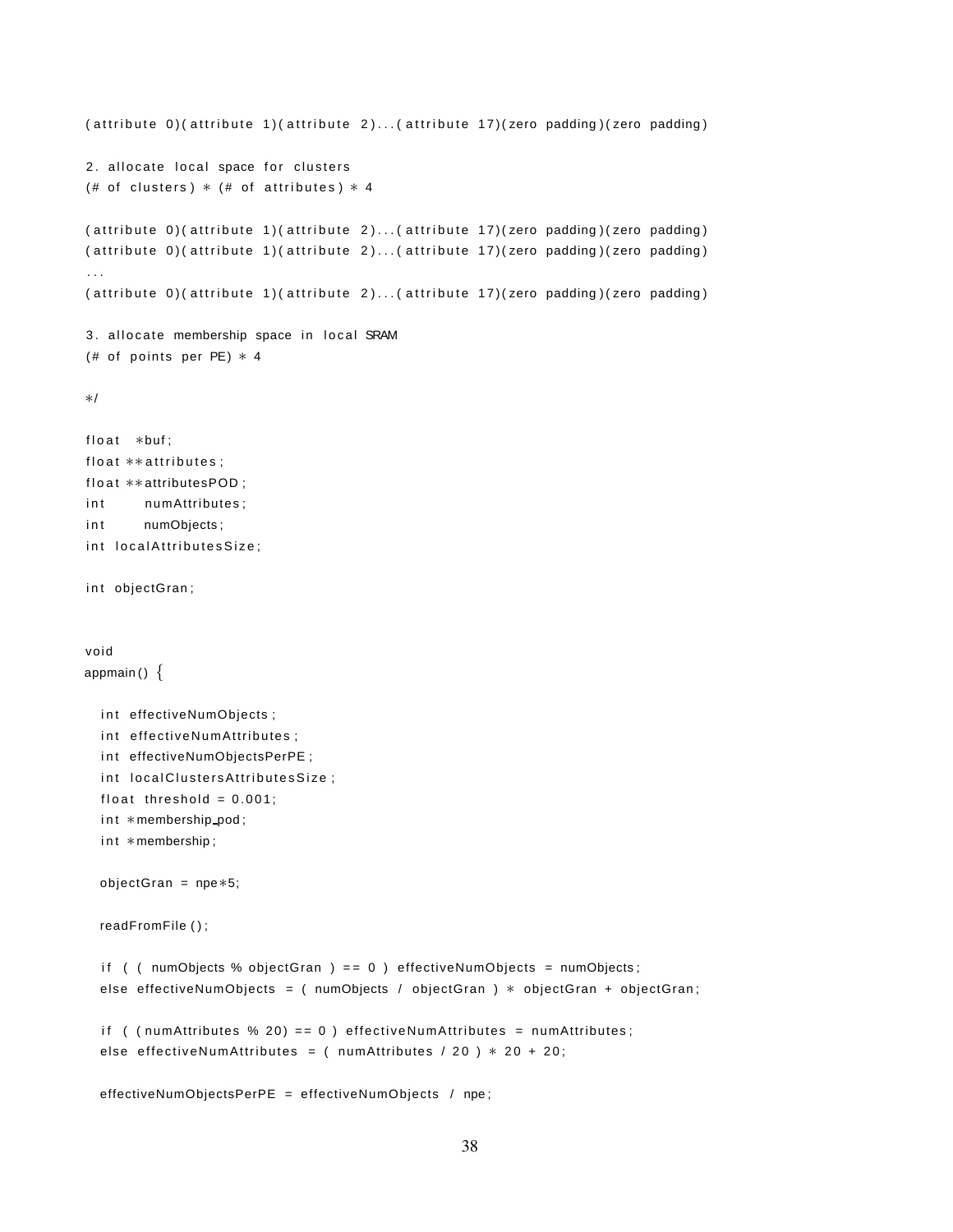```
printf ( "numObjects: %d->%d\n", numObjects, effectiveNumObjects );
printf ( " numAttributes: %d->%d\n", numAttributes, effectiveNumAttributes );
local Attributes Size = effective Num Objects PerPE * effective Num Attributes * 4;
attributesPOD = (float **) malloc ( effectiveNumObjects * sizeof (float *) );
attributesPOD [0] = (float *) malloc ( effectiveNumObjects * effectiveNumAttributes * sizeof (float ) );
membership pod = (int *) malloc ( effective NumObjects * size of (int ) );
membership = (int*) malloc(numObjects * sizeof(int));
      for (int i = 1; i \leqeffectiveNumObjects; i++)
          attributesPOD [i] = attribute POD [i - 1] + effectiveNumAttributes ;
for ( int i = 0; i < effectiveNumObjects; i++ ) {
  memset ( attributesPOD [ i ], 0, effectiveNumAttributes * size of (float ) );
  if ( i < numObjects ) \{memcpy ( attributesPOD [ i ], attributes [ i ], numAttributes*sizeof (float ) );
  }
}
$ASM sub4zx zero gr = zero gr, zero gr
$ASM pintxor zero_xmm = zero_xmm, zero_xmm
$ASM add4zx four gr = zero gr, 4
$ASM add4zx sixteen gr = zero gr, 16
$ASM imul4 eighty gr = sixteen gr, 5
int alignmentIssue = effectiveNumObjectsPerPE * 4;
if ( ( alignmentIssue % 16 ) != 0 ) alignmentIssue = alignmentIssue / 16 * 16 + 16;
POD movl ( local attributes ptr, PODLIB malloc ( local Attributes Size ) );
POD movl ( local membership ptr, PODLIB malloc ( alignmentIssue ) );
POD_movl( local_index_ptr, PODLIB_malloc( alignmentIssue ) );
POD movi ( local distance ptr, PODLIB malloc ( alignmentIssue ) );
POD_movl(sys_attributes_ptr, (unsigned long long) attributesPOD [0] );
$ASM movl npe gr = PTR NPE
$ASM movl my pe = PTR MY PE
$ASM movl npex gr = PTR NPE X
$ASM ld2 .sxt npe gr = local [ npe gr + 0 ]
$ASM Id2.sxt my pe = local [ my pe + 0 ]
$ASM ld1 .sxt npex gr = local [ npex gr + 0 ]
POD movl ( local attributes size gr, local Attributes Size );
```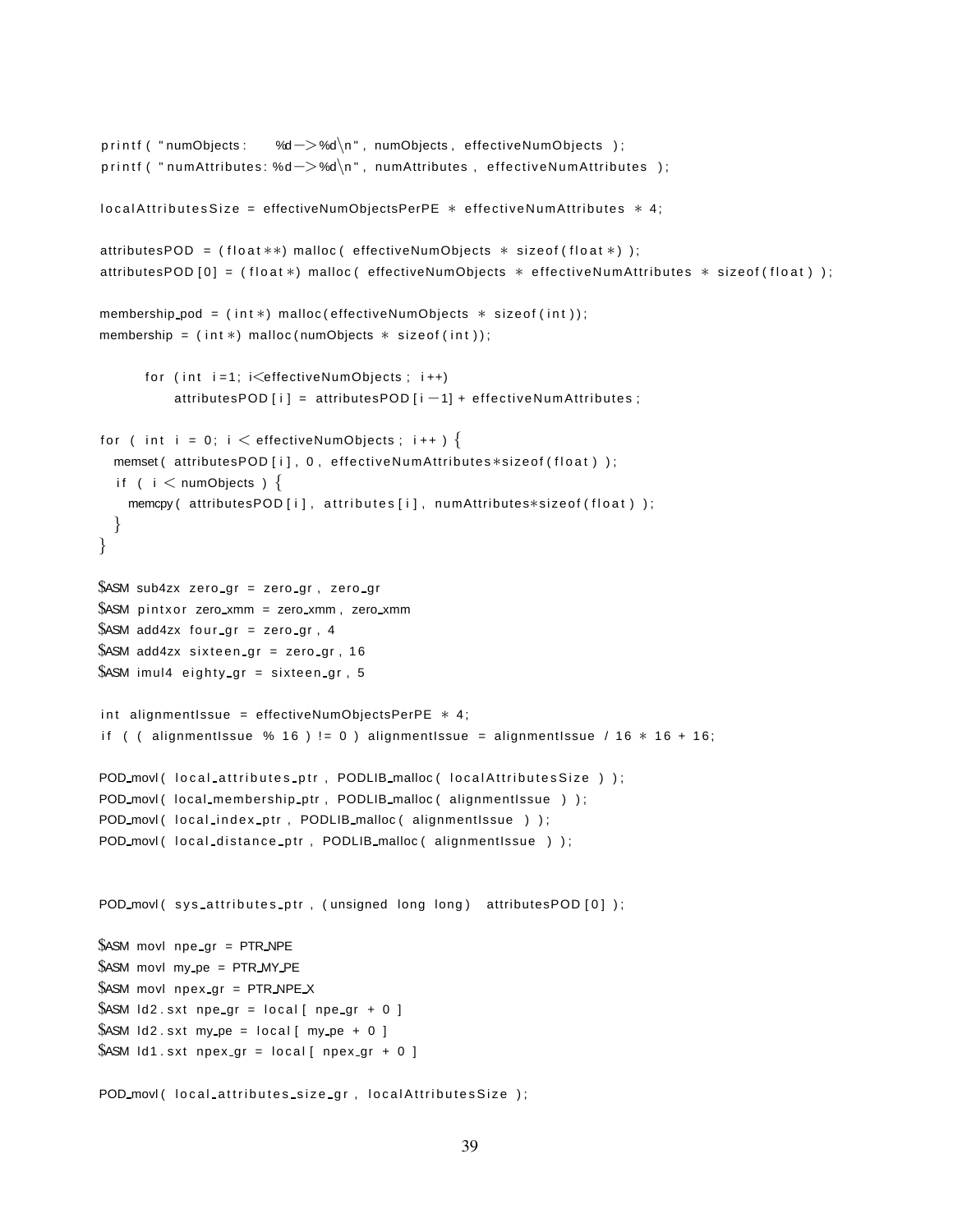```
$ASM sub4zx npe minus one gr = npe gr, 1
 $ASM sub4zx npex minus one gr = npex gr , 1
 $ASM imul4 tmp gr = local attributes size gr, my pe
 $ASM nop . g
 $ASM add4zx sys attributes ptr = sys attributes ptr, tmp gr
 $ASM nop . g
 $ASM copyblk local [ local_attributes_ptr ] = sys [ sys_attributes_ptr ], local_attributes_size_gr
 for ( int nclusters = /*min_nclusters */ 2; nclusters \leq =/*max_nclusters */ 10; nclusters ++ ) {
    printf ( " Clustering into %d clusters \ldots \backslash n", nclusters );
    kmeans clustering pod ( attributesPOD, effectiveNumAttributes,
                          numObjects, effectiveNumObjects, nclusters, threshold, membership_pod);
    kmeans_clustering ( attributes , numAttributes , numObjects, nclusters , threshold, membership );
   for ( int i = 0; i \lt numObjects; i++ ) {
      if ( membership [i] ! = membership pod[i] )
        printf ( " Different!!! % dth point (nclusters=%d): %d vs. %d\n\cdot",
               i, nclusters, membership [i], membership_pod [i]);
   }
 }
}
int select initial cluster (int nclusters, int i) \{int random initial cluster [9][10] = \{\{ 1450, 14699, 0, 0, 0, 0, 0, 0, 0, 0 \}\{9626, 15691, 11941, 0, 0, 0, 0, 0, 0, 0 \}\{ 10060, 7066, 10506, 13653, 0, 0, 0, 0, 0, 0 \},{15738, 16401, 6821, 15641, 479, 0, 0, 0, 0, 0}{6908, 275, 7087, 8508, 2693, 8400, 0, 0, 0, 0}\{ 14662, 8792, 16509, 16062, 601, 15365, 15634, 0, 0, 0 \},\{ 5243, 3629, 12618, 9511, 3338, 11411, 2394, 7131, 0, 0 \},\{ 15739, 11396, 10158, 1394, 5169, 2135, 6704, 13119, 14140, 0 \},\{8207, 3366, 2990, 9660, 3376, 9156, 13510, 17285, 17195, 11572\};
 return random initial cluster [nclusters −2][i];
}
float ** kmeans_clustering_pod (float **feature, /* in: [npoints ][nfeatures] */
                         int nfeatures,
                         int originalnpoints,
                         int npoints,
                         int nclusters,
                         float threshold,
                         int *membership) /* out: [npoints] */
```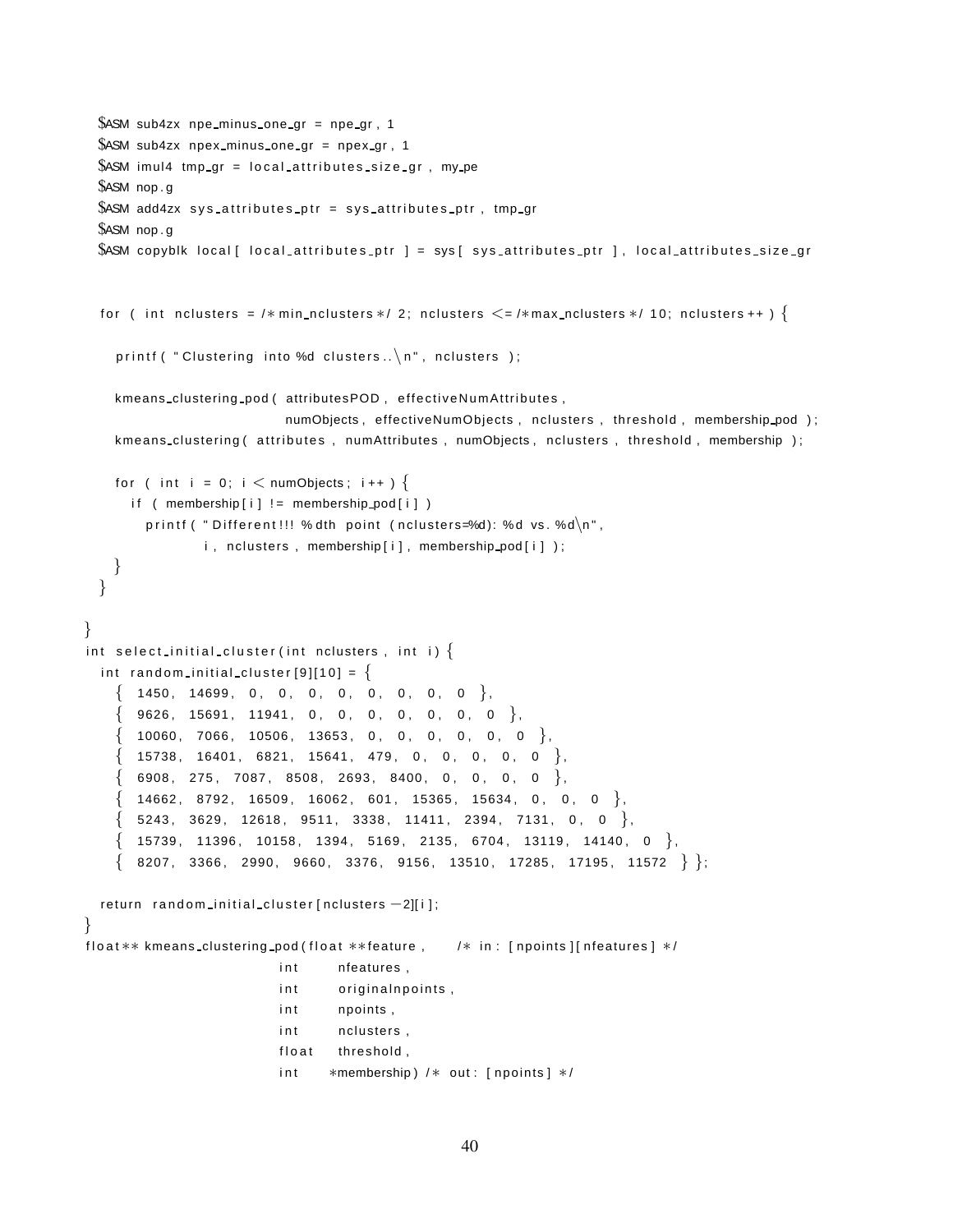```
{
  int i, j, k, index, loop=0;
  int *new_centers_len; /* [nclusters]: no. of points in each cluster */
  float delta;
  float **clusters; /* out: [nclusters][nfeatures] */
  float **new_centers; /* [nclusters][nfeatures] */
  double timing;
  int local Cluster Attributes Size;
  local ClusterAttributesSize = null sets * nfeatures * 4;// need to convert gr< > xmm
 POD movl ( local_conversion_ptr, PODLIB_malloc ( 16 ) );
  POD_movl( local_clusters_ptr, PODLIB_malloc( localClusterAttributesSize ) );
  POD_movl( local_new_centers_ptr, PODLIB_malloc( localClusterAttributesSize ) );
  POD movl ( local new centers len ptr, PODLIB malloc ( 4* nclusters ) );
  /* allocate space for returning variable clusters [1 * /clusters = (float **) malloc (nclusters * sizeof (float(*));
  clusters [0] = (float*) malloc(nclusters * nfeatures * sizeof(float));
  for (i=1; i\leq nclusters; i++)clusters [i] = clusters [i - 1] + nfeatures;
  /* randomly pick cluster centers */
  for (i = 0; i < nclusters; i + j}
    // int n = (int) random() % npoints;
    int n = select initial cluster (nclusters, i);
   for (j = 0; j < n features; j++)clusters [i][j] = feature [n][j];
  }
  /* start of POD code */
 POD movl ( sys clusters ptr, (unsigned long long) clusters [0] );
  POD movl ( local cluster attributes size gr, local Cluster Attributes Size );
 $ASM copyblk local [ local clusters ptr ] = sys [ sys clusters ptr ], local cluster attributes size gr
  1/ send 1.0 for delta increase
```

```
POD movl ( tmp gr, ( unsigned long long ) 0 x3f800000 );
```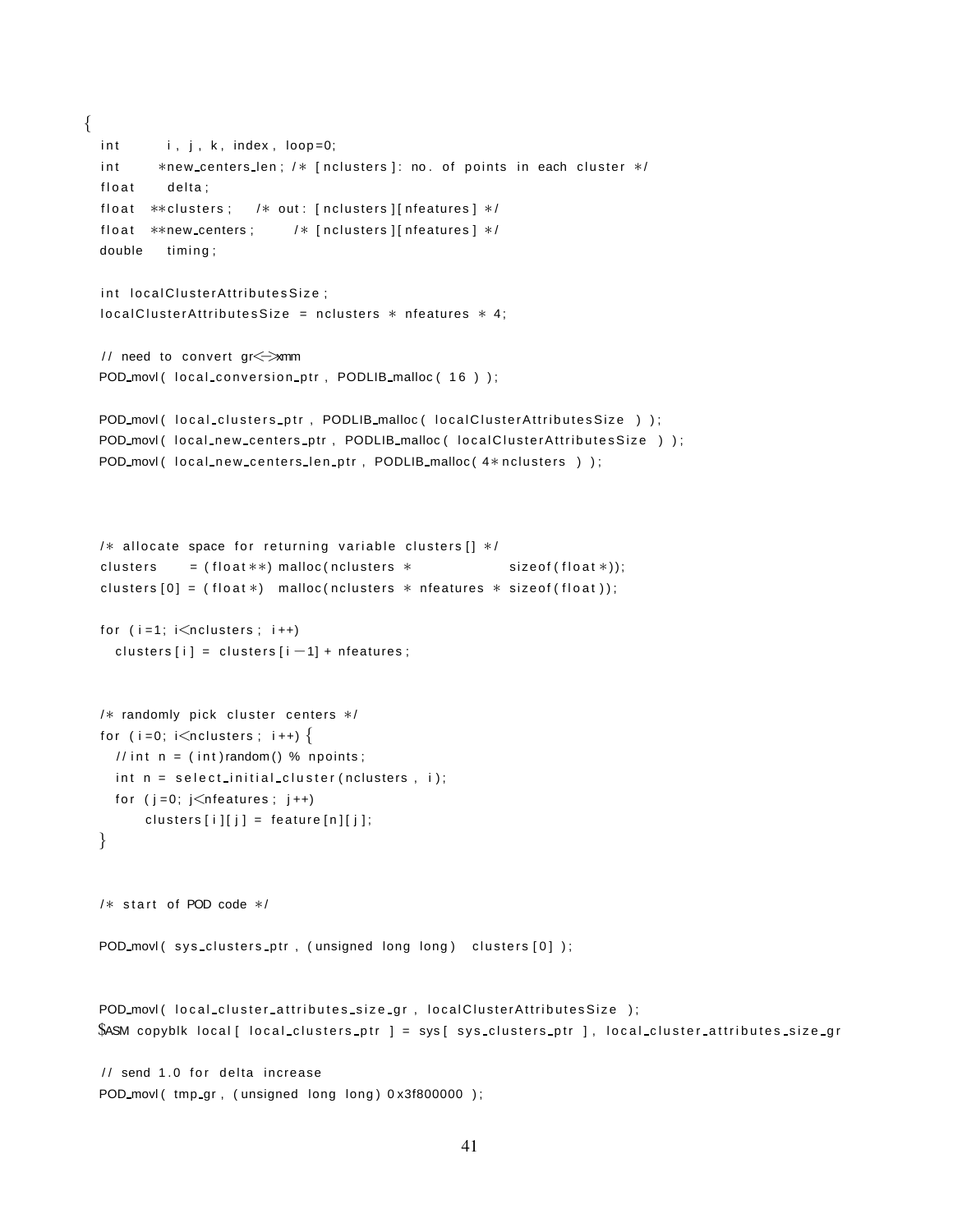```
$ASM st4 local [ local conversion ptr + 0 ] = tmp gr
$ASM ldxmm4. scalar one xmm = local [ local conversion ptr + 0 ]
// initialize distance
// initialize membership
$ASM or membership_ptr = local_membership_ptr, local_membership_ptr
$ASM sub4zx minus one gr = zero gr, 1
$ASM or distance ptr = local distance ptr, local distance ptr
POD movl ( float max gr, ( unsigned long long ) MAX FLOAT );
for ( i = 0; i \lt npoints/npe; i++ ) {
 $ASM st4++ local [ distance_ptr ] = float_max_gr, four_gr
 $ASM st4++ local [ membership ptr ] = minus one gr, four gr
}
// initialize new_centers_len
$ASM add4zx tmp_gr = local_new_centers_len_ptr, 0
for ( int i = 0; i \lt (nclusters ); i++ ) {
 $ASM st4++ local [ tmp_gr ] = zero_gr, four_gr
}
// initialize new centers
$ASM add4zx tmp_gr = local_new_centers_ptr, 0
for ( int i = 0; i \lt (local Cluster Attributes Size /16); i++ ) {
 $ASM stxmm++.pack local [ tmp_gr ] = zero_xmm, sixteen_gr
}
POD mfence ();
do {
  $ASM or current cl ptr = local clusters ptr, local clusters ptr
  $ASM add4zx cluster_num_qr = zero_qr, zero_qr
  POD movl ( pt size, ( nfeatures *4) );
  for ( i = 0; i \lt nclusters; i++ ) {
    find nearest point pod (nfeatures, npoints);
    $ASM sub4zx current cl ptr = cl ptr, sixteen gr
    $ASM add4zx cluster num gr = cluster num gr, 1
  }
 $ASM or index_ptr = local_index_ptr, local_index_ptr
 $ASM or membership ptr = local membership ptr , local membership ptr
 $ASM Id4++. sxt index_gr = local [ index_ptr ], four_gr
 $ASM pintxor delta xmm = delta xmm, delta xmm
 $ASM Id4.sxt membership qr = local [ membership ptr + 0 ]
 SASM or current object ptr = local attributes ptr, local attributes ptr
```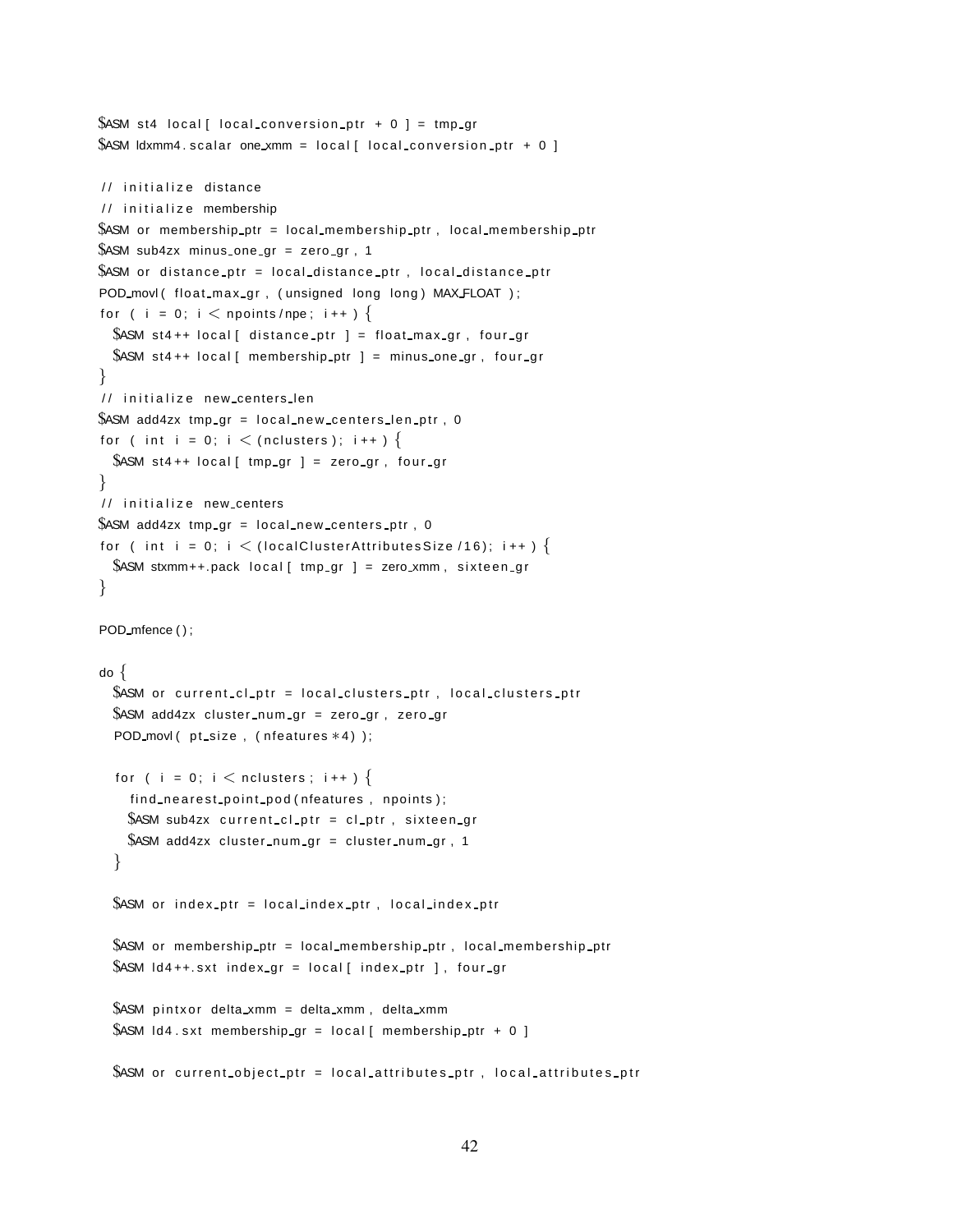```
$ASM or distance ptr = local distance ptr, local distance ptr
int disableIndex = npoints-originalnpoints;
for ( i = 0; i < npoints; i+= npe ) {
  if ( ((npoints−i )/npe) \le = disableIndex ) \{$ASM sub4zx tmp gr = my pe, npe minus one gr
    $ASM nop . g
    $ASM pushmask . and . not . e
  }
  // reset distance
  $ASM st4++ local[ distance ptr ] = float max gr, four gr
  // increase delta and set new membership
  $ASM sub4zx tmp_gr = membership_gr, index_gr
  $ASM nop . g
  $ASM pushmask . and . not . e
    $ASM pfpadd scalar sp delta xmm = delta xmm, one xmm
  $ASM popmask
  $ASM st4++ local [ membership ptr ] = index gr, four gr
  / / increase new centers len
  // first shl should be overlapped
  // needs to be optimized !!!
  $ASM \text{ shl }tmp\_gr = index\_gr, 2$ASM add4zx tmp_gr = local_new_centers_len_ptr, tmp_gr
  $ASM nop . g
  $ASM Id4.sxt new centers len gr = local [ tmp gr + 0 ]
  $ASM nop . g
  $ASM nop . g
  $ASM add4zx new centers len gr = new centers len gr , 1
  $ASM nop . g
  $ASM st4 local [ tmp_gr + 0 ] = new_centers_len_gr
  if ( ((npoints−i )/npe) \le = disableIndex ) {
    $ASM popmask
  }
  \frac{1}{2} need to work on line 101
  POD movl ( new centers index, ( unsigned long long) ( nfeatures *4) );
  $ASM imul4 new centers index = index gr , new centers index
  $ASM ldxmm++.pack pt_dim0 = local [ current_object_ptr ], sixteen_qr
  $ASM nop . g
  $ASM ldxmm++.pack pt_dim1 = local[ current_object_ptr ], sixteen_gr
```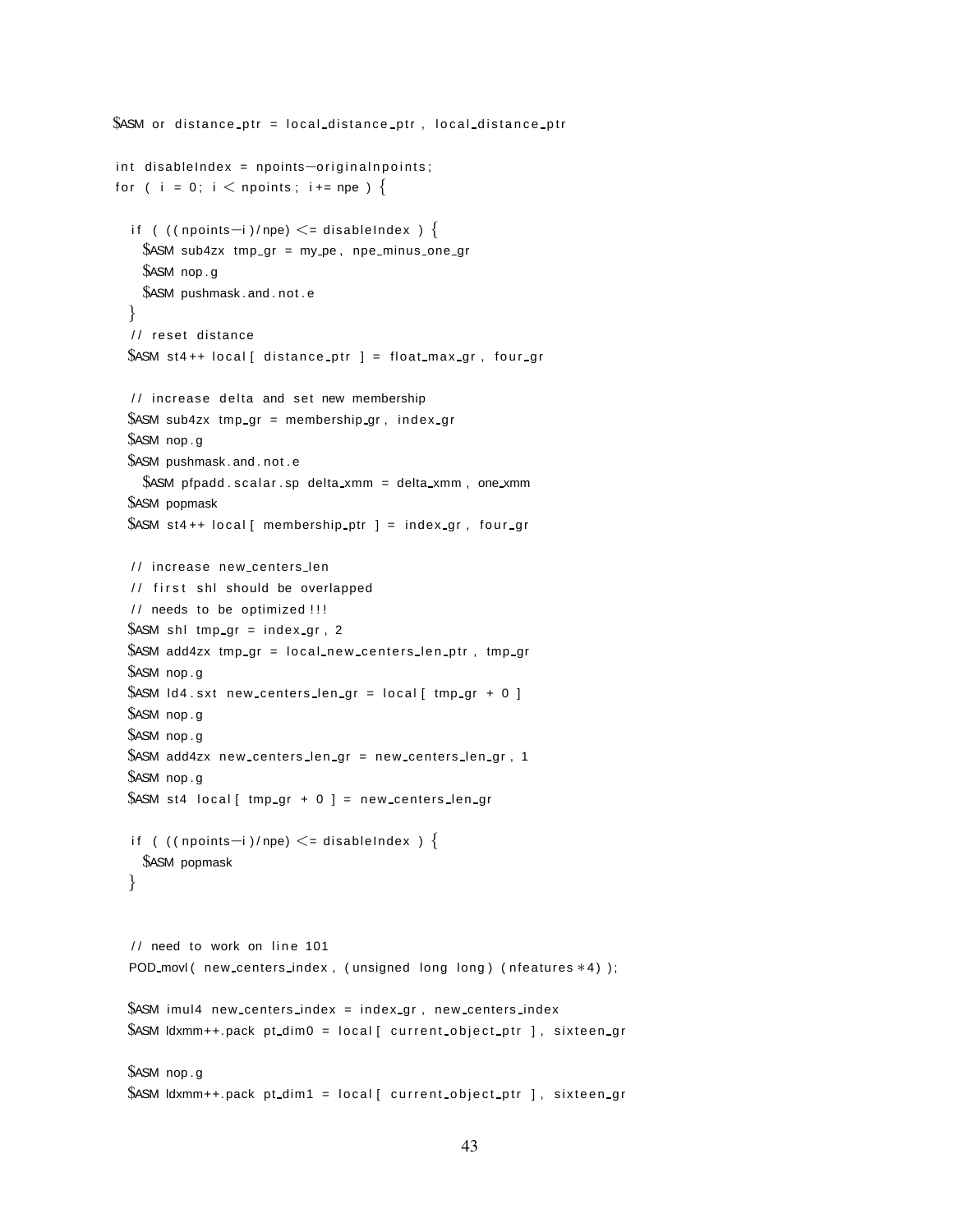```
$ASM add4zx new centers index = new centers index, local new centers ptr
$ASM ldxmm++.pack pt_dim2 = local[ current_object_ptr ], sixteen_gr
$ASM ldxmm++.pack pt_dim3 = local [ current_object_ptr ], sixteen_gr
$ASM ldxmm++.pack pt_dim4 = local [ current_object_ptr ], sixteen_gr
$ASM ldxmm++.pack new_centers_dim0 = local[ new_centers_index ], sixteen_gr
$ASM ldxmm++.pack new_centers_dim1 = local[ new_centers_index ], sixteen_gr
$ASM ldxmm++.pack new_centers_dim2 = local[ new_centers_index ], sixteen_gr
$ASM ldxmm++.pack new_centers_dim3 = local[ new_centers_index ], sixteen_gr
$ASM ldxmm++.pack new_centers_dim4 = local [ new_centers_index ], sixteen_gr
for ( i = 0; i < nfeatures; i + = 20 ) {
  SASM sub4zx new centers index = new centers index, eighty gr
  $ASM pfpadd . pack sp new centers dim0 = new centers dim0, pt dim0
  $ASM ldxmm++.pack pt_dim0 = local[ current_object_ptr ], sixteen_gr
  $ASM pfpadd . pack . sp new centers dim1 = new centers dim1 , pt dim1
  $ASM ldxmm++.pack pt_dim1 = local[ current_object_ptr ], sixteen_gr
  $ASM pfpadd . pack . sp new centers dim2 = new centers dim2, pt dim2
  $ASM ldxmm++.pack pt_dim2 = local [ current_object_ptr ], sixteen_gr
  $ASM pfpadd . pack . sp new centers dim3 = new centers dim3, pt dim3
  $ASM ldxmm++.pack pt_dim3 = local[ current_object_ptr ], sixteen_gr
  $ASM pfpadd . pack . sp new centers dim4 = new centers dim4, pt dim4
  $ASM ldxmm++.pack pt_dim4 = local[ current_object_ptr ], sixteen_gr
  $ASM stxmm++.pack local [ new centers index ] = new centers dim0, sixteen gr
  $ASM stxmm++.pack local [ new centers index ] = new centers dim1, sixteen gr
  $ASM stxmm++.pack local [ new centers index ] = new centers dim2 , sixteen qr
  $ASM stxmm++.pack local [ new centers index ] = new centers dim3, sixteen gr
  $ASM stxmm++.pack local[ new centers index ] = new centers dim4 , sixteen gr
  $ASM ldxmm++.pack new_centers_dim0 = local[ new_centers_index ], sixteen_gr
  $ASM ldxmm++.pack new centers dim1 = local[ new centers index ], sixteen gr
  $ASM ldxmm++.pack new_centers_dim2 = local[ new_centers_index ], sixteen_gr
  $ASM ldxmm++.pack new_centers_dim3 = local [ new_centers_index ], sixteen_gr
  $ASM ldxmm++.pack new_centers_dim4 = local [ new_centers_index ], sixteen_gr
}
$ASM sub4zx current object ptr = current object ptr, eighty gr
$ASM Id4++ sxt index gr = local index ptr ], four gr
```

```
$ASM Id4.sxt membership gr = local [ membership ptr + 0 ]
 $ASM nop . g
 $ASM nop . g
}
```

```
// reduction !!!
```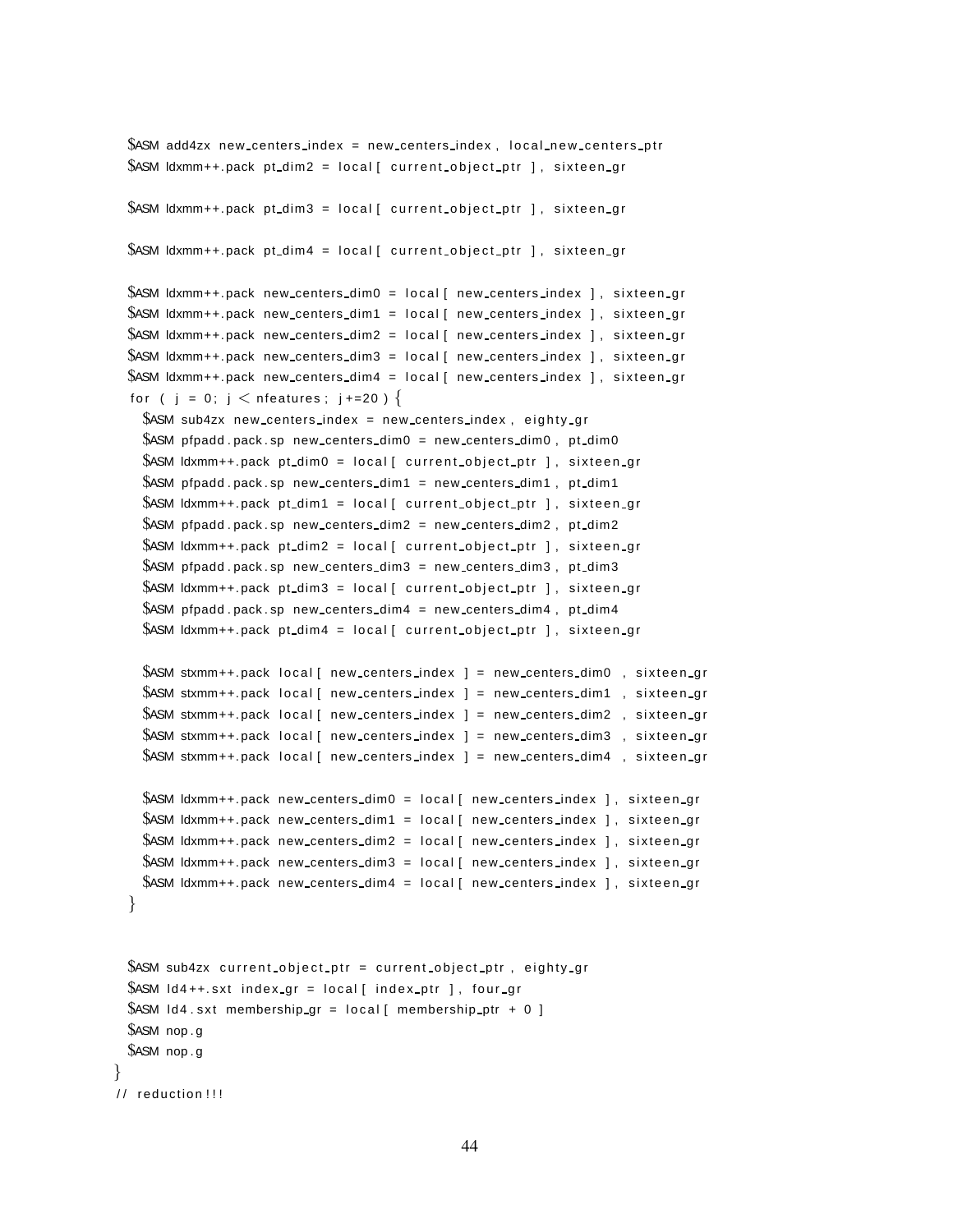```
$ASM add4zx tmp gr = local new centers len ptr, 0
$ASM add4zx new centers index = local new centers ptr, 0
$ASM add4zx cl ptr = local clusters ptr, 0
for ( i = 0; i \lt nclusters; i++ ) {
  // first, new centers len
  $ASM Id4. sxt comm_gr = local [ tmp_gr + 0 ]
  $ASM nop . g
  $ASM nop . g
  $ASM add4zx new centers len sum = comm gr, 0
  for ( j = 0; j < (npeX-1); j++ ) {
    $ASM x fer . wrap . e comm gr = comm gr
    $ASM nop . g
    $ASM add4zx new centers len sum = new centers len sum , comm gr
  }
  $ASM add4zx comm_qr = new_centers_len_sum, 0
  for ( j = 0; j < (npeY-1); j++ ) {
    $ASM xfer . wrap . n comm_gr = comm_gr
    $ASM nop . g
    $ASM add4zx new centers len sum = new centers len sum , comm gr
  }
  $ASM st4 local [ tmp_gr + 0 ] = new_centers_len_sum
  $ASM ldxmm4 scalar new centers len xmm = local [ tmp gr + 0 ]
  / / then , new centers !
  $ASM ldxmm++.pack comm_dim0 = local [ new centers index ], sixteen gr
  $ASM ldxmm++.pack comm_dim1 = local [ new centers index ], sixteen gr
  $ASM pfpshuffle.sp.aaaa new_centers_len_xmm = new_centers_len_xmm, new_centers_len_xmm
  $ASM ldxmm++.pack comm_dim2 = local [ new centers index ], sixteen_gr
  $ASM pfpadd . pack . sp new centers sum0 = comm dim0, zero xmm
  $ASM ldxmm++.pack comm_dim3 = local [ new centers index ], sixteen_gr
  $ASM pfpadd . pack . sp new centers sum1 = comm dim1 , zero xmm
  $ASM ldxmm++.pack comm_dim4 = local[ new_centers_index ], sixteen_gr
  $ASM pfpadd . pack . sp new centers sum2 = comm dim2 , zero xmm
  $ASM pfpadd . pack . sp new centers sum3 = comm dim3 , zero xmm
  $ASM pfpadd . pack . sp new centers sum4 = comm dim4 , zero xmm
  $ASM p c v ti 2f . pack . sp new centers len xmm = new centers len xmm
  for ( k = 0; k < nfeatures; k + = 20 ) {
    for ( j = 0; j < (npeX-1); j++ ) {
      $ASM xferxmm. wrap . e comm dim0 = comm dim0$ASM xferxmm. wrap . e comm_dim1 = comm_dim1
      $ASM xferxmm. wrap . e comm_dim2 = comm_dim2
      $ASM xferxmm.wrap.e comm_dim3 = comm_dim3
      $ASM xferxmm.wrap.e comm_dim4 = comm_dim4
      $ASM pfpadd . pack . sp new centers sum0 = new centers sum0, comm dim0
      $ASM pfpadd . pack . sp new centers sum1 = new centers sum1, comm dim1
      $ASM pfpadd . pack . sp new centers sum2 = new centers sum2 , comm dim2
```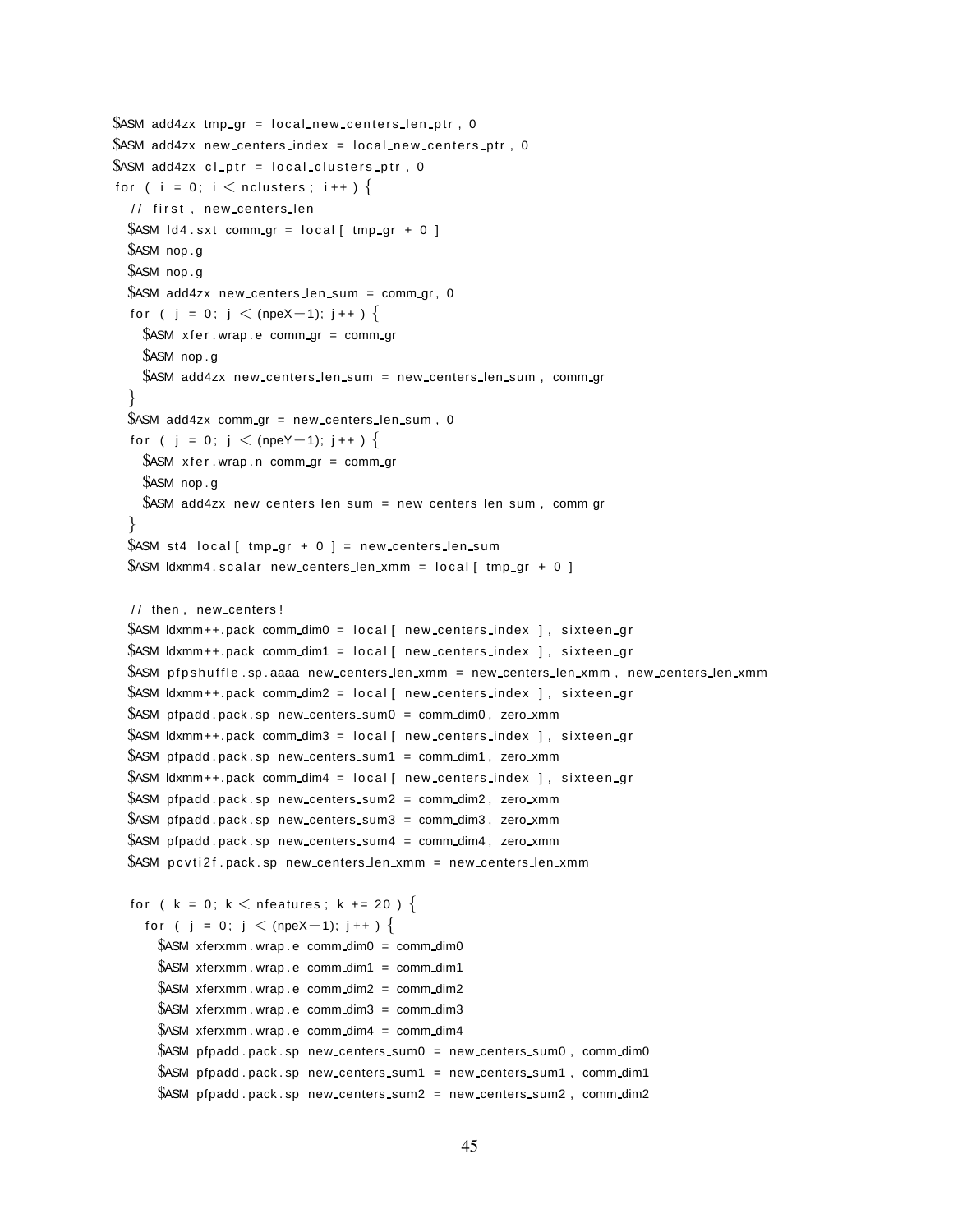```
$ASM pfpadd . pack . sp new centers sum3 = new centers sum3, comm dim3
 $ASM pfpadd . pack . sp new centers sum4 = new centers sum4 , comm dim4
}
$ASM pfpadd . pack . sp comm dim0 = new centers sum0 , zero xmm
$ASM pfpadd . pack . sp comm dim1 = new centers sum1 , zero xmm
$ASM pfpadd . pack . sp comm_dim2 = new_centers_sum2, zero_xmm
$ASM pfpadd . pack . sp comm dim3 = new centers sum3 , zero xmm
$ASM pfpadd . pack . sp comm dim4 = new centers sum4 , zero xmm
for ( j = 0; j < (npeY-1); j ++ ) {
 $ASM xferxmm . wrap . n comm dim0 = comm dim0$ASM xferxmm wrap n comm dim1 = comm dim1
 $ASM xferxmm. wrap . n comm_dim2 = comm_dim2
 $ASM xferxmm. wrap . n comm_dim3 = comm_dim3
 $ASM xferxmm. wrap . n comm_dim4 = comm_dim4
 $ASM pfpadd . pack . sp new centers sum0 = new centers sum0, comm dim0
 $ASM pfpadd . pack . sp new centers sum1 = new centers sum1 , comm dim1
 $ASM pfpadd . pack . sp new centers sum2 = new centers sum2 , comm dim2
 $ASM pfpadd . pack . sp new_centers_sum3 = new_centers_sum3, comm_dim3
 $ASM pfpadd . pack . sp new centers sum4 = new centers sum4 , comm dim4
}
$ASM pfpdiv.pack.sp new_centers_sum0 = new_centers_sum0, new_centers_len_xmm
PODLIB_NOPs ( PFPDIV_LAT − 1);
$ASM pfpdiv.pack.sp new_centers_sum1 = new_centers_sum1, new_centers_len_xmm
PODLIB_NOPs (PPDIV_LAT - 1);
$ASM pfpdiv .pack .sp new_centers_sum2 = new_centers_sum2 , new_centers_len_xmm
PODLIB_NOPs (PPDIV_LAT - 1);
$ASM pfpdiv.pack.sp new_centers_sum3 = new_centers_sum3, new_centers_len_xmm
PODLIB_NOPs ( PFPDIV_LAT − 1);
$ASM pfpdiv pack sp new centers sum4 = new centers sum4, new centers len xmm
$ASM nop .m
$ASM sub4zx new centers index = new centers index, eighty gr
$ASM nop . g
/ / make new centers zero
$ASM stxmm++.pack local [ new centers index ] = zero_xmm, sixteen_gr
$ASM stxmm++.pack local[ new centers index ] = zero_xmm, sixteen_gr
$ASM stxmm++.pack local [ new centers index = zero xmm, sixteen gr
$ASM stxmm++.pack local[ new centers index ] = zero_xmm, sixteen_gr
$ASM stxmm++.pack local[ new centers index ] = zero xmm, sixteen gr
// load new centers for next iteration
$ASM ldxmm++.pack comm_dim0 = local[ new_centers_index ], sixteen_gr
$ASM ldxmm++.pack comm_dim1 = local[ new_centers_index ], sixteen_gr
$ASM ldxmm++.pack comm_dim2 = local [ new centers index ], sixteen_gr
$ASM ldxmm++.pack comm_dim3 = local [ new centers index ], sixteen_qr
$ASM ldxmm++.pack comm_dim4 = local [ new centers index ], sixteen_gr
```
PODLIB\_NOPs ( PFPDIV\_LAT - 12 );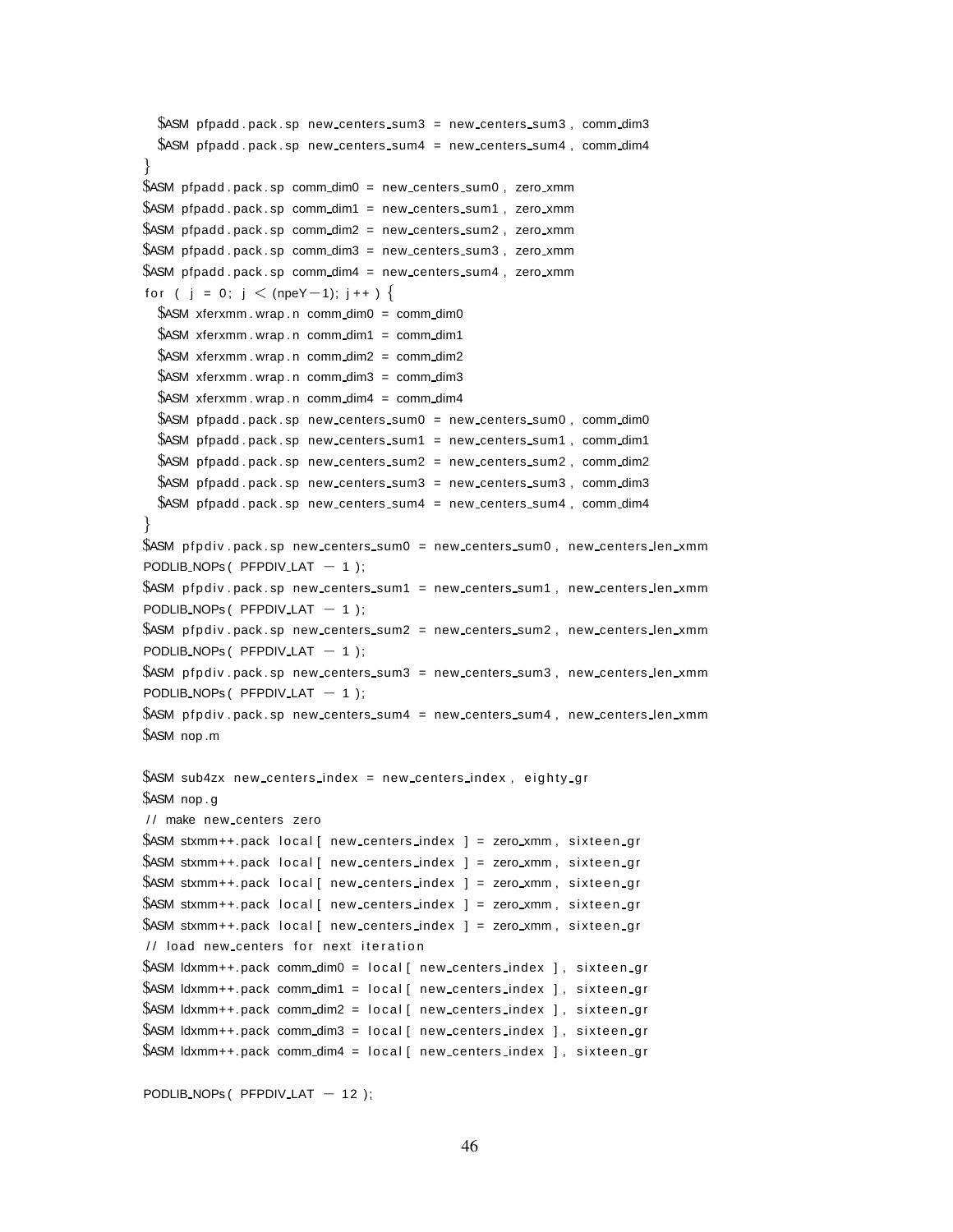```
// update clusters
    1/ and prepare new centers sum for next iteration
    $ASM pfpadd . pack . sp new centers sum0 = comm dim0 , zero xmm
    $ASM stxmm++.pack local[ cl_ptr ] = new_centers_sum0, sixteen_gr
    $ASM pfpadd .pack .sp new centers sum1 = comm dim1, zero xmm
    $ASM stxmm++.pack local [ cl_ptr ] = new_centers_sum1, sixteen_gr
    $ASM pfpadd . pack . sp new centers sum2 = comm dim2 , zero xmm
    $ASM stxmm++.pack local[ cl_ptr ] = new centers sum2, sixteen gr
    $ASM pfpadd . pack . sp new centers sum3 = comm dim3 , zero xmm
    $ASM stxmm++.pack local[ cl_ptr ] = new_centers_sum3, sixteen_gr
    $ASM pfpadd . pack . sp new centers sum4 = comm dim4 , zero xmm
    $ASM stxmm++.pack local[ cl_ptr ] = new_centers_sum4, sixteen_gr
  }
  $ASM sub4zx new centers index = new centers index, eighty gr
  / / make new centers len zero
  $ASM st4++ local [ tmp_gr ] = zero_gr, four_gr
}
// global reduction for delta !!!
$ASM pintor comm_dim0 = delta_xmm, delta_xmm
$ASM pfpadd s calar sp delta sum = delta xmm, zero xmm
PODLIB_NOPs ( PINTXOR_LAT − 2 );
for ( j = 0; j < (npeX-1); j++ ) {
  $ASM xferxmm.wrap.e comm_dim0 = comm_dim0
  $ASM nop . x
  $ASM pfpadd scalar sp delta sum = delta sum, comm dim0
  PODLIB_NOPs ( PFPADD_LAT - 3 );
}
PODLIB NOPs ( 2 ) ;
$ASM pfpadd scalar sp comm_dim0 = delta sum, zero_xmm
PODLIB_NOPs ( PFPADD_LAT − 1 );
for ( j = 0; j \langle (npeY-1); j + + ) {
  $ASM xferxmm.wrap.n comm_dim0 = comm_dim0
  $ASM nop . x
  $ASM pfpadd scalar sp delta sum = delta sum, comm dim0
  PODLIB NOPs ( PFPADD.LAT - 3 );
}
PODLIB_NOPs (2);
$ASM stxmm4 scalar local [ local conversion ptr + 0 ] = delta sum
$ASM Id4.zxt delta qr = local [ local conversion ptr + 0 ]
$ASM nop . g
$ASM nop . g
$ASM sub4zx tmp gr = my pe , npex minus one gr
```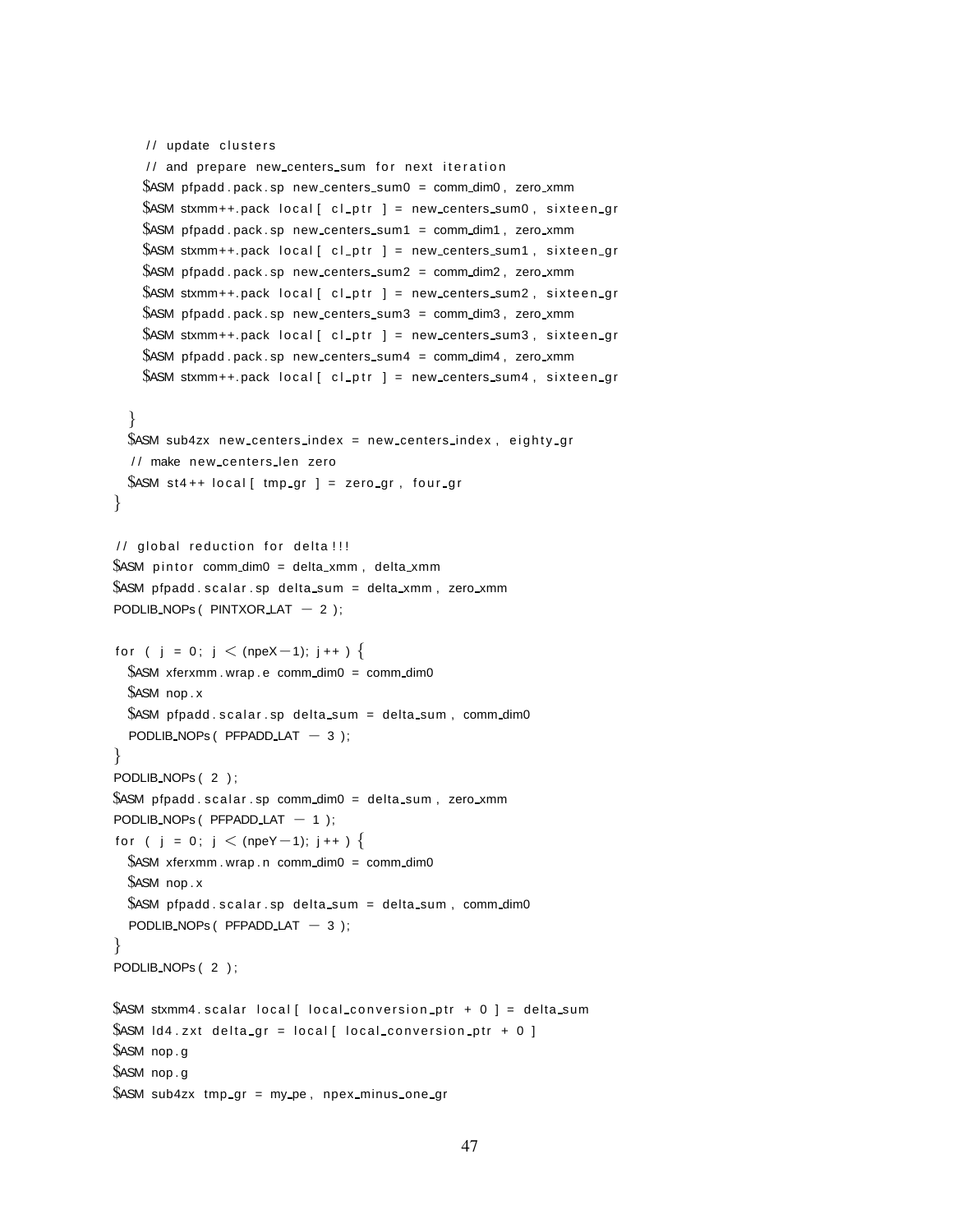```
$ASM nop . g
    $ASM pushmask . and . e
      $ASM xferdrb delta gr
    $ASM popmask
    int drb_value = POD-getdrb();
    memcpy ( & delta, & drb_value, 4 );
    // printf ( " delta = % f\n\overline{\hspace{1mm}} n", delta );
    // getchar () ;
    delta / = original npoints;
  }
  while ( delta > threshold && loop++ < 500);
  / / write−back
  $ASM or membership ptr = local membership ptr , local membership ptr
  POD_movl( tmp_gr, ( npoints / npe * 4) );
  $ASM imul4 membership ptr = tmp gr , my pe
  POD movl (sys_membership_ptr, (unsigned long long) membership );
  $ASM add4zx membership ptr = membership ptr , sys membership ptr
  $ASM nop . g
  $ASM copyblk sys [ membership_ptr] = local [ local_membership_ptr ], tmp_gr
  POD_mfence();
  PODLIB free (4* nclusters );
  PODLIB free ( local Cluster Attributes Size );
  PODLIB free ( local Cluster Attributes Size );
}
void euclid dist 2 pod (int numdims) \{int i;int loop count;
  1/\sqrt{S}ASM pintxor distance0 = distance0, distance0
  $ASM pfpsub . pack . sp distance0 = distance0, distance0
  $ASM ldxmm++.pack cl_dim = local [ cl_ptr ], sixteen_gr
  1/\$ASM pintxor distance1 = distance1, distance1
  $ASM pfpsub pack sp distance1 = distance1, distance1
  $ASM ldxmm++.pack pt0_dim = local [ pt0_ptr ], sixteen_gr
  //$ASM pintxor distance2 = distance2, distance2
```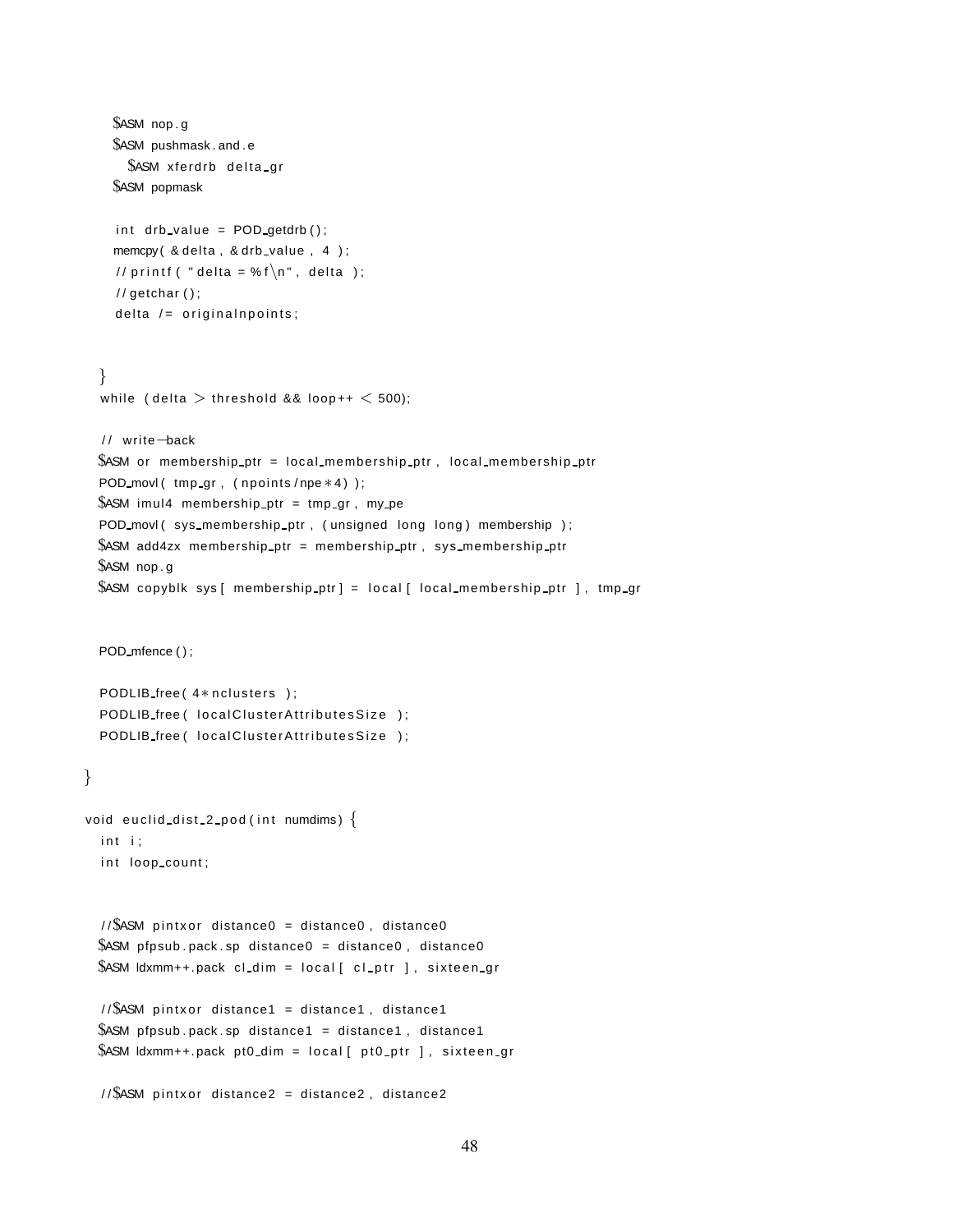```
$ASM pfpsub pack sp distance2 = distance2, distance2
$ASM ldxmm++.pack pt1_dim = local [ pt1_ptr ], sixteen gr
```
 $1/\sqrt{S}$ ASM pintxor distance3 = distance3, distance3  $$ASM$  pfpsub . pack . sp distance  $3 =$  distance  $3$ , distance  $3$  $$ASM$  ldxmm++.pack pt2\_dim = local [ pt2\_ptr ], sixteen\_gr

```
1/\sqrt{S}ASM pintxor distance4 = distance4, distance4
$ASM pfpsub . pack . sp distance4 = distance4, distance4
$ASM ldxmm++.pack pt3_dim = local [ pt3_ptr ], sixteen_gr
```
 $$ASM$  ldxmm++.pack pt4\_dim = local [ pt4\_ptr ], sixteen\_gr

```
for ( i = 0; i \lt numdims; i+=4 ) {
 $ASM pfpsub . pack . sp pt0_dim = pt0_dim, cl_dim
 $ASM pfpsub . pack . sp pt1_dim = pt1_dim, cl_dim
 $ASM pfpsub . pack . sp pt2_dim = pt2_dim, cl_dim
 $ASM pfpsub pack sp pt3_dim = pt3_dim, cl_dim
 $ASM pfpsub pack sp pt4_dim = pt4_dim, cl_dim
 $ASM ldxmm++.pack cl_dim = local [ cl_ptr ], sixteen_gr
```

```
$ASM pfpfma + +.pack . sp distance 0 + = pt0 dim, pt0 dim
$ASM ldxmm++.pack pt0_dim = local [ pt0_ptr ], sixteen_gr
```

```
$ASM pfpfma + +.pack . sp distance 1 + = pt1 dim, pt1 dim
$ASM ldxmm++.pack pt1 dim = local [ pt1 ptr ], sixteen gr
```

```
$ASM pfpfma + +.pack . sp distance 2 + = pt2_dim, pt2_dim
$ASM ldxmm++.pack pt2_dim = local [ pt2_ptr ], sixteen_qr
```

```
$ASM pfpfma + +.pack . sp distance 3 + = pt3_dim, pt3_dim
$ASM ldxmm++.pack pt3_dim = local [ pt3_ptr ], sixteen gr
```

```
$ASM pfpfma + +.pack sp distance 4 + = pt4_dim, pt4_dim
 $ASM ldxmm++.pack pt4_dim = local [ pt4_ptr ], sixteen_gr
}
```

```
$ASM pfphadd sp distance0 = distance0, distance0
$ASM pfphadd sp distance1 = distance1, distance1
$ASM pfphadd . sp distance2 = distance2 , distance2
$ASM pfphadd sp distance3 = distance3, distance3
$ASM pfphadd sp distance4 = distance4, distance4
```

```
// load max_distance for later computation
$ASM pfphadd sp distance0 = distance0, distance0$ASM Idxmm4 . scalar max distance0 = local [ distance ptr + 0 ]
```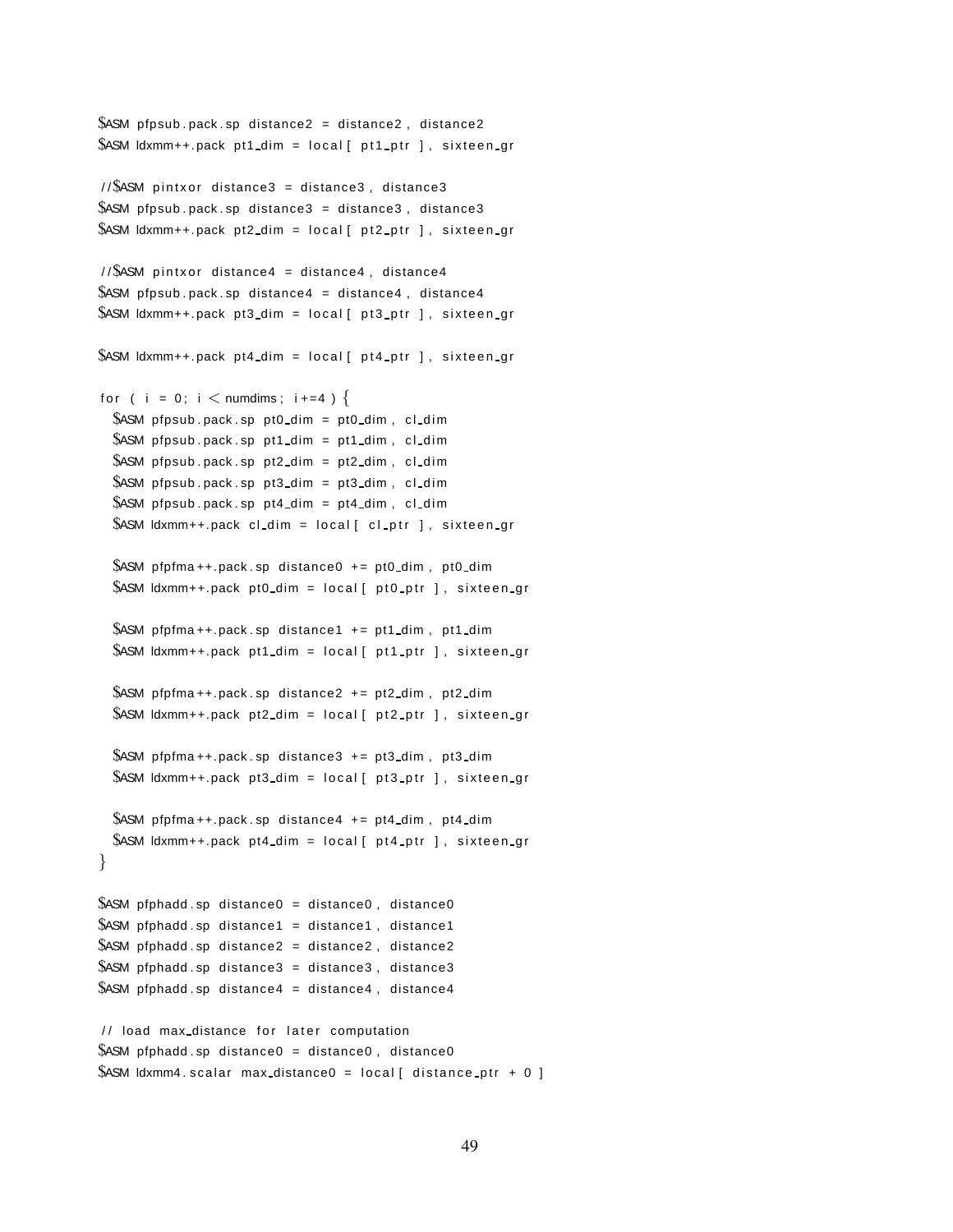```
$ASM pfphadd sp distance1 = distance1, distance1
 $ASM ldxmm4. scalar max distance1 = local [ distance ptr + 4 ]
 $ASM pfphadd sp distance2 = distance2, distance2
 $ASM ldxmm4 scalar max distance2 = local [ distance ptr + 8 ]
 $ASM pfphadd sp distance3 = distance3, distance3
 $ASM ldxmm4. scalar max_distance3 = local [ distance ptr + 12 ]
 $ASM pfphadd sp distance4 = distance4, distance4
 $ASM Idxmm4. scalar max_distance4 = local [ distance_ptr + 16 ]
}
void find nearest point pod (int nfeatures, int npoints) \{int i;// need to set max dist ptr somewhere
 $ASM or distance ptr = local distance ptr, local distance ptr
  // need to set pt_size somewhere
 $ASM or pt0 ptr = local attributes ptr, local attributes ptr
 $ASM add4zx pt1 ptr = pt0 ptr, pt size
 $ASM add4zx pt2_ptr = pt1_ptr, pt_size
 $ASM add4zx pt3_ptr = pt2_ptr, pt_size
 $ASM add4zx pt4_ptr = pt3_ptr, pt_size
 $ASM sub4zx index ptr = local index ptr, 4
  / / cluster num gr should be set somewhere outside
  for ( i = 0; i < npoints; i+=objectGran ) {
   $ASM or cl_ptr = current_cl_ptr, current_cl_ptr
    euclid dist 2 pod (nfeatures);
   $ASM pfpcmp. It scalar sp temp xmm0 = distance0, max distance0
   $ASM pfpcmp. It . scalar . sp temp_xmm1 = distance1, max_distance1
   $ASM pfpcmp. It scalar sp temp_xmm2 = distance2, max_distance2
   $ASM pfpcmp. It . scalar. sp temp_xmm3 = distance3, max_distance3
   $ASM pfpcmp. It scalar sp temp_xmm4 = distance4, max_distance4
```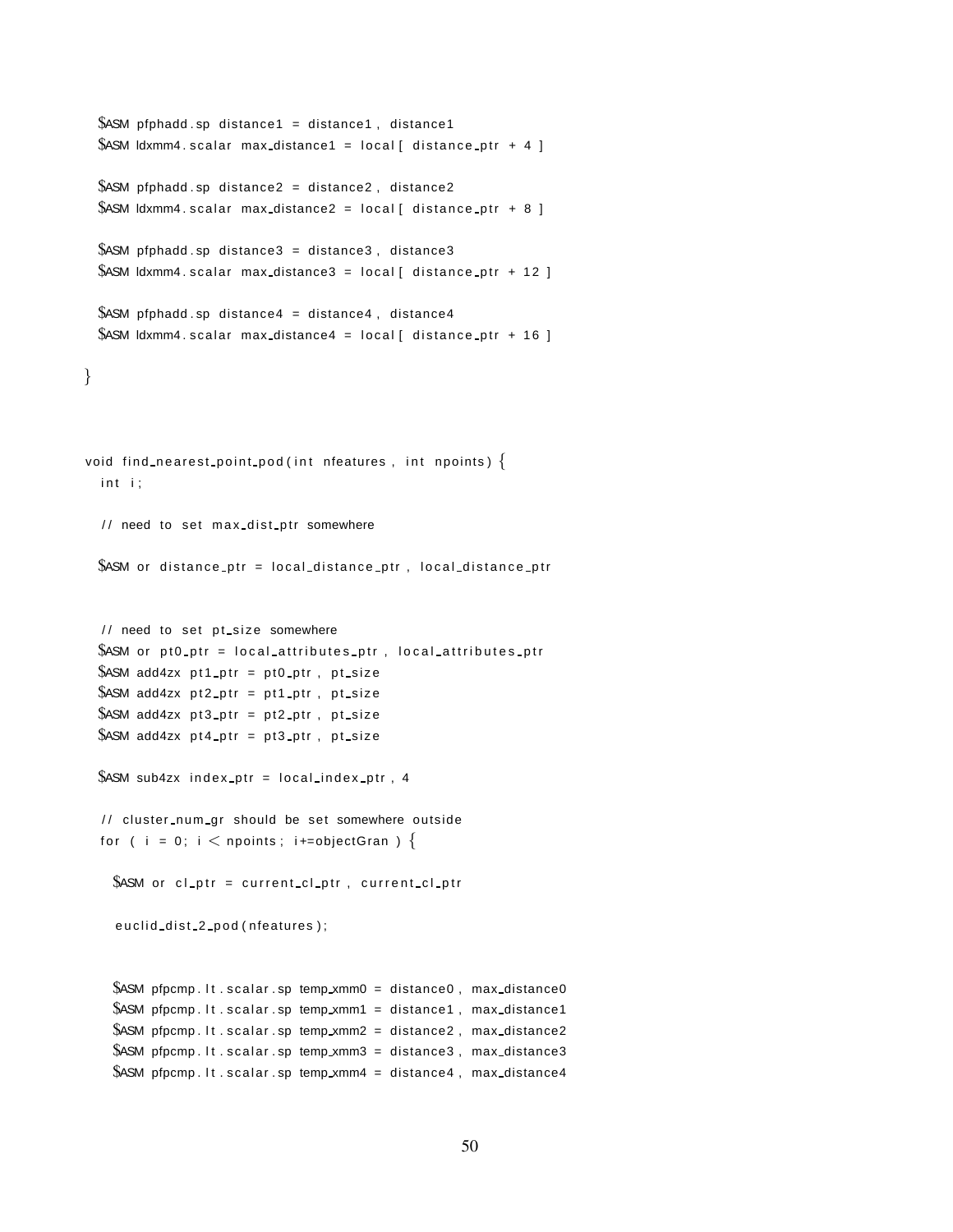```
/ / set max distance and index
1/ to convert xmm type cmp result to gr type
$ASM stxmm4 scalar local [ local conversion ptr + 0 ] = temp xmm0
$ASM ld4.zxt tmp gr0 = local [ local conversion ptr + 0 ]
$ASM stxmm4 . scalar local [ local conversion ptr + 4 ] = temp xmm1
$ASM Id4.zxt tmp gr1 = local [ local conversion ptr + 4 ]
$ASM sub4zx tmp_gr0 = tmp_gr0, zero_gr
$ASM add4zx index ptr = index ptr, 4
$ASM pfpmin scalar sp max distance0 = distance0, max distance0$ASM pushmask . and . not . e
  $ASM st4 local [ index_ptr + 0 ] = cluster_num_gr
$ASM popmask
$ASM stxmm4 scalar local [ local conversion ptr + 0 ] = temp xmm2
$ASM Id4.zxt tmp gr0 = local [ local conversion ptr + 0 ]
$ASM sub4zx tmp gr1 = tmp gr1, zero gr
$ASM add4zx index_ptr = index_ptr, 4
$ASM pfpmin . scalar . sp max distance 1 = distance 1, max distance 1
$ASM pushmask . and . not . e
  $ASM st4 local[ index_ptr + 0 ] = cluster_num_gr
$ASM popmask
$ASM stxmm4 scalar local [ local conversion ptr + 4 ] = temp xmm3
$ASM Id4.zxt tmp gr1 = local [ local conversion ptr + 4 ]
$ASM sub4zx tmp_gr0 = tmp_gr0, zero_gr
$ASM add4zx index ptr = index ptr, 4
$ASM pfpmin scalar sp max distance2 = distance2, max distance2
$ASM pushmask . and . not . e
  $ASM st4 local[ index_ptr + 0 ] = cluster_num_gr
$ASM popmask
$ASM stxmm4 . scalar local [ local conversion ptr + 0 ] = temp xmm4
$ASM Id4.zxt tmp_gr0 = local [ local_conversion_ptr + 0 ]
$ASM sub4zx tmp gr1 = tmp gr1, zero gr
$ASM add4zx index ptr = index ptr, 4
$ASM pfpmin scalar sp max distance3 = distance3, max distance3
$ASM pushmask . and . not . e
  $ASM st4 local [ index_ptr + 0 ] = cluster_num_gr
$ASM popmask
$ASM sub4zx tmp_gr0 = tmp_gr0, zero_gr
```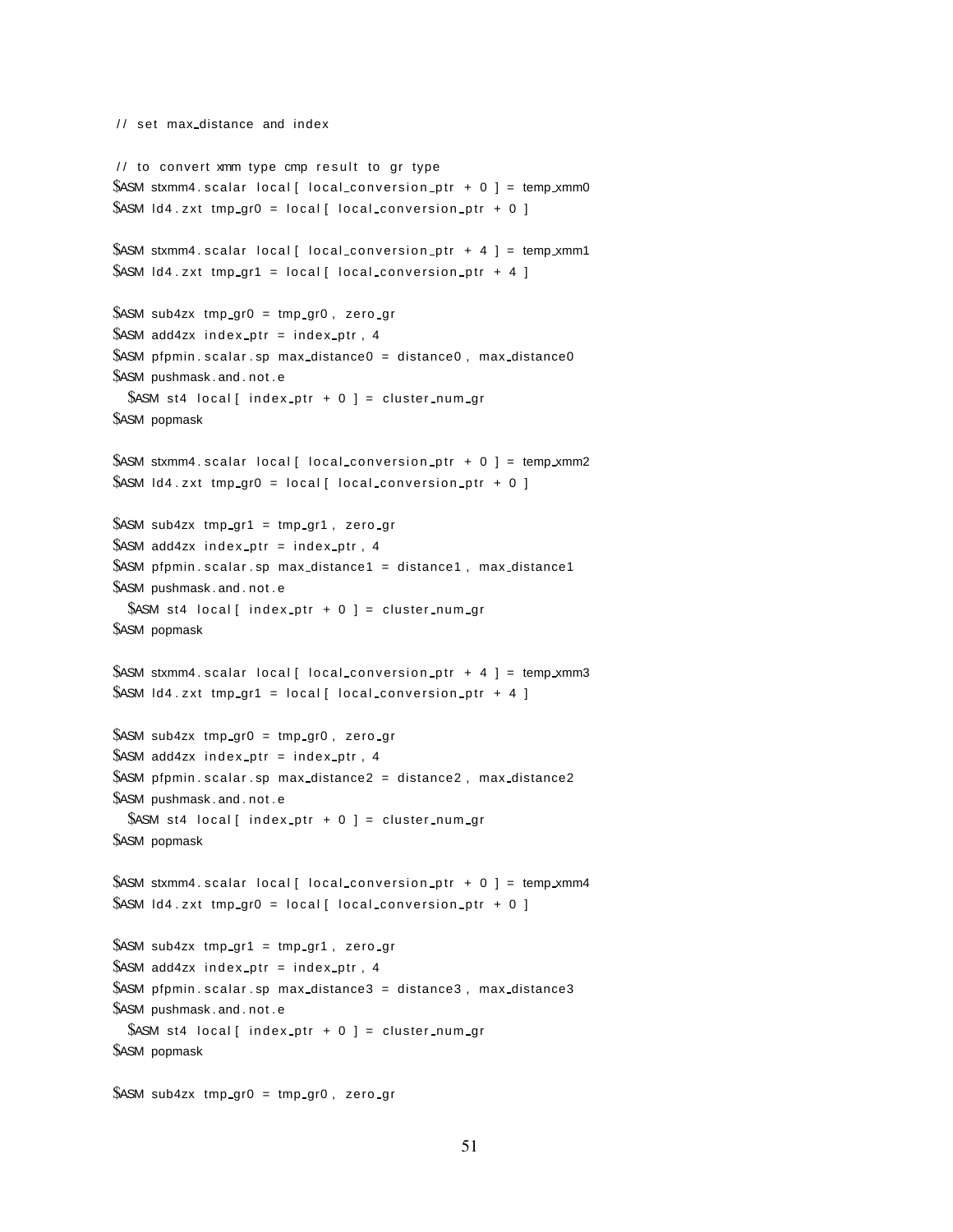```
$ASM add4zx index_ptr = index_ptr, 4
   $ASM pfpmin scalar sp max distance4 = distance4, max distance4
   $ASM pushmask . and . not . e
      $ASM st4 local[ index_ptr + 0 ] = cluster_num_gr
   $ASM popmask
    / / should be overlapped with previous nasty block
   $ASM sub4zx pt0_ptr = pt4_ptr, sixteen gr
   $ASM stxmm4++. scalar local [ distance ptr ] = max distance0, four gr
   $ASM add4zx pt1_ptr = pt0_ptr, pt_size
   $ASM stxmm4++.scalar local [ distance ptr ] = max distance1, four gr
   $ASM add4zx pt2_ptr = pt1_ptr, pt_size
   $ASM stxmm4++.scalar local [ distance ptr ] = max distance2, four gr
   $ASM add4zx pt3 ptr = pt2 ptr, pt size
   $ASM stxmm4++.scalar local [ distance ptr ] = max distance3, four gr
   $ASM add4zx pt4_ptr = pt3_ptr, pt_size
   $ASM stxmm4++.scalar local [ distance ptr ] = max distance4, four gr
  }
 $ASM nop . g
}
void readFromFile () {
  FILE<sup>*</sup> file :
  int i;
  char* filename = "edge";
/∗
        if ((infile = open(filename, ORDONLY, "0600")) == -1) {
            fprintf (stderr, "Error: no such file (\%s)\n\n", filename);
            exit(1);}
∗/
  file = fopen ( "edge", "r" );
  if ( file == NULL ) \{fprintf (stderr, "Error: no such file (\%s)\n\n", filename);
            exit(1);}
        // read (in file, & number number); size of (int);
        // read (in file, 8 numAttributes, sizeof(int));
  fread ( & numObjects, sizeof (int ), 1, file );
```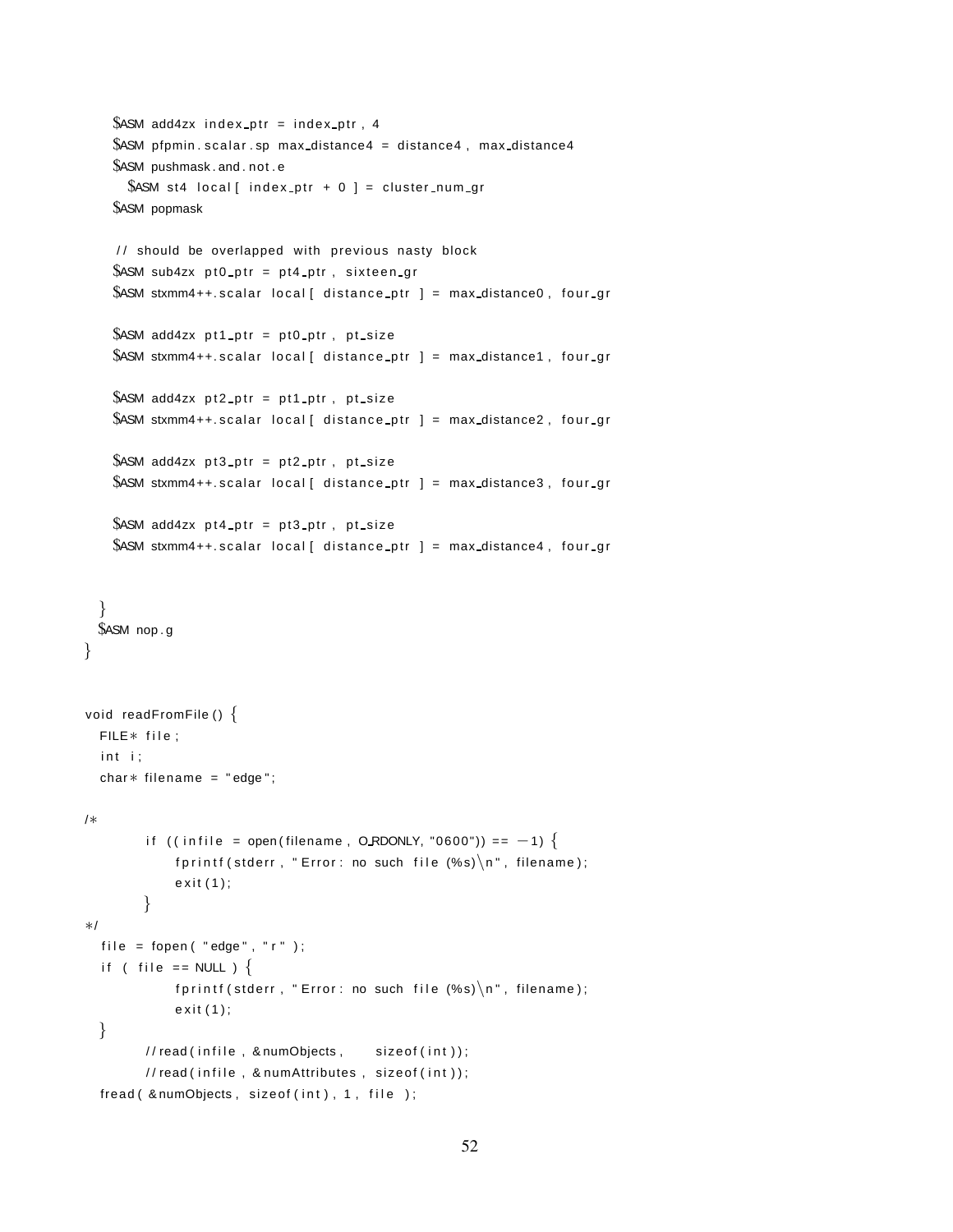```
fread( & numAttributes, sizeof(int), 1, file );
        /* allocate space for attributes [] and read attributes of all objects */
        buf = (float *) malloc(numObjects*numAttributes*sizeof(float));
        \text{attributes} = (float **)malloc (numObjects * size of (float *));
        attributes [0] = (float*) malloc (numObjects*numAttributes*sizeof (float));
        for (i=1; i\leq numObjects; i++)\text{attributes} [i] = attributes [i -1] + numAttributes;
        // read(infile, buf, numObjects*numAttributes*sizeof(float));
  fread ( buf, sizeof (float ), numObjects*numAttributes, file );
        // close (in file);f c lose ( file ) ;
 memcpy ( attributes [0], buf, numObjects*numAttributes*sizeof (float ) );
}
float ** kmeans_clustering (float ** feature, /* in: [npoints] [nfeatures] */
                          int nfeatures,
                          int npoints,
                          int nclusters,
                          float threshold,
                          int *membership) /* out: [npoints] */
{
    int \, i, j, index, loop=0;int *new_centers_len; /* [nclusters]: no. of points in each cluster */
    float delta;
    float **clusters; /* out: [nclusters ][nfeatures] */
    float **new_centers; /* [nclusters ][nfeatures ] */
    double timing;
    /* allocate space for returning variable clusters [] */
    clusters = (float **) malloc(nclusters * sizeof(float(*));
    clusters [0] = (float*) malloc(nclusters * nfeatures * sizeof(float));
    for (i=1; i\leq n clusters; i++)clusters[i] = clusters[i-1] + nfeatures;/* randomly pick cluster centers */
    for (i = 0; i < nclusters; i++) {
  // int n = (int) random() % npoints;
  int n = select initial cluster (nclusters, i);
        for (j = 0; j < n features; j++)clusters[i][j] = feature[n][j];}
    for (i=0; i<npoints; i++)
```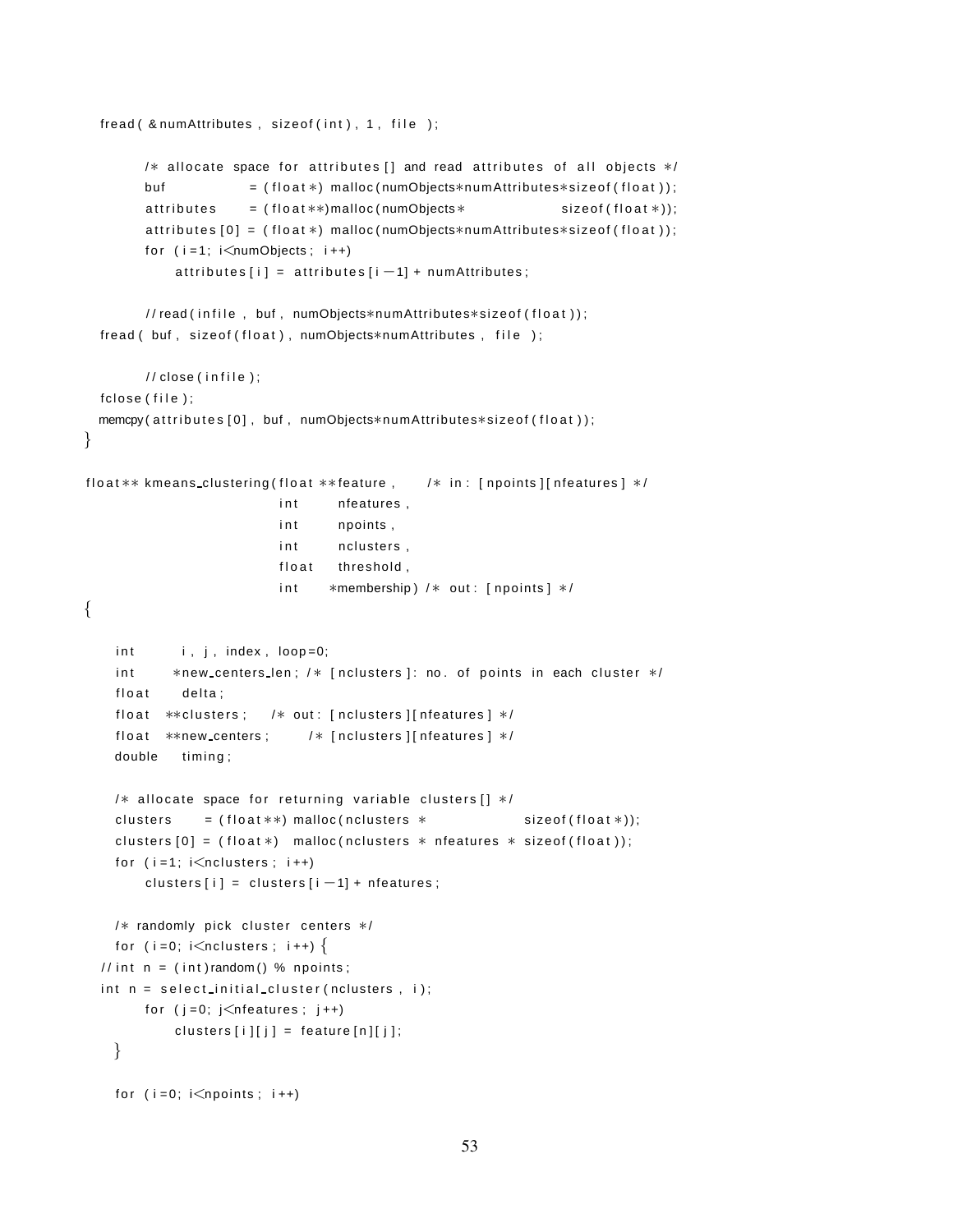```
membership [i] = -1;
  /* need to initialize new centers len and new centers [0] to all 0 */new_centers len = (int*) calloc(nclusters, sizeof(int));new \cdot centers = (float **) \text{ malloc} (nclusters * \text{ sizeof} (float*));new \cdot centers [0] = (float*) calloc(nclusters * méatures, sizeof(float));for (i=1; i\leq n clusters; i++)new \_ \ncenters[i] = new \_ \ncenters[i - 1] + nfeatures;do {
      delta = 0.0;
      for (i = 0; i <npoints; i ++) {
    /* find the index of nestest cluster centers */index = find nearest-point (feature[i],nfeatures ,
             clusters,
              nclusters);
    /* if membership changes, increase delta by 1 */if (membership[i] != index) delta += 1.0;
    /* assign the membership to object i */membership[i] = index;/* update new cluster centers : sum of objects located within */
    new centers len [ index ]++;
    for (j=0; j\leq n features; j++)new-centers [index][i] += feature[i][i];}
/* replace old cluster centers with new centers */
      for (i = 0; i < nclusters; i + j}
          for (j = 0; j < nfeatures; j++) {
              if (new centers len[i] > 0)
      clusters [i][j] = new \cdot centers[i][j] / new \cdot centerslen[i];new centers [i][j] = 0.0; /* set back to 0 */
    }
    new centers len [i] = 0; /* set back to 0 */}
      delta / = npoints;
  }
  while ( delta > threshold && loop++ < 500);
  free (new_centers [0]);
  free (new_centers);
```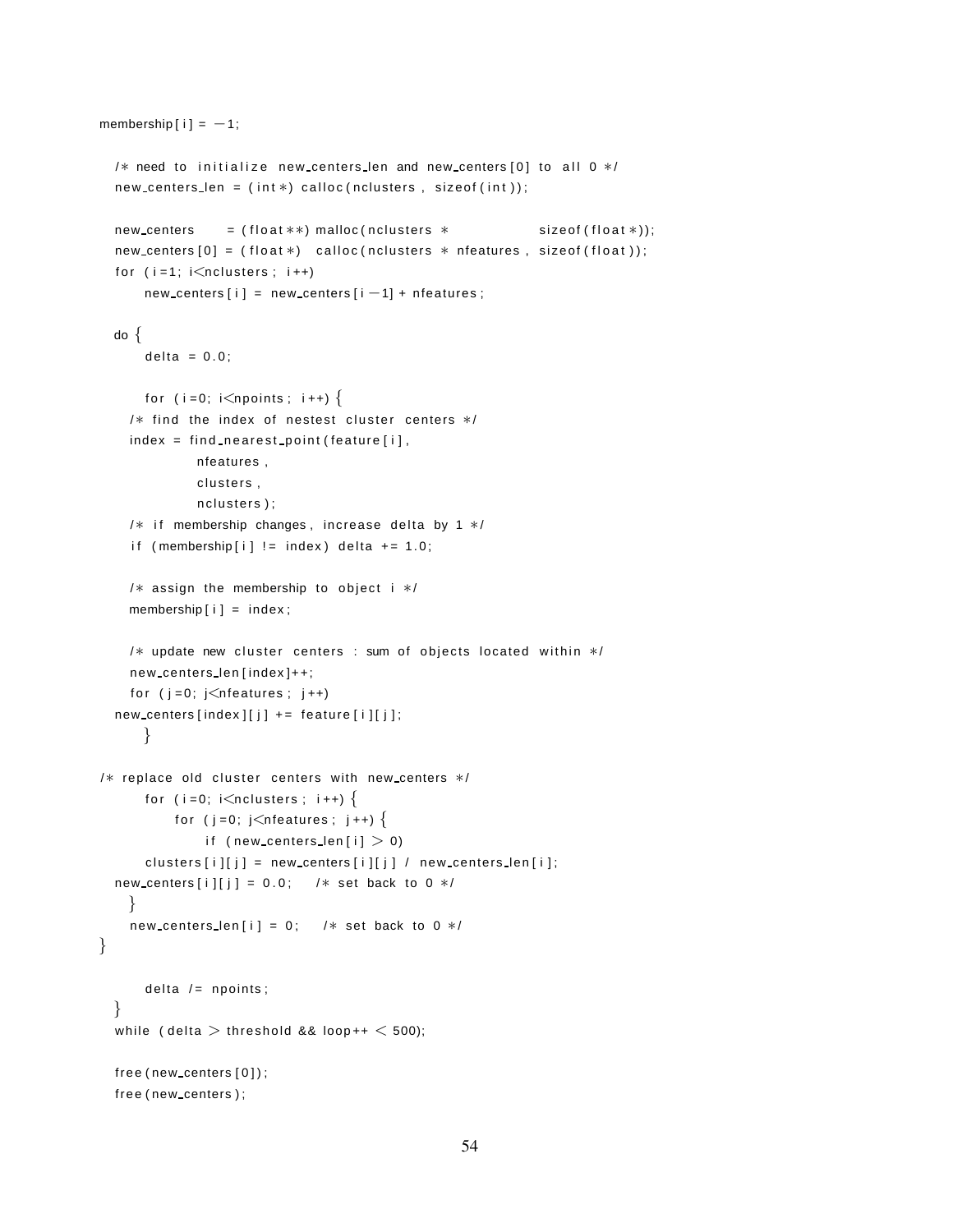```
free (new_centers_len);
    return clusters;
}
int find_nearest_point(float *pt, / /* [nfeatures] */
                       int nfeatures,
                       float **pts, /* [npts][nfeatures] */int npts)
{
    int index, i;
    float max_dist=FLT_MAX;
    /* find the cluster center id with min distance to pt */
    for (i = 0; i < npts; i++) {
        float dist;
        dist = euclid_dist_2 (pt, pts [i], nfeatures); /* no need square root */
        if (dist < max dist) \{max\_dist = dist;index = i;
        }
    }
    return ( index ) ;
}
float euclid dist 2 (float *pt1,
                    float *pt2,
                    in t numdims)
{
    int i;
    float ans=0.0;
    for (i = 0; i <numdims; i + +) {
        ans += (pt1[i]-pt2[i]) * (pt1[i]-pt2[i]);/∗
  p r i n t f ( "%d: % f - % f = % f \n", i, pt1 [i], pt2 [i]);
  getchar ( ) ;
∗/
  }
    return ( ans ) ;
}
```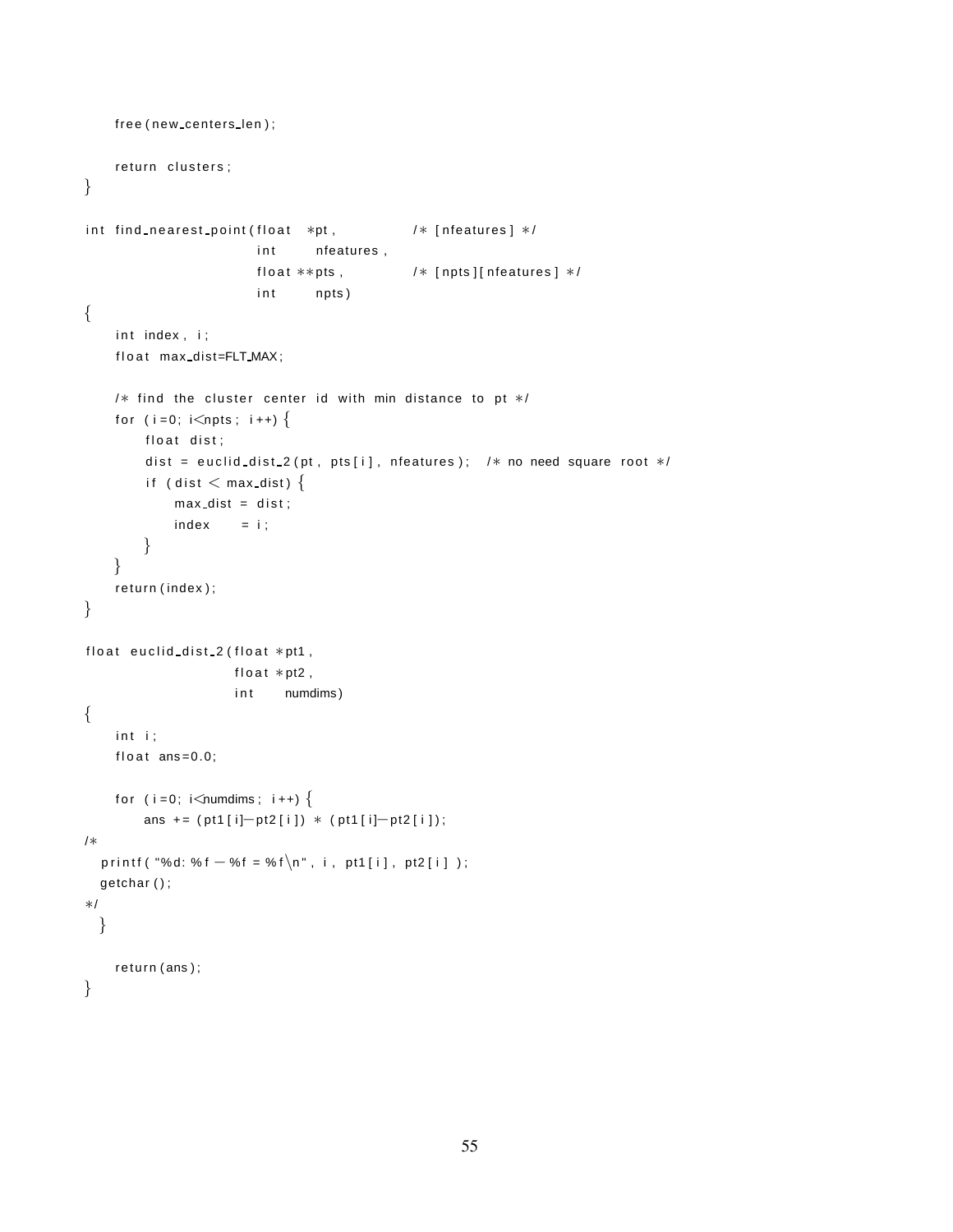# **E PODISA (tentative)**

# **E.1 G-format POD Instructions**

**ADC - Add with carry**

| <b>Instruction</b>        | <b>Description</b>                                                    |
|---------------------------|-----------------------------------------------------------------------|
| adc1zx $r1 = r2$ , $r3$   | Add with carry unsigned 8-bit data r2 and r3                          |
| adc1zx $r1 = r2$ , immed6 | Add with carry unsigned 8-bit data r2 and unsigned 6-bit data immed6  |
| adc1sx $r1 = r2$ , $r3$   | Add with carry signed 8-bit data r2 and r3                            |
| adc1sx $r1 = r2$ , immed6 | Add with carry signed 8-bit data r2 and signed 6-bit data immed6      |
| adc $2zx$ r1 = r2, r3     | Add with carry unsigned 16-bit data r2 and r3                         |
| $adc2zx r1 = r2$ , immed6 | Add with carry unsigned 16-bit data r2 and unsigned 6-bit data immed6 |
| adc2sx $r1 = r2$ , $r3$   | Add with carry signed 16-bit data r2 and r3                           |
| adc2sx $r1 = r2$ , immed6 | Add with carry signed 16-bit data r2 and signed 6-bit data immed6     |
| adc4zx $r1 = r2$ , $r3$   | Add with carry unsigned 32-bit data r2 and r3                         |
| adc4zx $r1 = r2$ , immed6 | Add with carry unsigned 32-bit data r2 and unsigned 6-bit data immed6 |
| adc4sx $r1 = r2$ , $r3$   | Add with carry signed 32-bit data r2 and r3                           |
| adc4sx $r1 = r2$ , immed6 | Add with carry signed 32-bit data r2 and signed 6-bit data immed6     |
| adc8zx $r1 = r2$ , $r3$   | Add with carry unsigned 64-bit data r2 and r3                         |
| adc8zx $r1 = r2$ , immed6 | Add with carry unsigned 64-bit data r2 and unsigned 6-bit data immed6 |
| adc8sx $r1 = r2$ , $r3$   | Add with carry signed 64-bit data r2 and r3                           |
| adc8sx $r1 = r2$ , immed6 | Add with carry signed 64-bit data r2 and signed 6-bit data immed6     |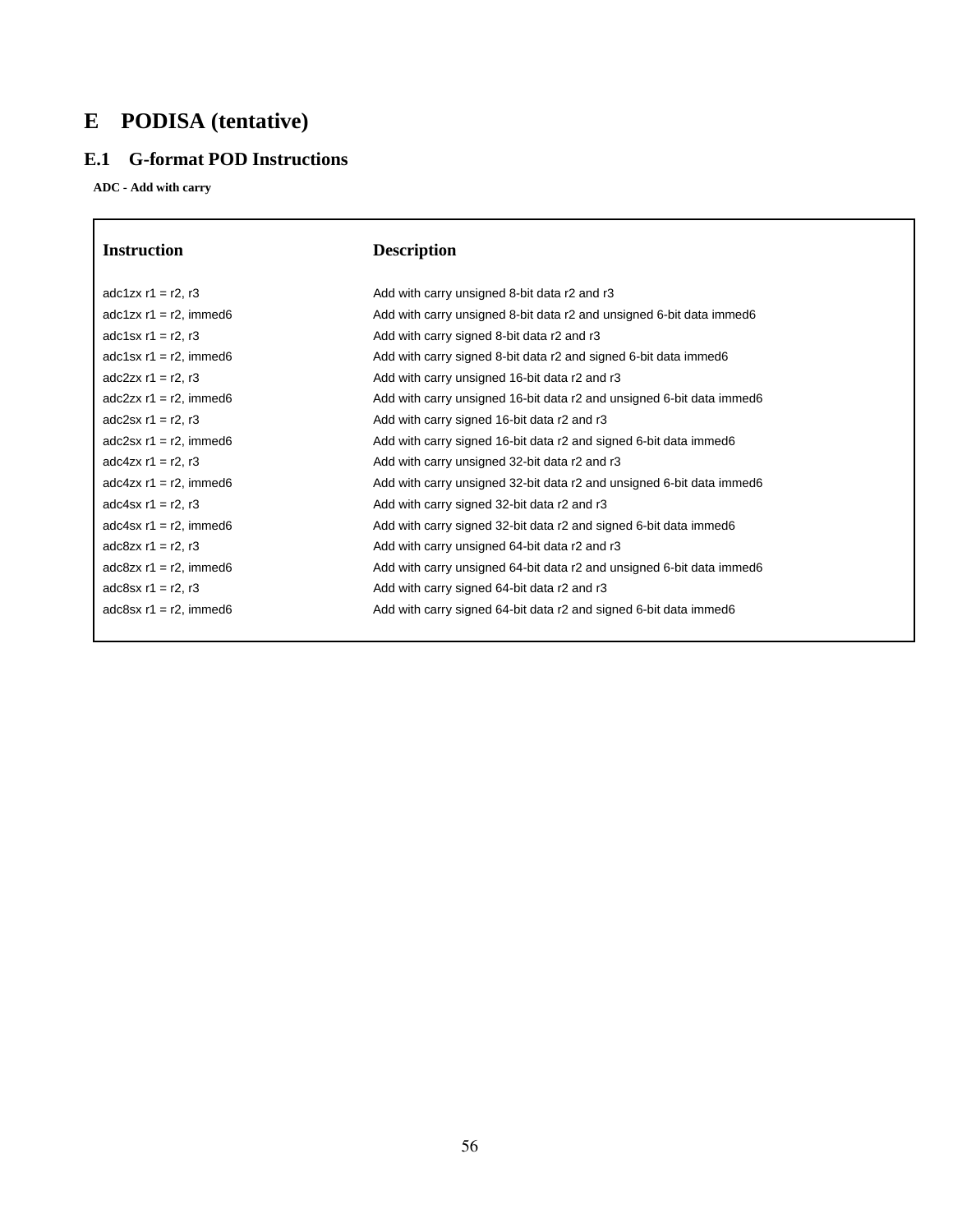| <b>Instruction</b>        | <b>Description</b>                                         |
|---------------------------|------------------------------------------------------------|
| add $1zx r1 = r2, r3$     | Add unsigned 8-bit data r2 and r3                          |
| add1zx $r1 = r2$ , immed6 | Add unsigned 8-bit data r2 and unsigned 6-bit data immed6  |
| add1sx $r1 = r2$ , r3     | Add signed 8-bit data r2 and r3                            |
| add1sx $r1 = r2$ , immed6 | Add signed 8-bit data r2 and signed 6-bit data immed6      |
| add $2zx r1 = r2, r3$     | Add unsigned 16-bit data r2 and r3                         |
| add $2zx$ r1 = r2, immed6 | Add unsigned 16-bit data r2 and unsigned 6-bit data immed6 |
| add2sx $r1 = r2$ , $r3$   | Add signed 16-bit data r2 and r3                           |
| add2sx $r1 = r2$ , immed6 | Add signed 16-bit data r2 and signed 6-bit data immed6     |
| add $4zx$ r1 = r2, r3     | Add unsigned 32-bit data r2 and r3                         |
| add4zx $r1 = r2$ , immed6 | Add unsigned 32-bit data r2 and unsigned 6-bit data immed6 |
| add $4sx$ r1 = r2, r3     | Add signed 32-bit data r2 and r3                           |
| add4sx $r1 = r2$ , immed6 | Add signed 32-bit data r2 and signed 6-bit data immed6     |
| add $8zx r1 = r2, r3$     | Add unsigned 64-bit data r2 and r3                         |
| add8zx $r1 = r2$ , immed6 | Add unsigned 64-bit data r2 and unsigned 6-bit data immed6 |
| add8sx $r1 = r2$ , $r3$   | Add signed 64-bit data r2 and r3                           |
| add8sx $r1 = r2$ , immed6 | Add signed 64-bit data r2 and signed 6-bit data immed6     |

# **AND - Bitwise Logical AND**

| <b>Instruction</b>     | <b>Description</b>                   |  |
|------------------------|--------------------------------------|--|
| and $r1 = r2$ , r3     | Bitwise logical AND of r2 and r3     |  |
| and $r1 = r2$ , immed6 | Bitwise logical AND of r2 and immed6 |  |
|                        |                                      |  |
|                        |                                      |  |

# **BT - Bit test**

| <b>Instruction</b> | <b>Description</b>                                |
|--------------------|---------------------------------------------------|
| bt r2, immed6      | Test immed6-th bit, and set the flags accordingly |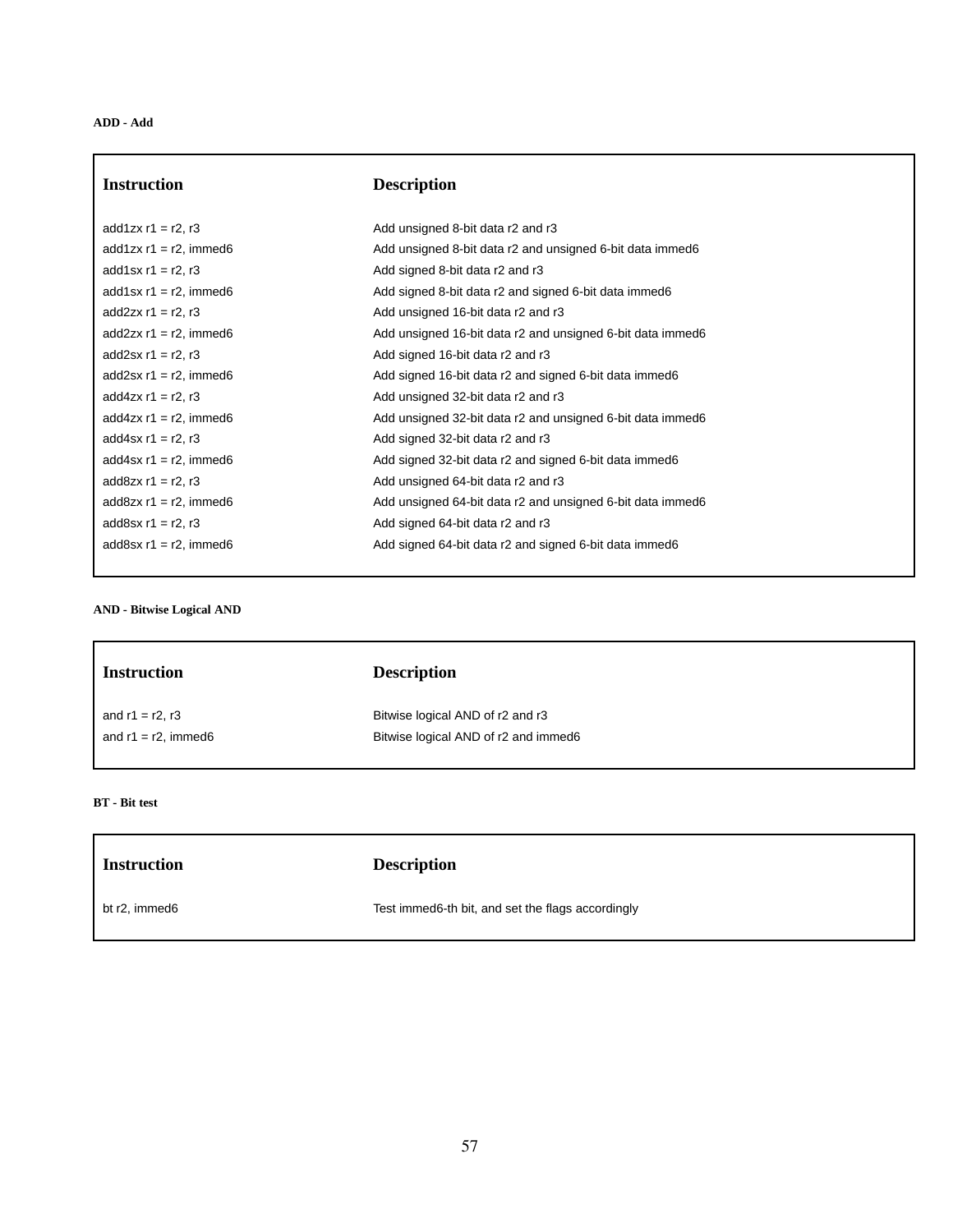**Instruction Description**

 $\text{cm}$ ov.o r1 = r2, r3 Move if overflow  $\text{cm}$ ov.o r1 = r2, immed6 Move if overflow cmov.not.o  $r1 = r2$ ,  $r3$  Move if not overflow  $cmov. not. o r1 = r2, immediately, and so that  $1 - r2 = r2$ .$  $\text{cm}$ ov.b r1 = r2, r3 Move if below cmov.b  $r1 = r2$ , immed6 Move if below cmov.not.b  $r1 = r2$ ,  $r3$  Move if not below cmov.not.b  $r1 = r2$ , immed6 Move if not below cmov.e  $r1 = r2$ ,  $r3$  Move if equal cmov.e  $r1 = r2$ , immed6 Move if equal  $\text{cm}$ ov.not.e r1 = r2, r3 Move if not equal cmov.not.e  $r1 = r2$ , immed6 Move if not equal cmov.be  $r1 = r2$ ,  $r3$  Move if below or equal cmov.be  $r1 = r2$ , immed6 Move if below or equal cmov.not.be  $r1 = r2$ ,  $r3$  Move if not below or equal cmov.not.be  $r1 = r2$ , immed6 Move if not below or equal cmov.s  $r1 = r2$ ,  $r3$  Move if sign cmov.s  $r1 = r2$ , immed6 Move if sign cmov.not.s  $r1 = r2$ ,  $r3$  Move if not sign  $cmov. not. s$  r1 = r2, immed6 Move if not sign cmov.l  $r1 = r2$ ,  $r3$  Move if less cmov.l  $r1 = r2$ , immed6 Move if less cmov.not.l  $r1 = r2$ ,  $r3$  Move if not less cmov.not.l  $r1 = r2$ , immed6 Move if not less cmov.le  $r1 = r2$ ,  $r3$  Move if less or equal cmov.le  $r1 = r2$ , immed6 Move if less or equal  $\text{cm}$ ov.not.le r1 = r2, r3 Move if not less or equal cmov.not.le  $r1 = r2$ , immed6 Move if not less or equal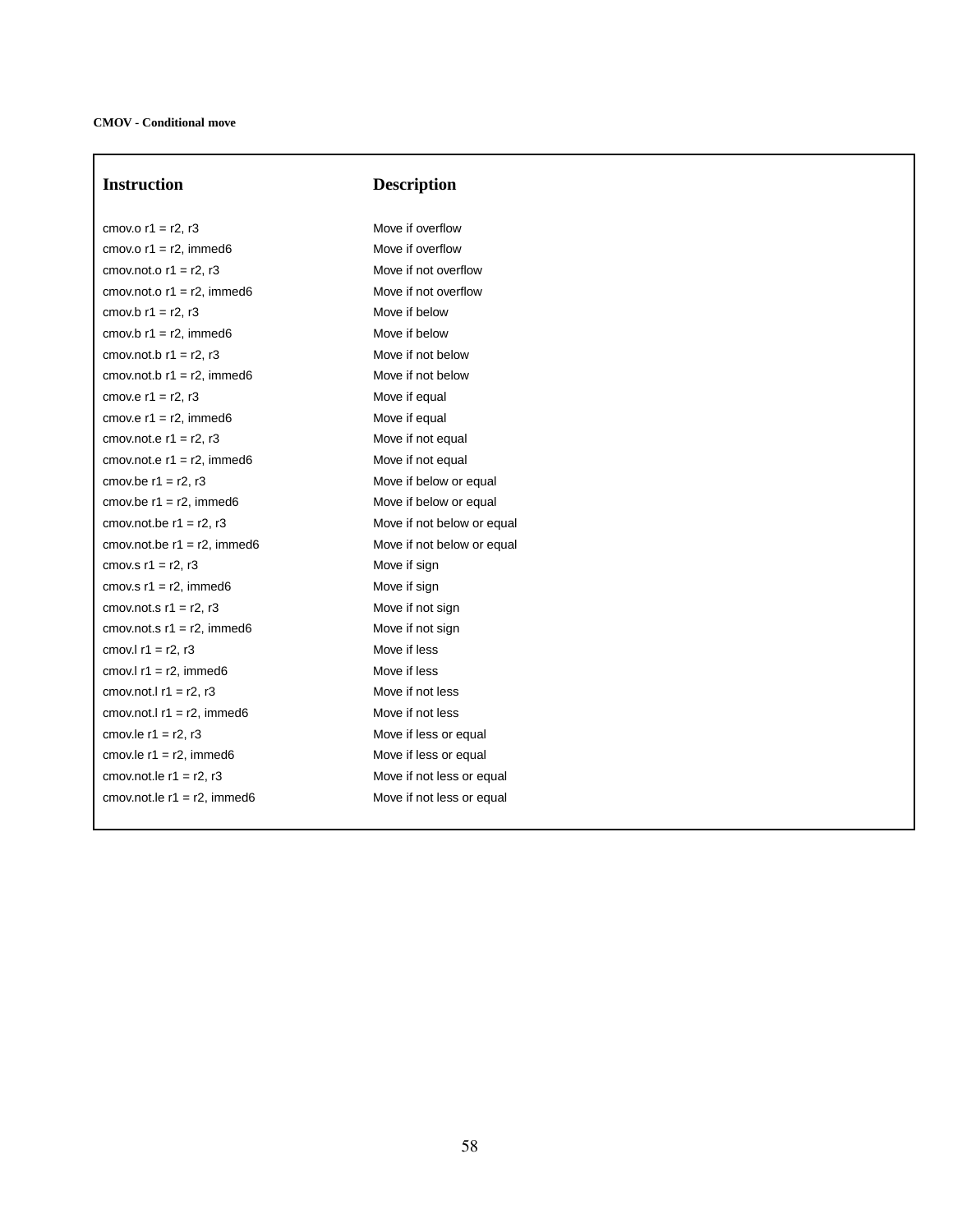| <b>Instruction</b>    | <b>Description</b>                                                                        |
|-----------------------|-------------------------------------------------------------------------------------------|
| cmp1 $r2, r3$         | Compare signed 8-bit data r2 and r3, and set the flags accordingly                        |
| cmp1 r2, immed6       | Compare signed 8-bit data r2 and signed 6-bit data immed6, and set the flags accordingly  |
| cmp $2$ r $2$ , r $3$ | Compare signed 16-bit data r2 and r3, and set the flags accordingly                       |
| cmp2 r2, immed6       | Compare signed 16-bit data r2 and signed 6-bit data immed6, and set the flags accordingly |
| cmp4 $r2, r3$         | Compare signed 32-bit data r2 and r3, and set the flags accordingly                       |
| cmp4 r2, immed6       | Compare signed 32-bit data r2 and signed 6-bit data immed6, and set the flags accordingly |
| cmp $8$ r2, r3        | Compare signed 64-bit data r2 and r3, and set the flags accordingly                       |
| cmp8 r2, immed6       | Compare signed 64-bit data r2 and signed 6-bit data immed6, and set the flags accordingly |

# **IMUL4 - Multiply**

| <b>Instruction</b>       | <b>Description</b>                                          |  |
|--------------------------|-------------------------------------------------------------|--|
| imul4 $r1 = r2$ , r3     | Multiply signed 32-bit data r2 and r3                       |  |
| imul4 $r1 = r2$ , immed6 | Multiply signed 32-bit data r2 and signed 6-bit data immed6 |  |
|                          |                                                             |  |

# **NOT - Bitwise NOT**

| <b>Instruction</b>       | <b>Description</b>         |
|--------------------------|----------------------------|
| not $r1 = r2$            | Reverse each bit of r2     |
| not $r1 = \text{immed}6$ | Reverse each bit of immed6 |
|                          |                            |

# **OR - Bitwise Logical OR**

| <b>Instruction</b>    | <b>Description</b>                  |  |
|-----------------------|-------------------------------------|--|
| or $r1 = r2$ , $r3$   | Bitwise logical OR of r2 and r3     |  |
| or $r1 = r2$ , immed6 | Bitwise logical OR of r2 and immed6 |  |
|                       |                                     |  |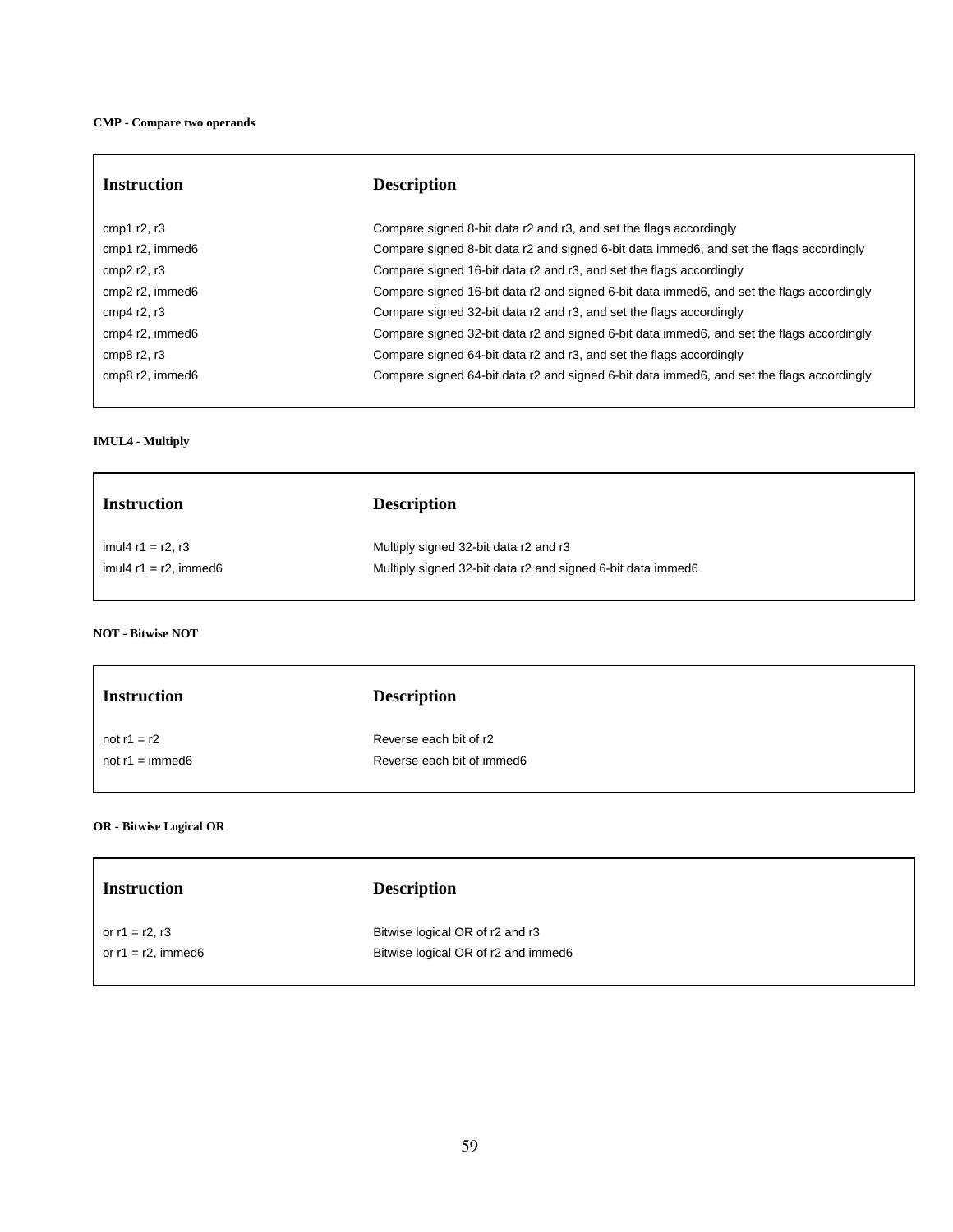| <b>Instruction</b>     | <b>Description</b>                           |  |
|------------------------|----------------------------------------------|--|
| sar $r1 = r2$ , r3     | Arithmetically shift r2 to right r3 bits     |  |
| sar $r1 = r2$ , immed6 | Arithmetically shift r2 to right immed6 bits |  |
|                        |                                              |  |

# **SBB - Subtract with borrow**

| <b>Instruction</b>        | <b>Description</b>                                                          |
|---------------------------|-----------------------------------------------------------------------------|
| sbb1zx $r1 = r2$ , $r3$   | Subtract with borrow unsigned 8-bit data r2 and r3                          |
| sbb1zx $r1 = r2$ , immed6 | Subtract with borrow unsigned 8-bit data r2 and unsigned 6-bit data immed6  |
| sbb1sx $r1 = r2$ , $r3$   | Subtract with borrow signed 8-bit data r2 and r3                            |
| sbb1sx $r1 = r2$ , immed6 | Subtract with borrow signed 8-bit data r2 and signed 6-bit data immed6      |
| sbb2zx $r1 = r2$ , $r3$   | Subtract with borrow unsigned 16-bit data r2 and r3                         |
| sbb2zx $r1 = r2$ , immed6 | Subtract with borrow unsigned 16-bit data r2 and unsigned 6-bit data immed6 |
| sbb2sx $r1 = r2$ , $r3$   | Subtract with borrow signed 16-bit data r2 and r3                           |
| sbb2sx $r1 = r2$ , immed6 | Subtract with borrow signed 16-bit data r2 and signed 6-bit data immed6     |
| sbb4zx $r1 = r2$ , $r3$   | Subtract with borrow unsigned 32-bit data r2 and r3                         |
| sbb4zx $r1 = r2$ , immed6 | Subtract with borrow unsigned 32-bit data r2 and unsigned 6-bit data immed6 |
| sbb4sx $r1 = r2$ , $r3$   | Subtract with borrow signed 32-bit data r2 and r3                           |
| sbb4sx $r1 = r2$ , immed6 | Subtract with borrow signed 32-bit data r2 and signed 6-bit data immed6     |
| sbb8zx $r1 = r2$ , $r3$   | Subtract with borrow unsigned 64-bit data r2 and r3                         |
| sbb8zx $r1 = r2$ , immed6 | Subtract with borrow unsigned 64-bit data r2 and unsigned 6-bit data immed6 |
| sbb8sx $r1 = r2$ , $r3$   | Subtract with borrow signed 64-bit data r2 and r3                           |
| sbb8sx $r1 = r2$ , immed6 | Subtract with borrow signed 64-bit data r2 and signed 6-bit data immed6     |

# **SHL - Logical shift-left**

| <b>Instruction</b>     | <b>Description</b>                     |  |
|------------------------|----------------------------------------|--|
| shl $r1 = r2$ , $r3$   | Logically shift r2 to left r3 bits     |  |
| shl $r1 = r2$ , immed6 | Logically shift r2 to left immed6 bits |  |
|                        |                                        |  |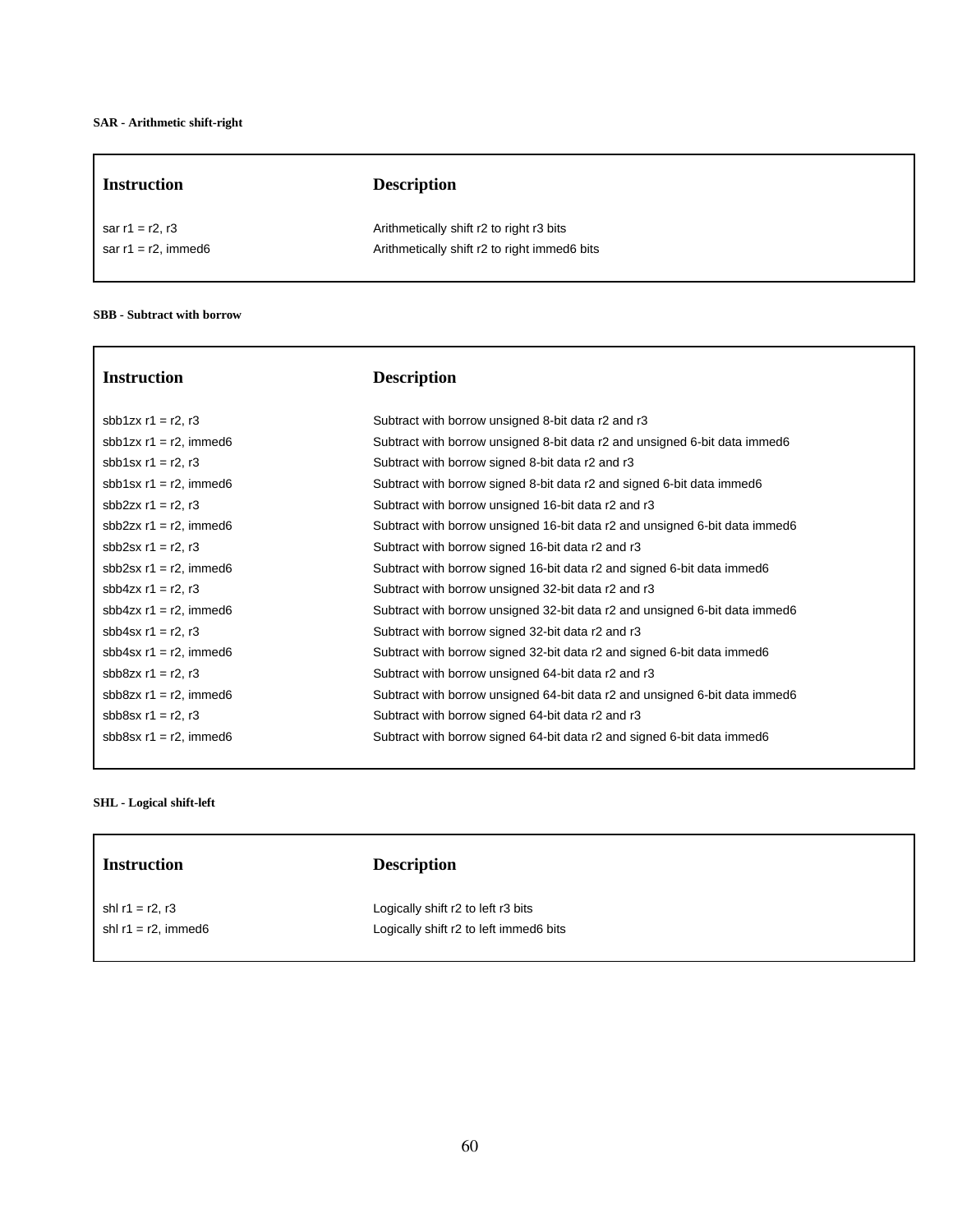# **Instruction Description**

# **SHR - Logical shift-right**

shladd1 r1 = r2, r3 Shift signed 64-bit data r2 to left 1 bit and add this number and signed 8-bit data r3 shladd1 r1 = r2, immed6 Shift signed 64-bit data r2 to left 1 bit and add this number and signed 6-bit data immed6 shladd2 r1 = r2, r3 Shift signed 64-bit data r2 to left 2 bits and add this number and signed 8-bit data r3 shladd2 r1 = r2, immed6 Shift signed 64-bit data r2 to left 2 bits and add this number and signed 6-bit data immed6 shladd3 r1 = r2, r3 Shift signed 64-bit data r2 to left 3 bits and add this number and signed 8-bit data r3 shladd3 r1 = r2, immed6 Shift signed 64-bit data r2 to left 3 bits and add this number and signed 6-bit data immed6 shladd4 r1 = r2, r3 Shift signed 64-bit data r2 to left 4 bits and add this number and signed 8-bit data r3 shladd4 r1 = r2, immed6 Shift signed 64-bit data r2 to left 4 bits and add this number and signed 6-bit data immed6

| <b>Instruction</b>     | <b>Description</b>                      |
|------------------------|-----------------------------------------|
| shr r1 = r2, r3        | Logically shift r2 to right r3 bits     |
| shr $r1 = r2$ , immed6 | Logically shift r2 to right immed6 bits |
|                        |                                         |

**SUB - Subtract**

| <b>Instruction</b>        | <b>Description</b>                                         |
|---------------------------|------------------------------------------------------------|
| sub1zx $r1 = r2$ , $r3$   | Sub unsigned 8-bit data r2 and r3                          |
| sub1zx $r1 = r2$ , immed6 | Sub unsigned 8-bit data r2 and unsigned 6-bit data immed6  |
| sub1sx $r1 = r2$ , $r3$   | Sub signed 8-bit data r2 and r3                            |
| sub1sx $r1 = r2$ , immed6 | Sub signed 8-bit data r2 and signed 6-bit data immed6      |
| sub2zx $r1 = r2$ , $r3$   | Sub unsigned 16-bit data r2 and r3                         |
| sub2zx $r1 = r2$ , immed6 | Sub unsigned 16-bit data r2 and unsigned 6-bit data immed6 |
| sub2sx $r1 = r2$ , $r3$   | Sub signed 16-bit data r2 and r3                           |
| sub2sx $r1 = r2$ , immed6 | Sub signed 16-bit data r2 and signed 6-bit data immed6     |
| sub4zx $r1 = r2$ , $r3$   | Sub unsigned 32-bit data r2 and r3                         |
| sub4zx $r1 = r2$ , immed6 | Sub unsigned 32-bit data r2 and unsigned 6-bit data immed6 |
| sub4sx $r1 = r2$ , $r3$   | Sub signed 32-bit data r2 and r3                           |
| sub4sx $r1 = r2$ , immed6 | Sub signed 32-bit data r2 and signed 6-bit data immed6     |
| sub8zx $r1 = r2$ , $r3$   | Sub unsigned 64-bit data r2 and r3                         |
| sub8zx $r1 = r2$ , immed6 | Sub unsigned 64-bit data r2 and unsigned 6-bit data immed6 |
| sub8sx $r1 = r2$ , r3     | Sub signed 64-bit data r2 and r3                           |
| sub8sx $r1 = r2$ , immed6 | Sub signed 64-bit data r2 and signed 6-bit data immed6     |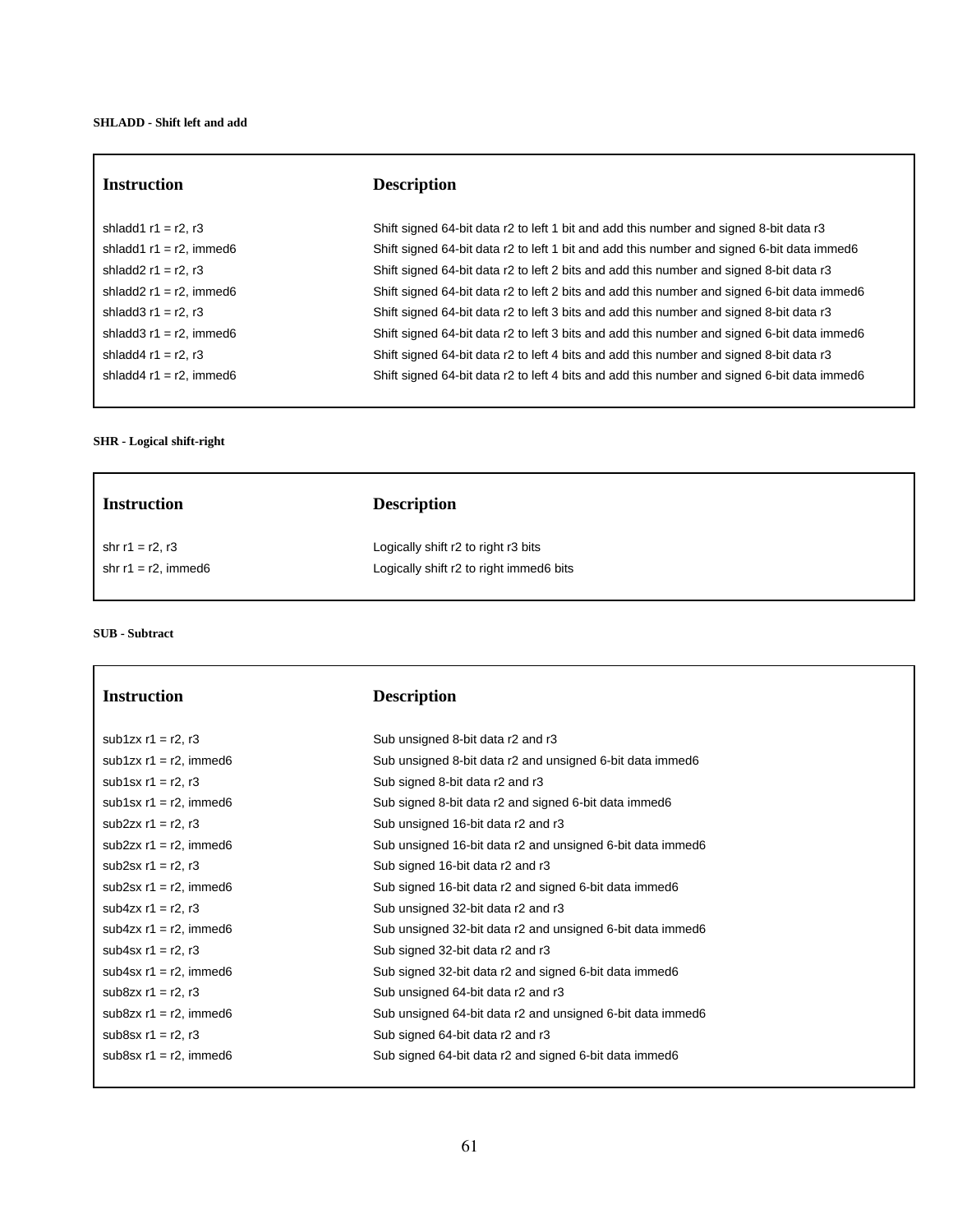### **XFER - Transfer register value to a neighbor PE**

| <b>Instruction</b>    | <b>Description</b>                                                                        |
|-----------------------|-------------------------------------------------------------------------------------------|
| xfer.n $r1 = r2$      | Copy r2 to r1 of the northern neighbor PE (Northmost PE do nothing)                       |
| xfer.wrap.n $r1 = r2$ | Copy r2 to r1 of the northern neighbor PE (Northmost PE copies r2 to r1 of southmost PE)  |
| xfer.e $r1 = r2$      | Copy r2 to r1 of the eastern neighbor PE (Eastmost PE do nothing)                         |
| xfer.wrap.e $r1 = r2$ | Copy r2 to r1 of the eastern neighbor PE (Eastmost PE copies r2 to r1 of westmost PE)     |
| xfer.w $r1 = r2$      | Copy r2 to r1 of the western neighbor PE (Westmost PE do nothing)                         |
| xfer.wrap.w $r1 = r2$ | Copy r2 to r1 of the western neighbor PE (Westmost PE copies r2 to r1 of eastmost PE)     |
| xfer.s $r1 = r2$      | Copy r2 to r1 of the southern neighbor PE (Southmost PE do nothing)                       |
| xfer.wrap.s $r1 = r2$ | Copy r2 to r1 of the sourthern neighbor PE (Southmost PE copies r2 to r1 of northmost PE) |
|                       |                                                                                           |

# **XFERDRB - Transfer register value to the data return buffer**

| <b>Instruction</b> | <b>Description</b>                |
|--------------------|-----------------------------------|
| xferdrb r2         | Copy r2 to the data return buffer |
|                    |                                   |

# **XOR - Bitwise Logical Exclusive OR**

| <b>Instruction</b>     | <b>Description</b>                            |
|------------------------|-----------------------------------------------|
| xor $r1 = r2$ , $r3$   | Bitwise logical exclusive OR of r2 and r3     |
| xor $r1 = r2$ , immed6 | Bitwise logical exclusive OR of r2 and immed6 |
|                        |                                               |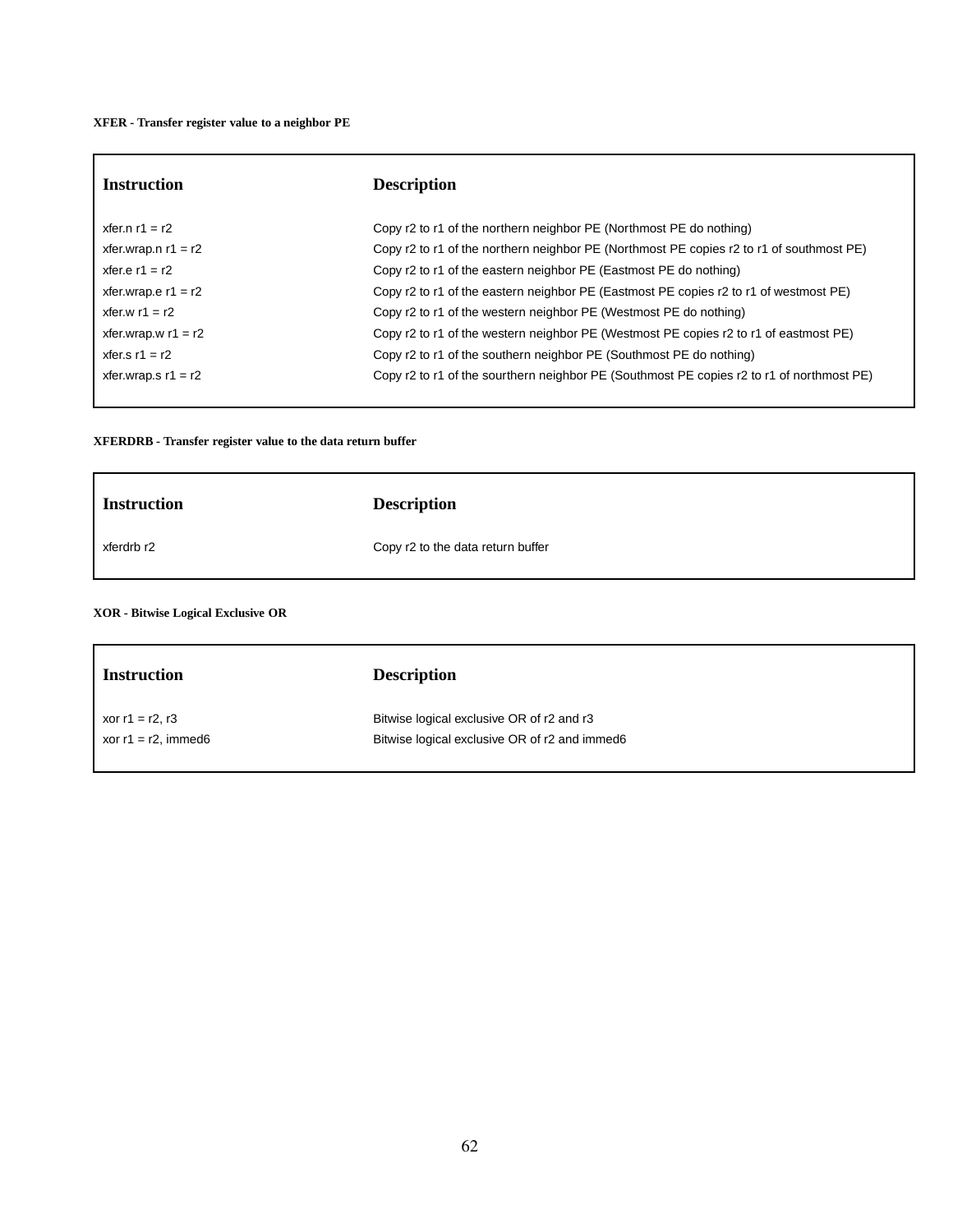# **E.2 X-format POD Instructions**

**PCVTF2I - Packed floating point number conversion**

| Instruction                           | <b>Description</b>                                                                          |
|---------------------------------------|---------------------------------------------------------------------------------------------|
| $pcvtf2i.scalar.sp.mxcsr xmm1 = xmm2$ | Convert the low single-precision floating point value from xmm2 to a 32-bit integer value   |
| $pcvtf2i.pack.sp.mxcsr xmm1 = xmm2$   | Convert four single-precision floating point values from xmm2 to four 32-bit integer values |

pcvtf2i.scalar.dp.mxcsr xmm1 = xmm2 Convert the low double-precision floating point value from xmm2 to a 64-bit integer value pcvtf2i.pack.dp.mxcsr xmm1 = xmm2 Convert two double-precision floating point values from xmm2 to two 64-bit integer values

# **PCVTI2F - Packed integer conversion**

# **Instruction Description**

pcvti2f.scalar.sp xmm1 = xmm2 Convert the low 32-bit integer value from xmm2 to a single-precision floating point value pcvti2f.pack.sp xmm1 = xmm2 Convert four 32-bit integer values from xmm2 to four single-precision floating point values pcvti2f.scalar.dp xmm1 = xmm2 Convert the low 64-bit integer value from xmm2 to a double-precision floating point value pcvti2f.pack.dp xmm1 = xmm2 Convert two 64-bit integer values from xmm2 to two double-precision floating point values

#### **PFPADD - Packed floating point add**

## **Instruction Description**

pfpadd.scalar.sp xmm1 = xmm2, xmm3 Add the low single-precision floating point value in xmm2 and that in xmm3 pfpadd.pack.sp xmm1 = xmm2, xmm3 Add single-precision floating point values in xmm2 and those in xmm3 pfpadd.scalar.dp xmm1 = xmm2, xmm3 Add the low double-precision floating point value in xmm2 and that in xmm3 pfpadd.pack.dp xmm1 = xmm2, xmm3 Add double-precision floating point values in xmm2 and those in xmm3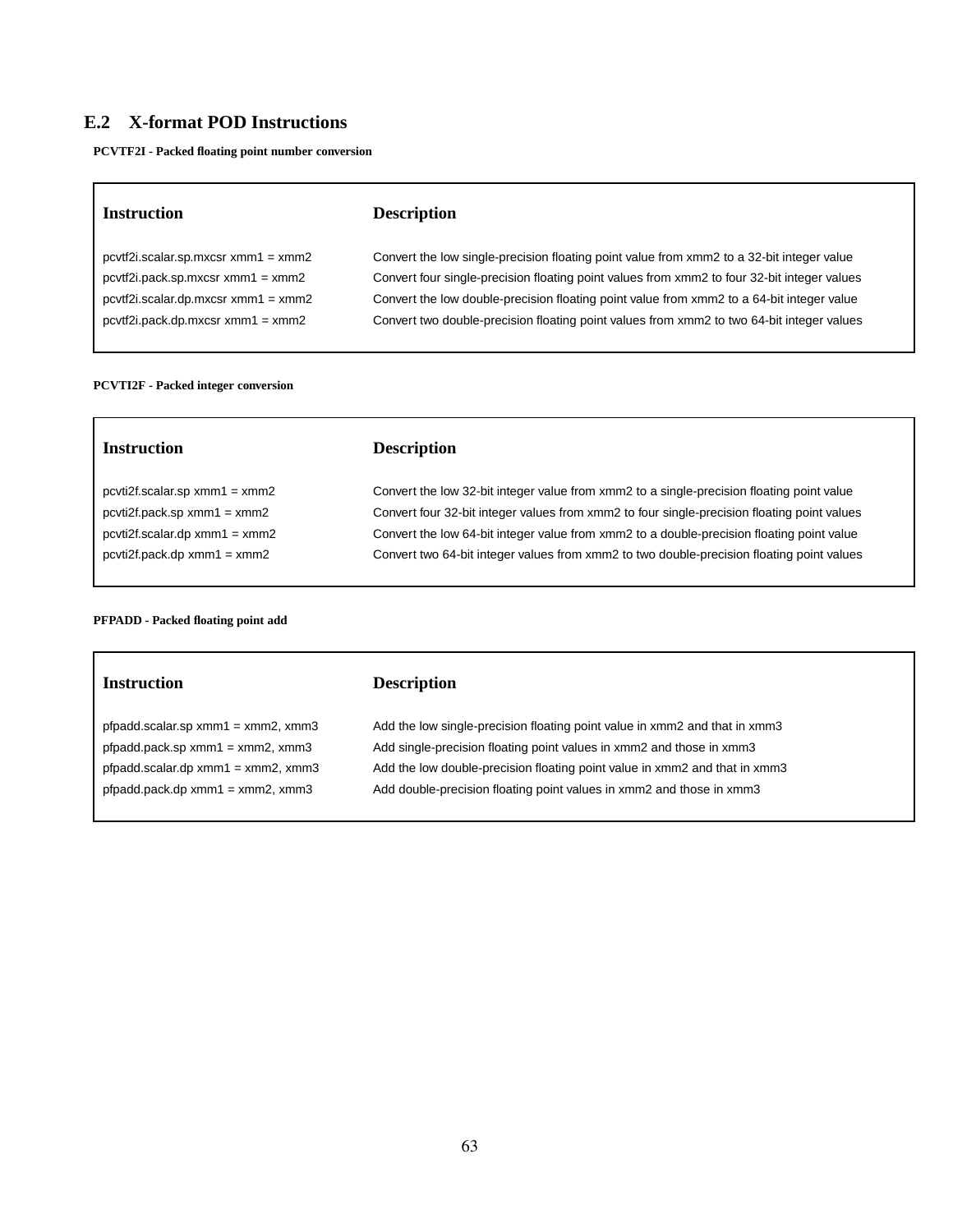| <b>Instruction</b>                            | <b>Description</b>                                                                                                                       |
|-----------------------------------------------|------------------------------------------------------------------------------------------------------------------------------------------|
| $p$ fpcmp.lt.scalar.sp xmm1 = xmm2, xmm3      | Compare the low single-precision floating point value in xmm2 to that in xmm3, and set the flags<br>accordingly if less than             |
| $p$ fpcmp.lt.pack.sp xmm1 = xmm2, xmm3        | Compare single-precision floating point values in xmm2 to those in xmm3, and set the flags<br>accordingly if less than                   |
| $p$ fpcmp.lt.scalar.dp xmm1 = xmm2, xmm3      | Compare the low single-precision floating point value in xmm2 to that in xmm3, and set the flags<br>accordingly if less than             |
| $p$ fpcmp.lt.pack.dp xmm1 = xmm2, xmm3        | Compare double-precision floating point values in xmm2 to those in xmm3, and set the flags<br>accordingly if less than                   |
| $pfpcmp. le.scalar.sp xmm1 = xmm2, xmm3$      | Compare the low single-precision floating point value in xmm2 to that in xmm3, and set the flags<br>accordingly if less than or equal to |
| pfpcmp.le.pack.sp $xmm1 = xmm2$ , $xmm3$      | Compare single-precision floating point values in xmm2 to those in xmm3, and set the flags<br>accordingly if less than or equal to       |
| $pfpcmp. le.scalar.dp xmm1 = xmm2, xmm3$      | Compare the low single-precision floating point value in xmm2 to that in xmm3, and set the flags<br>accordingly if less than or equal to |
| $pfpcmp le.pack.dp xmm1 = xmm2, xmm3$         | Compare double-precision floating point values in xmm2 to those in xmm3, and set the flags<br>accordingly if less than or equal to       |
| pfpcmp.le.scalar.sp $xmm1 = xmm2$ , $xmm3$    | Compare the low single-precision floating point value in xmm2 to that in xmm3, and set the flags<br>accordingly if equal to              |
| $pfpcmp.le.pack_sp xmm1 = xmm2, xmm3$         | Compare single-precision floating point values in xmm2 to those in xmm3, and set the flags<br>accordingly if equal to                    |
| pfpcmp.le.scalar.dp $xmm1 = xmm2$ , $xmm3$    | Compare the low single-precision floating point value in xmm2 to that in xmm3, and set the flags<br>accordingly if equal to              |
| pfpcmp.le.pack.dp $xmm1 = xmm2$ , $xmm3$      | Compare double-precision floating point values in xmm2 to those in xmm3, and set the flags<br>accordingly if equal to                    |
| pfpcmp.ne.scalar.sp $xmm1 = xmm2$ , $xmm3$    | Compare the low single-precision floating point value in xmm2 to that in xmm3, and set the flags<br>accordingly if not equal to          |
| $p$ fpcmp.ne.pack.sp xmm1 = xmm2, xmm3        | Compare single-precision floating point values in xmm2 to those in xmm3, and set the flags<br>accordingly if not equal to                |
| pfpcmp.ne.scalar.dp $xmm1 = xmm2$ , $xmm3$    | Compare the low single-precision floating point value in xmm2 to that in xmm3, and set the flags<br>accordingly if not equal to          |
| $p$ fpcmp.ne.pack.dp xmm1 = xmm2, xmm3        | Compare double-precision floating point values in xmm2 to those in xmm3, and set the flags<br>accordingly if not equal to                |
| pfpcmp.unord.scalar.sp xmm1 = xmm2, xmm3      | Compare the low single-precision floating point value in xmm2 to that in xmm3, and set the flags<br>accordingly if unordered             |
| pfpcmp.unord.pack.sp $xmm1 = xmm2$ , $xmm3$   | Compare single-precision floating point values in xmm2 to those in xmm3, and set the flags<br>accordingly if unordered                   |
| pfpcmp.unord.scalar.dp $xmm1 = xmm2$ , $xmm3$ | Compare the low single-precision floating point value in xmm2 to that in xmm3, and set the flags<br>accordingly if unordered             |
| pfpcmp.unord.pack.dp $xmm1 = xmm2$ , $xmm3$   | Compare double-precision floating point values in xmm2 to those in xmm3, and set the flags<br>accordingly if unordered                   |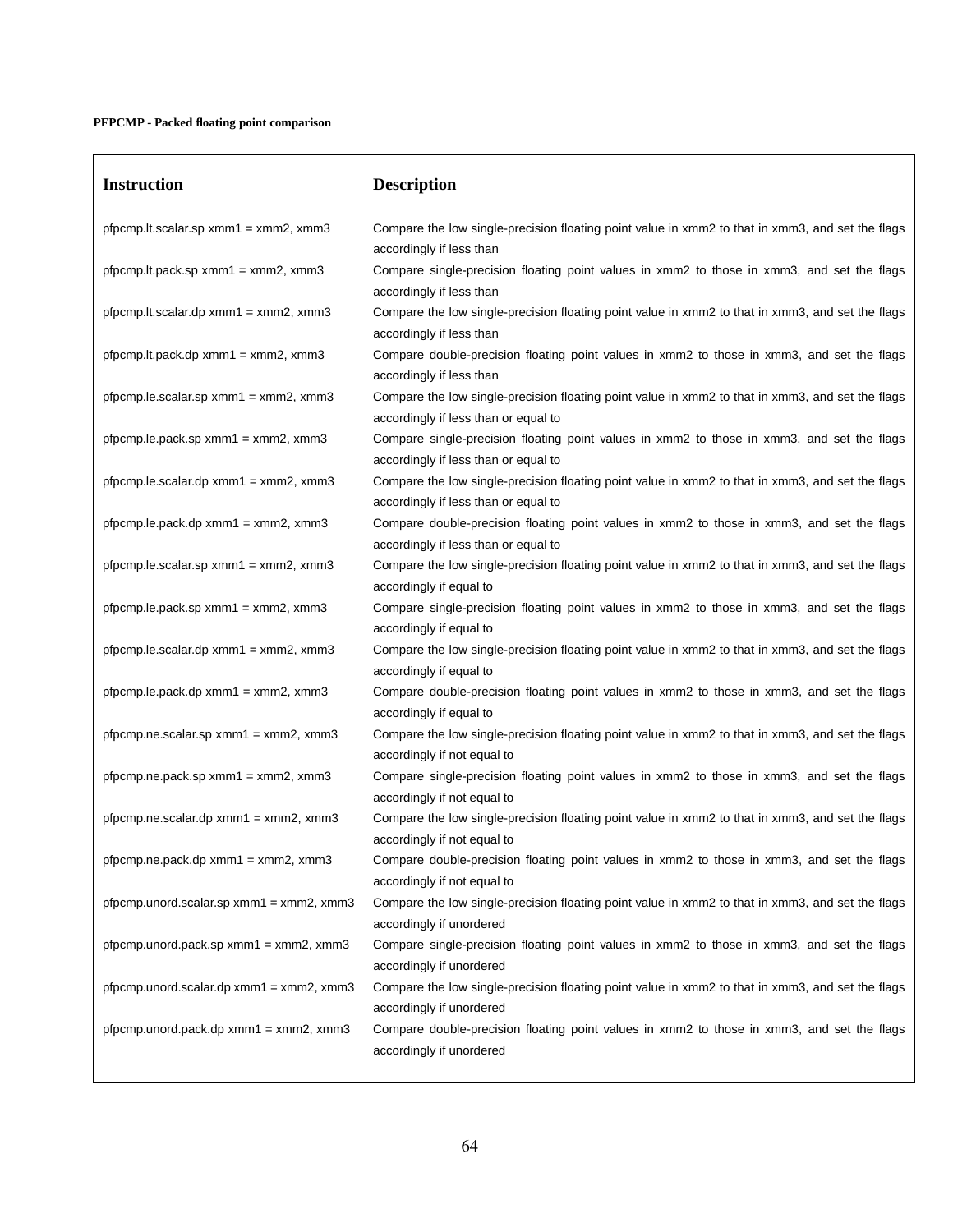# **Instruction Description**

pfpdiv.scalar.sp xmm1 = xmm2, xmm3 Divide the low single-precision floating point value in xmm2 by that in xmm3 pfpdiv.pack.sp xmm1 = xmm2, xmm3 Divide single-precision floating point values in xmm2 by those in xmm3 pfpdiv.scalar.dp xmm1 = xmm2, xmm3 Divide the low double-precision floating point value in xmm2 by that in xmm3 pfpdiv.pack.dp xmm1 = xmm2, xmm3 Divide double-precision floating point values in xmm2 by those in xmm3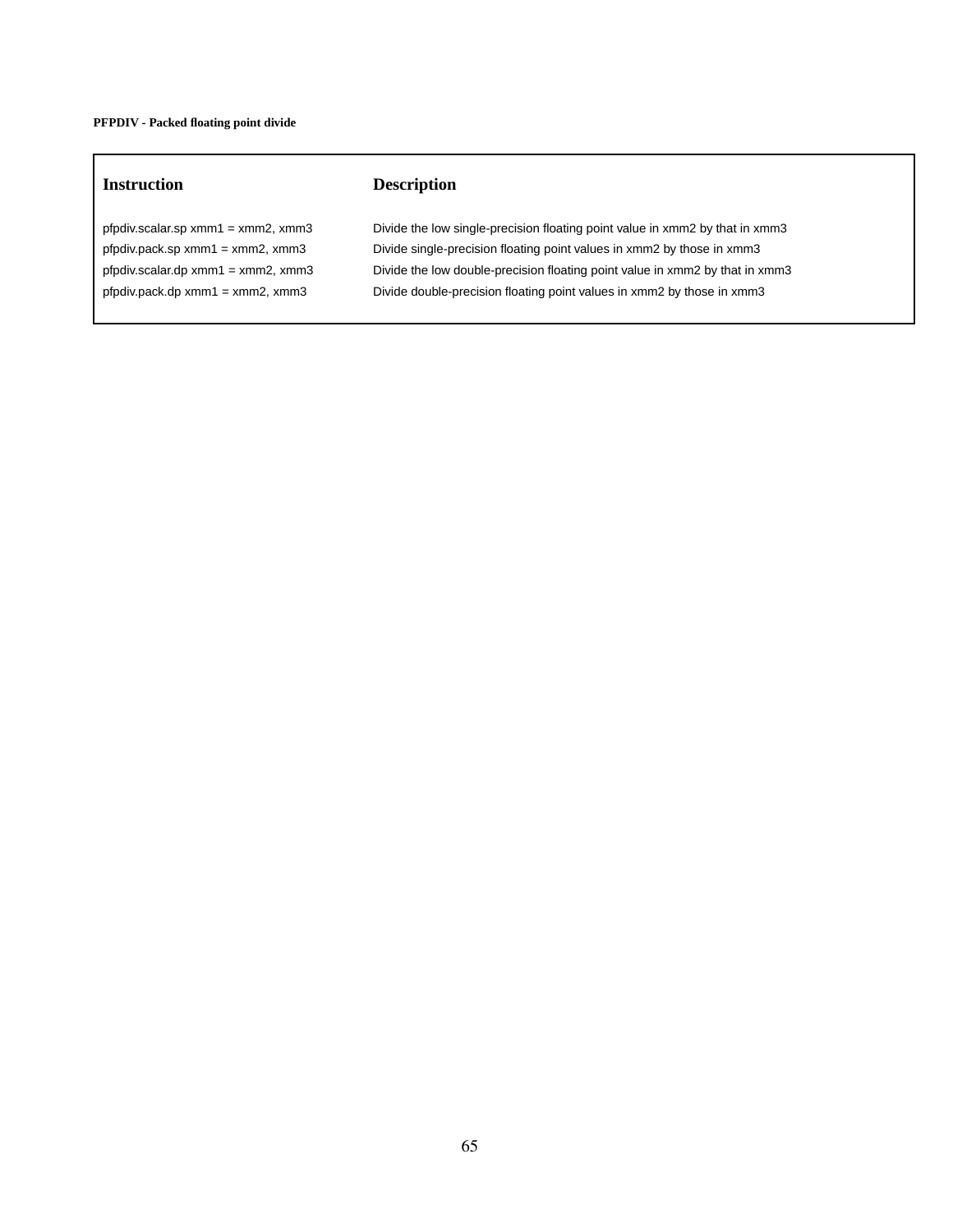# **PFPFMA - Packed floating point multiply and add**

| <b>Instruction</b>                           | <b>Description</b>                                                                                              |
|----------------------------------------------|-----------------------------------------------------------------------------------------------------------------|
| pfpfma++.scalar.sp xmm1 += xmm2, xmm3        | Do following operation on the low single-precision floating point number: $xmm1 = xmm1 +$<br>$xmm2 \times xmm3$ |
| pfpfma++.pack.sp xmm1 += xmm2, xmm3          | Do following operations on four single-precision floating point numbers: $xmm1 = xmm1 +$<br>$xmm2 \times xmm3$  |
| $pfpfma++.scalar.dp xmm1 += xmm2, xmm3$      | Do following operation on the low double-precision floating point number: $xmm1=xmm1+$<br>$xmm2 \times xmm3$    |
| $pfpfma++$ .pack.dp xmm1 $+=$ xmm2, xmm3     | Do following operations on two double-precision floating point numbers: $xmm1 = xmm1 +$<br>$xmm2 \times xmm3$   |
| $pfpfma+.scalar.sp xmm1 += xmm2, xmm3$       | Do following operation on the low single-precision floating point number: $xmm1 = xmm1 -$<br>$xmm2 \times xmm3$ |
| $pfpfma+.$ pack.sp xmm1 $+=$ xmm2, xmm3      | Do following operations on four single-precision floating point numbers: $xmm1 = xmm1 -$<br>$xmm2 \times xmm3$  |
| $pfpfma+.scalar.dp xmm1 += xmm2, xmm3$       | Do following operation on the low double-precision floating point number: $xmm1=xmm1$ –<br>$xmm2 \times xmm3$   |
| $pfpfma+.$ $pack.dp xmm1$ += $xmm2$ , $xmm3$ | Do following operations on two double-precision floating point numbers: $xmm1 = xmm1 -$<br>$xmm2 \times xmm3$   |
| pfpfma-+.scalar.sp xmm1 += xmm2, xmm3        | Do following operation on the low single-precision floating point number: $xmm1$<br>$-xmm1+xmm2\times xmm3$     |
| $pfpfma++pack(sp xmm1 += xmm2, xmm3$         | Do following operations on four single-precision floating point numbers: $xmm1 = -xmm1 +$<br>$xmm2 \times xmm3$ |
| $pfpfma++scalar(dp xmm1 += xmm2, xmm3$       | Do following operation on the low double-precision floating point number: $xmm1 =$<br>$-xmm1+xmm2\times xmm3$   |
| pfpfma-+.pack.dp xmm1 += xmm2, xmm3          | Do following operations on two double-precision floating point numbers: $xmm1 = -xmm1 +$<br>$xmm2 \times xmm3$  |
| pfpfma-.scalar.sp xmm1 += xmm2, xmm3         | Do following operation on the low single-precision floating point number: $xmm1$<br>$-xmm1-xmm2\times xmm3$     |
| $pfpfma$ -pack.sp xmm1 $+=$ xmm2, xmm3       | Do following operations on four single-precision floating point numbers: $xmm1 = -xmm1 -$<br>$xmm2 \times xmm3$ |
| pfpfma-.scalar.dp xmm1 $+=$ xmm2, xmm3       | Do following operation on the low double-precision floating point number: $xmm1 =$<br>$-xmm1-xmm2\times xmm3$   |
| $pfpfma$ -pack.dp xmm1 $+=$ xmm2, xmm3       | Do following operations on two double-precision floating point numbers: $xmm1 = -xmm1 -$<br>$xmm2 \times xmm3$  |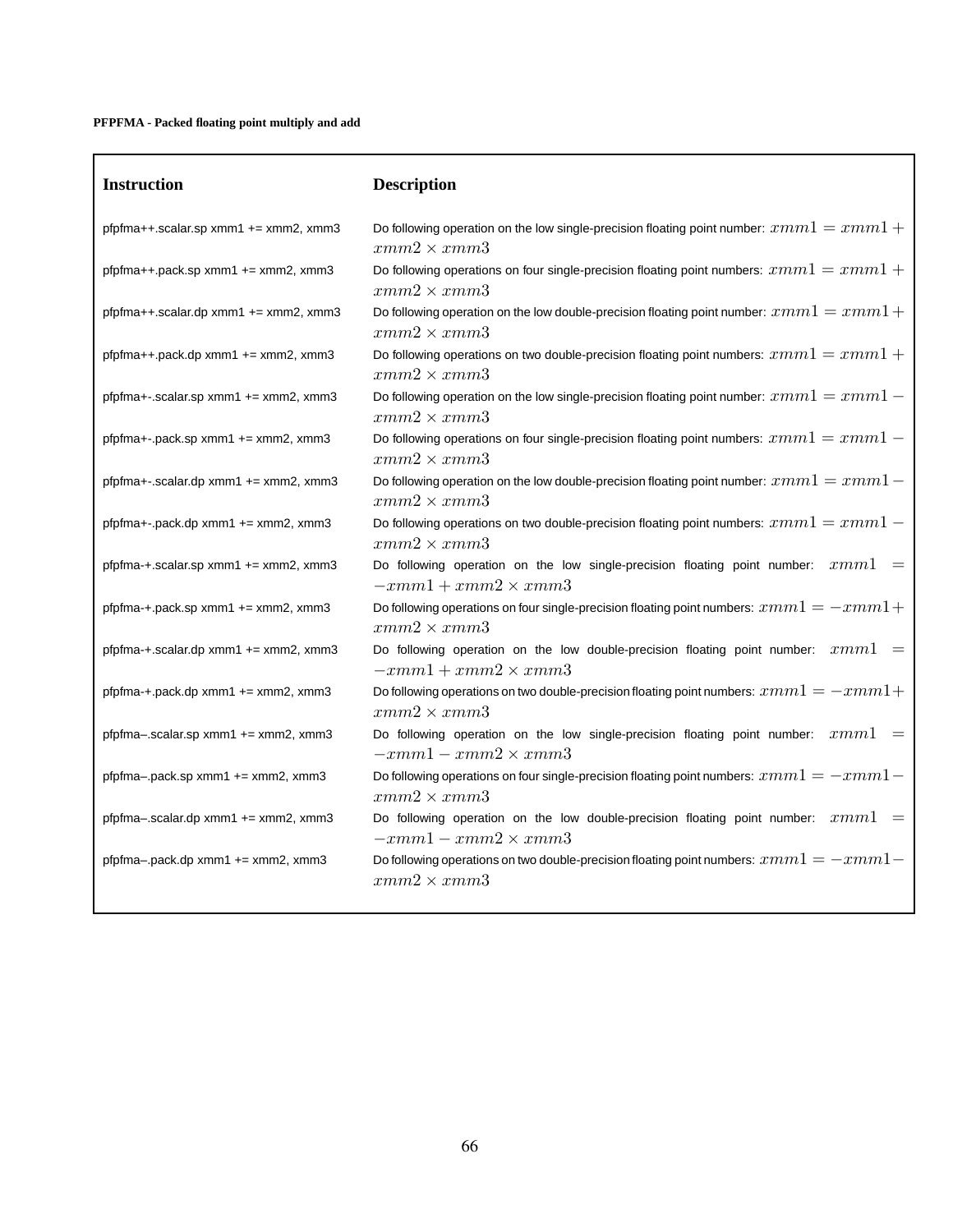| <b>Instruction</b>                     | <b>Description</b>                                                              |
|----------------------------------------|---------------------------------------------------------------------------------|
| pfphadd.pack.sp $xmm1 = xmm2$ , $xmm3$ | Horizontal-add single-precision floating point values in xmm2 and those in xmm3 |
| pfphadd.pack.dp $xmm1 = xmm2$ , $xmm3$ | Horizontal-add double-precision floating point values in xmm2 and those in xmm3 |

#### **PFPMAX - Return maximum packed floating point values**

# **Instruction Description** pfpmax.scalar.sp xmm1 = xmm2, xmm3 Return the maximum scalar single-precision floating-point value between xmm2 and xmm3 pfpmax.pack.sp xmm1 = xmm2, xmm3 Return the maximum packed single-precision floating-point values between xmm2 and xmm3 pfpmax.scalar.dp xmm1 = xmm2, xmm3 Return the maximum scalar double-precision floating-point value between xmm2 and xmm3 pfpmax.pack.dp xmm1 = xmm2, xmm3 Return the maximum packed double-precision floating-point values between xmm2 and xmm3

**PFPMIN - Return minimum packed floating point values**

| Instruction                             | <b>Description</b>                                                                    |
|-----------------------------------------|---------------------------------------------------------------------------------------|
| pfpmax.scalar.sp $xmm1 = xmm2$ , $xmm3$ | Return the minimum scalar single-precision floating-point value between xmm2 and xmm3 |

pfpmax.pack.dp xmm1 = xmm2, xmm3 Return the minimum packed double-precision floating-point values between xmm2 and xmm3

# pfpmax.pack.sp xmm1 = xmm2, xmm3 Return the minimum packed single-precision floating-point values between xmm2 and xmm3 pfpmax.scalar.dp xmm1 = xmm2, xmm3 Return the minimum scalar double-precision floating-point value between xmm2 and xmm3

## **PFPMUL - Packed floating point multiply**

| <b>Instruction</b> |
|--------------------|
|                    |

# **Instruction Description**

pfpmul.scalar.sp xmm1 = xmm2, xmm3 Multiply the low single-precision floating point value in xmm2 and that in xmm3 pfpmul.pack.sp xmm1 = xmm2, xmm3 Multiply single-precision floating point values in xmm2 and those in xmm3 pfpmul.scalar.dp xmm1 = xmm2, xmm3 Multiply the low double-precision floating point value in xmm2 and that in xmm3 pfpmul.pack.dp xmm1 = xmm2, xmm3 Multiply double-precision floating point values in xmm2 and those in xmm3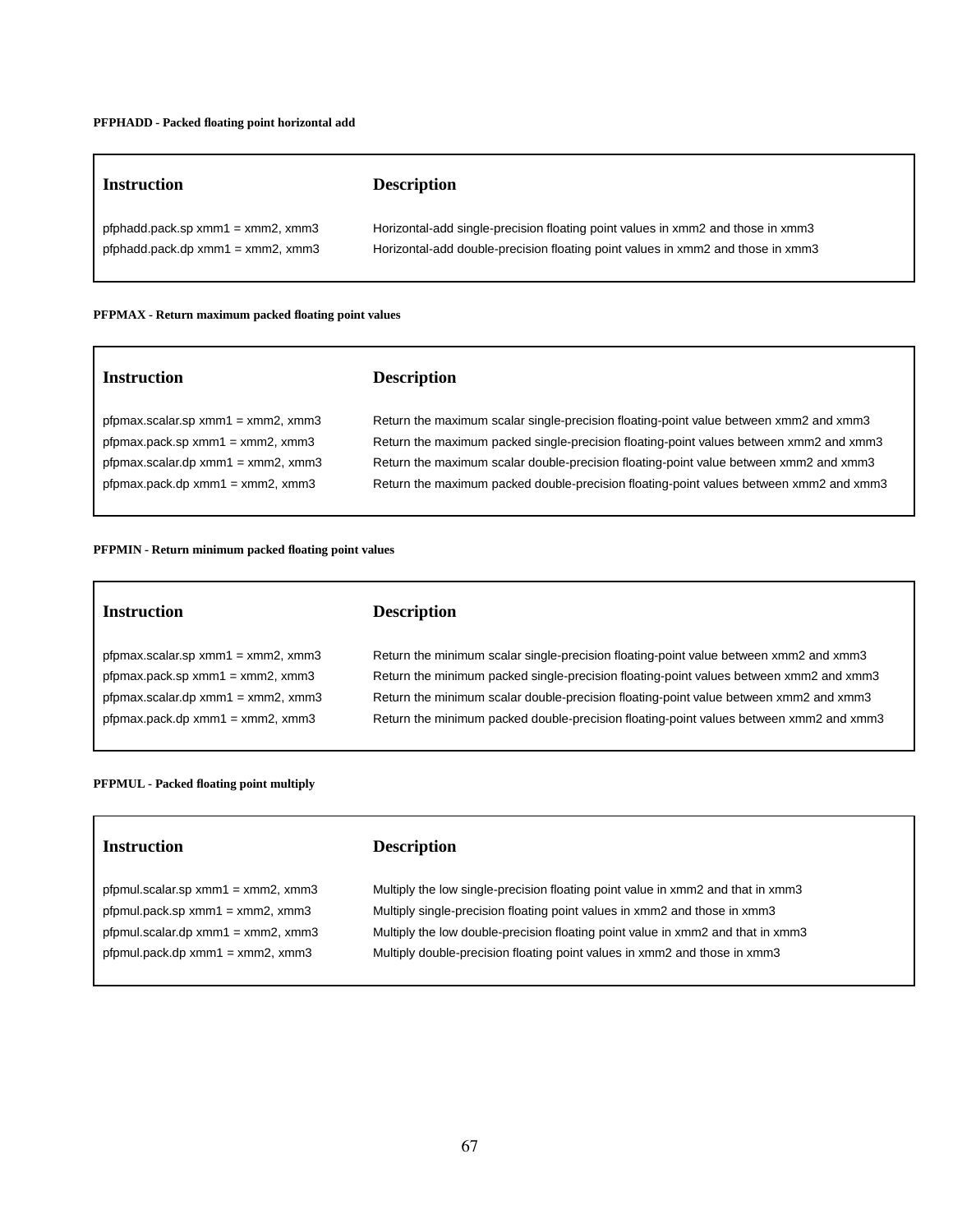#### **PFPRCPSQRT - Packed floating point reciprocals of square roots**

| <b>Instruction</b>                                                         | <b>Description</b>                                                                                                                                                                                |
|----------------------------------------------------------------------------|---------------------------------------------------------------------------------------------------------------------------------------------------------------------------------------------------|
| pfprcpsqrt.scalar.sp $xmm1 = xmm2$                                         | Return the reciprocal of the square root of the low single-precision floating point value in xmm2                                                                                                 |
| $p$ fpr $cpsqrt(pack(sp xmm1 = xmm2$<br>pfprcpsgrt.scalar.dp $xmm1 = xmm2$ | Return the reciprocals of the square roots of single-precision floating point values in xmm2<br>Return the reciprocal of the square root of the low double-precision floating point value in xmm2 |
| $p$ fpr $cpsqrtlogct.pack.dp xmm1 = xmm2$                                  | Return the reciprocals of the square roots of double-precision floating point values in xmm2                                                                                                      |

#### **PFPSQRT - Packed floating point square roots**

| <b>Instruction</b>                  | <b>Description</b>                                                              |
|-------------------------------------|---------------------------------------------------------------------------------|
| $pfgsqrt{1}$ .scalar.sp xmm1 = xmm2 | Return the square root of the low single-precision floating point value in xmm2 |
| $pfgsqrt(pack(sp xmm1 = xmm2$       | Return the square roots of single-precision floating point values in xmm2       |
| $pfgsqrt{1}$ .scalar.dp xmm1 = xmm2 | Return the square root of the low double-precision floating point value in xmm2 |
| $p fpsqrt.pack.dp xmm1 = xmm2$      | Return the square roots of double-precision floating point values in xmm2       |
|                                     |                                                                                 |

### **PFPSUB - Packed floating point sub**

## **Instruction Description**

 $\Gamma$ 

pfpsub.scalar.sp xmm1 = xmm2, xmm3 Subtract the low single-precision floating point value in xmm3 from that in xmm2 pfpsub.pack.sp xmm1 = xmm2, xmm3 Subtract single-precision floating point values in xmm3 from those in xmm2 pfpsub.scalar.dp xmm1 = xmm2, xmm3 Subtract the low double-precision floating point value in xmm3 from that in xmm2 pfpsub.pack.dp xmm1 = xmm2, xmm3 Subtract double-precision floating point values in xmm3 from those in xmm2

### **PINTADD - Packed integer add**

# **Instruction Description**

| pintadd1 xmm1 = xmm2, xmm3 |
|----------------------------|
| pintadd2 xmm1 = xmm2, xmm3 |
| pintadd4 xmm1 = xmm2, xmm3 |
| pintadd8 xmm1 = xmm2, xmm3 |

Add sixteen 8-bit integer values in xmm2 and those in xmm3 Add eight 16-bit integer values in xmm2 and those in xmm3 Add four 32-bit integer values in xmm2 and those in xmm3 Add two 64-bit integer values in xmm2 and those in xmm3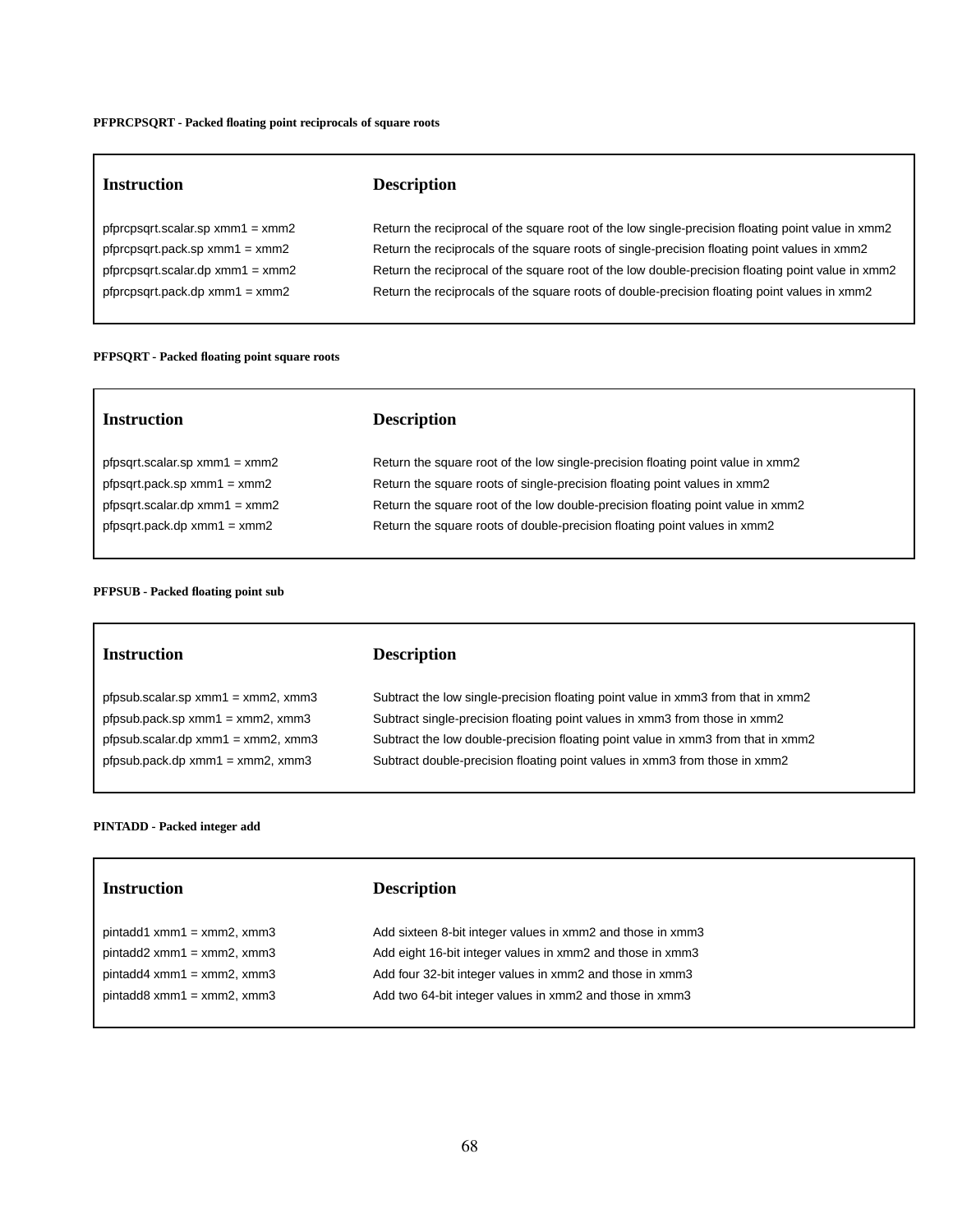| <b>Instruction</b>             | <b>Description</b>                                      |
|--------------------------------|---------------------------------------------------------|
| pintand $xmm1 = xmm2$ , $xmm3$ | Bitwise logical AND of values in xmm2 and those in xmm3 |

٦

# **PINTCMP - Packed integer comparison**

| <b>Instruction</b>               | <b>Description</b>                                                                                                       |
|----------------------------------|--------------------------------------------------------------------------------------------------------------------------|
| $pintcmp1.lt xmm1 = xmm2, xmm3$  | Compare sixteen 8-bit integer values in xmm2 to those in xmm3, and set the flags accordingly if<br>less than             |
| $pintcmp2. It xmm1 = xmm2, xmm3$ | Compare eight 16-bit integer values in xmm2 to those in xmm3, and set the flags accordingly if<br>less than              |
| $pintcmp4.lt xmm1 = xmm2, xmm3$  | Compare four 32-bit integer values in xmm2 to those in xmm3, and set the flags accordingly if less<br>than               |
| $pintcmp8. It xmm1 = xmm2, xmm3$ | Compare two 64-bit integer values in xmm2 to those in xmm3, and set the flags accordingly if less<br>than                |
| $pintcmp1. le xmm1 = xmm2, xmm3$ | Compare sixteen 8-bit integer values in xmm2 to those in xmm3, and set the flags accordingly if<br>less than or equal to |
| $pintcmp2.le xmm1 = xmm2, xmm3$  | Compare eight 16-bit integer values in xmm2 to those in xmm3, and set the flags accordingly if<br>less than or equal to  |
| $pintcmp4. le xmm1 = xmm2, xmm3$ | Compare four 32-bit integer values in xmm2 to those in xmm3, and set the flags accordingly if less<br>than or equal to   |
| $pintcmp8. le xmm1 = xmm2, xmm3$ | Compare two 64-bit integer values in xmm2 to those in xmm3, and set the flags accordingly if less<br>than or equal to    |
| $pintcmp1.eq xmm1 = xmm2, xmm3$  | Compare sixteen 8-bit integer values in xmm2 to those in xmm3, and set the flags accordingly if<br>equal to              |
| $pintcmp2.eq xmm1 = xmm2, xmm3$  | Compare eight 16-bit integer values in xmm2 to those in xmm3, and set the flags accordingly if<br>equal to               |
| $pintcmp4.eq xmm1 = xmm2, xmm3$  | Compare four 32-bit integer values in xmm2 to those in xmm3, and set the flags accordingly if<br>equal to                |
| $pintcmp8.eq xmm1 = xmm2, xmm3$  | Compare two 64-bit integer values in xmm2 to those in xmm3, and set the flags accordingly if<br>equatl to                |
| $pintcmp1.ne xmm1 = xmm2, xmm3$  | Compare sixteen 8-bit integer values in xmm2 to those in xmm3, and set the flags accordingly if<br>not equal to          |
| $pintcmp2.ne xmm1 = xmm2, xmm3$  | Compare eight 16-bit integer values in xmm2 to those in xmm3, and set the flags accordingly if not<br>equal to           |
| $pintcmp4.ne xmm1 = xmm2, xmm3$  | Compare four 32-bit integer values in xmm2 to those in xmm3, and set the flags accordingly if not<br>equal to            |
| $pintcmp8.$ ne xmm1 = xmm2, xmm3 | Compare two 64-bit integer values in xmm2 to those in xmm3, and set the flags accordingly if not<br>equatl to            |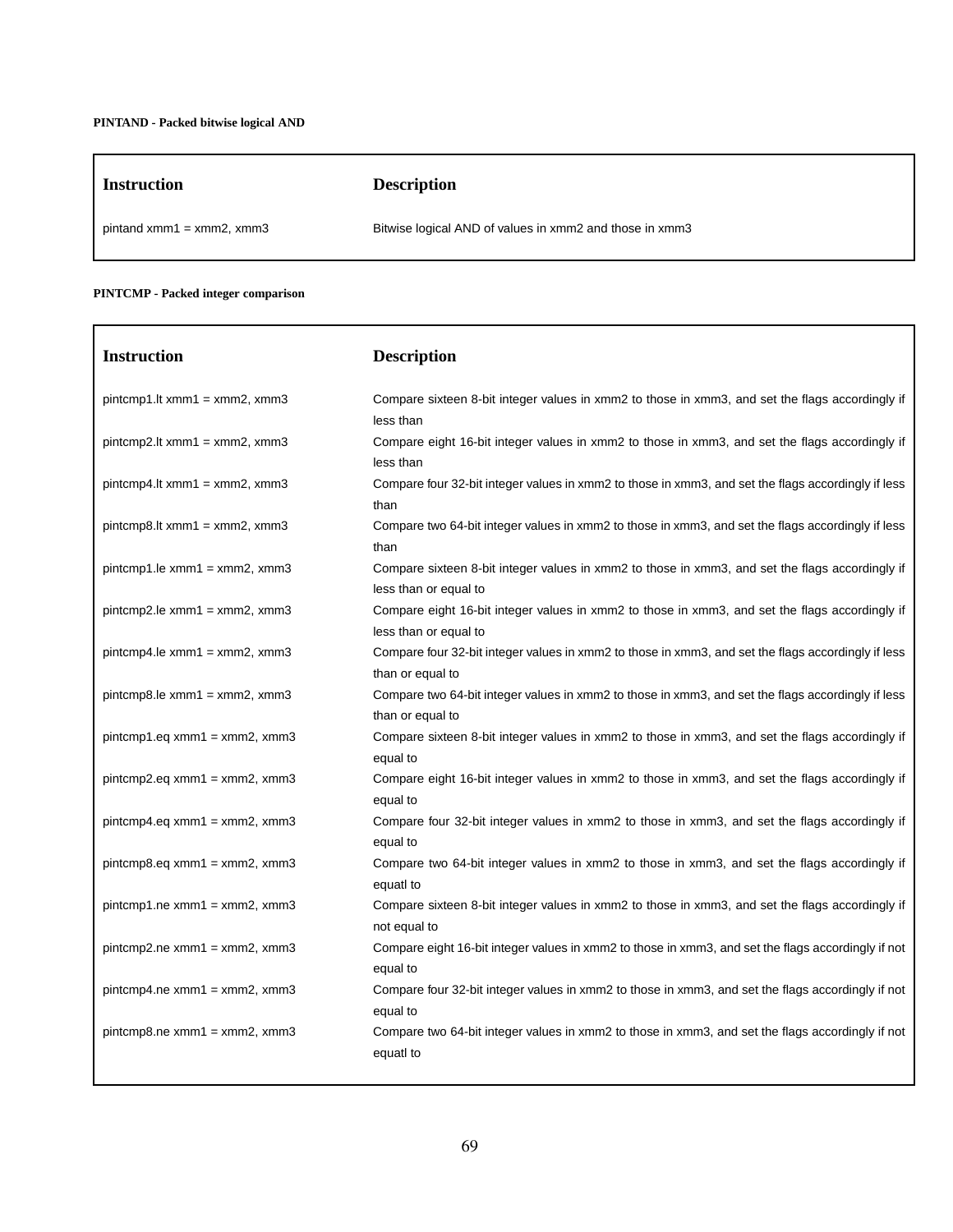### **PINTHADD - Packed integer horizontal add**

| <b>Instruction</b>            | <b>Description</b>                                                    |
|-------------------------------|-----------------------------------------------------------------------|
| $pinthadd1 xmm1 = xmm2, xmm3$ | Horizontal-add sixteen 8-bit integer values in xmm2 and those in xmm3 |
| $pinthadd2 xmm1 = xmm2, xmm3$ | Horizontal-add eight 16-bit integer values in xmm2 and those in xmm3  |
| $pinthadd4 xmm1 = xmm2, xmm3$ | Horizontal-add four 32-bit integer values in xmm2 and those in xmm3   |
| $pinthadd8 xmm1 = xmm2, xmm3$ | Horizontal-add two 64-bit integer values in xmm2 and those in xmm3    |
|                               |                                                                       |

# **PINTMUL - Packed integer multiply**

| <b>Instruction</b>           | <b>Description</b>                                            |
|------------------------------|---------------------------------------------------------------|
| $pintmul4 xmm1 = xmm2, xmm3$ | Multiply four 32-bit integer values in xmm2 and those in xmm3 |

# **PINTNOT - Packed bitwise NOT**

| <b>Instruction</b> | <b>Description</b>                 |
|--------------------|------------------------------------|
| $not xmm1 = xmm2$  | Reverse each bit of values in xmm2 |

# **PINTOR - Packed bitwise logical OR**

| <b>Instruction</b>         | <b>Description</b>                                     |
|----------------------------|--------------------------------------------------------|
| $pintor xmm1 = xmm2, xmm3$ | Bitwise logical OR of values in xmm2 and those in xmm3 |

## **PINTSAR - Packed integer arithmetic shift-right**

| <b>Instruction</b>              | <b>Description</b>                                                             |
|---------------------------------|--------------------------------------------------------------------------------|
| $pintsar1 xmm1 = xmm2$ , immed6 | Arithmetically shift sixteen 8-bit integer values in xmm2 to right immed6 bits |
| $pintsar2 xmm1 = xmm2$ , immed6 | Arithmetically shift eight 16-bit integer values in xmm2 to right immed6 bits  |
| $pintsar4 xmm1 = xmm2$ , immed6 | Arithmetically shift four 32-bit integer values in xmm2 to right immed6 bits   |
| $pintsar8 xmm1 = xmm2$ , immed6 | Arithmetically shift two 64-bit integer values in xmm2 to right immed6 bits    |
|                                 |                                                                                |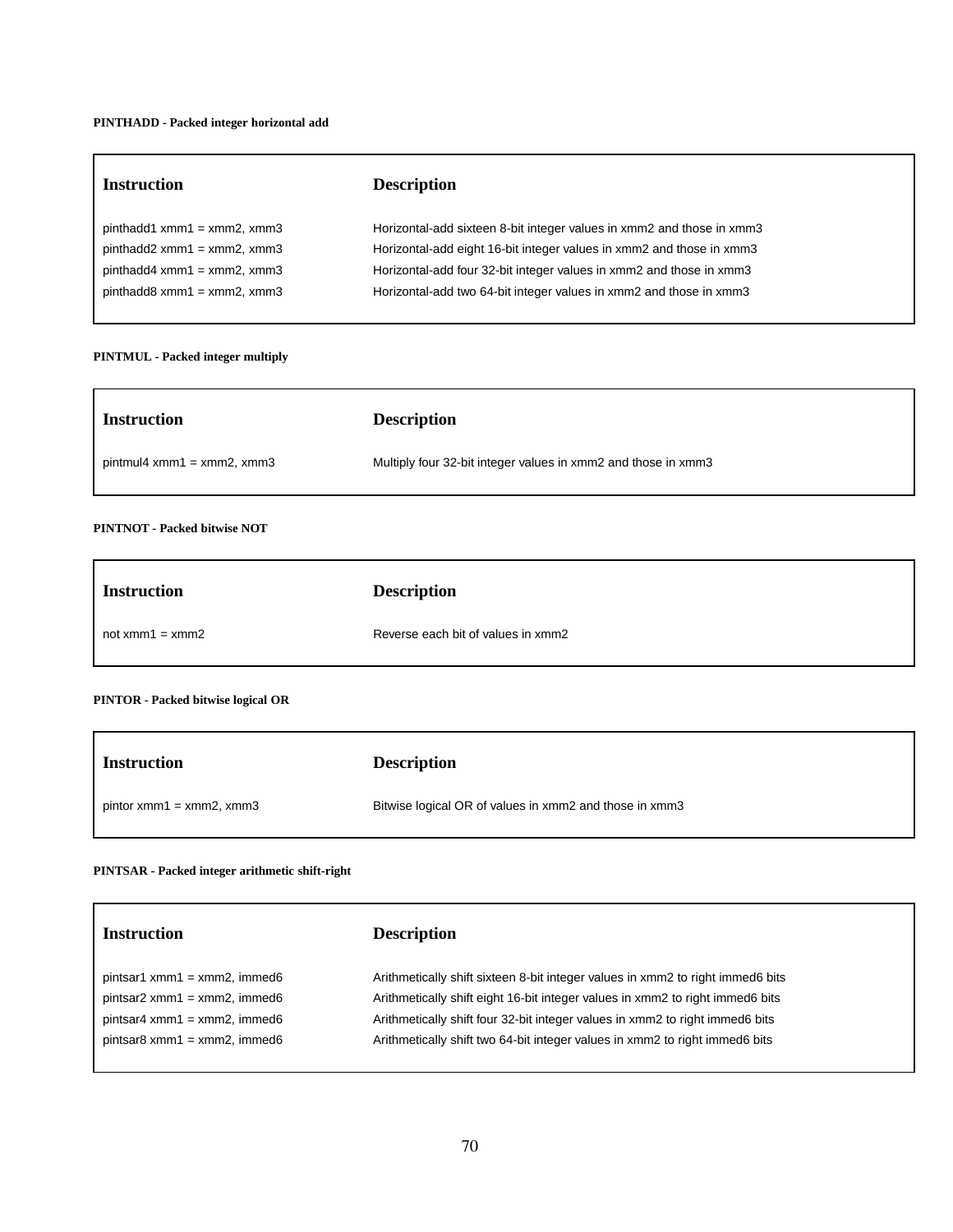# **PINTSHL - Packed integer logical shift-left**

| <b>Instruction</b>              | <b>Description</b>                                                       |
|---------------------------------|--------------------------------------------------------------------------|
| $pintsh1$ xmm1 = xmm2, immed6   | Logically shift sixteen 8-bit integer values in xmm2 to left immed6 bits |
| $pintsh2 xmm1 = xmm2$ , immed6  | Logically shift eight 16-bit integer values in xmm2 to left immed6 bits  |
| $pintsh4 xmm1 = xmm2$ , immed6  | Logically shift four 32-bit integer values in xmm2 to left immed6 bits   |
| $pintsh18 xmm1 = xmm2$ , immed6 | Logically shift two 64-bit integer values in xmm2 to left immed6 bits    |
|                                 |                                                                          |

# **PINTSHR - Packed integer logical shift-right**

| <b>Instruction</b>              | <b>Description</b>                                                        |
|---------------------------------|---------------------------------------------------------------------------|
| $pintshr1 xmm1 = xmm2$ , immed6 | Logically shift sixteen 8-bit integer values in xmm2 to right immed6 bits |
| $pintshr2 xmm1 = xmm2$ , immed6 | Logically shift eight 16-bit integer values in xmm2 to right immed6 bits  |
| $pintshr4 xmm1 = xmm2$ , immed6 | Logically shift four 32-bit integer values in xmm2 to right immed6 bits   |
| $pintshr8 xmm1 = xmm2$ , immed6 | Logically shift two 64-bit integer values in xmm2 to right immed6 bits    |
|                                 |                                                                           |

# **PINTSUB - Packed integer substract**

| <b>Instruction</b>           | <b>Description</b>                                               |
|------------------------------|------------------------------------------------------------------|
| $pintsub1 xmm1 = xmm2, xmm3$ | Subtract sixteen 8-bit integer values in xmm3 from those in xmm2 |
| $pintsub2 xmm1 = xmm2, xmm3$ | Subtract eight 16-bit integer values in xmm3 from those in xmm2  |
| $pintsub4 xmm1 = xmm2, xmm3$ | Subtract four 32-bit integer values in xmm3 from those in xmm2   |
| $pintsub8 xmm1 = xmm2, xmm3$ | Subtract two 64-bit integer values in xmm3 from those in xmm2    |
|                              |                                                                  |

# **PINTXOR - Packed bitwise logical exclusive OR**

| Instruction                 | <b>Description</b>                                               |
|-----------------------------|------------------------------------------------------------------|
| $pintxor xmm1 = xmm2, xmm3$ | Bitwise logical exclusive OR of values in xmm2 and those in xmm3 |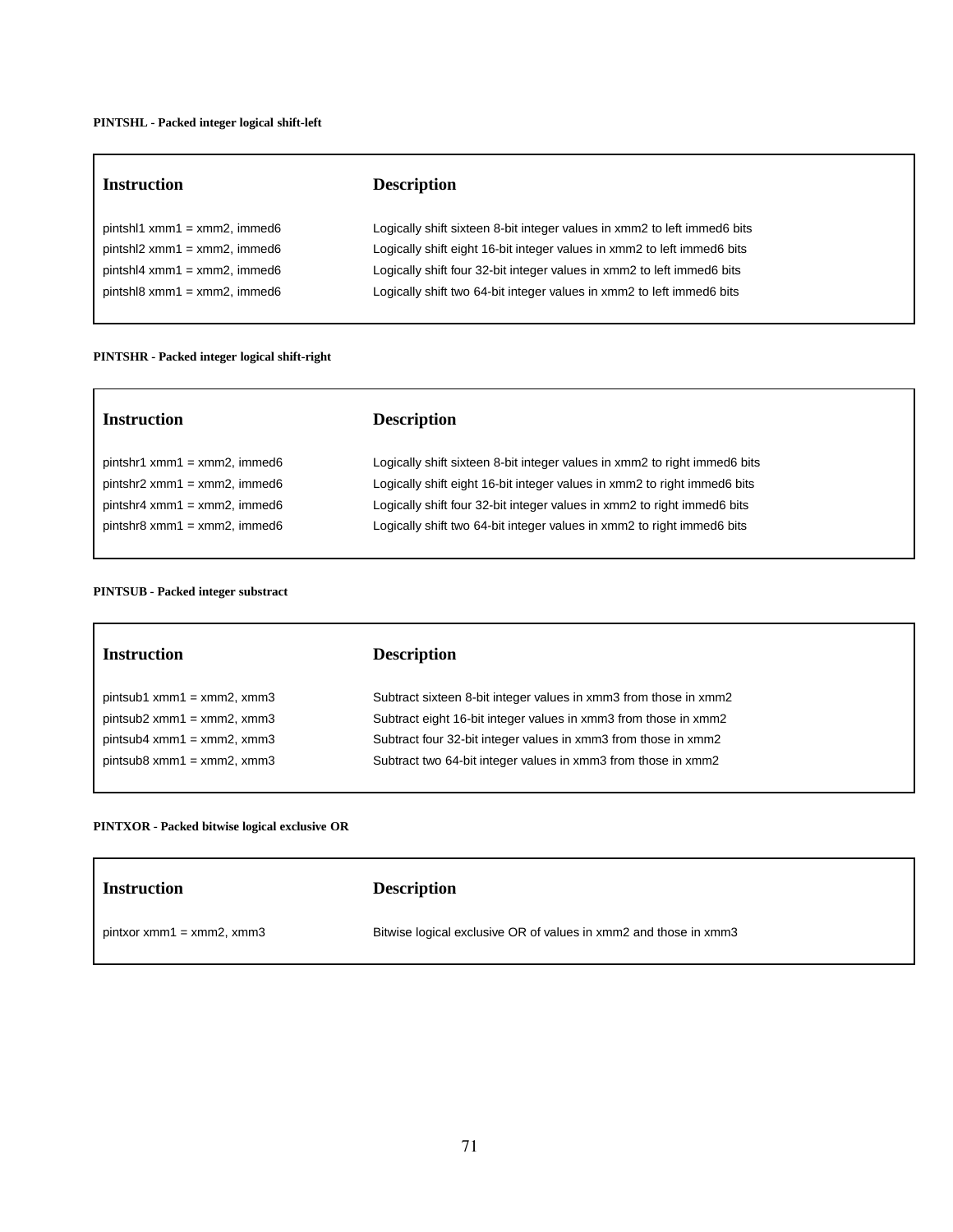# **XFERXMM - Transfer XMM register value to a neighbor PE**

| <b>Instruction</b>                      | <b>Description</b>                                                                                   |
|-----------------------------------------|------------------------------------------------------------------------------------------------------|
| $x$ ferxmm.n xmm1 = xmm2                | Copy xmm2 to xmm1 of the northern neighbor PE (Northmost PE do nothing)                              |
| $x$ ferxmm.wrap.n xmm1 = xmm2           | Copy xmm2 to xmm1 of the northern neighbor PE (Northmost PE copies xmm2 to xmm1 of<br>southmost PE)  |
| $x$ ferxmm.e xmm1 = xmm2                | Copy xmm2 to xmm1 of the eastern neighbor PE (Eastmost PE do nothing)                                |
| $x$ ferxmm.wrap.e $x$ mm $1 = x$ mm $2$ | Copy xmm2 to xmm1 of the eastern neighbor PE (Eastmost PE copies xmm2 to xmm1 of westmost<br>PE)     |
| $x$ ferxmm.w xmm1 = xmm2                | Copy xmm2 to xmm1 of the western neighbor PE (Westmost PE do nothing)                                |
| $x$ ferxmm.wrap.w xmm1 = xmm2           | Copy xmm2 to xmm1 of the western neighbor PE (Westmost PE copies xmm2 to xmm1 of eastmost<br>PE)     |
| $x$ ferxmm.s $x$ mm $1 = x$ mm $2$      | Copy xmm2 to xmm1 of the southern neighbor PE (Southmost PE do nothing)                              |
| xferxmm.wrap.s $xmm1 = xmm2$            | Copy xmm2 to xmm1 of the sourthern neighbor PE (Southmost PE copies xmm2 to xmm1 of<br>northmost PE) |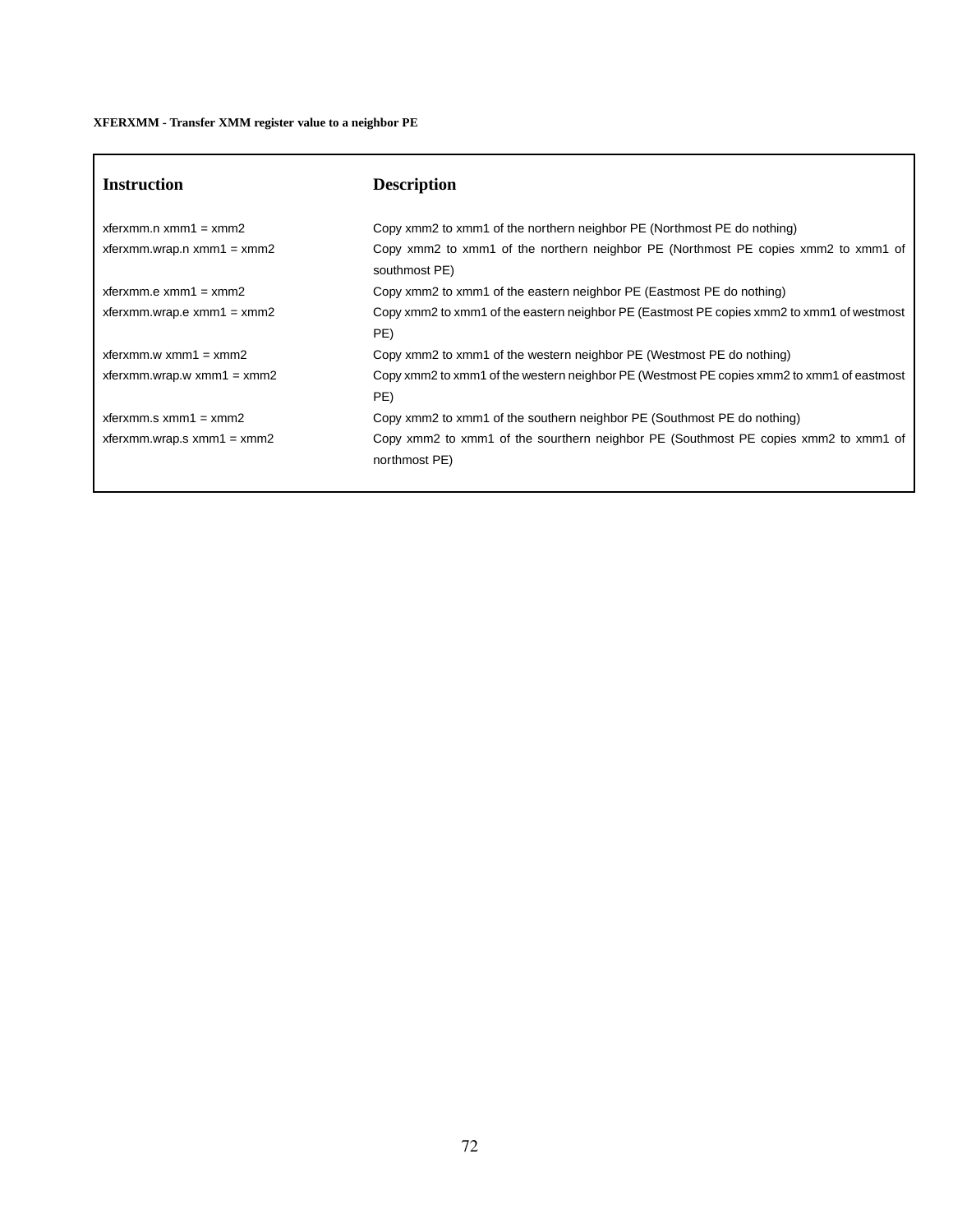# **E.3 M-format POD Instructions**

**COPYBLK - Copy a block of data between the local memory and the system memory**

| <b>Instruction</b>                                 | <b>Description</b>                                                                                                                                                                                |
|----------------------------------------------------|---------------------------------------------------------------------------------------------------------------------------------------------------------------------------------------------------|
| copyblk sys[ $r1$ ] = local[ $r2$ ], $r3$          | Copy a block (block size: r3) of data from the address r2 of the local memory to the address r1 of<br>the system memory                                                                           |
| copyblk strided sys[ $r1$ ] = local[ $r2$ ], r3    | Copy blocks (block size: r3, the number of blocks: ar10, the block-stride of system memory space:<br>ar11) of data from the address r2 of the local memory to the address r1 of the system memory |
| copyblk sys[ $r1$ ] = strided local[ $r2$ ], $r3$  | Copy blocks (block size: r3, the number of blocks: ar10, the block-stride of local memory space:<br>ar11) of data from the address r2 of the local memory to the address r1 of the system memory  |
| copyblk local $r1$ = sys $r2$ , $r3$               | Copy a block (block size: r3) of data from the address r2 of the local memory to the address r1 of<br>the system memory                                                                           |
| copyblk strided local $r1$ = sys $r2$ , $r3$       | Copy blocks (block size: r3, the number of blocks: ar10, the block-stride of local memory space:<br>ar11) of data from the address r2 of the system memory to the address r1 of the local memory  |
| copyblk $\text{local}$ r1 ] = strided sys r2 ], r3 | Copy blocks (block size: r3, the number of blocks: ar10, the block-stride of system memory space:<br>ar11) of data from the address r2 of the system memory to the address r1 of the local memory |

# **LDLOCAL - Load data from the local memory to a general purpose register**

| <b>Description</b>                                                                                                   |
|----------------------------------------------------------------------------------------------------------------------|
| Load 8-bit data from the address $(r2 + \text{immed6})$ of the local memory, zero-extend it, and save it at          |
| r1<br>Load 8-bit data from the address ( $r2 + \text{immed}6$ ) of the local memory, sign-extend it, and save it at  |
| r1                                                                                                                   |
| Load 16-bit data from the address $(r2 + immed6)$ of the local memory, zero-extend it, and save it<br>at r1          |
| Load 16-bit data from the address (r2 + immed6) of the local memory, sign-extend it, and save it<br>at r1            |
| Load 32-bit data from the address ( $r2$ + immed6) of the local memory, zero-extend it, and save it<br>at r1         |
| Load 32-bit data from the address $(r2 + \text{immed6})$ of the local memory, sign-extend it, and save it<br>at r1   |
| Load 64-bit data from the address ( $r2 + \text{immed6}$ ) of the local memory, zero-extend it, and save it<br>at r1 |
| Load 64-bit data from the address ( $r2$ + immed6) of the local memory, sign-extend it, and save it<br>at r1         |
|                                                                                                                      |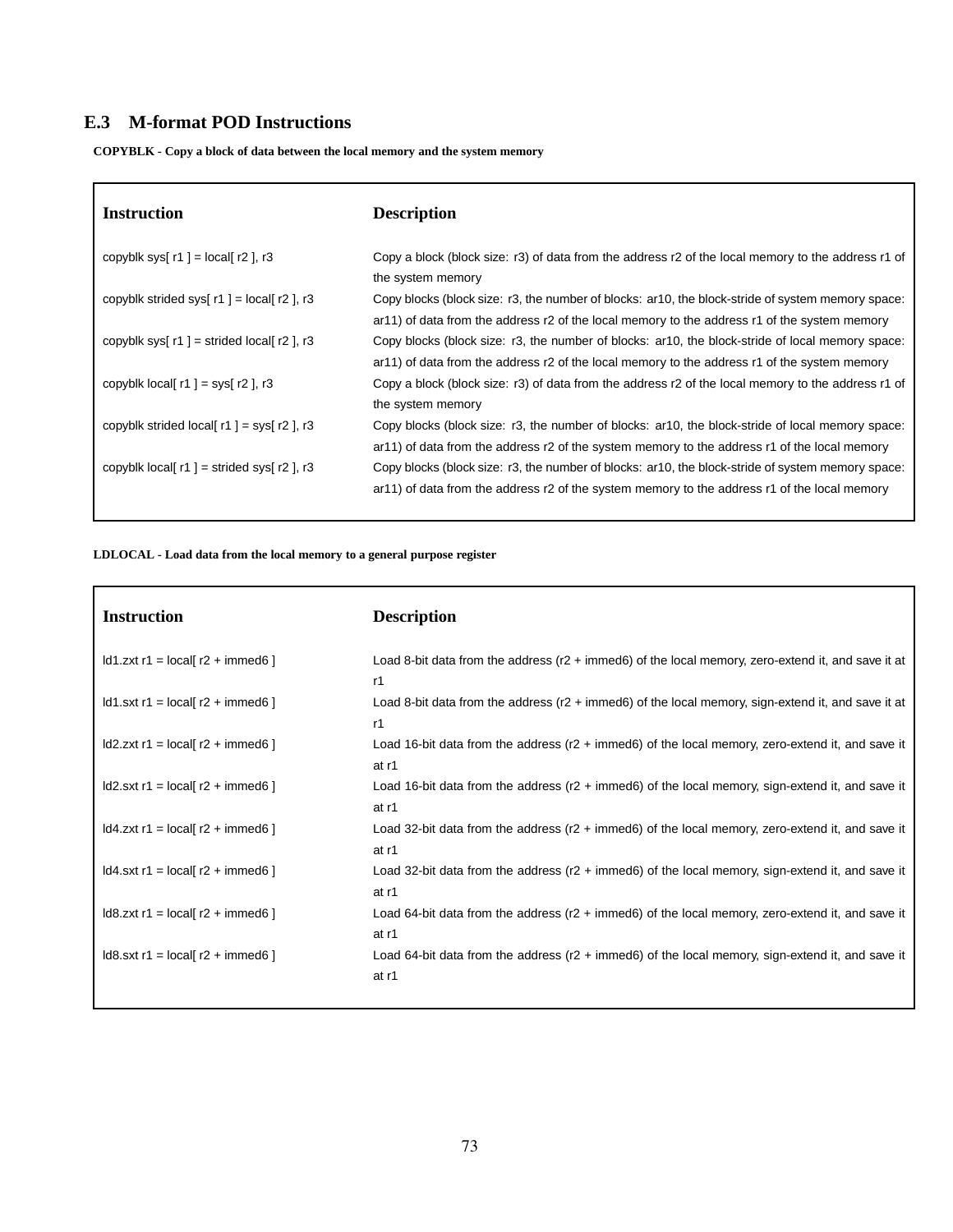**LDLOCAL++ - Load data from the local memory to a general purpose register (post-increment type)**

| <b>Instruction</b>                                     | <b>Description</b>                                                                                                                        |
|--------------------------------------------------------|-------------------------------------------------------------------------------------------------------------------------------------------|
| $\text{Id}1++.$ zxt r1 = local[ r2 ], r3               | Load 8-bit data from the address r2 of the local memory, zero-extend it, save it at r1, and increase<br>$r2$ by $r3$                      |
| $\text{Id}1++$ .sxt r1 = $\text{local}$ r2 ], r3       | Load 8-bit data from the address r2 of the local memory, sign-extend it, save it at r1, and increase<br>r <sub>2</sub> by r <sub>3</sub>  |
| $\text{Id2++}.zxt r1 = \text{local} [r2], r3$          | Load 16-bit data from the address r2 of the local memory, zero-extend it, save it at r1, and increase<br>$r2$ by $r3$                     |
| $\text{Id2++}.sxt r1 = \text{local} [r2], r3$          | Load 16-bit data from the address r2 of the local memory, sign-extend it, save it at r1, and increase<br>r <sub>2</sub> by r <sub>3</sub> |
| $\text{Id4++}.zxt r1 = \text{local} [r2], r3$          | Load 32-bit data from the address r2 of the local memory, zero-extend it, save it at r1, and increase<br>$r2$ by $r3$                     |
| $\text{Id4++}.sxt r1 = \text{local} [r2], r3$          | Load 32-bit data from the address r2 of the local memory, sign-extend it, save it at r1, and increase<br>$r2$ by $r3$                     |
| $\text{Id8++}.zxt r1 = \text{local} [r2], r3$          | Load 64-bit data from the address r2 of the local memory, zero-extend it, save it at r1, and increase<br>$r2$ by $r3$                     |
| $\text{Id8++}. \text{sxt } r1 = \text{local}$ r2 ], r3 | Load 64-bit data from the address r2 of the local memory, sign-extend it, save it at r1, and increase<br>$r2$ by $r3$                     |
|                                                        |                                                                                                                                           |

**LDPODALL - Load data from the local memory of other PE to a general purpose register**

| <b>Instruction</b>                                                    | <b>Description</b>                                                                                                     |
|-----------------------------------------------------------------------|------------------------------------------------------------------------------------------------------------------------|
| $\text{Id}1$ .zxt r1 = podall $\lceil$ r2 + immed6 $\rceil$           | Load 8-bit data from the address (r2 + immed6)[19:0] of the local memory of ((r2+immed6)[27:24],                       |
|                                                                       | $(r2+immed6)[23:20]$ PE, zero-extend it, and save it at r1                                                             |
| $\text{Id}1.\text{sxt}$ r1 = podall $\lceil$ r2 + immed6 $\rceil$     | Load 8-bit data from the address $(r2 + \text{immed6})[19.0]$ of the local memory of $((r2 + \text{immed6})[27.24]$ ,  |
|                                                                       | $(r2+immed6)[23:20]$ PE, sign-extend it, and save it at r1                                                             |
| $\text{Id2}$ .zxt r1 = podall $\lceil$ r2 + immed6 $\rceil$           | Load 16-bit data from the address (r2 + immed6)[19:0] of the local memory of ((r2+immed6)[27:24],                      |
|                                                                       | (r2+immed6)[23:20]) PE, zero-extend it, and save it at r1                                                              |
| $\text{Id2}.\text{sxt}$ r1 = podall $\text{I}$ r2 + immed6 $\text{I}$ | Load 16-bit data from the address (r2 + immed6)[19:0] of the local memory of ((r2+immed6)[27:24],                      |
|                                                                       | $(r2+immed6)[23:20]$ PE, sign-extend it, and save it at r1                                                             |
| $\text{Id}4$ .zxt r1 = podall[ r2 + immed6 ]                          | Load 32-bit data from the address (r2 + immed6)[19:0] of the local memory of ((r2+immed6)[27:24],                      |
|                                                                       | (r2+immed6)[23:20]) PE, zero-extend it, and save it at r1                                                              |
| $\text{Id}4.\text{sxt}$ r1 = podall $\lceil$ r2 + immed6 $\rceil$     | Load 32-bit data from the address $(r2 + \text{immed6})[19:0]$ of the local memory of $((r2 + \text{immed6})[27:24]$ , |
|                                                                       | $(r2+immed6)[23:20]$ PE, sign-extend it, and save it at r1                                                             |
| $\text{Id8}$ .zxt r1 = podall $\text{I}$ r2 + immed6 $\text{I}$       | Load 64-bit data from the address $(r2 + \text{immed6})[19:0]$ of the local memory of $((r2 + \text{immed6})[27:24]$ , |
|                                                                       | $(r2+immed6)[23:20]$ PE, zero-extend it, and save it at r1                                                             |
| $\text{Id8}.\text{sxt}$ r1 = podall $\text{I}$ r2 + immed6 $\text{I}$ | Load 64-bit data from the address (r2 + immed6)[19:0] of the local memory of ((r2+immed6)[27:24],                      |
|                                                                       | $(r2+immed6)[23:20]$ PE, sign-extend it, and save it at r1                                                             |
|                                                                       |                                                                                                                        |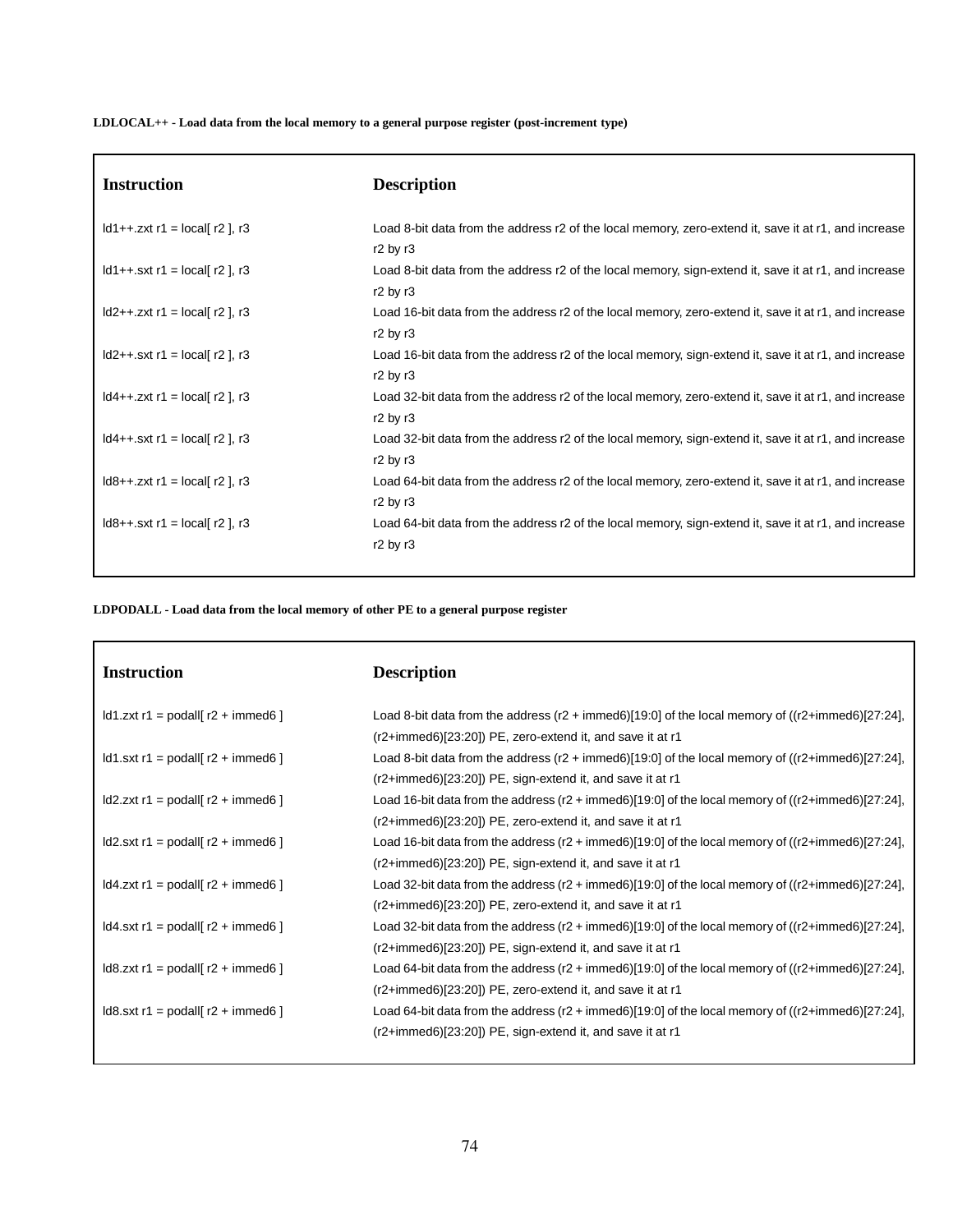LDPODALL++ - Load data from the local memory of other PE to a general purpose register (post-increment type)

| <b>Instruction</b>                                        | <b>Description</b>                                                                                         |
|-----------------------------------------------------------|------------------------------------------------------------------------------------------------------------|
| $\text{Id}1++$ .zxt r1 = podall $\lceil$ r2 $\rceil$ , r3 | Load 8-bit data from the address r2[19:0] of the local memory of ( $r2$ [27:24], $r2$ [23:20]) PE, zero-   |
|                                                           | extend it, save it at r1, and increase r2 by r3                                                            |
| $\text{Id}1++$ .sxt r1 = podall $\lceil$ r2 $\rceil$ , r3 | Load 8-bit data from the address $r2[19:0]$ of the local memory of ( $r2[27:24]$ , $r2[23:20]$ ) PE, sign- |
|                                                           | extend it, save it at r1, and increase r2 by r3                                                            |
| $\text{Id2++}.zxt r1 = \text{podall}$ r2, r3              | Load 16-bit data from the address r2[19:0] of the local memory of (r2[27:24], r2[23:20]) PE, zero-         |
|                                                           | extend it, save it at r1, and increase r2 by r3                                                            |
| $\text{Id2++}.sxt r1 = \text{podall}$ r2 ], r3            | Load 16-bit data from the address r2[19:0] of the local memory of (r2[27:24], r2[23:20]) PE, sign-         |
|                                                           | extend it, save it at r1, and increase r2 by r3                                                            |
| $\text{Id4++}.zxt r1 = \text{podall}$ r2 ], r3            | Load 32-bit data from the address r2[19:0] of the local memory of (r2[27:24], r2[23:20]) PE, zero-         |
|                                                           | extend it, save it at r1, and increase r2 by r3                                                            |
| $\text{Id4++}.sxt r1 = \text{podall}$ r2, r3              | Load 32-bit data from the address r2[19:0] of the local memory of ( $r2$ [27:24], $r2$ [23:20]) PE, sign-  |
|                                                           | extend it, save it at r1, and increase r2 by r3                                                            |
| $\frac{1}{8} + .2x$ t r1 = podall[ r2 ], r3               | Load 64-bit data from the address r2[19:0] of the local memory of ( $r2$ [27:24], $r2$ [23:20]) PE, zero-  |
|                                                           | extend it, save it at r1, and increase r2 by r3                                                            |
| $\text{Id8++}.sxt r1 = \text{podall}$ r2 ], r3            | Load 64-bit data from the address r2[19:0] of the local memory of ( $r2$ [27:24], $r2$ [23:20]) PE, sign-  |
|                                                           | extend it, save it at r1, and increase r2 by r3                                                            |

LDPODCOL - Load data from the local memory of other PE in the same column to a general purpose register

| <b>Instruction</b>                                             | <b>Description</b>                                                                                   |
|----------------------------------------------------------------|------------------------------------------------------------------------------------------------------|
| $\text{Id}1$ .zxt r1 = podcol[ r2 + immed6 ]                   | Load 8-bit data from the address ( $r2 + \text{immed6}$ )[19:0] of the local memory of the PE in the |
|                                                                | (r2+immed6)[27:24]th row and in the same column, zero-extend it, and save it at r1                   |
| $\text{Id}1.\text{sxt}$ r1 = podcol[ r2 + immed6 ]             | Load 8-bit data from the address ( $r2 + immed6$ )[19:0] of the local memory of the PE in the        |
|                                                                | (r2+immed6)[27:24]th row and in the same column, sign-extend it, and save it at r1                   |
| $\text{Id2}$ .zxt r1 = podcol[ r2 + immed6 ]                   | Load 16-bit data from the address (r2 + immed6)[19:0] of the local memory of the PE in the           |
|                                                                | (r2+immed6)[27:24]th row and in the same column, zero-extend it, and save it at r1                   |
| $\text{Id2.sxt r1} = \text{podcol}[\text{r2} + \text{immed6}]$ | Load 16-bit data from the address $(r2 + immed6)[19:0]$ of the local memory of the PE in the         |
|                                                                | (r2+immed6)[27:24]th row and in the same column, sign-extend it, and save it at r1                   |
| $\text{Id}4$ .zxt r1 = podcol[ r2 + immed6 ]                   | Load 32-bit data from the address $(r2 + immed6)[19:0]$ of the local memory of the PE in the         |
|                                                                | (r2+immed6)[27:24]th row and in the same column, zero-extend it, and save it at r1                   |
| $\text{Id}4.\text{sxt}$ r1 = podcol[ r2 + immed6 ]             | Load 32-bit data from the address $(r2 + immed6)[19:0]$ of the local memory of the PE in the         |
|                                                                | (r2+immed6)[27:24]th row and in the same column, sign-extend it, and save it at r1                   |
| $\text{Id8}.zxt r1 = \text{podcol}[r2 + \text{immed6}]$        | Load 64-bit data from the address $(r2 + immed6)[19:0]$ of the local memory of the PE in the         |
|                                                                | (r2+immed6)[27:24]th row and in the same column, zero-extend it, and save it at r1                   |
| $\text{Id8}.\text{sxt}$ r1 = podcol[ r2 + immed6 ]             | Load 64-bit data from the address $(r2 + immed6)[19:0]$ of the local memory of the PE in the         |
|                                                                | (r2+immed6)[27:24]th row and in the same column, sign-extend it, and save it at r1                   |
|                                                                |                                                                                                      |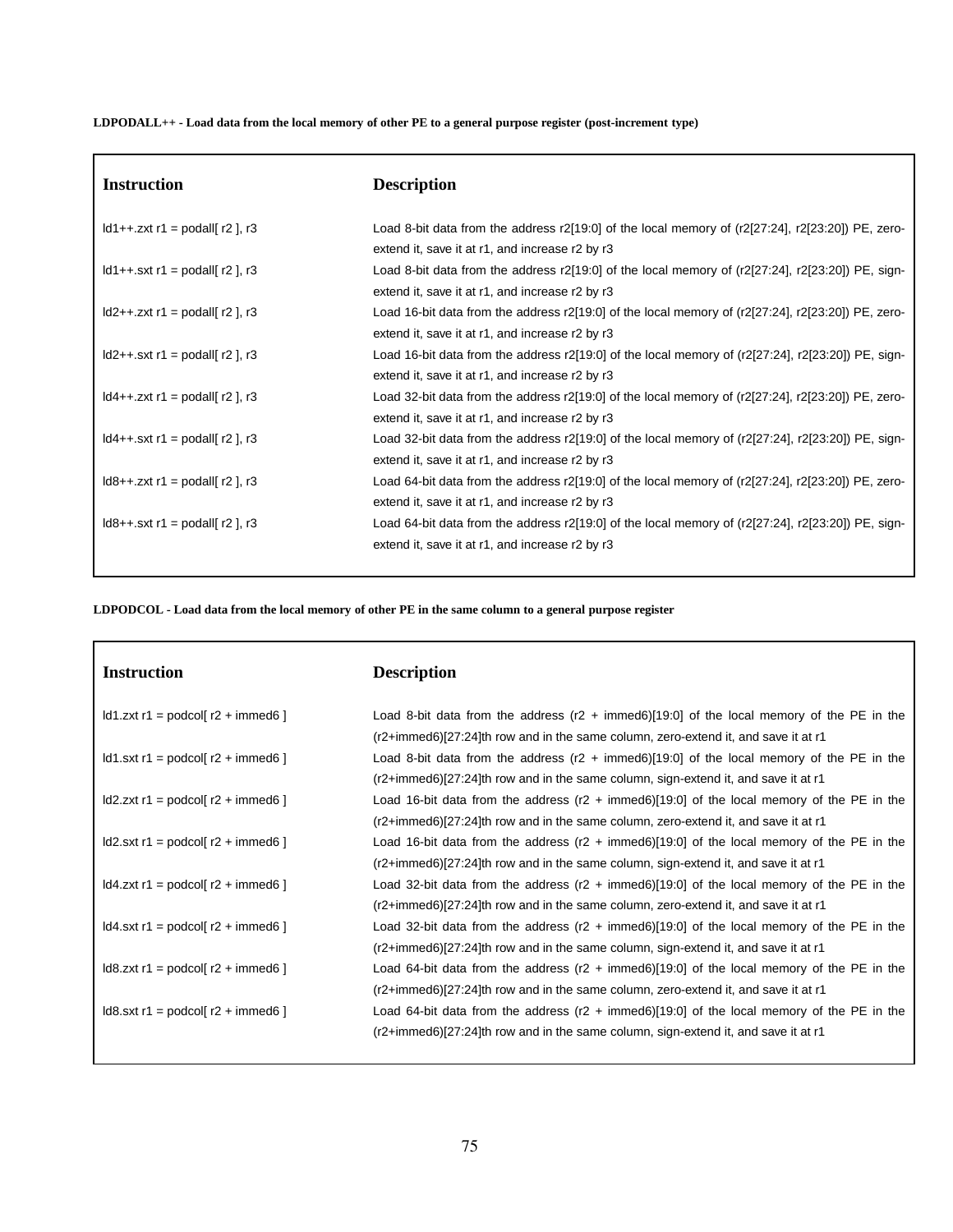LDPODCOL++ - Load data from the local memory of other PE in the same column to a general purpose register (post-increment type)

| <b>Instruction</b>                                          | <b>Description</b>                                                                                      |
|-------------------------------------------------------------|---------------------------------------------------------------------------------------------------------|
| $\text{Id}1++.$ zxt r1 = podcol[ r2 ], r3                   | Load 8-bit data from the address $r2[19:0]$ of the local memory of the PE in the $r2[27:24]$ th row and |
|                                                             | in the same column, zero-extend it, save it at r1, and increase r2 by r3                                |
| $\text{Id}1++$ .sxt r1 = podcol[ r2 ], r3                   | Load 8-bit data from the address $r2[19:0]$ of the local memory of the PE in the $r2[27:24]$ th row and |
|                                                             | in the same column, sign-extend it, save it at r1, and increase r2 by r3                                |
| $\text{Id2++}.zxt r1 = \text{podcol}[\ r2], r3$             | Load 16-bit data from the address $r2[19:0]$ of the local memory of the PE in the $r2[27:24]$ th row    |
|                                                             | and in the same column, zero-extend it, save it at r1, and increase r2 by r3                            |
| $\text{Id2++}.sxt r1 = \text{podcol}[\ r2], r3$             | Load 16-bit data from the address r2[19:0] of the local memory of the PE in the r2[27:24]th row         |
|                                                             | and in the same column, sign-extend it, save it at r1, and increase r2 by r3                            |
| $\text{Id4++}.zxt r1 = \text{podcol} \lceil r2 \rceil$ , r3 | Load 32-bit data from the address $r2[19:0]$ of the local memory of the PE in the $r2[27:24]$ th row    |
|                                                             | and in the same column, zero-extend it, save it at r1, and increase r2 by r3                            |
| $\text{Id4++}.sxt r1 = \text{podcol} \mid r2 \mid r3$       | Load 32-bit data from the address r2[19:0] of the local memory of the PE in the r2[27:24]th row         |
|                                                             | and in the same column, sign-extend it, save it at r1, and increase r2 by r3                            |
| $\text{Id8++}.$ zxt r1 = podcol[ r2 ], r3                   | Load 64-bit data from the address $r2[19:0]$ of the local memory of the PE in the $r2[27:24]$ th row    |
|                                                             | and in the same column, zero-extend it, save it at r1, and increase r2 by r3                            |
| $\text{Id8++}.sxt r1 = \text{podcol} \mid r2 \mid r3$       | Load 64-bit data from the address $r2[19:0]$ of the local memory of the PE in the $r2[27:24]$ th row    |
|                                                             | and in the same column, sign-extend it, save it at r1, and increase r2 by r3                            |

LDPODROW - Load data from the local memory of other PE in the same row to a general purpose register

| <b>Instruction</b>                                       | <b>Description</b>                                                                                         |
|----------------------------------------------------------|------------------------------------------------------------------------------------------------------------|
| $\text{Id}1$ .zxt r1 = podrow[ r2 + immed6 ]             | Load 8-bit data from the address $(r2 + \text{immed6})[19.0]$ of the local memory of the PE in the same    |
|                                                          | row and (r2+immed6)[23:20]th column, zero-extend it, and save it at r1                                     |
| $\text{Id}1.\text{sxt}$ r1 = podrow[ r2 + immed6 ]       | Load 8-bit data from the address ( $r2 + \text{immed6}$ )[19:0] of the local memory of the PE in the same  |
|                                                          | row and (r2+immed6)[23:20]th column, sign-extend it, and save it at r1                                     |
| $\text{Id2}$ .zxt r1 = podrow[ r2 + immed6 ]             | Load 16-bit data from the address ( $r2 + \text{immed6}$ )[19:0] of the local memory of the PE in the same |
|                                                          | row and (r2+immed6)[23:20]th column, zero-extend it, and save it at r1                                     |
| $\text{Id2.sxt r1} = \text{podrow}$ r2 + immed6 ]        | Load 16-bit data from the address ( $r2 + \text{immed6}$ )[19:0] of the local memory of the PE in the same |
|                                                          | row and (r2+immed6)[23:20]th column, sign-extend it, and save it at r1                                     |
| $\text{Id}4$ .zxt r1 = podrow[ r2 + immed6 ]             | Load 32-bit data from the address ( $r2 + \text{immed6}$ )[19:0] of the local memory of the PE in the same |
|                                                          | row and (r2+immed6)[23:20]th column, zero-extend it, and save it at r1                                     |
| $\text{Id}4.\text{sxt}$ r1 = podrow[ r2 + immed6 ]       | Load 32-bit data from the address ( $r2 + \text{immed6}$ )[19:0] of the local memory of the PE in the same |
|                                                          | row and (r2+immed6)[23:20]th column, sign-extend it, and save it at r1                                     |
| $\text{Id8}.zxt r1 = \text{podrow} [r2 + \text{immed6}]$ | Load 64-bit data from the address ( $r2 + \text{immed6}$ )[19:0] of the local memory of the PE in the same |
|                                                          | row and (r2+immed6)[23:20]th column, zero-extend it, and save it at r1                                     |
| $\text{Id8.txt}$ r1 = podrow[ r2 + immed6 ]              | Load 64-bit data from the address ( $r2 + \text{immed6}$ )[19:0] of the local memory of the PE in the same |
|                                                          | row and (r2+immed6)[23:20]th column, sign-extend it, and save it at r1                                     |
|                                                          |                                                                                                            |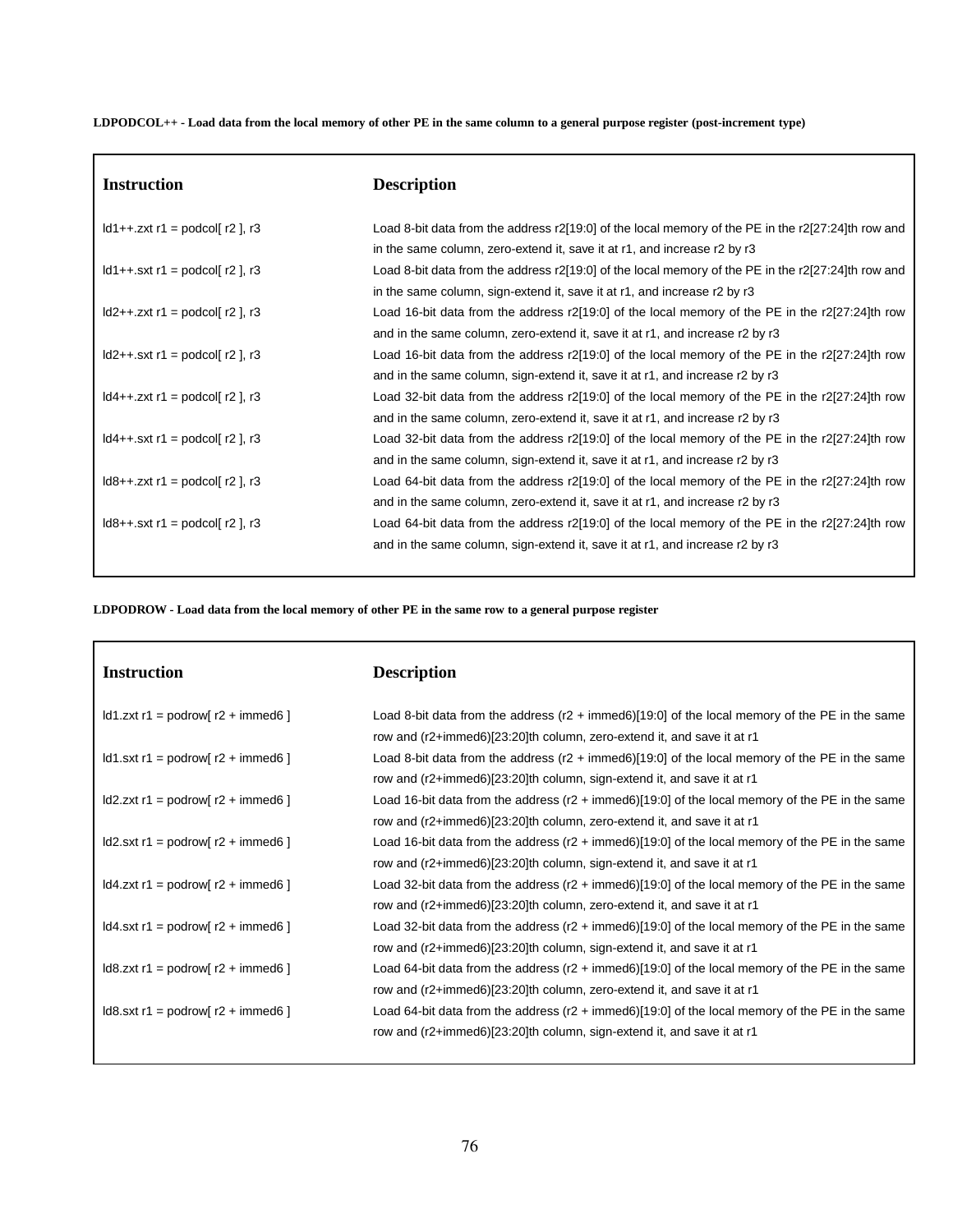LDPODROW++ - Load data from the local memory of other PE in the same row to a general purpose register (post-increment type)

| <b>Instruction</b>                                         | <b>Description</b>                                                                           |
|------------------------------------------------------------|----------------------------------------------------------------------------------------------|
| $\text{Id}1++$ .zxt r1 = podrow[r2], r3                    | Load 8-bit data from the address r2[19:0] of the local memory of the PE in the same row and  |
|                                                            | r2[23:20]th column, zero-extend it, save it at r1, and increase r2 by r3                     |
| $\text{Id}1++$ .sxt r1 = podrow[r2], r3                    | Load 8-bit data from the address r2[19:0] of the local memory of the PE in the same row and  |
|                                                            | r2[23:20]th column, sign-extend it, save it at r1, and increase r2 by r3                     |
| $\text{Id2++}.zxt r1 = \text{podrow}$ r2, r3               | Load 16-bit data from the address r2[19:0] of the local memory of the PE in the same row and |
|                                                            | r2[23:20]th column, zero-extend it, save it at r1, and increase r2 by r3                     |
| $\text{Id2++}.sxt r1 = \text{podrow}$ r2, $\text{ri}$ , r3 | Load 16-bit data from the address r2[19:0] of the local memory of the PE in the same row and |
|                                                            | r2[23:20]th column, sign-extend it, save it at r1, and increase r2 by r3                     |
| $\text{Id}4++$ .zxt r1 = podrow[ r2 ], r3                  | Load 32-bit data from the address r2[19:0] of the local memory of the PE in the same row and |
|                                                            | r2[23:20]th column, zero-extend it, save it at r1, and increase r2 by r3                     |
| $\text{Id4++}.sxt r1 = \text{podrow}$ r2 , r3              | Load 32-bit data from the address r2[19:0] of the local memory of the PE in the same row and |
|                                                            | r2[23:20]th column, sign-extend it, save it at r1, and increase r2 by r3                     |
| $\text{Id8++}.zxt r1 = \text{podrow}$ r2 ], r3             | Load 64-bit data from the address r2[19:0] of the local memory of the PE in the same row and |
|                                                            | r2[23:20]th column, zero-extend it, save it at r1, and increase r2 by r3                     |
| $\text{Id8++}. \text{sxt}$ r1 = podrow[ r2 ], r3           | Load 64-bit data from the address r2[19:0] of the local memory of the PE in the same row and |
|                                                            | r2[23:20]th column, sign-extend it, save it at r1, and increase r2 by r3                     |

**LDSYS - Load data from the system memory to a general purpose register**

 $\overline{\phantom{a}}$ 

| <b>Instruction</b>                                   | <b>Description</b>                                                                                                    |
|------------------------------------------------------|-----------------------------------------------------------------------------------------------------------------------|
| $\text{Id}1$ .zxt r1 = sys[ r2 + immed6 ]            | Load 8-bit data from the address (r2 + immed6) of the system memory, zero-extend it, and save it<br>at r1             |
| $\text{Id}1.\text{sxt}$ r1 = sys[ r2 + immed6 ]      | Load 8-bit data from the address ( $r2 + \text{immed}6$ ) of the system memory, sign-extend it, and save it<br>at r1  |
| $\text{Id2}$ .zxt r1 = sys[ r2 + immed6 ]            | Load 16-bit data from the address ( $r2 + \text{immed6}$ ) of the system memory, zero-extend it, and save<br>it at r1 |
| $\text{Id2.txt}$ r1 = sys[ r2 + immed6 ]             | Load 16-bit data from the address (r2 + immed6) of the system memory, sign-extend it, and save<br>it at r1            |
| $\text{Id}4$ .zxt r1 = sys[ r2 + immed6 ]            | Load 32-bit data from the address ( $r2 + \text{immed6}$ ) of the system memory, zero-extend it, and save<br>it at r1 |
| $\text{Id}4.\text{sxt}$ r1 = sys[ r2 + immed6 ]      | Load 32-bit data from the address (r2 + immed6) of the system memory, sign-extend it, and save<br>it at r1            |
| $\text{Id8}.zxt r1 = \text{sys}[r2 + \text{immed6}]$ | Load 64-bit data from the address ( $r2 + i$ mmed 6) of the system memory, zero-extend it, and save<br>it at r1       |
| $\text{Id8}.\text{sxt}$ r1 = sys[ r2 + immed6 ]      | Load 64-bit data from the address ( $r2 + \text{immed6}$ ) of the system memory, sign-extend it, and save<br>it at r1 |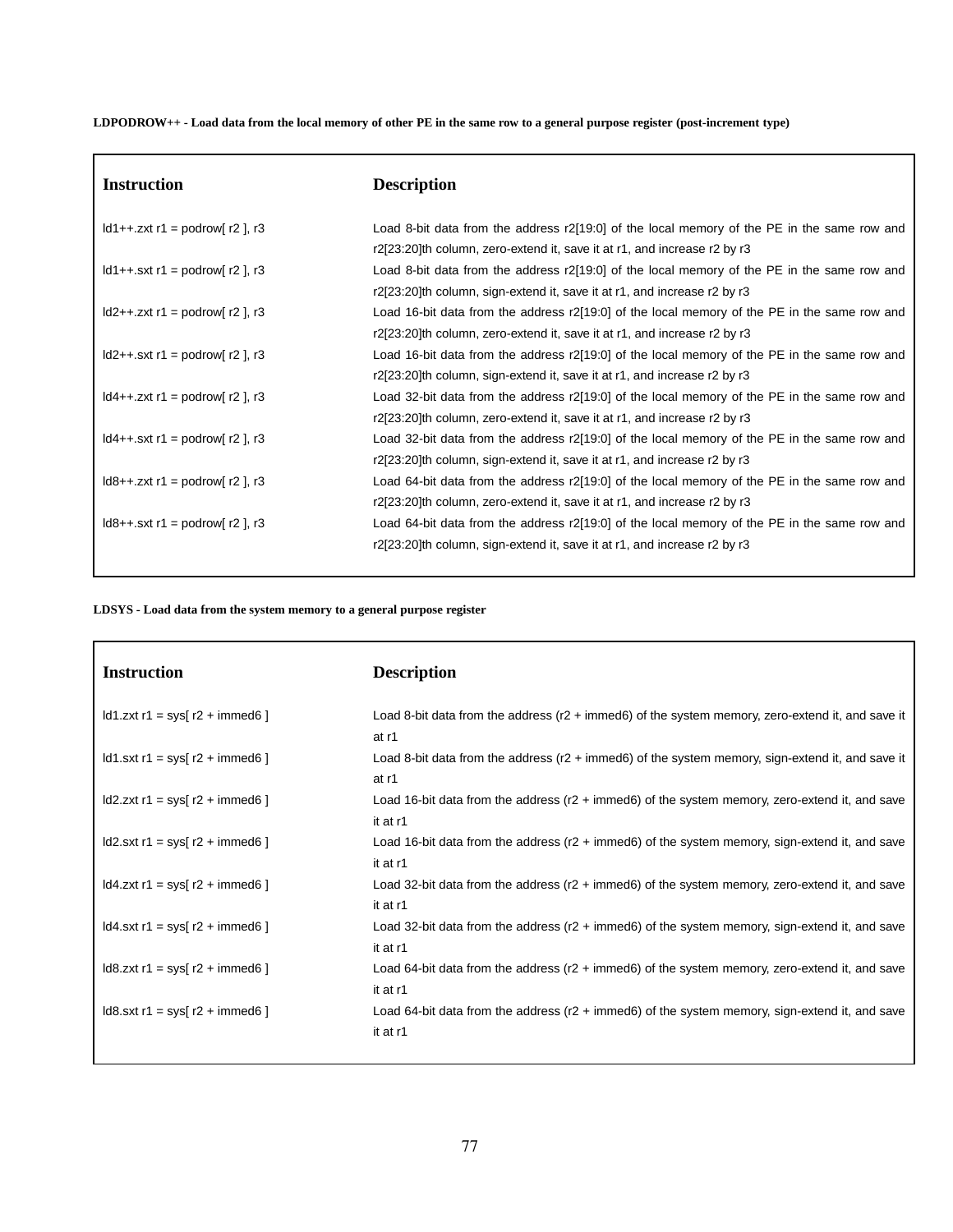**LDSYS++ - Load data from the system memory to a general purpose register (post-increment type)**

| <b>Instruction</b>                         | <b>Description</b>                                                                                                                        |
|--------------------------------------------|-------------------------------------------------------------------------------------------------------------------------------------------|
| $1d1++.zxt$ r1 = sys[ r2 ], r3             | Load 8-bit data from the address r2 of the system memory, zero-extend it, save it at r1, and increase<br>$r2$ by $r3$                     |
| $1 d1 + 1 sxt$ r1 = sys[ r2 ], r3          | Load 8-bit data from the address r2 of the system memory, sign-extend it, save it at r1, and increase<br>r <sub>2</sub> by r <sub>3</sub> |
| $\text{Id2++}.zxt r1 = \text{sys}[r2], r3$ | Load 16-bit data from the address r2 of the system memory, zero-extend it, save it at r1, and<br>increase r2 by r3                        |
| $\text{Id2++}.sxt r1 = \text{sys}[r2], r3$ | Load 16-bit data from the address r2 of the system memory, sign-extend it, save it at r1, and<br>increase r2 by r3                        |
| $1 d4++. zxt r1 = sys[r2], r3$             | Load 32-bit data from the address r2 of the system memory, zero-extend it, save it at r1, and<br>increase r2 by r3                        |
| $1 d4++ . sxt r1 = sys[ r2 ], r3$          | Load 32-bit data from the address r2 of the system memory, sign-extend it, save it at r1, and<br>increase r2 by r3                        |
| $1d8++.zxt r1 = sys[ r2 ], r3$             | Load 64-bit data from the address r2 of the system memory, zero-extend it, save it at r1, and<br>increase r2 by r3                        |
| $1 d8++ . sxt r1 = sys[ r2 ], r3$          | Load 64-bit data from the address r2 of the system memory, sign-extend it, save it at r1, and<br>increase r2 by r3                        |

**LDXMMLOCAL - Load data from the local memory to a XMM register**

| <b>Instruction</b> |  |
|--------------------|--|
|                    |  |

## **Instruction Description**

ldxmm1.scalar xmm1 = local[ r2 + immed6 ] Load 8-bit data from the address (r2 + immed6) of the local memory, and save it at xmm1 ldxmm2.scalar xmm1 = local[ r2 + immed6 ] Load 16-bit data from the address (r2 + immed6) of the local memory, and save it at xmm1 ldxmm4.scalar xmm1 = local[ r2 + immed6 ] Load 32-bit data from the address (r2 + immed6) of the local memory, and save it at xmm1 ldxmm8.scalar xmm1 = local[ r2 + immed6 ] Load 64-bit data from the address (r2 + immed6) of the local memory, and save it at xmm1 ldxmm.pack r1 = local[ r2 + immed6 ] Load 128-bit data from the address (r2 + immed6) of the local memory, and save it at xmm1

**LDXMMLOCAL++ - Load data from the local memory to a XMM register (post-increment type)**

# **Instruction Description**

ldxmm1++.scalar xmm1 = local[ r2 ], r3 Load 8-bit data from the address r2 of the local memory, save it at xmm1, and increase r2 by r3 ldxmm2++.scalar xmm1 = local[ r2 ], r3 Load 16-bit data from the address r2 of the local memory, save it at xmm1, and increase r2 by r3 ldxmm4++.scalar xmm1 = local[ r2 ], r3 Load 32-bit data from the address r2 of the local memory, save it at xmm1, and increase r2 by r3 ldxmm8++.scalar xmm1 = local[ r2 ], r3 Load 64-bit data from the address r2 of the local memory, save it at xmm1, and increase r2 by r3 ldxmm++.pack xmm1 = local[ r2 ], r3 Load 64-bit data from the address r2 of the local memory, save it at xmm1, and increase r2 by r3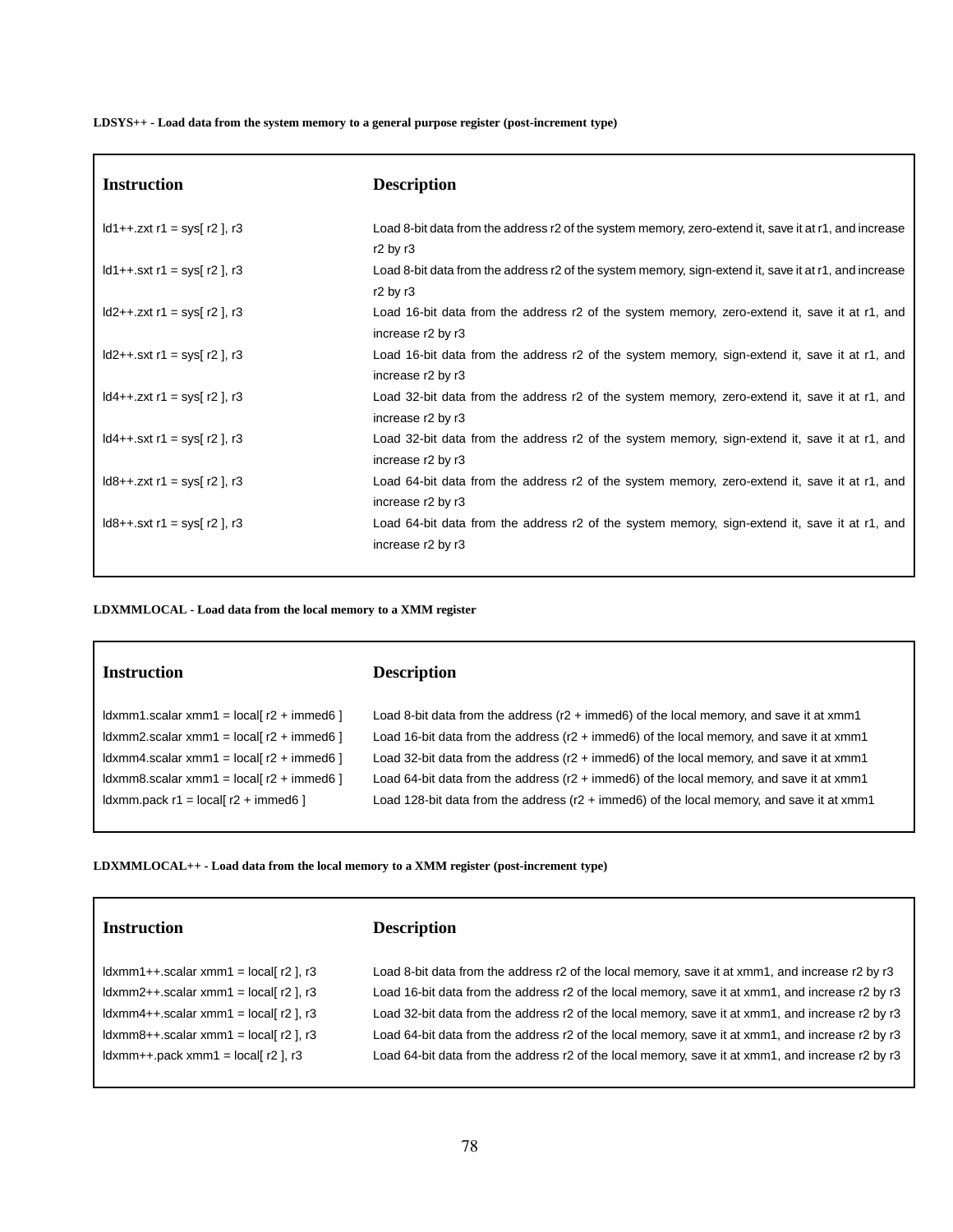# **LDXMMPODALL - Load data from the local memory of other PE to a XMM register**

| <b>Instruction</b>                                       | <b>Description</b>                                                                                                                                                     |
|----------------------------------------------------------|------------------------------------------------------------------------------------------------------------------------------------------------------------------------|
| $\lambda$ ldxmm1.scalar xmm1 = podall r2 + immed6 1      | Load 8-bit data from the address (r2 + immed6)[19:0] of the local memory of ((r2+immed6)[27:24],<br>$(r2+immed6)[23:20]$ PE, and save it at xmm1                       |
| $\frac{1}{2}$ dxmm2.scalar xmm1 = podall[r2 + immed6]    | Load 16-bit data from the address (r2 + immed6)[19:0] of the local memory of ((r2+immed6)[27:24],<br>$(r2+immed6)[23:20]$ PE, and save it at xmm1                      |
| $\lambda$ ldxmm4.scalar xmm1 = podall r2 + immed6 1      | Load 32-bit data from the address $(r2 + \text{immed6})[19:0]$ of the local memory of $((r2 + \text{immed6})[27:24],$<br>$(r2+immed6)[23:20])$ PE, and save it at xmm1 |
| $\frac{1}{2}$ ldxmm8.scalar xmm1 = podall[ r2 + immed6 ] | Load 64-bit data from the address (r2 + immed6)[19:0] of the local memory of ((r2+immed6)[27:24],<br>$(r2+immed6)[23:20]$ PE, and save it at xmm1                      |
| $\frac{1}{2}$ dxmm.pack xmm1 = podall r2 + immed6 1      | Load 64-bit data from the address (r2 + immed6)[19:0] of the local memory of ((r2+immed6)[27:24],<br>$(r2+immed6)[23:20]$ PE, and save it at xmm1                      |

**LDXMMPODALL++ - Load data from the local memory of other PE to a XMM register (post-increment type)**

| <b>Instruction</b>                                                                                                                                                                                                                                            | <b>Description</b>                                                                                                                            |
|---------------------------------------------------------------------------------------------------------------------------------------------------------------------------------------------------------------------------------------------------------------|-----------------------------------------------------------------------------------------------------------------------------------------------|
| $\lfloor \frac{1}{2} \rfloor$ , $\lfloor \frac{1}{2} \rfloor$ , $\lfloor \frac{1}{2} \rfloor$ , $\lfloor \frac{1}{2} \rfloor$ , $\lfloor \frac{1}{2} \rfloor$ , $\lfloor \frac{1}{2} \rfloor$ , $\lfloor \frac{1}{2} \rfloor$ , $\lfloor \frac{1}{2} \rfloor$ | Load 8-bit data from the address r2[19:0] of the local memory of (r2[27:24], r2[23:20]) PE, save it<br>at xmm1, and increase r2 by r3         |
| $\lfloor \frac{d}{dx} \right $ = $\lfloor \frac{d}{dx} \rfloor$ , r3                                                                                                                                                                                          | Load 16-bit data from the address $r2[19:0]$ of the local memory of $(r2[27:24]$ , $r2[23:20])$ PE, save<br>it at xmm1, and increase r2 by r3 |
| $\lfloor \frac{1}{2} \rfloor$ , $\lfloor \frac{1}{2} \rfloor$ , $\lfloor \frac{1}{2} \rfloor$ , $\lfloor \frac{1}{2} \rfloor$ , $\lfloor \frac{1}{2} \rfloor$ , $\lfloor \frac{1}{2} \rfloor$ , $\lfloor \frac{1}{2} \rfloor$ , $\lfloor \frac{1}{2} \rfloor$ | Load 32-bit data from the address $r2[19:0]$ of the local memory of $(r2[27:24]$ , $r2[23:20])$ PE, save<br>it at xmm1, and increase r2 by r3 |
| $\lfloor \frac{1}{2} \rfloor$ , $\lfloor \frac{1}{2} \rfloor$ , $\lfloor \frac{1}{2} \rfloor$ , $\lfloor \frac{1}{2} \rfloor$ , $\lfloor \frac{1}{2} \rfloor$ , $\lfloor \frac{1}{2} \rfloor$ , $\lfloor \frac{1}{2} \rfloor$ , $\lfloor \frac{1}{2} \rfloor$ | Load 64-bit data from the address $r2[19:0]$ of the local memory of $(r2[27:24]$ , $r2[23:20])$ PE, save<br>it at xmm1, and increase r2 by r3 |
| $\lfloor \frac{1}{2} \rfloor$ , $\lfloor \frac{1}{2} \rfloor$ , $\lfloor \frac{1}{2} \rfloor$ , $\lfloor \frac{1}{2} \rfloor$ , $\lfloor \frac{1}{2} \rfloor$ , $\lfloor \frac{1}{2} \rfloor$                                                                 | Load 64-bit data from the address $r2[19:0]$ of the local memory of $(r2[27:24]$ , $r2[23:20])$ PE, save<br>it at xmm1, and increase r2 by r3 |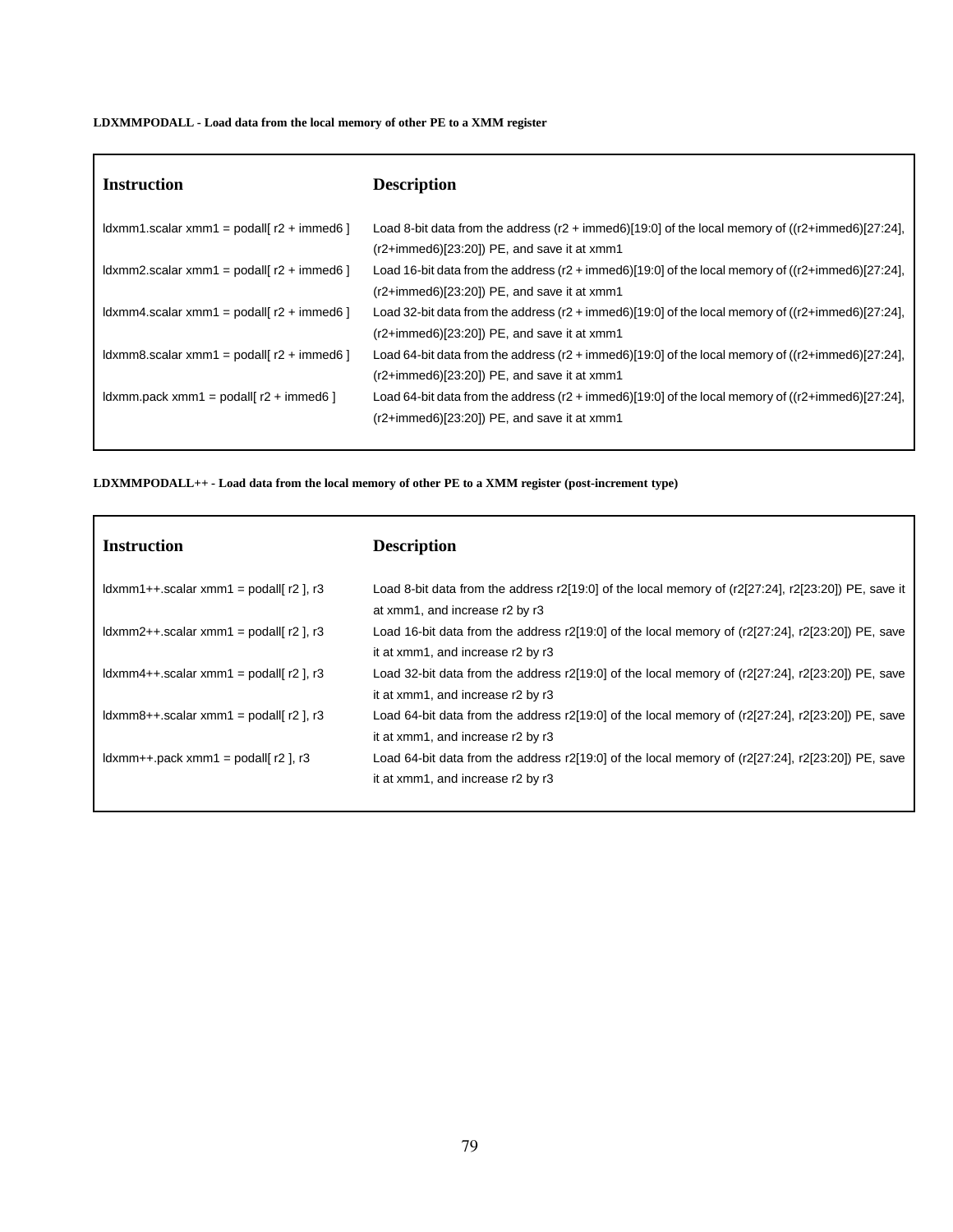# LDXMMPODCOL - Load data from the local memory of other PE in the same column to a XMM register

| <b>Instruction</b>                                                                                                                                                                                                                                                                                                                                                                                                                                                                                                                                          | <b>Description</b>                                                                                    |
|-------------------------------------------------------------------------------------------------------------------------------------------------------------------------------------------------------------------------------------------------------------------------------------------------------------------------------------------------------------------------------------------------------------------------------------------------------------------------------------------------------------------------------------------------------------|-------------------------------------------------------------------------------------------------------|
| $\lfloor \frac{\mathrm{d}}{\mathrm{d}} \times \mathrm{d} \cdot \mathrm{d} \cdot \mathrm{d} \cdot \mathrm{d} \cdot \mathrm{d} \cdot \mathrm{d} \cdot \mathrm{d} \cdot \mathrm{d} \cdot \mathrm{d} \cdot \mathrm{d} \cdot \mathrm{d} \cdot \mathrm{d} \cdot \mathrm{d} \cdot \mathrm{d} \cdot \mathrm{d} \cdot \mathrm{d} \cdot \mathrm{d} \cdot \mathrm{d} \cdot \mathrm{d} \cdot \mathrm{d} \cdot \mathrm{d} \cdot \mathrm{d} \cdot \mathrm{d} \cdot \mathrm{d} \cdot \mathrm{d} \cdot \mathrm{d} \cdot \mathrm{d} \cdot \mathrm{d} \cdot \mathrm{d} \cdot$ | Load 8-bit data from the address $(r2 + immed6)[19:0]$ of the local memory of the PE in the           |
|                                                                                                                                                                                                                                                                                                                                                                                                                                                                                                                                                             | $(r2+immed6)[27:24]$ th row and in the same column, and save it at xmm1                               |
| $\lfloor \frac{\mathrm{d}}{\mathrm{d}} \times \mathrm{d} \cdot \mathrm{d} \cdot \mathrm{d} \cdot \mathrm{d} \cdot \mathrm{d} \cdot \mathrm{d} \cdot \mathrm{d} \cdot \mathrm{d} \cdot \mathrm{d} \cdot \mathrm{d} \cdot \mathrm{d} \cdot \mathrm{d} \cdot \mathrm{d} \cdot \mathrm{d} \cdot \mathrm{d} \cdot \mathrm{d} \cdot \mathrm{d} \cdot \mathrm{d} \cdot \mathrm{d} \cdot \mathrm{d} \cdot \mathrm{d} \cdot \mathrm{d} \cdot \mathrm{d} \cdot \mathrm{d} \cdot \mathrm{d} \cdot \mathrm{d} \cdot \mathrm{d} \cdot \mathrm{d} \cdot \mathrm{d} \cdot$ | Load 16-bit data from the address $(r2 + immed6)[19:0]$ of the local memory of the PE in the          |
|                                                                                                                                                                                                                                                                                                                                                                                                                                                                                                                                                             | $(r2+immed6)[27:24]$ th row and in the same column, and save it at xmm1                               |
| $\lfloor \frac{\mathrm{d}}{\mathrm{d}} \times \mathrm{d} \cdot \mathrm{d} \cdot \mathrm{d} \cdot \mathrm{d} \cdot \mathrm{d} \cdot \mathrm{d} \cdot \mathrm{d} \cdot \mathrm{d} \cdot \mathrm{d} \cdot \mathrm{d} \cdot \mathrm{d} \cdot \mathrm{d} \cdot \mathrm{d} \cdot \mathrm{d} \cdot \mathrm{d} \cdot \mathrm{d} \cdot \mathrm{d} \cdot \mathrm{d} \cdot \mathrm{d} \cdot \mathrm{d} \cdot \mathrm{d} \cdot \mathrm{d} \cdot \mathrm{d} \cdot \mathrm{d} \cdot \mathrm{d} \cdot \mathrm{d} \cdot \mathrm{d} \cdot \mathrm{d} \cdot \mathrm{d} \cdot$ | Load 32-bit data from the address $(r2 + immed6)[19:0]$ of the local memory of the PE in the          |
|                                                                                                                                                                                                                                                                                                                                                                                                                                                                                                                                                             | $(r2+immed6)[27:24]$ th row and in the same column, and save it at xmm1                               |
| $\lambda$ ldxmm8.scalar xmm1 = podcol $r^2$ + immed6 1                                                                                                                                                                                                                                                                                                                                                                                                                                                                                                      | Load 64-bit data from the address ( $r2 + \text{immed6}$ )[19:0] of the local memory of the PE in the |
|                                                                                                                                                                                                                                                                                                                                                                                                                                                                                                                                                             | $(r2+immed6)[27:24]$ th row and in the same column, and save it at xmm1                               |
| $\lambda$ ldxmm.pack xmm1 = podcol[ $r2 + \lambda$ immed6]                                                                                                                                                                                                                                                                                                                                                                                                                                                                                                  | Load 64-bit data from the address $(r2 + immed6)[19:0]$ of the local memory of the PE in the          |
|                                                                                                                                                                                                                                                                                                                                                                                                                                                                                                                                                             | $(r2+immed6)[27:24]$ th row and in the same column, and save it at xmm1                               |
|                                                                                                                                                                                                                                                                                                                                                                                                                                                                                                                                                             |                                                                                                       |

LDXMMPODCOL++ - Load data from the local memory of other PE in the same column to a XMM register (post-increment type)

| <b>Instruction</b>                                                                                                                                                                                                            | <b>Description</b>                                                                                                                                                     |
|-------------------------------------------------------------------------------------------------------------------------------------------------------------------------------------------------------------------------------|------------------------------------------------------------------------------------------------------------------------------------------------------------------------|
| $\lambda$ dxmm1++.scalar xmm1 = podcol[ r2 ], r3                                                                                                                                                                              | Load 8-bit data from the address r2[19:0] of the local memory of the PE in the r2[27:24]th row and<br>in the same column, save it at xmm1, and increase r2 by r3       |
| $\frac{1}{2}$ , $\frac{1}{2}$ , $\frac{1}{2}$ , $\frac{1}{2}$ , $\frac{1}{2}$ , $\frac{1}{2}$ , $\frac{1}{2}$ , $\frac{1}{2}$ , $\frac{1}{2}$ , $\frac{1}{2}$                                                                 | Load 16-bit data from the address $r2[19:0]$ of the local memory of the PE in the $r2[27:24]$ th row<br>and in the same column, save it at xmm1, and increase r2 by r3 |
| $\lfloor \frac{1}{2} \rfloor$ , $\lfloor \frac{1}{2} \rfloor$ , $\lfloor \frac{1}{2} \rfloor$ , $\lfloor \frac{1}{2} \rfloor$ , $\lfloor \frac{1}{2} \rfloor$ , $\lfloor \frac{1}{2} \rfloor$ , $\lfloor \frac{1}{2} \rfloor$ | Load 32-bit data from the address $r2[19:0]$ of the local memory of the PE in the $r2[27:24]$ th row<br>and in the same column, save it at xmm1, and increase r2 by r3 |
| $\lfloor \frac{d}{dx} \right $ = $\lfloor \frac{d}{dx} \rfloor$ , r3                                                                                                                                                          | Load 64-bit data from the address $r2[19.0]$ of the local memory of the PE in the $r2[27.24]$ th row<br>and in the same column, save it at xmm1, and increase r2 by r3 |
| $\lfloor \frac{1}{2} \rfloor$ , $\lfloor \frac{1}{2} \rfloor$ , $\lfloor \frac{1}{2} \rfloor$ , $\lfloor \frac{1}{2} \rfloor$ , $\lfloor \frac{1}{2} \rfloor$ , $\lfloor \frac{1}{2} \rfloor$ , $\lfloor \frac{1}{2} \rfloor$ | Load 64-bit data from the address $r2[19:0]$ of the local memory of the PE in the $r2[27:24]$ th row<br>and in the same column, save it at xmm1, and increase r2 by r3 |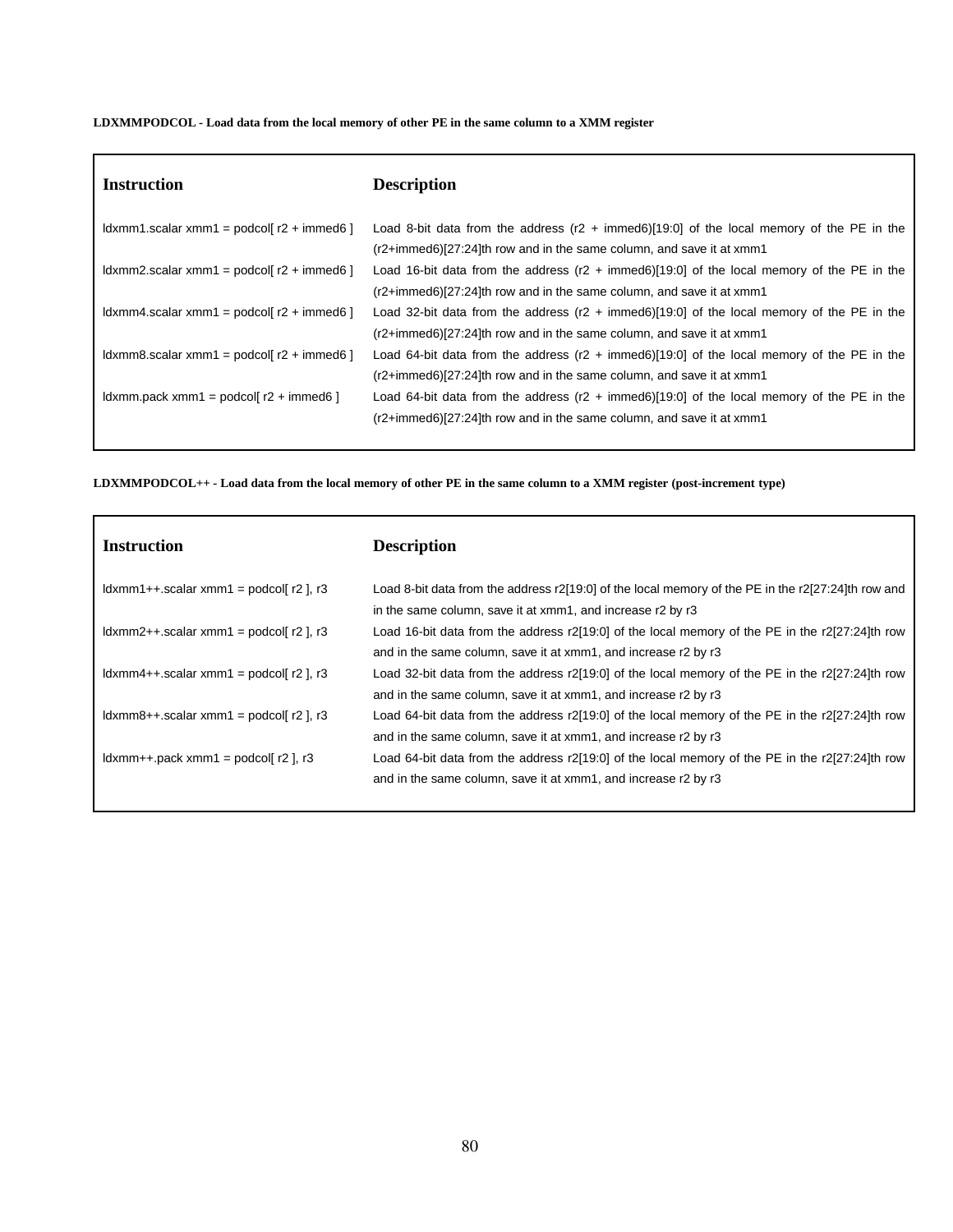#### **LDXMMPODROW - Load data from the local memory of other PE in the same row to a XMM register**

| <b>Instruction</b>                                                                                                                                                                                                                                                                                                                                                                                                                                                                                                                                          | <b>Description</b>                                                                                                                                                     |
|-------------------------------------------------------------------------------------------------------------------------------------------------------------------------------------------------------------------------------------------------------------------------------------------------------------------------------------------------------------------------------------------------------------------------------------------------------------------------------------------------------------------------------------------------------------|------------------------------------------------------------------------------------------------------------------------------------------------------------------------|
| $\frac{1}{2}$ dxmm1.scalar xmm1 = podrow $r^2$ + immed6 $\frac{1}{2}$                                                                                                                                                                                                                                                                                                                                                                                                                                                                                       | Load 8-bit data from the address ( $r2 + \text{immed6}$ )[19:0] of the local memory of the PE in the same<br>row and (r2+immed6)[23:20]th column, and save it at xmm1  |
| $\frac{1}{2}$ dxmm2.scalar xmm1 = podrow $r^2$ + immed6 $\frac{1}{2}$                                                                                                                                                                                                                                                                                                                                                                                                                                                                                       | Load 16-bit data from the address ( $r2 + \text{immed6}$ )[19:0] of the local memory of the PE in the same<br>row and (r2+immed6)[23:20]th column, and save it at xmm1 |
| $ldxmm4.scalar xmm1 = podrow[ r2 + immedi6 ]$                                                                                                                                                                                                                                                                                                                                                                                                                                                                                                               | Load 32-bit data from the address $(r2 + i m \cdot 66)[19:0]$ of the local memory of the PE in the same<br>row and (r2+immed6)[23:20]th column, and save it at xmm1    |
| $\frac{1}{2}$ dxmm8.scalar xmm1 = podrow[r2 + immed6]                                                                                                                                                                                                                                                                                                                                                                                                                                                                                                       | Load 64-bit data from the address ( $r2 + \text{immed6}$ )[19:0] of the local memory of the PE in the same<br>row and (r2+immed6)[23:20]th column, and save it at xmm1 |
| $\lfloor \frac{\mathrm{d}}{\mathrm{d}} \times \mathrm{d} \cdot \mathrm{d} \cdot \mathrm{d} \cdot \mathrm{d} \cdot \mathrm{d} \cdot \mathrm{d} \cdot \mathrm{d} \cdot \mathrm{d} \cdot \mathrm{d} \cdot \mathrm{d} \cdot \mathrm{d} \cdot \mathrm{d} \cdot \mathrm{d} \cdot \mathrm{d} \cdot \mathrm{d} \cdot \mathrm{d} \cdot \mathrm{d} \cdot \mathrm{d} \cdot \mathrm{d} \cdot \mathrm{d} \cdot \mathrm{d} \cdot \mathrm{d} \cdot \mathrm{d} \cdot \mathrm{d} \cdot \mathrm{d} \cdot \mathrm{d} \cdot \mathrm{d} \cdot \mathrm{d} \cdot \mathrm{d} \cdot$ | Load 64-bit data from the address ( $r2 + \text{immed6}$ )[19:0] of the local memory of the PE in the same<br>row and (r2+immed6)[23:20]th column, and save it at xmm1 |

LDXMMPODROW++ - Load data from the local memory of other PE in the same row to a XMM register (post-increment type)

| <b>Instruction</b>                                                                                                                                                                                                                                            | <b>Description</b>                                                                           |
|---------------------------------------------------------------------------------------------------------------------------------------------------------------------------------------------------------------------------------------------------------------|----------------------------------------------------------------------------------------------|
| $\lambda$ dxmm1++.scalar xmm1 = podrow $\alpha$   $\alpha$   $\alpha$                                                                                                                                                                                         | Load 8-bit data from the address r2[19:0] of the local memory of the PE in the same row and  |
|                                                                                                                                                                                                                                                               | r2[23:20]th column, save it at xmm1, and increase r2 by r3                                   |
| $\frac{1}{2}$ , $\frac{1}{2}$ , $\frac{1}{2}$ , $\frac{1}{2}$ , $\frac{1}{2}$ , $\frac{1}{2}$ , $\frac{1}{2}$ , $\frac{1}{2}$ , $\frac{1}{2}$ , $\frac{1}{2}$                                                                                                 | Load 16-bit data from the address r2[19:0] of the local memory of the PE in the same row and |
|                                                                                                                                                                                                                                                               | r2[23:20]th column, save it at xmm1, and increase r2 by r3                                   |
| $\lfloor \frac{1}{2} \rfloor$ , $\lfloor \frac{1}{2} \rfloor$ , $\lfloor \frac{1}{2} \rfloor$ , $\lfloor \frac{1}{2} \rfloor$ , $\lfloor \frac{1}{2} \rfloor$ , $\lfloor \frac{1}{2} \rfloor$ , $\lfloor \frac{1}{2} \rfloor$ , $\lfloor \frac{1}{2} \rfloor$ | Load 32-bit data from the address r2[19:0] of the local memory of the PE in the same row and |
|                                                                                                                                                                                                                                                               | r2[23:20]th column, save it at xmm1, and increase r2 by r3                                   |
| $\frac{1}{2}$ , $\frac{1}{2}$ , $\frac{1}{2}$ , $\frac{1}{2}$ , $\frac{1}{2}$ , $\frac{1}{2}$ , $\frac{1}{2}$ , $\frac{1}{2}$ , $\frac{1}{2}$ , $\frac{1}{2}$                                                                                                 | Load 64-bit data from the address r2[19:0] of the local memory of the PE in the same row and |
|                                                                                                                                                                                                                                                               | r2[23:20]th column, save it at xmm1, and increase r2 by r3                                   |
| $\lambda$ dxmm++.pack xmm1 = podrow $r$ 2 $\lambda$ , r3                                                                                                                                                                                                      | Load 64-bit data from the address r2[19:0] of the local memory of the PE in the same row and |
|                                                                                                                                                                                                                                                               | r2[23:20]th column, save it at xmm1, and increase r2 by r3                                   |

**LDXMMSYS - Load data from the system memory to a XMM register**

| <b>Instruction</b> |
|--------------------|
|--------------------|

# **Instruction Description**

ldxmm1.scalar xmm1 = sys[ r2 + immed6 ] Load 8-bit data from the address (r2 + immed6) of the system memory, and save it at xmm1 ldxmm2.scalar xmm1 = sys[ r2 + immed6 ] Load 16-bit data from the address (r2 + immed6) of the system memory, and save it at xmm1 ldxmm4.scalar xmm1 = sys[ r2 + immed6 ] Load 32-bit data from the address (r2 + immed6) of the system memory, and save it at xmm1 ldxmm8.scalar xmm1 = sys[ r2 + immed6 ] Load 64-bit data from the address (r2 + immed6) of the system memory, and save it at xmm1 ldxmm.pack xmm1 = sys[ r2 + immed6 ] Load 128-bit data from the address (r2 + immed6) of the system memory, and save it at xmm1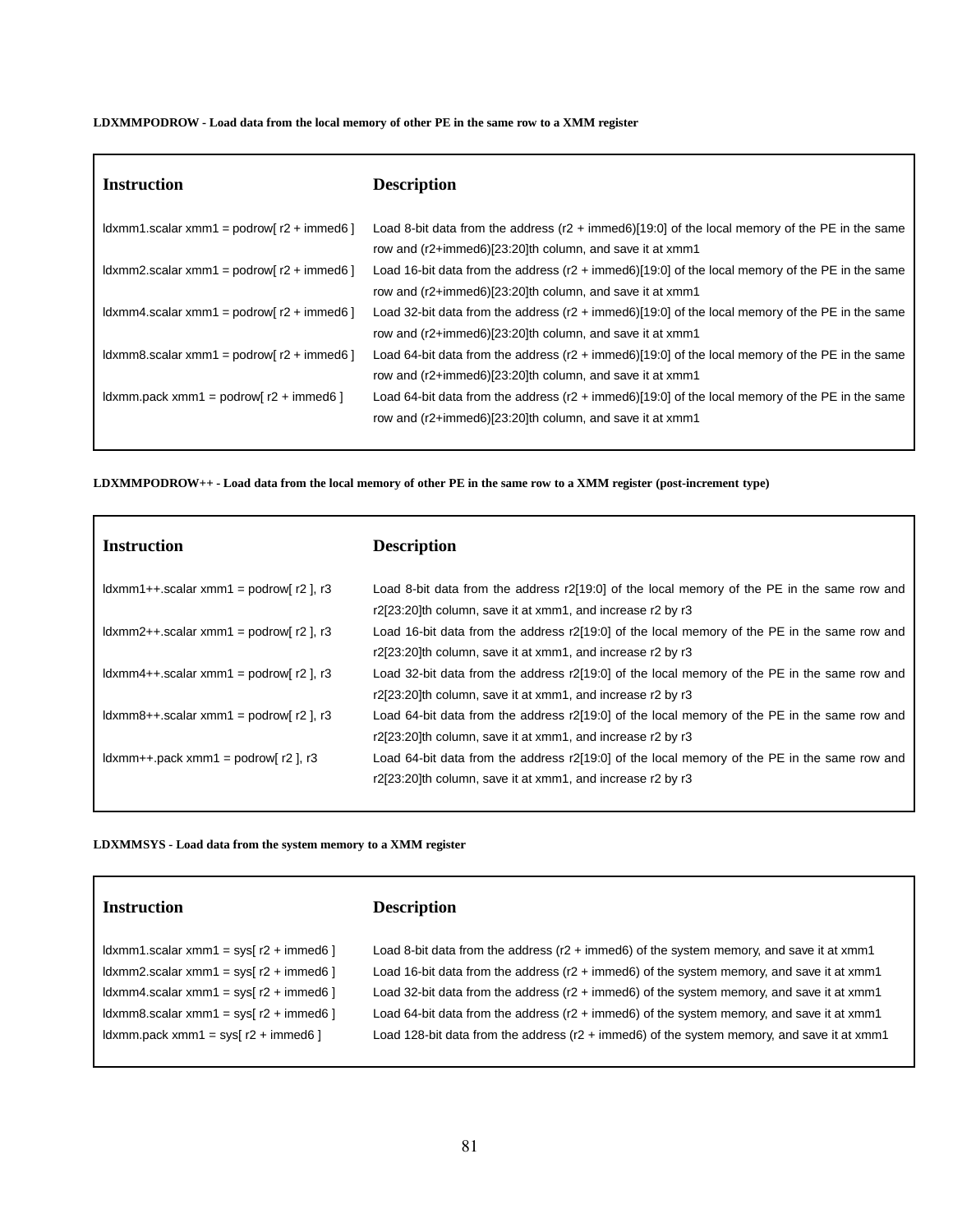**LDXMMSYS++ - Load data from the system memory to a XMM register (post-increment type)**

| <b>Instruction</b>                                                                                                                                                                                                            | <b>Description</b>                                                                                   |
|-------------------------------------------------------------------------------------------------------------------------------------------------------------------------------------------------------------------------------|------------------------------------------------------------------------------------------------------|
| $\lambda$ dxmm1++.scalar xmm1 = sys[ r2 ], r3                                                                                                                                                                                 | Load 8-bit data from the address r2 of the system memory, save it at xmm1, and increase r2 by r3     |
| $\frac{1}{2}$ dxmm2++.scalar xmm1 = sys[ r2 ], r3                                                                                                                                                                             | Load 16-bit data from the address r2 of the system memory, save it at xmm1, and increase r2 by<br>r3 |
| $\lambda$ dxmm4++.scalar xmm1 = sys $\alpha$ r2 $\lambda$ , r3                                                                                                                                                                | Load 32-bit data from the address r2 of the system memory, save it at xmm1, and increase r2 by<br>r3 |
| $ldxmm8++.scalar xmm1 = sys[ r2 ], r3$                                                                                                                                                                                        | Load 64-bit data from the address r2 of the system memory, save it at xmm1, and increase r2 by<br>r3 |
| $\lfloor \frac{1}{2} \rfloor$   $\lfloor \frac{1}{2} \rfloor$   $\lfloor \frac{1}{2} \rfloor$   $\lfloor \frac{1}{2} \rfloor$   $\lfloor \frac{1}{2} \rfloor$   $\lfloor \frac{1}{2} \rfloor$   $\lfloor \frac{1}{2} \rfloor$ | Load 64-bit data from the address r2 of the system memory, save it at xmm1, and increase r2 by<br>r3 |

**MOVAR - Get or set a AR register value**

| <b>Instruction</b> | <b>Description</b>                 |
|--------------------|------------------------------------|
| mov $8$ r1 = ar2   | Copy a register value of ar2 to r1 |
| mov $8$ ar1 = r2   | Copy a register value of r2 to ar1 |
|                    |                                    |

# **POPMASK - Shift the mask register to left 1 bit**

| <b>Instruction</b> | <b>Description</b>                    |
|--------------------|---------------------------------------|
| popmask            | Shift the mask register to left 1 bit |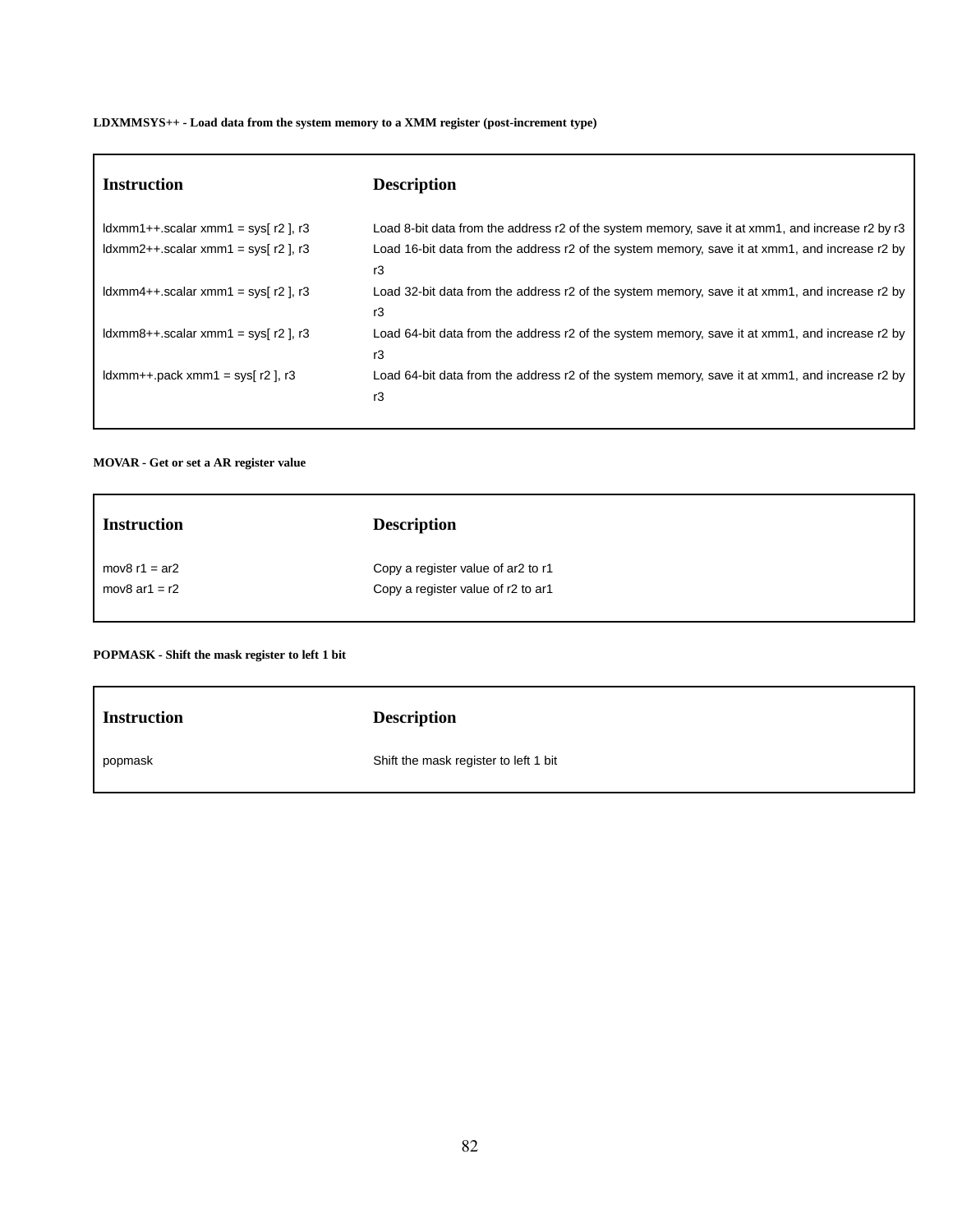$\sqrt{2}$ 

| <b>Instruction</b>                   | <b>Description</b>                                                                                                                                                                                        |
|--------------------------------------|-----------------------------------------------------------------------------------------------------------------------------------------------------------------------------------------------------------|
| pushmask.and.o<br>pushmask.and.not.o | Shift the mask register to right 1 bit, and set top mask if the previous mask was set and if overflow<br>Shift the mask register to right 1 bit, and set top mask if the previous mask was set and if not |
|                                      | overflow                                                                                                                                                                                                  |
| pushmask.and.b                       | Shift the mask register to right 1 bit, and set top mask if the previous mask was set and if below                                                                                                        |
| pushmask.and.not.b                   | Shift the mask register to right 1 bit, and set top mask if the previous mask was set and if not below                                                                                                    |
| pushmask.and.e                       | Shift the mask register to right 1 bit, and set top mask if the previous mask was set and if equal                                                                                                        |
| pushmask.and.not.e                   | Shift the mask register to right 1 bit, and set top mask if the previous mask was set and if not equal                                                                                                    |
| pushmask.and.be                      | Shift the mask register to right 1 bit, and set top mask if the previous mask was set and if below or<br>equal                                                                                            |
| pushmask.and.not.be                  | Shift the mask register to right 1 bit, and set top mask if the previous mask was set and if not below<br>or equal                                                                                        |
| pushmask.and.s                       | Shift the mask register to right 1 bit, and set top mask if the previous mask was set and if sign                                                                                                         |
| pushmask.and.not.s                   | Shift the mask register to right 1 bit, and set top mask if the previous mask was set and if not sign                                                                                                     |
| pushmask.and.l                       | Shift the mask register to right 1 bit, and set top mask if the previous mask was set and if less                                                                                                         |
| pushmask.and.not.l                   | Shift the mask register to right 1 bit, and set top mask if the previous mask was set and if not less                                                                                                     |
| pushmask.and.le                      | Shift the mask register to right 1 bit, and set top mask if the previous mask was set and if less or<br>equal                                                                                             |
| pushmask.and.not.le                  | Shift the mask register to right 1 bit, and set top mask if the previous mask was set and if not less<br>or equal                                                                                         |
| pushmask.or.o                        | Shift the mask register to right 1 bit, and set top mask if the previous mask was set or if overflow                                                                                                      |
| pushmask.or.not.o                    | Shift the mask register to right 1 bit, and set top mask if the previous mask was set or if not overflow                                                                                                  |
| pushmask.or.b                        | Shift the mask register to right 1 bit, and set top mask if the previous mask was set or if below                                                                                                         |
| pushmask.or.not.b                    | Shift the mask register to right 1 bit, and set top mask if the previous mask was set or if not below                                                                                                     |
| pushmask.or.e                        | Shift the mask register to right 1 bit, and set top mask if the previous mask was set or if equal                                                                                                         |
| pushmask.or.not.e                    | Shift the mask register to right 1 bit, and set top mask if the previous mask was set or if not equal                                                                                                     |
| pushmask.or.be                       | Shift the mask register to right 1 bit, and set top mask if the previous mask was set or if below or<br>equal                                                                                             |
| pushmask.or.not.be                   | Shift the mask register to right 1 bit, and set top mask if the previous mask was set or if not below<br>or equal                                                                                         |
| pushmask.or.s                        | Shift the mask register to right 1 bit, and set top mask if the previous mask was set or if sign                                                                                                          |
| pushmask.or.not.s                    | Shift the mask register to right 1 bit, and set top mask if the previous mask was set or if not sign                                                                                                      |
| pushmask.or.l                        | Shift the mask register to right 1 bit, and set top mask if the previous mask was set or if less                                                                                                          |
| pushmask.or.not.l                    | Shift the mask register to right 1 bit, and set top mask if the previous mask was set or if not less                                                                                                      |
| pushmask.or.le                       | Shift the mask register to right 1 bit, and set top mask if the previous mask was set or if less or<br>equal                                                                                              |
| pushmask.or.not.le                   | Shift the mask register to right 1 bit, and set top mask if the previous mask was set or if not less or<br>equal                                                                                          |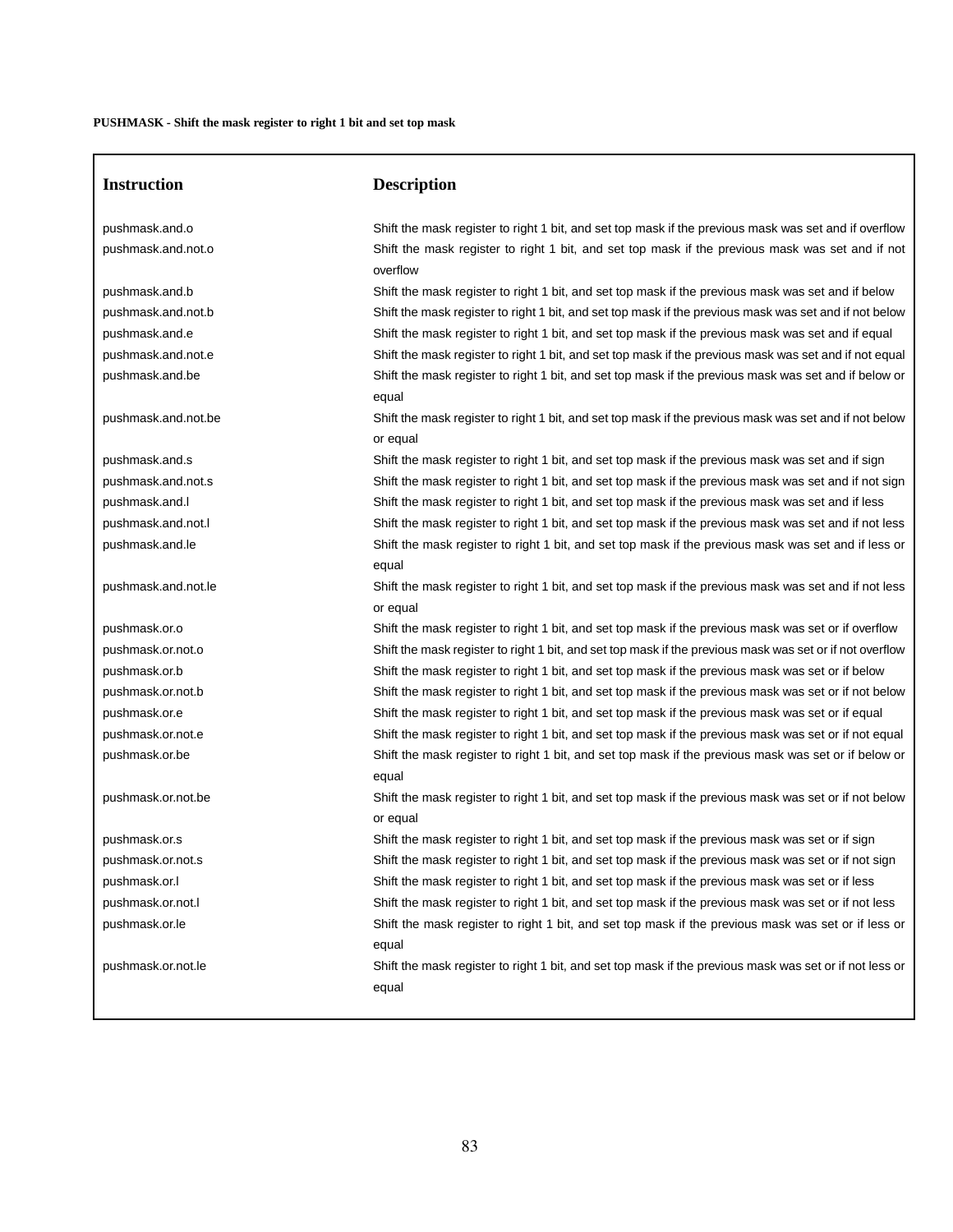# **Instruction Description**

settopmask.and.o Set top mask if the previous mask was set and if overflow settopmask.and.not.o Set top mask if the previous mask was set and if not overflow settopmask.and.b Set top mask if the previous mask was set and if below settopmask.and.not.b Set top mask if the previous mask was set and if not below settopmask.and.e Set top mask if the previous mask was set and if equal settopmask.and.not.e Set top mask if the previous mask was set and if not equal settopmask.and.be Set top mask if the previous mask was set and if below or equal settopmask.and.not.be Set top mask if the previous mask was set and if not below or equal settopmask.and.s Set top mask if the previous mask was set and if sign settopmask.and.not.s Set top mask if the previous mask was set and if not sign settopmask.and.l Set top mask if the previous mask was set and if less settopmask.and.not.l Set top mask if the previous mask was set and if not less settopmask.and.le Set top mask if the previous mask was set and if less or equal settopmask.and.not.le Set top mask if the previous mask was set and if not less or equal settopmask.or.o Set top mask if the previous mask was set or if overflow settopmask.or.not.o Set top mask if the previous mask was set or if not overflow settopmask.or.b Set top mask if the previous mask was set or if below settopmask.or.not.b Set top mask if the previous mask was set or if not below settopmask.or.e Set top mask if the previous mask was set or if equal settopmask.or.not.e Set top mask if the previous mask was set or if not equal settopmask.or.be Set top mask if the previous mask was set or if below or equal settopmask.or.not.be Set top mask if the previous mask was set or if not below or equal settopmask.or.s Set top mask if the previous mask was set or if sign settopmask.or.not.s Set top mask if the previous mask was set or if not sign settopmask.or.l Set top mask if the previous mask was set or if less settopmask.or.not.l Set top mask if the previous mask was set or if not less settopmask.or.le Set top mask if the previous mask was set or if less or equal settopmask.or.not.le Set top mask if the previous mask was set or if not less or equal

## **STLOCAL - Store a general purpose register value to the local memory**

| <b>Instruction</b>                     | <b>Description</b>                                                               |
|----------------------------------------|----------------------------------------------------------------------------------|
| st1 local[ $r2 + \text{immed6}$ ] = r1 | Store 8-bit data of r1 to the address $(r2 + \text{immed6})$ of the local memory |
| st2 local[ $r2 + \text{immed6}$ ] = r1 | Load 16-bit data of r1 to the address $(r2 + \text{immed6})$ of the local memory |
| st4 local[ $r2 + \text{immed6}$ ] = r1 | Load 32-bit data of r1 to the address $(r2 + \text{immed6})$ of the local memory |
| st8 local[ $r2 + \text{immed6}$ ] = r1 | Load 64-bit data of r1 to the address $(r2 + \text{immed6})$ of the local memory |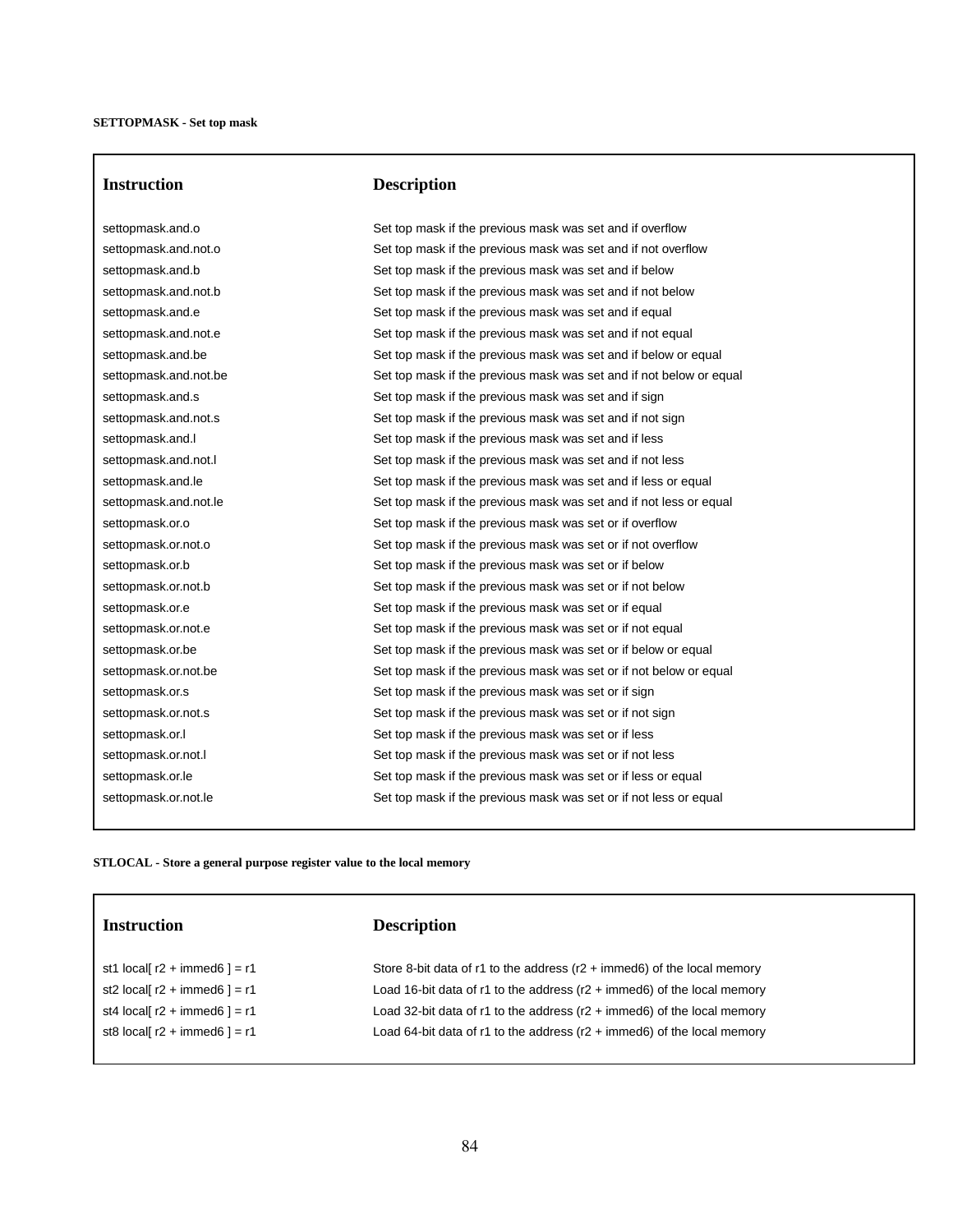**STLOCAL++ - Store a general purpose register value to the local memory (post-increment type)**

| <b>Instruction</b>         | <b>Description</b>                                                                  |
|----------------------------|-------------------------------------------------------------------------------------|
| st1++ $local[r2] = r1, r3$ | Store 8-bit data of r1 to the address r2 of the local memory, and increase r2 by r3 |
| st2++ $local[r2] = r1, r3$ | Load 16-bit data of r1 to the address r2 of the local memory, and increase r2 by r3 |
| st4++ $local[r2] = r1, r3$ | Load 32-bit data of r1 to the address r2 of the local memory, and increase r2 by r3 |
| st8++ $local[r2] = r1, r3$ | Load 64-bit data of r1 to the address r2 of the local memory, and increase r2 by r3 |
|                            |                                                                                     |

### **STPODALL - Store a general purpose register value to the local memory of other PE**

| <b>Instruction</b>                      | <b>Description</b>                                                                        |
|-----------------------------------------|-------------------------------------------------------------------------------------------|
| st1 podall[ $r2 + \text{immed6}$ ] = r1 | Store 8-bit data of r1 to the address $(r2 + immed6)[19:0]$ of the local memory of        |
|                                         | $((r2+immed6)[27:24], (r2+immed6)[23:20])$ PE                                             |
| st2 podall[ $r2 + \text{immed6}$ ] = r1 | Load 16-bit data of r1 to the address $(r2 + \text{immed6})[19:0]$ of the local memory of |
|                                         | $((r2+immed6)[27:24], (r2+immed6)[23:20])$ PE                                             |
| st4 podall[ $r2 + \text{immed6}$ ] = r1 | Load 32-bit data of r1 to the address $(r2 + immed6)[19:0]$ of the local memory of        |
|                                         | $((r2+immed6)[27:24], (r2+immed6)[23:20])$ PE                                             |
| st8 podall[ $r2 + \text{immed6}$ ] = r1 | Load 64-bit data of r1 to the address $(r2 + immed6)[19:0]$ of the local memory of        |
|                                         | $((r2+immed6)[27:24], (r2+immed6)[23:20])$ PE                                             |
|                                         |                                                                                           |

**STPODALL++ - Store a general purpose register value to the local memory of other PE (post-increment type)**

| <b>Instruction</b>            | <b>Description</b>                                                                                                        |
|-------------------------------|---------------------------------------------------------------------------------------------------------------------------|
| st1++ podall[ $r2$ ] = r1, r3 | Store 8-bit data of r1 to the address r2[19:0] of the local memory of (r2[27:24], r2[23:20]) PE, and<br>increase r2 by r3 |
| st2++ podall[ $r2$ ] = r1, r3 | Load 16-bit data of r1 to the address r2[19:0] of the local memory of (r2[27:24], r2[23:20]) PE, and<br>increase r2 by r3 |
| st4++ podall[ $r2$ ] = r1, r3 | Load 32-bit data of r1 to the address r2[19:0] of the local memory of (r2[27:24], r2[23:20]) PE, and<br>increase r2 by r3 |
| st8++ podall[ $r2$ ] = r1, r3 | Load 64-bit data of r1 to the address r2[19:0] of the local memory of (r2[27:24], r2[23:20]) PE, and<br>increase r2 by r3 |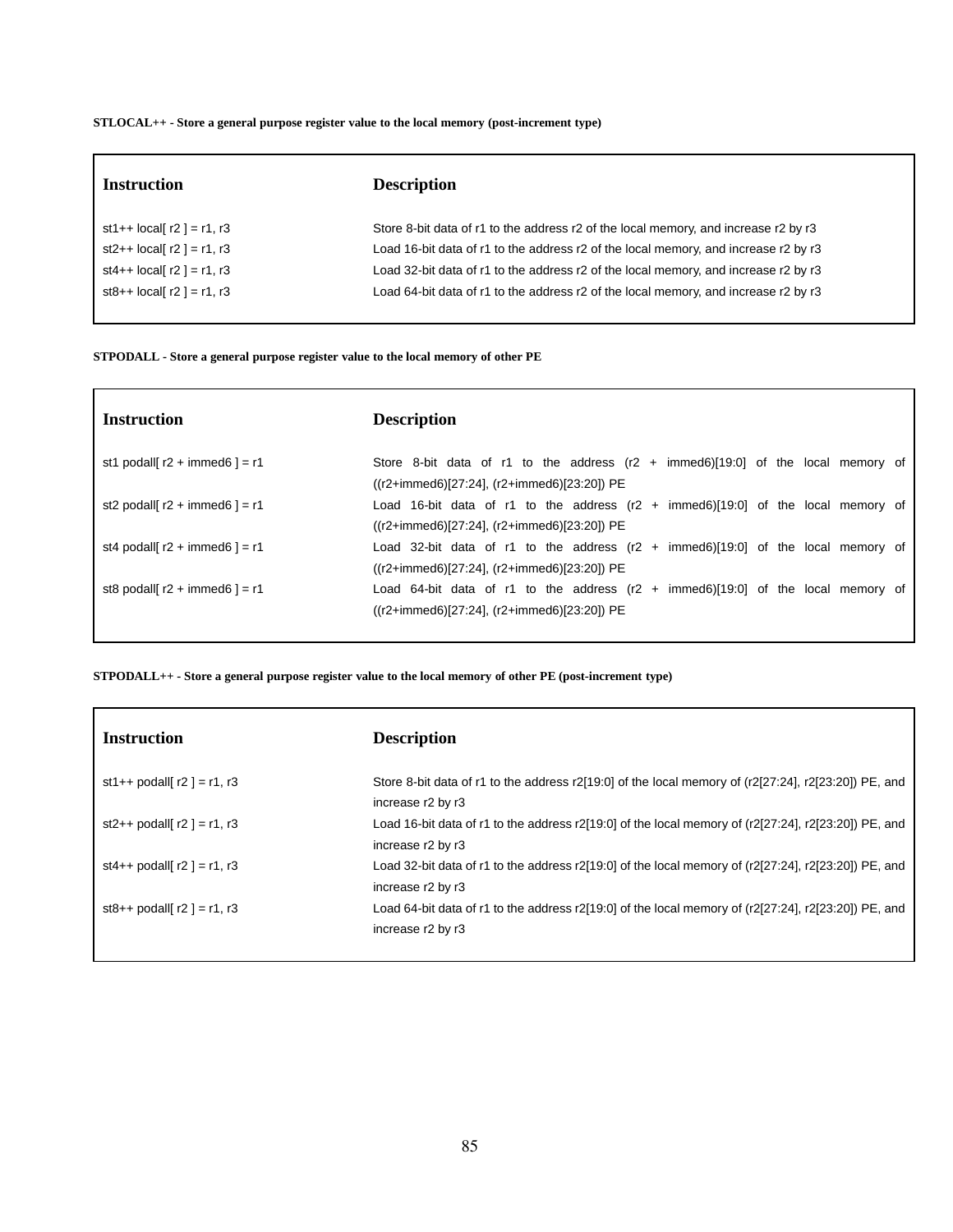STPODCOL - Store a general purpose register value to the local memory of other PE in the same column

| <b>Instruction</b>                      | <b>Description</b>                                                                                        |
|-----------------------------------------|-----------------------------------------------------------------------------------------------------------|
| st1 podcol[ $r2 + \text{immed6}$ ] = r1 | Store 8-bit data of r1 to the address $(r2 + immed6)[19:0]$ of the local memory of the PE in the          |
|                                         | (r2+immed6)[27:24]th row and in the same column                                                           |
| st2 podcol[ $r2 + \text{immed6}$ ] = r1 | Load 16-bit data of r1 to the address ( $r2 + \text{immed6}$ )[19:0] of the local memory of the PE in the |
|                                         | $(r2+immed6)[27:24]$ th row and in the same column                                                        |
| st4 podcol[ $r2 + \text{immed6}$ ] = r1 | Load 32-bit data of r1 to the address ( $r2 + \text{immed6}$ )[19:0] of the local memory of the PE in the |
|                                         | $(r2+immed6)[27:24]$ th row and in the same column                                                        |
| st8 podcol[ $r2 + \text{immed6}$ ] = r1 | Load 64-bit data of r1 to the address (r2 + immed6)[19:0] of the local memory of the PE in the            |
|                                         | $(r2+immed6)[27:24]$ th row and in the same column                                                        |
|                                         |                                                                                                           |

STPODCOL++ - Store a general purpose register value to the local memory of other PE in the same column (post-increment type)

| <b>Instruction</b>                 | <b>Description</b>                                                                                                            |
|------------------------------------|-------------------------------------------------------------------------------------------------------------------------------|
| st1++ podcol[ $r2$ ] = r1, r3      | Store 8-bit data of r1 to the address r2[19:0] of the local memory of the PE in the r2[27:24]th row<br>and in the same column |
| st2++ podcol[ $r2$ ] = r1, r3      | Load 16-bit data of r1 to the address r2[19:0] of the local memory of the PE in the r2[27:24]th row<br>and in the same column |
| st4++ podcol[ $r2$ ] = $r1$ , $r3$ | Load 32-bit data of r1 to the address r2[19:0] of the local memory of the PE in the r2[27:24]th row<br>and in the same column |
| st8++ podcol[ $r2$ ] = $r1$ , $r3$ | Load 64-bit data of r1 to the address r2[19:0] of the local memory of the PE in the r2[27:24]th row<br>and in the same column |

STPODROW - Store a general purpose register value to the local memory of other PE in the same row

| <b>Instruction</b>                      | <b>Description</b>                                                                                                                                           |
|-----------------------------------------|--------------------------------------------------------------------------------------------------------------------------------------------------------------|
| st1 podrow[ $r2 + \text{immed6}$ ] = r1 | Store 8-bit data of r1 to the address (r2 + immed6)[19:0] of the local memory of the PE in the same<br>row and in the (r2+immed6)[27:24]th column            |
| st2 podrow[ $r2 + \text{immed6}$ ] = r1 | Load 16-bit data of r1 to the address ( $r2 + \text{immed6}$ )[19:0] of the local memory of the PE in the                                                    |
| st4 podrow[ $r2 + \text{immed6}$ ] = r1 | same row and in the (r2+immed6)[27:24]th column<br>Load 32-bit data of r1 to the address $(r2 + \text{immed6})[19.0]$ of the local memory of the PE in the   |
| st8 podrow[ $r2 + \text{immed6}$ ] = r1 | same row and in the (r2+immed6)[27:24]th column<br>Load 64-bit data of r1 to the address ( $r2 + \text{immed6}$ )[19:0] of the local memory of the PE in the |
|                                         | same row and in the $(r2+immed6)[27:24]$ th column                                                                                                           |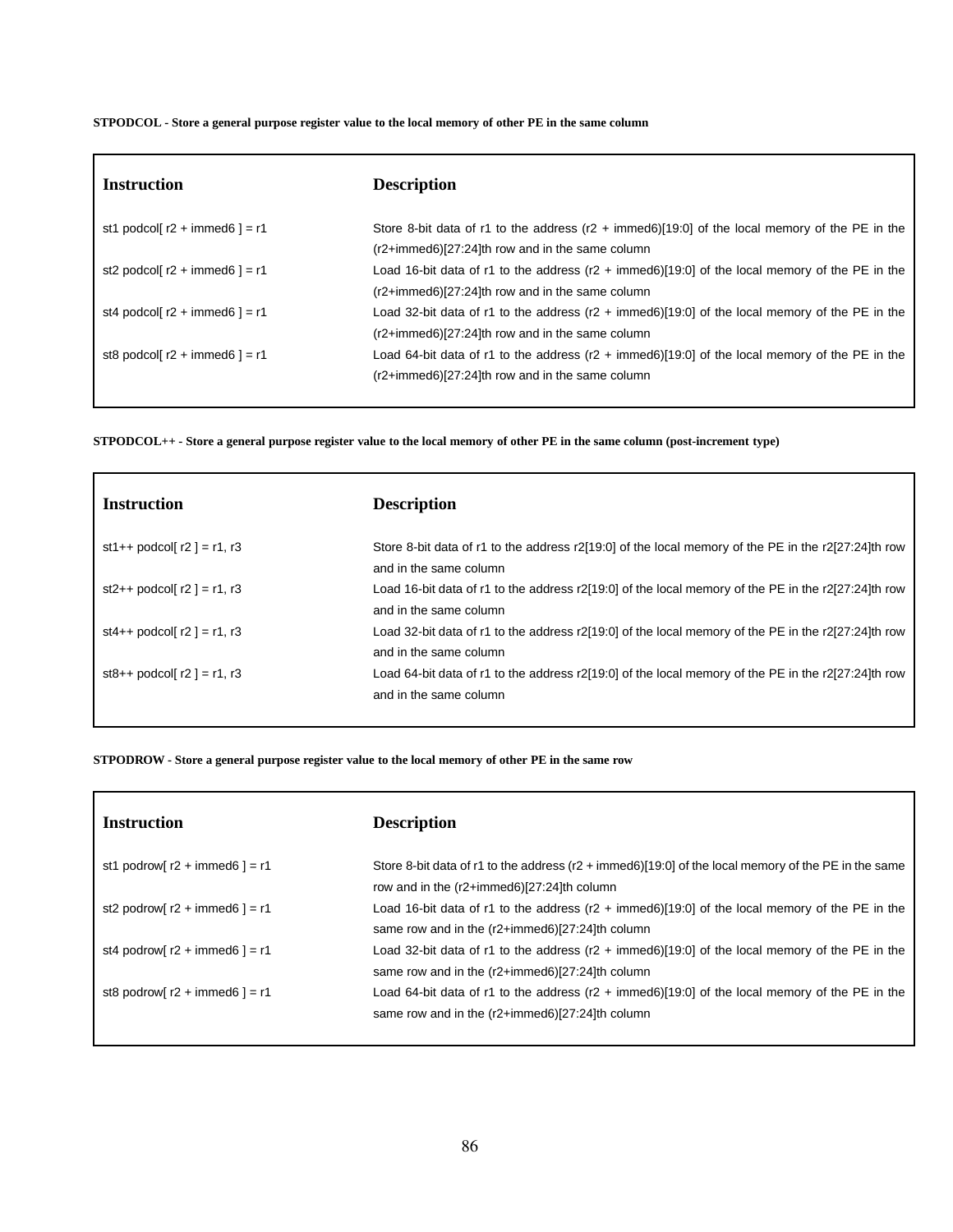STPODROW++ - Store a general purpose register value to the local memory of other PE in the same row (post-increment type)

| <b>Instruction</b>                 | <b>Description</b>                                                                                                            |
|------------------------------------|-------------------------------------------------------------------------------------------------------------------------------|
| st1++ podrow[ $r2$ ] = r1, r3      | Store 8-bit data of r1 to the address r2[19:0] of the local memory of the PE in the same row and in<br>the r2[27:24]th column |
| st2++ podrow[ $r2$ ] = r1, r3      | Load 16-bit data of r1 to the address r2[19:0] of the local memory of the PE in the same row and<br>in the r2[27:24]th column |
| st4++ podrow[ $r2$ ] = $r1$ , $r3$ | Load 32-bit data of r1 to the address r2[19:0] of the local memory of the PE in the same row and<br>in the r2[27:24]th column |
| st8++ podrow[ $r2$ ] = r1, r3      | Load 64-bit data of r1 to the address r2[19:0] of the local memory of the PE in the same row and<br>in the r2[27:24]th column |
|                                    |                                                                                                                               |

## **STSYS - Store a general purpose register value to the system memory**

| <b>Instruction</b>                   | <b>Description</b>                                                                |
|--------------------------------------|-----------------------------------------------------------------------------------|
| st1 sys[ $r2 + \text{immed6}$ ] = r1 | Store 8-bit data of r1 to the address $(r2 + \text{immed6})$ of the system memory |
| st2 sys[ $r2 + \text{immed6}$ ] = r1 | Load 16-bit data of r1 to the address $(r2 + \text{immed6})$ of the system memory |
| st4 sys[ $r2 + \text{immed6}$ ] = r1 | Load 32-bit data of r1 to the address $(r2 + \text{immed6})$ of the system memory |
| st8 sys[ $r2 + \text{immed6}$ ] = r1 | Load 64-bit data of r1 to the address $(r2 + \text{immed6})$ of the system memory |

**STSYS++ - Store a general purpose register value to the system memory (post-increment type)**

| <b>Instruction</b>         | <b>Description</b>                                                                   |
|----------------------------|--------------------------------------------------------------------------------------|
| st1++ sys[ $r2$ ] = r1, r3 | Store 8-bit data of r1 to the address r2 of the system memory, and increase r2 by r3 |
| st2++ sys[ $r2$ ] = r1, r3 | Load 16-bit data of r1 to the address r2 of the system memory, and increase r2 by r3 |
| st4++ sys[ $r2$ ] = r1, r3 | Load 32-bit data of r1 to the address r2 of the system memory, and increase r2 by r3 |
| $st8++$ sys[ r2 ] = r1, r3 | Load 64-bit data of r1 to the address r2 of the system memory, and increase r2 by r3 |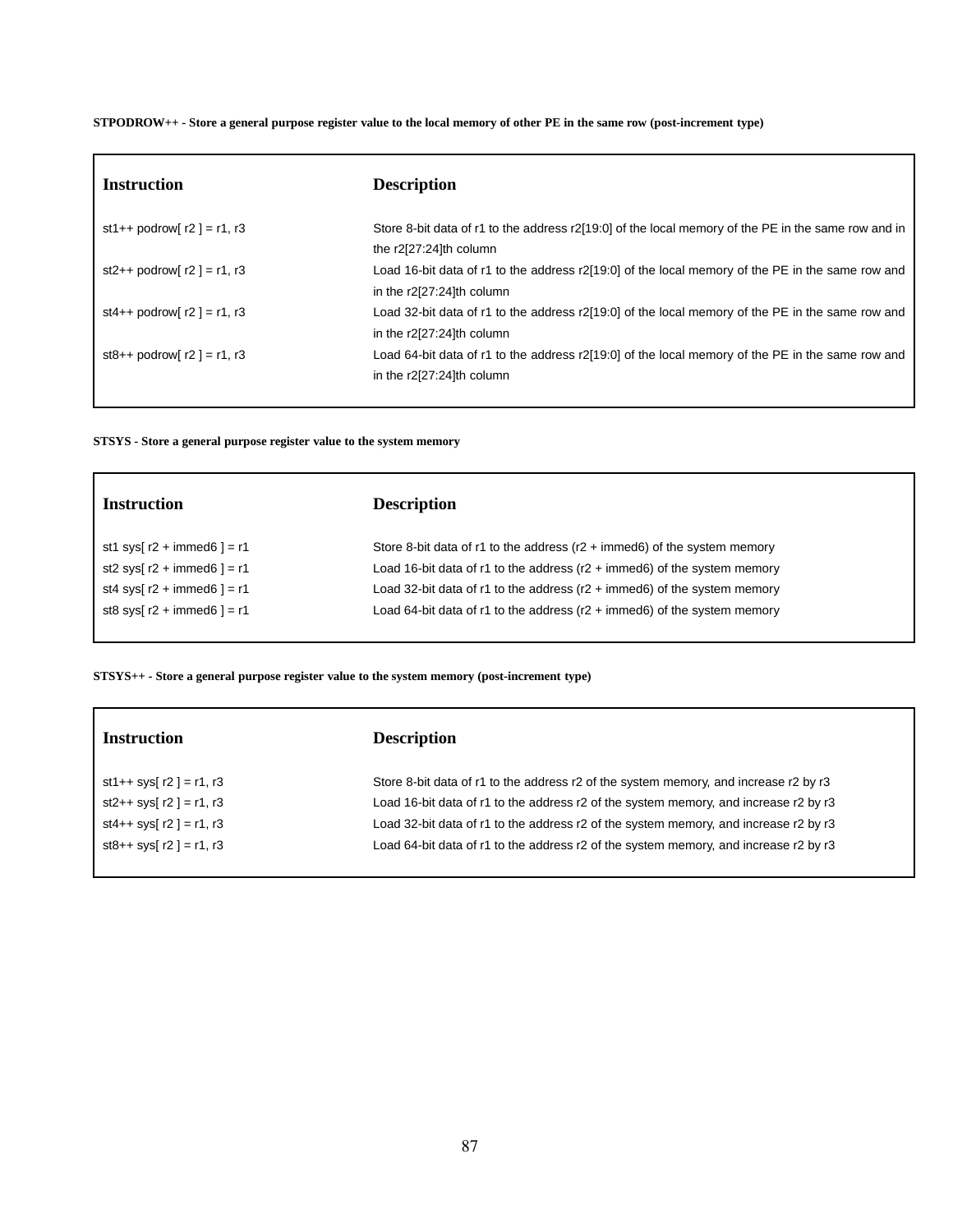#### **STXMMLOCAL - Store a XMM register value to the local memory**

 $\Gamma$ 

# **Instruction Description** stxmm1.scalar local[ $r2 + \text{immed6 }$ ] = xmm1 Store 8-bit data of xmm1 to the address ( $r2 + \text{immed6}$ ) of the local memory stxmm2.scalar local[ r2 + immed6 ] = xmm1 Load 16-bit data of xmm1 to the address (r2 + immed6) of the local memory stxmm4.scalar local[ r2 + immed6 ] = xmm1 Load 32-bit data of xmm1 to the address (r2 + immed6) of the local memory stxmm8.scalar local[ r2 + immed6 ] = xmm1 Load 64-bit data of xmm1 to the address (r2 + immed6) of the local memory stxmm.pack local[ r2 + immed6 ] = xmm1 Load 128-bit data of xmm1 to the address (r2 + immed6) of the local memory

**STXMMLOCAL++ - Store a XMM register value to the local memory (post-increment type)**

| <b>Instruction</b>                       | <b>Description</b>                                                                     |
|------------------------------------------|----------------------------------------------------------------------------------------|
| stxmm1++.scalar local $r2$ = xmm1, r3    | Store 8-bit data of xmm1 to the address r2 of the local memory, and increase r2 by r3  |
| stxmm2++.scalar local[ $r2$ ] = xmm1, r3 | Load 16-bit data of xmm1 to the address r2 of the local memory, and increase r2 by r3  |
| stxmm4++.scalar local[ $r2$ ] = xmm1, r3 | Load 32-bit data of xmm1 to the address r2 of the local memory, and increase r2 by r3  |
| stxmm8++.scalar local[ $r2$ ] = xmm1, r3 | Load 64-bit data of xmm1 to the address r2 of the local memory, and increase r2 by r3  |
| stxmm++.pack local[ $r2$ ] = xmm1, r3    | Load 128-bit data of xmm1 to the address r2 of the local memory, and increase r2 by r3 |
|                                          |                                                                                        |

### **STXMMPODALL - Store a XMM register value to the local memory of other PE**

| <b>Instruction</b>                                                      | <b>Description</b>                                                                          |
|-------------------------------------------------------------------------|---------------------------------------------------------------------------------------------|
| stxmm1.scalar podall $\lceil r^2 + \text{immed6} \rceil = \text{mm}$ 1  | Store 8-bit data of xmm1 to the address $(r2 + immed6)[19:0]$ of the local memory of        |
|                                                                         | $((r2+immed6)[27:24], (r2+immed6)[23:20])$ PE                                               |
| stxmm2.scalar podall $\lceil r^2 + \text{immed} 6 \rceil = \text{mm} 1$ | Load 16-bit data of xmm1 to the address $(r2 + \text{immed6})[19:0]$ of the local memory of |
|                                                                         | ((r2+immed6)[27:24], (r2+immed6)[23:20]) PE                                                 |
| stxmm4.scalar podall[ $r2 + \text{immed6}$ ] = xmm1                     | Load 32-bit data of xmm1 to the address $(r2 + immed6)[19:0]$ of the local memory of        |
|                                                                         | $((r2+immed6)[27:24], (r2+immed6)[23:20])$ PE                                               |
| stxmm8.scalar podall $r2 + \text{immed6}$ = xmm1                        | Load 64-bit data of xmm1 to the address $(r2 + \text{immed6})[19:0]$ of the local memory of |
|                                                                         | $((r2+immed6)[27:24], (r2+immed6)[23:20])$ PE                                               |
| stxmm.pack podall $r2 + \text{immed6}$ = xmm1                           | Load 128-bit data of xmm1 to the address $(r2 + immed6)[19:0]$ of the local memory of       |
|                                                                         | ((r2+immed6)[27:24], (r2+immed6)[23:20]) PE                                                 |
|                                                                         |                                                                                             |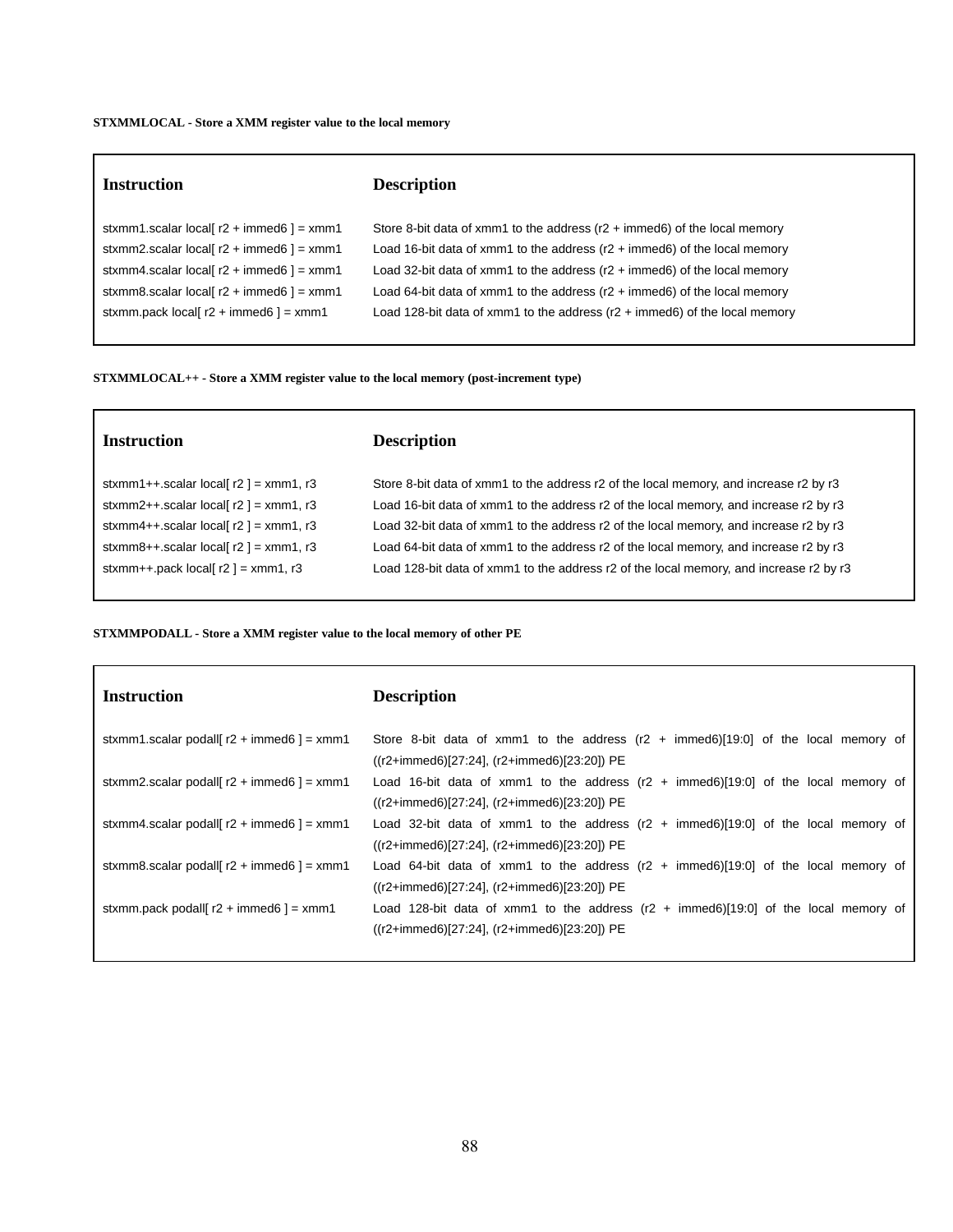# **STXMMPODALL++ - Store a XMM register value to the local memory of other PE (post-increment type)**

| <b>Instruction</b>                        | <b>Description</b>                                                                                                                   |
|-------------------------------------------|--------------------------------------------------------------------------------------------------------------------------------------|
| stxmm1++.scalar podall[ $r2$ ] = xmm1, r3 | Store 8-bit data of xmm1 to the address r2[19:0] of the local memory of (r2[27:24], r2[23:20]) PE,<br>and increase r2 by r3          |
| stxmm2++.scalar podall[ $r2$ ] = xmm1, r3 | Load 16-bit data of xmm1 to the address r2[19:0] of the local memory of (r2[27:24], r2[23:20]) PE,<br>and increase r2 by r3          |
| stxmm4++.scalar podall[ $r2$ ] = xmm1, r3 | Load 32-bit data of xmm1 to the address r2[19:0] of the local memory of (r2[27:24], r2[23:20]) PE,<br>and increase r2 by r3          |
| stxmm8++.scalar podall[ $r2$ ] = xmm1, r3 | Load 64-bit data of xmm1 to the address $r2[19:0]$ of the local memory of ( $r2[27:24]$ , $r2[23:20]$ ) PE,<br>and increase r2 by r3 |
| stxmm++.pack podall[ $r2$ ] = xmm1, r3    | Load 128-bit data of xmm1 to the address r2[19:0] of the local memory of $(r2[27:24], r2[23:20])$<br>PE, and increase r2 by r3       |

**STXMMPODCOL - Store a XMM register value to the local memory of other PE in the same column**

| <b>Instruction</b>                                  | <b>Description</b>                                                                                          |
|-----------------------------------------------------|-------------------------------------------------------------------------------------------------------------|
| stxmm1.scalar podcol[ $r2 + \text{immed6}$ ] = xmm1 | Store 8-bit data of xmm1 to the address ( $r2 + \text{immed6}$ )[19:0] of the local memory of the PE in the |
|                                                     | $(r2+immed6)[27:24]$ th row and in the same column                                                          |
| stxmm2.scalar podcol[ $r2 + \text{immed6}$ ] = xmm1 | Load 16-bit data of xmm1 to the address ( $r2 + \text{immed6}$ )[19:0] of the local memory of the PE in the |
|                                                     | $(r2+immed6)[27:24]$ th row and in the same column                                                          |
| stxmm4.scalar podcol[ $r2 + \text{immed6}$ ] = xmm1 | Load 32-bit data of xmm1 to the address $(r2 + \text{immed6})[19:0]$ of the local memory of the PE in the   |
|                                                     | $(r2+immed6)[27:24]$ th row and in the same column                                                          |
| stxmm8.scalar podcol[ $r2 + \text{immed6}$ ] = xmm1 | Load 64-bit data of xmm1 to the address ( $r2$ + immed6)[19:0] of the local memory of the PE in the         |
|                                                     | $(r2+immed6)[27:24]$ th row and in the same column                                                          |
| stxmm.pack podcol[ $r2 + \text{immed6}$ ] = xmm1    | Load 128-bit data of xmm1 to the address $(r2 + \text{immed6})[19:0]$ of the local memory of the PE in      |
|                                                     | the $(r2+immed6)[27:24]$ th row and in the same column                                                      |
|                                                     |                                                                                                             |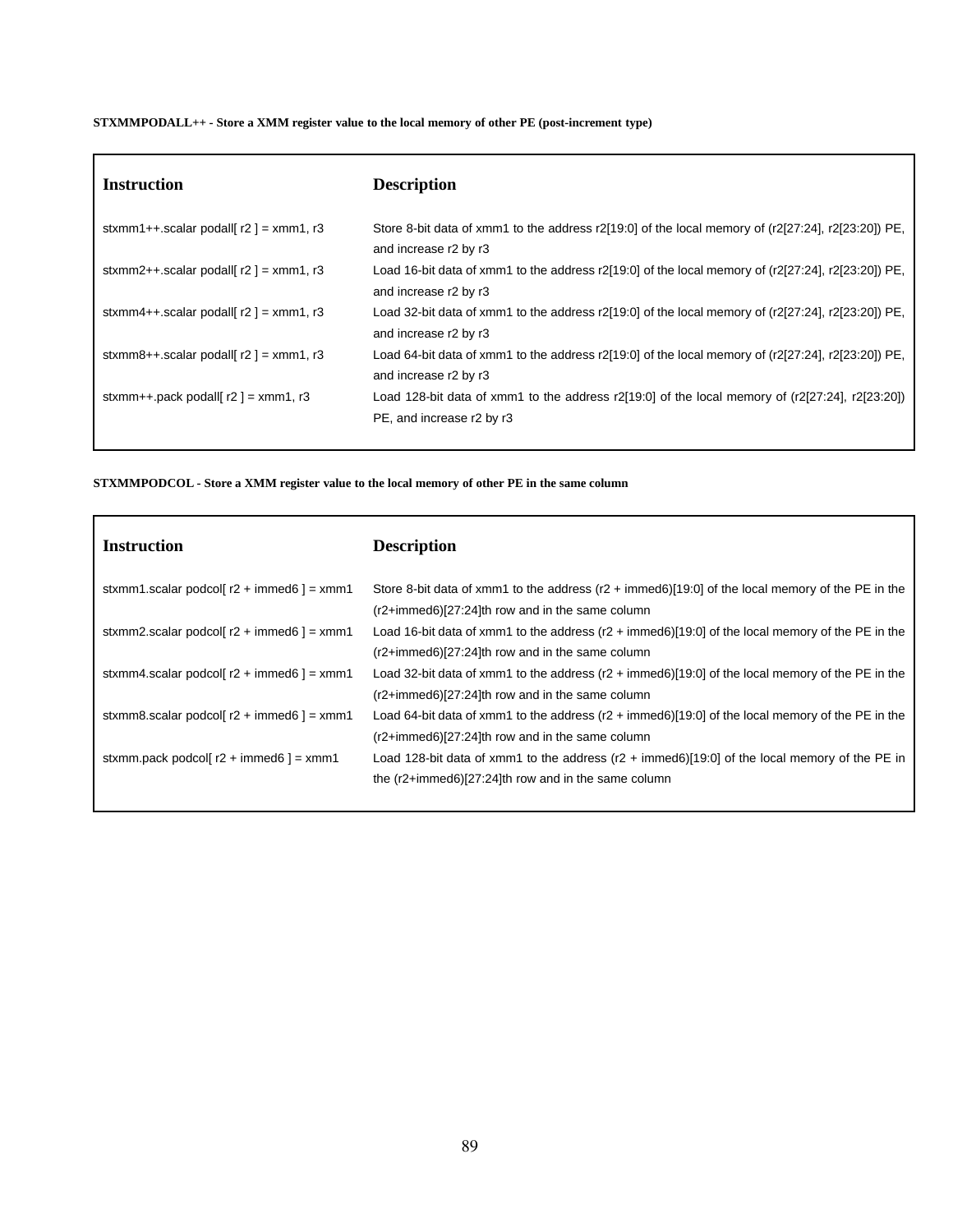STXMMPODCOL++ - Store a XMM register value to the local memory of other PE in the same column (post-increment type)

| <b>Instruction</b>                        | <b>Description</b>                                                                                                               |
|-------------------------------------------|----------------------------------------------------------------------------------------------------------------------------------|
| stxmm1++.scalar podcol[ $r2$ ] = xmm1, r3 | Store 8-bit data of xmm1 to the address r2[19:0] of the local memory of the PE in the r2[27:24]th<br>row and in the same column  |
| stxmm2++.scalar podcol[ $r2$ ] = xmm1, r3 | Load 16-bit data of xmm1 to the address r2[19:0] of the local memory of the PE in the r2[27:24]th<br>row and in the same column  |
| stxmm4++.scalar podcol[ $r2$ ] = xmm1, r3 | Load 32-bit data of xmm1 to the address r2[19:0] of the local memory of the PE in the r2[27:24]th<br>row and in the same column  |
| stxmm8++.scalar podcol[ $r2$ ] = xmm1, r3 | Load 64-bit data of xmm1 to the address r2[19:0] of the local memory of the PE in the r2[27:24]th<br>row and in the same column  |
| stxmm++.pack podcol[ $r2$ ] = xmm1, r3    | Load 128-bit data of xmm1 to the address r2[19:0] of the local memory of the PE in the r2[27:24]th<br>row and in the same column |

**STXMMPODROW - Store a XMM register value to the local memory of other PE in the same row**

| <b>Instruction</b>                                | <b>Description</b>                                                                                                                                              |
|---------------------------------------------------|-----------------------------------------------------------------------------------------------------------------------------------------------------------------|
| stxmm1.scalar podrow[ $r2 + \text{immed6}$ ] = r1 | Store 8-bit data of r1 to the address (r2 + immed6)[19:0] of the local memory of the PE in the same<br>row and in the (r2+immed6)[27:24]th column               |
| stxmm2.scalar podrow[ $r2 + \text{immed6}$ ] = r1 | Load 16-bit data of r1 to the address ( $r2 + \text{immed6}$ )[19:0] of the local memory of the PE in the<br>same row and in the $(r2+immed6)[27:24]$ th column |
| stxmm4.scalar podrow[ $r2 + \text{immed6}$ ] = r1 | Load 32-bit data of r1 to the address ( $r2 + \text{immed6}$ )[19:0] of the local memory of the PE in the<br>same row and in the (r2+immed6)[27:24]th column    |
| stxmm8.scalar podrow[ $r2 + \text{immed6}$ ] = r1 | Load 64-bit data of r1 to the address (r2 + immed6)[19:0] of the local memory of the PE in the<br>same row and in the $(r2+immed6)[27:24]$ th column            |
| stxmm.pack podrow[ $r2 + \text{immed6}$ ] = r1    | Load 128-bit data of r1 to the address (r2 + immed6)[19:0] of the local memory of the PE in the<br>same row and in the (r2+immed6)[27:24]th column              |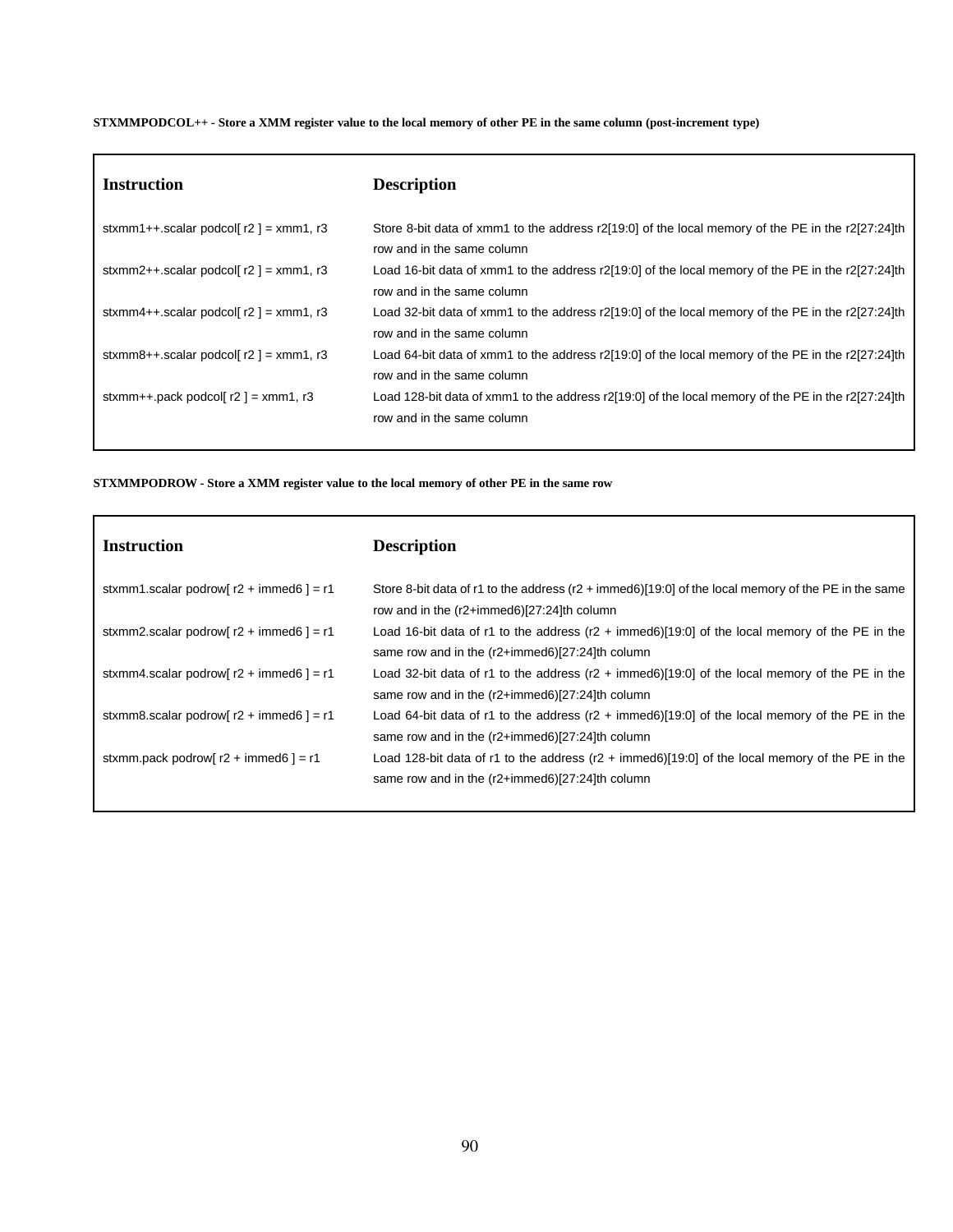STXMMPODROW++ - Store a XMM register value to the local memory of other PE in the same row (post-increment type)

| <b>Instruction</b>                        | <b>Description</b>                                                                                                               |
|-------------------------------------------|----------------------------------------------------------------------------------------------------------------------------------|
| stxmm1++.scalar podrow[ $r2$ ] = xmm1, r3 | Store 8-bit data of xmm1 to the address r2[19:0] of the local memory of the PE in the same row<br>and in the r2[27:24]th column  |
| stxmm2++.scalar podrow[ $r2$ ] = xmm1, r3 | Load 16-bit data of xmm1 to the address r2[19:0] of the local memory of the PE in the same row<br>and in the r2[27:24]th column  |
| stxmm4++.scalar podrow[ $r2$ ] = xmm1, r3 | Load 32-bit data of xmm1 to the address r2[19:0] of the local memory of the PE in the same row<br>and in the r2[27:24]th column  |
| stxmm8++.scalar podrow[ $r2$ ] = xmm1, r3 | Load 64-bit data of xmm1 to the address r2[19:0] of the local memory of the PE in the same row<br>and in the r2[27:24]th column  |
| stxmm++.pack podrow[ $r2$ ] = xmm1, r3    | Load 128-bit data of xmm1 to the address r2[19:0] of the local memory of the PE in the same row<br>and in the r2[27:24]th column |

#### **STXMMSYS - Store a XMM register value to the system memory**

| <b>Instruction</b>                               | <b>Description</b>                                                                        |
|--------------------------------------------------|-------------------------------------------------------------------------------------------|
| stxmm1.scalar sys $r2 + \text{immed6}$ = xmm1    | Store 8-bit data of xmm1 to the address $(r2 + i m \cdot m \cdot d)$ of the system memory |
| stxmm2.scalar sys[ $r2 + \text{immed6}$ ] = xmm1 | Load 16-bit data of xmm1 to the address $(r2 + \text{immed}6)$ of the system memory       |
| stxmm4.scalar sys[ $r2 + \text{immed6}$ ] = xmm1 | Load 32-bit data of xmm1 to the address $(r2 + \text{immed}6)$ of the system memory       |
| stxmm8.scalar sys[ $r2 + \text{immed6}$ ] = xmm1 | Load 64-bit data of xmm1 to the address ( $r2 + i$ mmed6) of the system memory            |
| stxmm.pack sys[ $r2 + \text{immed6}$ ] = xmm1    | Load 128-bit data of xmm1 to the address $(r2 + \text{immed6})$ of the system memory      |
|                                                  |                                                                                           |

**STXMMSYS++ - Store a XMM register value to the system memory (post-increment type)**

# **Instruction Description**

stxmm1++.scalar sys[ r2 ] = xmm1, r3 Store 8-bit data of xmm1 to the address r2 of the system memory, and increase r2 by r3 stxmm2++.scalar sys[ r2 ] = xmm1, r3 Load 16-bit data of xmm1 to the address r2 of the system memory, and increase r2 by r3 stxmm4++.scalar sys[ r2 ] = xmm1, r3 Load 32-bit data of xmm1 to the address r2 of the system memory, and increase r2 by r3 stxmm8++.scalar sys[ r2 ] = xmm1, r3 Load 64-bit data of xmm1 to the address r2 of the system memory, and increase r2 by r3 stxmm++.pack sys[ r2 ] = xmm1, r3 Load 128-bit data of xmm1 to the address r2 of the system memory, and increase r2 by r3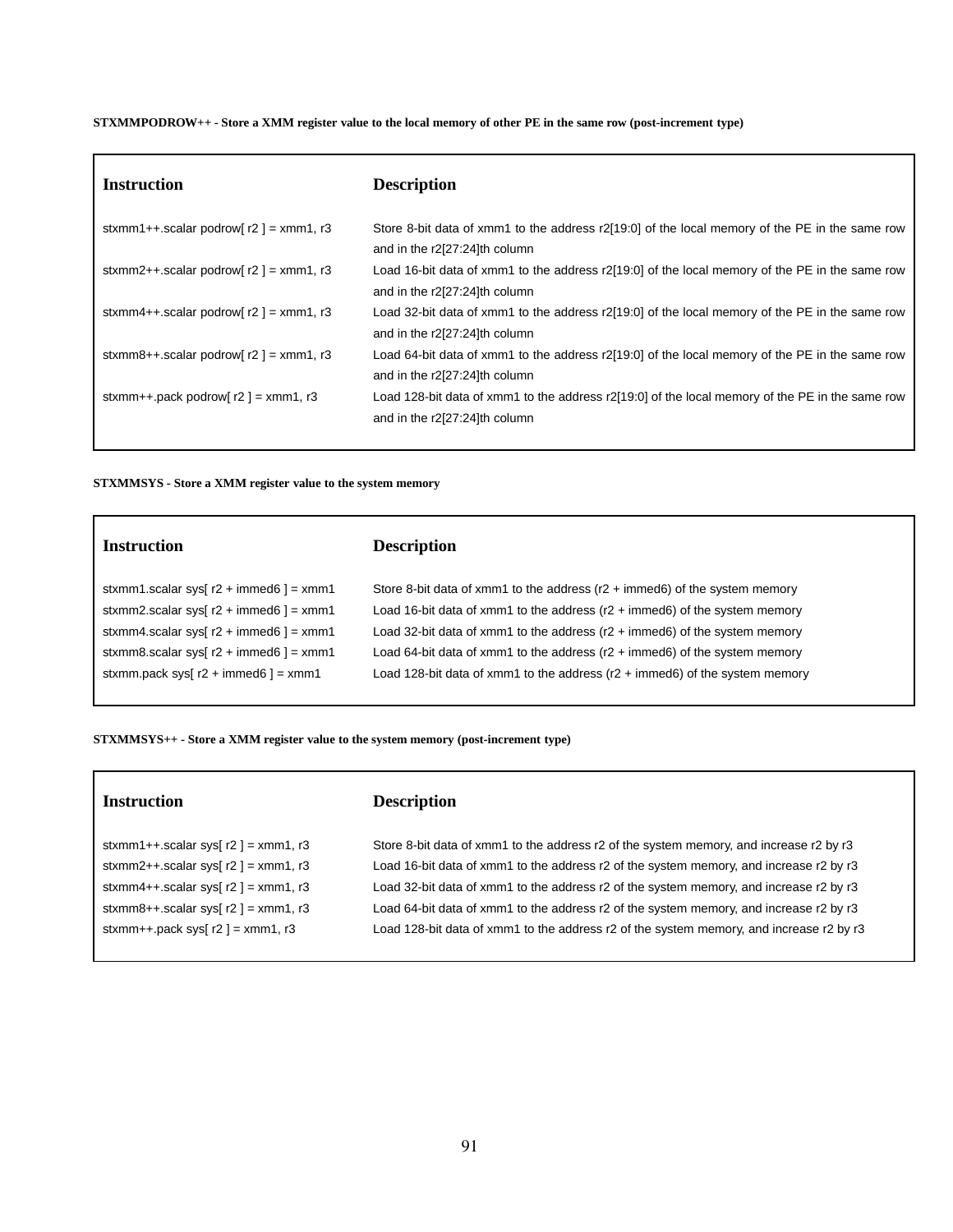# XFERBLK - Transfer a block of data from the local memory to the local memory of a neighbor PE

| <b>Instruction</b>                               | <b>Description</b>                                                                                                                                                                                                                                                                                                       |
|--------------------------------------------------|--------------------------------------------------------------------------------------------------------------------------------------------------------------------------------------------------------------------------------------------------------------------------------------------------------------------------|
| xferblk.n nn[ $r1$ ] = local[ $r2$ ], r3         | Copy a block of data (block size: r3) from the local memory space, starting from the addresss r1,<br>to the local memory space, starting from the address r2, of the northern neighbor PE (Northmost<br>PE copies to the southmost PE)                                                                                   |
| xferblk.e nn[ $r1$ ] = local[ $r2$ ], r3         | Copy a block of data (block size: r3) from the local memory space, starting from the addresss r1,<br>to the local memory space, starting from the address r2, of the eastern neighbor PE (Eastmost PE<br>copies to the westmost PE)                                                                                      |
| xferblk.w nn[ $r1$ ] = local[ $r2$ ], r3         | Copy a block of data (block size: r3) from the local memory space, starting from the addresss r1,<br>to the local memory space, starting from the address r2, of the western neighbor PE (Westmost<br>PE copies to the eastmost PE)                                                                                      |
| xferblk.s nn[ $r1$ ] = local[ $r2$ ], r3         | Copy a block of data (block size: r3) from the local memory space, starting from the addresss r1,<br>to the local memory space, starting from the address r2, of the southern neighbor PE (Southmost<br>PE copies to the northmost PE)                                                                                   |
| xferblk.n strided nn[ $r1$ ] = local[ $r2$ ], r3 | Copy blocks of data (block size: r3, the number of blocks: ar10, the block-stride of neighbor's<br>memory space: ar11) from the local memory space, starting from the addresss r1, to the local<br>memory space, starting from the address r2, of the northern neighbor PE (Northmost PE copies<br>to the southmost PE)  |
| xferblk.e strided nn[ $r1$ ] = local[ $r2$ ], r3 | Copy blocks of data (block size: r3, the number of blocks: ar10, the block-stride of neighbor's<br>memory space: ar11) from the local memory space, starting from the addresss r1, to the local<br>memory space, starting from the address r2, of the eastern neighbor PE (Eastmost PE copies to<br>the westmost PE)     |
| xferblk.w strided nn[ $r1$ ] = local[ $r2$ ], r3 | Copy blocks of data (block size: r3, the number of blocks: ar10, the block-stride of neighbor's<br>memory space: ar11) from the local memory space, starting from the addresss r1, to the local<br>memory space, starting from the address r2, of the western neighbor PE (Westmost PE copies to<br>the eastmost PE)     |
| xferblk.s strided nn[ $r1$ ] = local[ $r2$ ], r3 | Copy blocks of data (block size: r3, the number of blocks: ar10, the block-stride of neighbor's<br>memory space: ar11) from the local memory space, starting from the addresss r1, to the local<br>memory space, starting from the address r2, of the southern neighbor PE (Southmost PE copies<br>to the northmost PE)  |
| xferblk.n nn[ $r1$ ] = strided local[ $r2$ ], r3 | Copy blocks of data (block size: r3, the number of blocks: ar10, the block-stride of local memory<br>space: ar11) from the local memory space, starting from the addresss r1, to the local memory<br>space, starting from the address r2, of the northern neighbor PE (Northmost PE copies to the<br>southmost PE)       |
| xferblk.e nn[ $r1$ ] = strided local[ $r2$ ], r3 | Copy blocks of data (block size: r3, the number of blocks: ar10, the block-stride of local memory<br>space: ar11) from the local memory space, starting from the addresss r1, to the local memory<br>space, starting from the address r2, of the eastern neighbor PE (Eastmost PE copies to the<br>westmost PE)          |
| xferblk.w nn[ $r1$ ] = strided local[ $r2$ ], r3 | Copy blocks of data (block size: r3, the number of blocks: ar10, the block-stride of local memory<br>space: ar11) from the local memory space, starting from the addresss r1, to the local memory<br>space, starting from the address r2, of the western neighbor PE (Westmost PE copies to the<br>eastmost PE)          |
| xferblk.s nn[ $r1$ ] = strided local[ $r2$ ], r3 | Copy blocks of data (block size: r3, the number of blocks: ar10, the block-stride of local memory<br>space: ar11) from the local memory space, starting from the addresss r1, to the local memory<br>space, starting from the address r2, of the southern neighbor PE (Southmost PE copies to the<br>northmost PE)<br>92 |